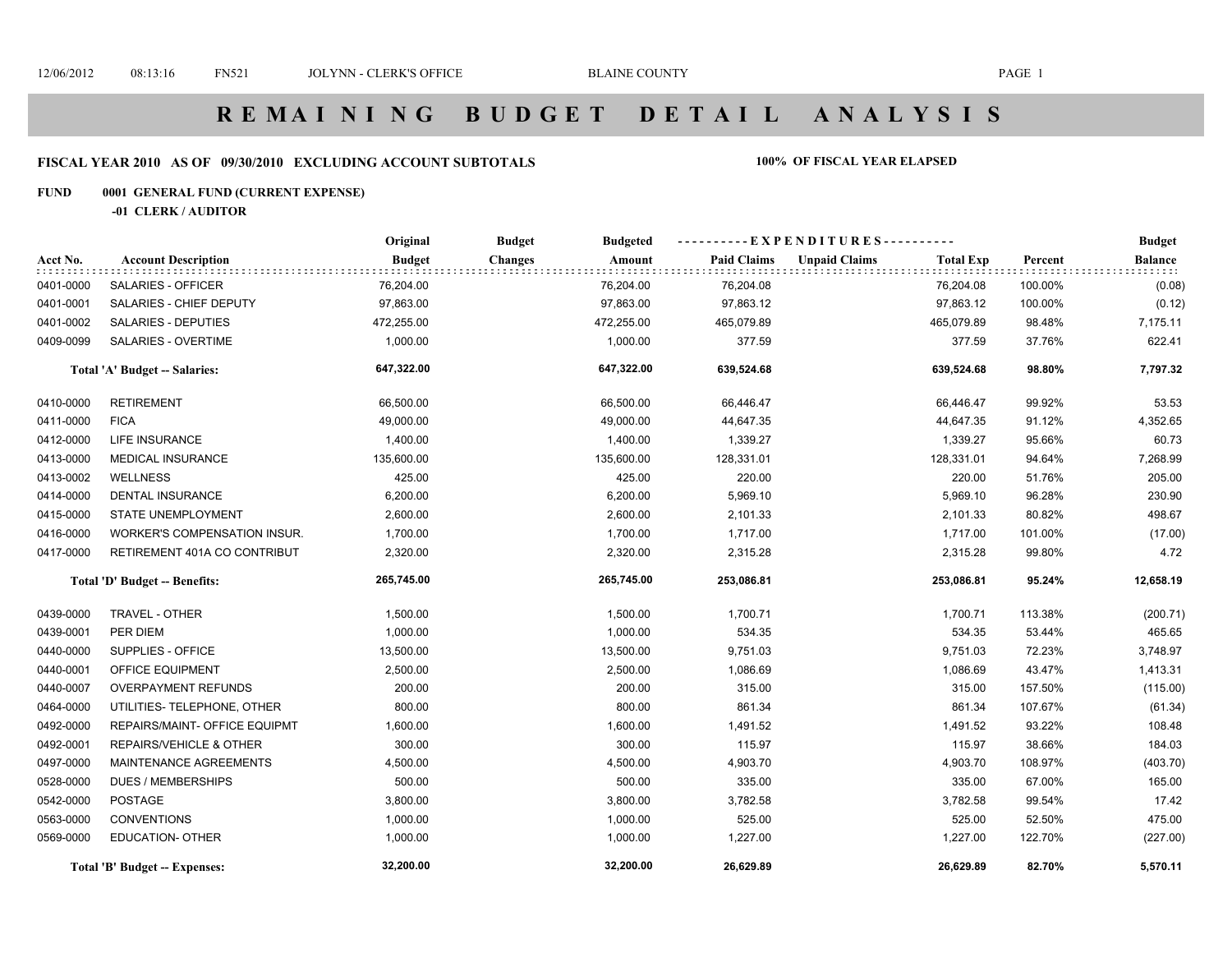# **FISCAL YEAR 2010 AS OF 09/30/2010 EXCLUDING ACCOUNT SUBTOTALS 100% OF FISCAL YEAR ELAPSED**

#### **DEPARTMENT TOTALS:**

| Total 'A' Expenses -- Salaries:       | 647,322.00        | 647.322.00          | 639.524.68          | 639.524.68 | 98.80% | 7,797.32  |
|---------------------------------------|-------------------|---------------------|---------------------|------------|--------|-----------|
| Total 'D' Expenses -- Benefits:       | 265,745.00        | 265.745.00          | 253.086.81          | 253.086.81 | 95.24% | 12,658.19 |
| Total 'B' Expenses -- Expenses:       | 32,200.00         | 32.200.00           | 26,629.89           | 26.629.89  | 82.70% | 5,570.11  |
| Total 'C' Expenses -- Capital Outlay: | ----------------- | ------------------- | ------------------- |            |        |           |
|                                       | 945,267.00        | 945.267.00          | 919.241.38          | 919.241.38 | 97.25% | 26,025.62 |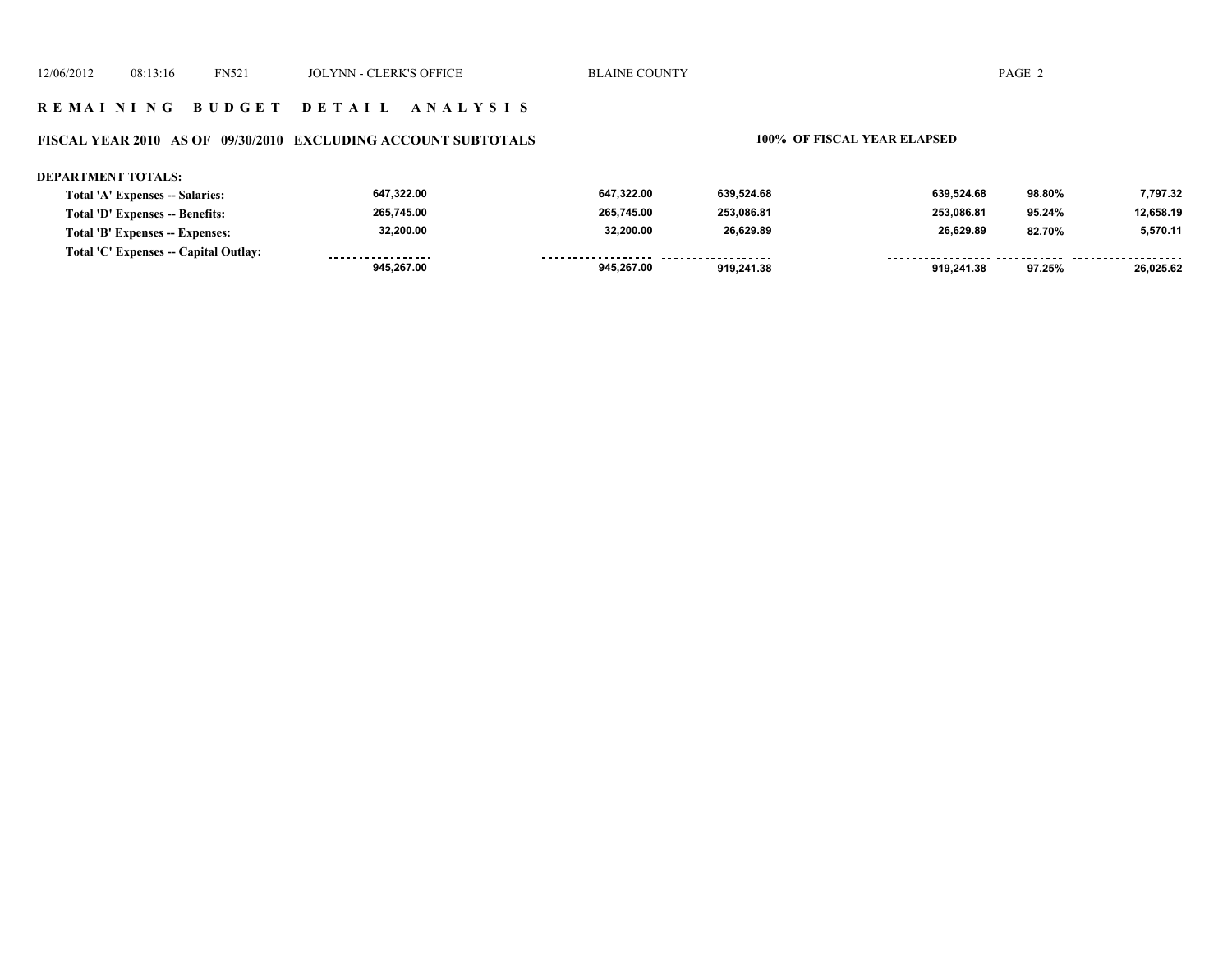# **FISCAL YEAR 2010 AS OF 09/30/2010 EXCLUDING ACCOUNT SUBTOTALS 100% OF FISCAL YEAR ELAPSED**

# **FUND 0001 GENERAL FUND (CURRENT EXPENSE)**

**-02 ASSESSOR**

|           |                                      | Original      | <b>Budget</b><br><b>Budgeted</b> |                    | ----------EXPENDITURES----------         |          | <b>Budget</b>            |
|-----------|--------------------------------------|---------------|----------------------------------|--------------------|------------------------------------------|----------|--------------------------|
| Acct No.  | <b>Account Description</b>           | <b>Budget</b> | <b>Changes</b><br>Amount         | <b>Paid Claims</b> | <b>Unpaid Claims</b><br><b>Total Exp</b> | Percent  | <b>Balance</b><br>e e el |
| 0401-0000 | SALARIES - OFFICER                   | 76,204.00     | 76,204.00                        | 76,203.12          | 76,203.12                                | 100.00%  | 0.88                     |
| 0402-0000 | SALARIES - CHIEF DEPUTIES            | 45,000.00     | 45,000.00                        | 4,314.00           | 4,314.00                                 | 9.59%    | 40,686.00                |
| 0402-0003 | SALARIES - ASSESSOR'S DEPUTIES       | 26,418.00     | 26,418.00                        | 19,776.02          | 19,776.02                                | 74.86%   | 6,641.98                 |
| 0402-0004 | SALARIES - MOTOR VEH. DEPUTIES       | 96,582.00     | 96,582.00                        | 95,787.12          | 95,787.12                                | 99.18%   | 794.88                   |
| 0409-0099 | SALARIES - OVERTIME                  | 600.00        | 600.00                           | 87.96              | 87.96                                    | 14.66%   | 512.04                   |
|           | Total 'A' Budget -- Salaries:        | 244,804.00    | 244,804.00                       | 196,168.22         | 196,168.22                               | 80.13%   | 48,635.78                |
| 0410-0000 | <b>RETIREMENT</b>                    | 25,450.00     | 25,450.00                        | 20,226.69          | 20,226.69                                | 79.48%   | 5,223.31                 |
| 0411-0000 | <b>FICA</b>                          | 18,725.00     | 18,725.00                        | 14,405.13          | 14,405.13                                | 76.93%   | 4,319.87                 |
| 0412-0000 | <b>LIFE INSURANCE</b>                | 500.00        | 500.00                           | 383.61             | 383.61                                   | 76.72%   | 116.39                   |
| 0413-0000 | <b>MEDICAL INSURANCE</b>             | 39,650.00     | 39,650.00                        | 31,761.00          | 31,761.00                                | 80.10%   | 7,889.00                 |
| 0413-0002 | <b>WELLNESS</b>                      | 150.00        | 150.00                           | 66.00              | 66.00                                    | 44.00%   | 84.00                    |
| 0414-0000 | <b>DENTAL INSURANCE</b>              | 2,200.00      | 2,200.00                         | 1,727.10           | 1,727.10                                 | 78.50%   | 472.90                   |
| 0415-0000 | STATE UNEMPLOYMENT                   | 985.00        | 985.00                           | 489.68             | 489.68                                   | 49.71%   | 495.32                   |
| 0416-0000 | WORKER'S COMPENSATION INSUR.         | 650.00        | 650.00                           | 618.00             | 618.00                                   | 95.08%   | 32.00                    |
| 0417-0000 | RETIREMENT 401A CO CONTRIBUT         | 100.00        | 100.00                           | 457.04             | 457.04                                   | 457.04%  | (357.04)                 |
|           | Total 'D' Budget -- Benefits:        | 88,410.00     | 88,410.00                        | 70,134.25          | 70,134.25                                | 79.33%   | 18,275.75                |
| 0439-0001 | PER DIEM                             | 500.00        | 500.00                           | 234.35             | 234.35                                   | 46.87%   | 265.65                   |
| 0440-0001 | SUPPLIES - ASSESSOR & MTR VEH        | 9,000.00      | 9,000.00                         | 6,770.44           | 6,770.44                                 | 75.23%   | 2,229.56                 |
| 0464-0001 | TELEPHONE - ASSESSOR & MTR VEH       | 1,500.00      | 1,500.00                         | 1,587.56           | 1,587.56                                 | 105.84%  | (87.56)                  |
| 0490-0000 | <b>MAINT AGREE &amp; EQUIP</b>       | 2,200.00      | 2,200.00                         | 2,083.93           | 2,083.93                                 | 94.72%   | 116.07                   |
| 0492-0001 | REPAIRS DMV/ASSESSOR                 |               |                                  | 247.96             | 247.96                                   | $0.00\%$ | (247.96)                 |
| 0542-0001 | POSTAGE-ASSESSOR/MOTOR VEH           | 12,000.00     | 12,000.00                        | 11,987.30          | 11,987.30                                | 99.89%   | 12.70                    |
| 0542-0003 | POSTAGE - RENEWAL - BOISE            | 4,800.00      | 4,800.00                         | 5,394.33           | 5,394.33                                 | 112.38%  | (594.33)                 |
| 0563-0000 | <b>CONVENTIONS</b>                   | 800.00        | 800.00                           | 492.50             | 492.50                                   | 61.56%   | 307.50                   |
| 0569-0000 | <b>EDUCATION- OTHER</b>              | 500.00        | 500.00                           | 65.00              | 65.00                                    | 13.00%   | 435.00                   |
| 0741-0000 | GIS                                  | 1,000.00      | 1,000.00                         |                    |                                          | 0.00%    | 1,000.00                 |
| 0783-0002 | <b>CREDIT CARD FEES/EXPENSES</b>     | 17,500.00     | 17,500.00                        | 2,142.84           | 2,142.84                                 | 12.24%   | 15,357.16                |
|           | <b>Total 'B' Budget -- Expenses:</b> | 49.800.00     | 49.800.00                        | 31,006.21          | 31,006.21                                | 62.26%   | 18,793.79                |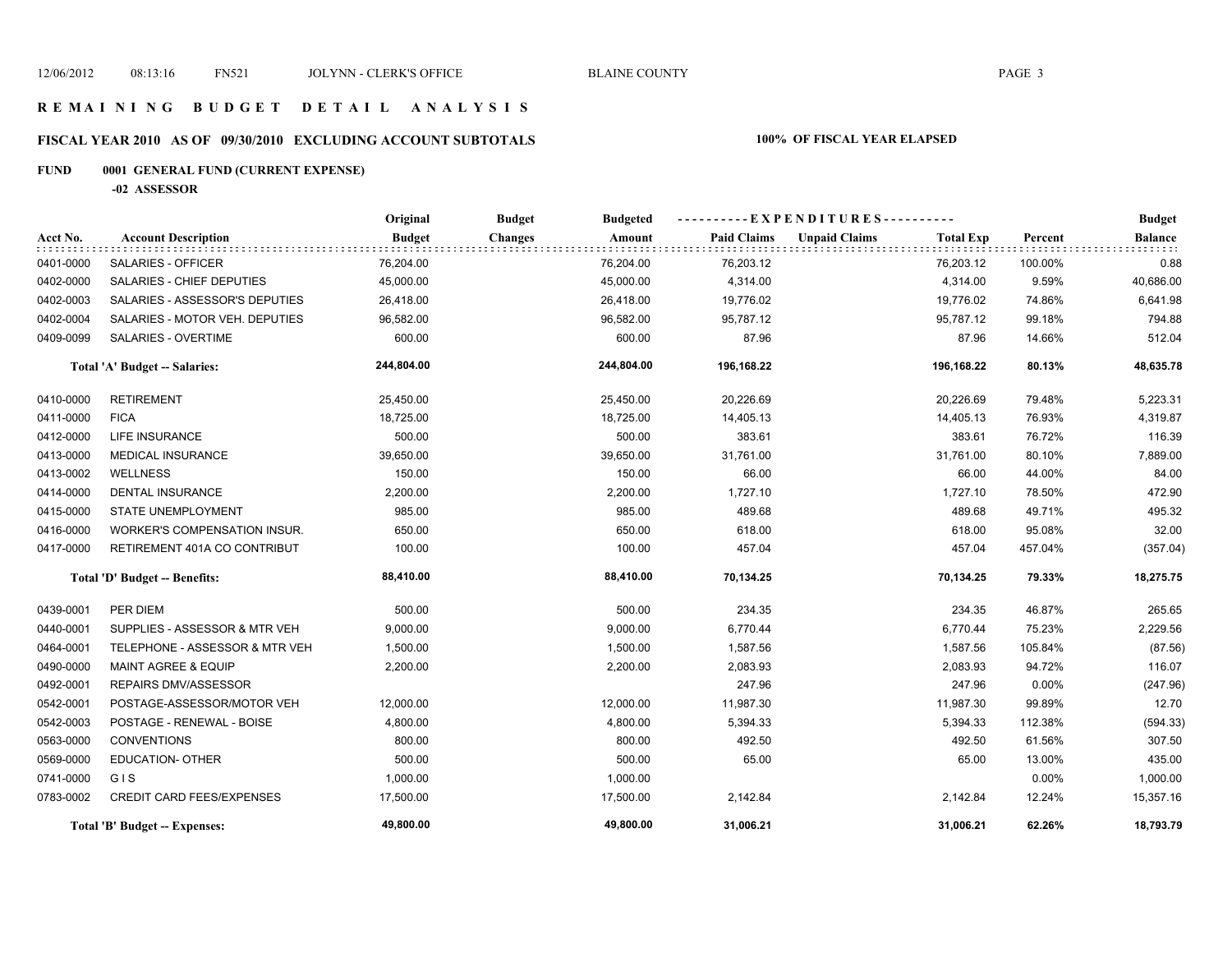# **FISCAL YEAR 2010 AS OF 09/30/2010 EXCLUDING ACCOUNT SUBTOTALS 100% OF FISCAL YEAR ELAPSED**

#### **DEPARTMENT TOTALS:**

| Total 'A' Expenses -- Salaries:       | 244.804.00        | 244.804.00         | 196.168.22 | 196.168.22 | 80.13% | 48,635.78 |
|---------------------------------------|-------------------|--------------------|------------|------------|--------|-----------|
| Total 'D' Expenses -- Benefits:       | 88,410.00         | 88.410.00          | 70.134.25  | 70.134.25  | 79.33% | 18,275.75 |
| Total 'B' Expenses -- Expenses:       | 49.800.00         | 49.800.00          | 31,006.21  | 31.006.21  | 62.26% | 18,793.79 |
| Total 'C' Expenses -- Capital Outlay: | ----------------- | ------------------ | .          |            |        |           |
|                                       | 383.014.00        | 383.014.00         | 297.308.68 | 297.308.68 | 77.62% | 85.705.32 |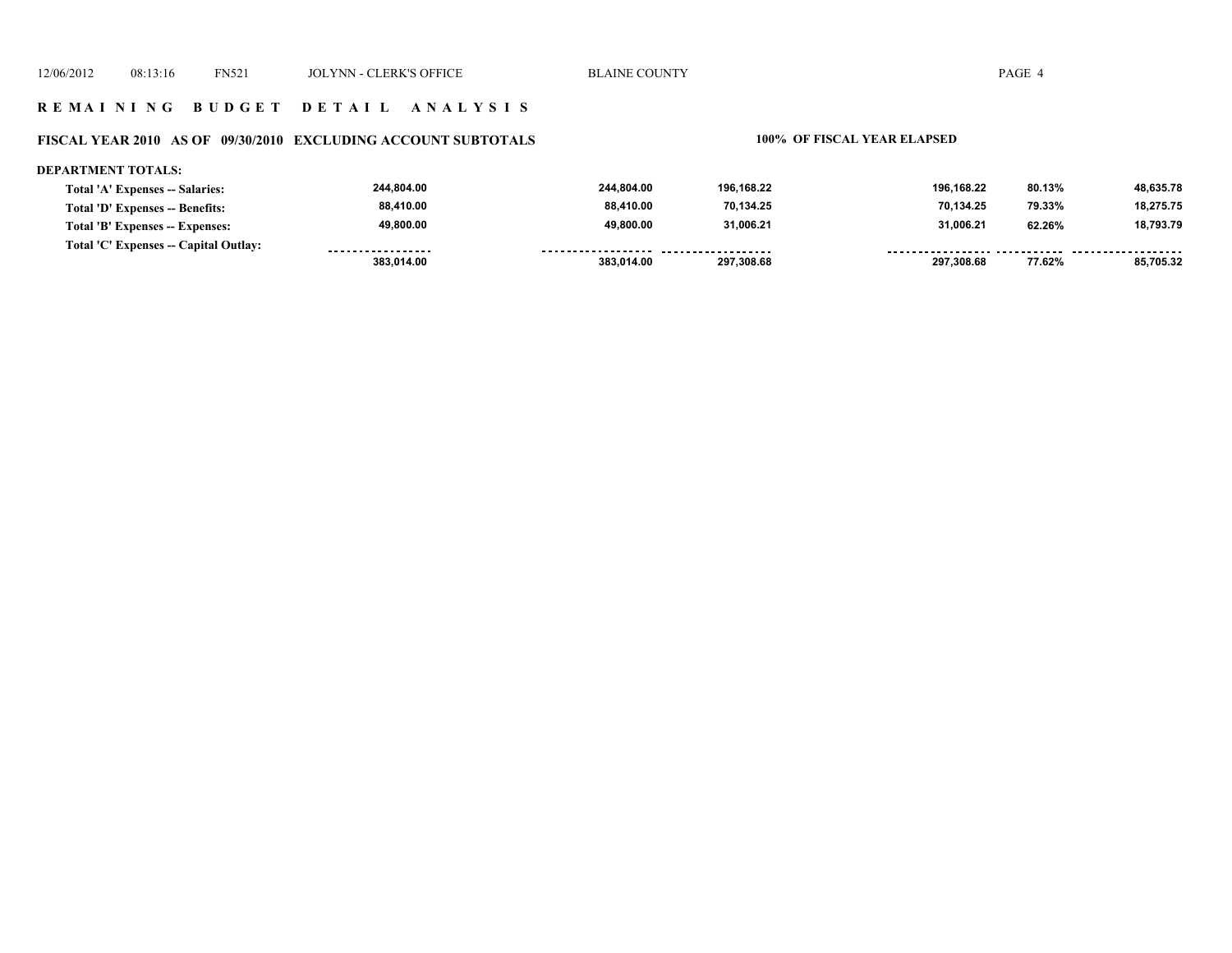# **FISCAL YEAR 2010 AS OF 09/30/2010 EXCLUDING ACCOUNT SUBTOTALS 100% OF FISCAL YEAR ELAPSED**

# **FUND 0001 GENERAL FUND (CURRENT EXPENSE)**

#### **-03 TREASURER / TAX COLLECTOR**

|           |                                     | Original      | <b>Budget</b>  | <b>Budgeted</b> |                    | ----------EXPENDITURES---------- |                  |          | <b>Budget</b>  |
|-----------|-------------------------------------|---------------|----------------|-----------------|--------------------|----------------------------------|------------------|----------|----------------|
| Acct No.  | <b>Account Description</b>          | <b>Budget</b> | <b>Changes</b> | Amount          | <b>Paid Claims</b> | <b>Unpaid Claims</b>             | <b>Total Exp</b> | Percent  | <b>Balance</b> |
| 0401-0000 | SALARIES - OFFICER                  | 76,204.00     |                | 76,204.00       | 76,204.08          |                                  | 76,204.08        | 100.00%  | (0.08)         |
| 0402-0000 | SALARIES - DEPUTIES                 | 34,969.00     |                | 34,969.00       | 33,828.81          |                                  | 33,828.81        | 96.74%   | 1,140.19       |
| 0402-0001 | SALARIES - CHIEF DEPUTY             | 47,404.00     |                | 47,404.00       | 47,196.48          |                                  | 47,196.48        | 99.56%   | 207.52         |
| 0409-0099 | SALARIES - OVERTIME                 | 85.00         |                | 85.00           |                    |                                  |                  | $0.00\%$ | 85.00          |
|           | Total 'A' Budget -- Salaries:       | 158,662.00    |                | 158,662.00      | 157,229.37         |                                  | 157,229.37       | 99.10%   | 1,432.63       |
| 0410-0000 | <b>RETIREMENT</b>                   | 16,500.00     |                | 16,500.00       | 16,336.08          |                                  | 16,336.08        | 99.01%   | 163.92         |
| 0411-0000 | <b>FICA</b>                         | 12,100.00     |                | 12,100.00       | 11,058.07          |                                  | 11,058.07        | 91.39%   | 1,041.93       |
| 0412-0000 | <b>LIFE INSURANCE</b>               | 250.00        |                | 250.00          | 242.28             |                                  | 242.28           | 96.91%   | 7.72           |
| 0413-0000 | <b>MEDICAL INSURANCE</b>            | 24,000.00     |                | 24,000.00       | 24,261.60          |                                  | 24,261.60        | 101.09%  | (261.60)       |
| 0413-0002 | <b>WELLNESS</b>                     | 75.00         |                | 75.00           | 22.00              |                                  | 22.00            | 29.33%   | 53.00          |
| 0414-0000 | DENTAL INSURANCE                    | 1,100.00      |                | 1,100.00        | 1,090.80           |                                  | 1,090.80         | 99.16%   | 9.20           |
| 0415-0000 | STATE UNEMPLOYMENT                  | 635.00        |                | 635.00          | 284.16             |                                  | 284.16           | 44.75%   | 350.84         |
| 0416-0000 | <b>WORKER'S COMPENSATION INSUR.</b> | 450.00        |                | 450.00          | 428.00             |                                  | 428.00           | 95.11%   | 22.00          |
| 0417-0000 | RETIREMENT 401A CO CONTRIBUT        | 600.00        |                | 600.00          | 508.53             |                                  | 508.53           | 84.76%   | 91.47          |
|           | Total 'D' Budget -- Benefits:       | 55,710.00     |                | 55,710.00       | 54,231.52          |                                  | 54,231.52        | 97.35%   | 1,478.48       |
| 0434-0000 | TRAVEL - REGISTRATION, FEES         | 1,200.00      |                | 1,200.00        | 817.50             |                                  | 817.50           | 68.13%   | 382.50         |
| 0439-0000 | TRAVEL - OTHER                      | 2,000.00      |                | 2,000.00        | 661.74             |                                  | 661.74           | 33.09%   | 1,338.26       |
| 0439-0001 | PER DIEM                            | 1,000.00      |                | 1,000.00        | 24.63              |                                  | 24.63            | 2.46%    | 975.37         |
| 0440-0000 | SUPPLIES - OFFICE                   | 5,500.00      |                | 5,500.00        | 5,842.89           |                                  | 5,842.89         | 106.23%  | (342.89)       |
| 0440-0002 | PROP TAX SHORT PAYMENTS             | 50.00         |                | 50.00           | 80.80              |                                  | 80.80            | 161.60%  | (30.80)        |
| 0464-0000 | UTILITIES- TELEPHONE, OTHER         | 600.00        |                | 600.00          | 490.85             |                                  | 490.85           | 81.81%   | 109.15         |
| 0499-0000 | REPAIRS/MAINT- OTHER                | 500.00        |                | 500.00          | 238.00             |                                  | 238.00           | 47.60%   | 262.00         |
| 0521-0000 | EXPENSES-PUBLIC ADMINISTRATOR       | 100.00        |                | 100.00          | 1,485.00           |                                  | 1,485.00         | 1485.00% | (1,385.00)     |
| 0528-0000 | <b>DUES / MEMBERSHIPS</b>           | 260.00        |                | 260.00          | 150.00             |                                  | 150.00           | 57.69%   | 110.00         |
| 0542-0000 | POSTAGE/OUTSOURCE BILLING           | 10,000.00     | 6,000.00       | 16,000.00 C     | 19,089.77          |                                  | 19,089.77        | 119.31%  | (3,089.77)     |
| 0546-0000 | <b>PUBLICATIONS</b>                 | 1,200.00      |                | 1,200.00        | 1,053.71           |                                  | 1,053.71         | 87.81%   | 146.29         |
| 0559-0001 | MISC-BANK FEES (LOCKBOX)            | 5,000.00      |                | 5,000.00        | 2,500.00           |                                  | 2,500.00         | 50.00%   | 2,500.00       |
| 0569-0000 | EDUCATION- OTHER                    | 1,000.00      |                | 1,000.00        | 100.00             |                                  | 100.00           | 10.00%   | 900.00         |
| 0569-0001 | <b>EDUCATION - DEPUTIES</b>         | 300.00        |                | 300.00          | 100.00             |                                  | 100.00           | 33.33%   | 200.00         |
| 0701-0000 | <b>LIEN SEARCHES</b>                | 1,500.00      |                | 1,500.00        | 1,300.00           |                                  | 1,300.00         | 86.67%   | 200.00         |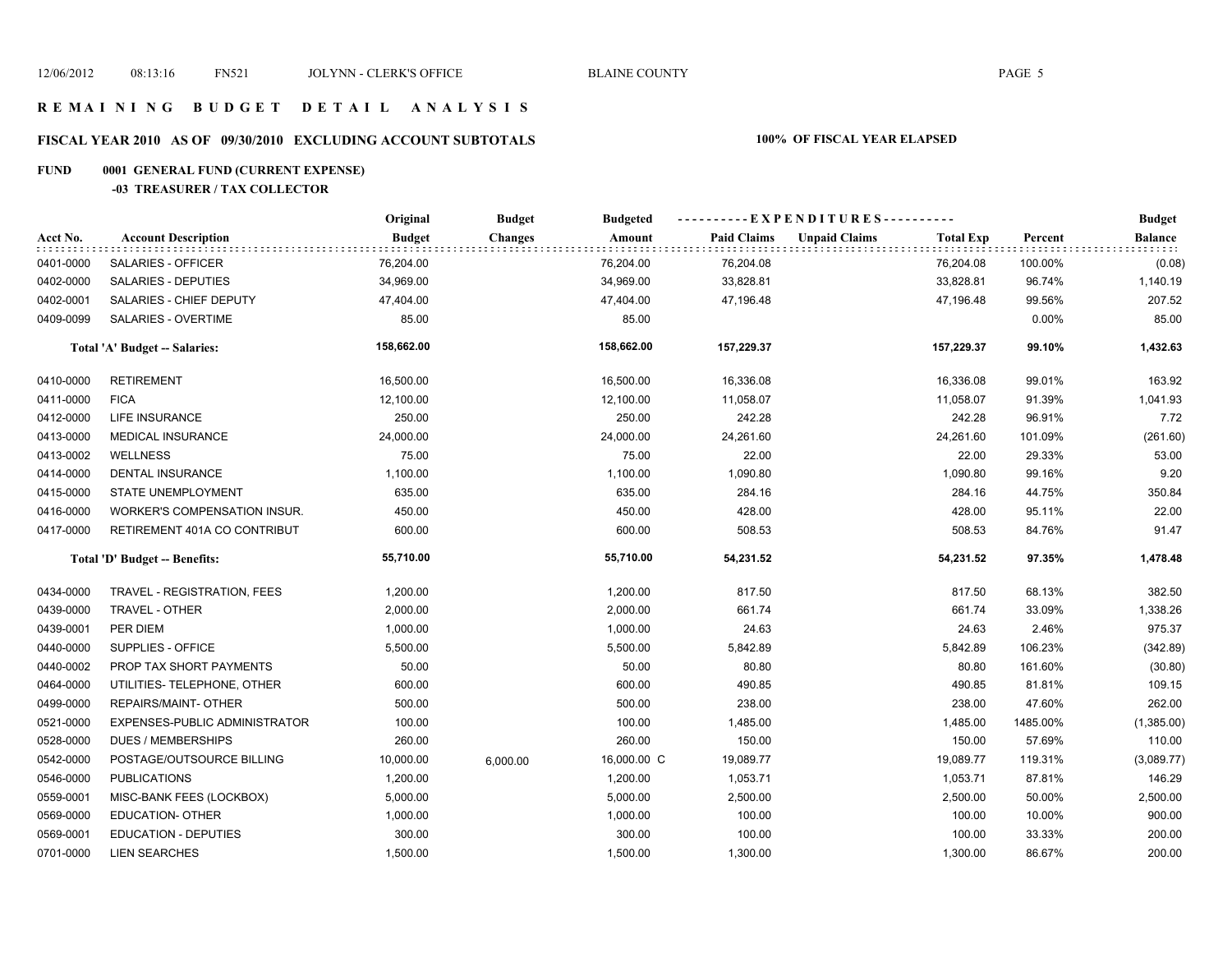### **R E M A I N I N G B U D G E T D E T A I L A N A L Y S I S**

# **FISCAL YEAR 2010 AS OF 09/30/2010 EXCLUDING ACCOUNT SUBTOTALS 100% OF FISCAL YEAR ELAPSED**

# **FUND 0001 GENERAL FUND (CURRENT EXPENSE)**

**-03 TREASURER / TAX COLLECTOR**

|                           |                                       | Original      | <b>Budget</b>  | <b>Budgeted</b> | ----------EXPENDITURES---------- |                      |                  |         | <b>Budget</b>  |
|---------------------------|---------------------------------------|---------------|----------------|-----------------|----------------------------------|----------------------|------------------|---------|----------------|
| Acct No.                  | <b>Account Description</b>            | <b>Budget</b> | <b>Changes</b> | Amount          | <b>Paid Claims</b>               | <b>Unpaid Claims</b> | <b>Total Exp</b> | Percent | <b>Balance</b> |
|                           | <b>Total 'B' Budget -- Expenses:</b>  | 30.210.00     | 6.000.00       | 36.210.00       | 33.934.89                        |                      | 33.934.89        | 93.72%  | 2.275.11       |
| <b>DEPARTMENT TOTALS:</b> |                                       |               |                |                 |                                  |                      |                  |         |                |
|                           | Total 'A' Expenses -- Salaries:       | 158.662.00    |                | 158.662.00      | 157.229.37                       |                      | 157.229.37       | 99.10%  | 1,432.63       |
|                           | Total 'D' Expenses -- Benefits:       | 55,710.00     |                | 55.710.00       | 54.231.52                        |                      | 54.231.52        | 97.35%  | 1.478.48       |
|                           | Total 'B' Expenses -- Expenses:       | 30.210.00     | 6.000.00       | 36.210.00       | 33.934.89                        |                      | 33.934.89        | 93.72%  | 2.275.11       |
|                           | Total 'C' Expenses -- Capital Outlay: |               |                |                 |                                  |                      |                  |         |                |
|                           |                                       | 244.582.00    | 6.000.00       | 250.582.00      | 245.395.78                       |                      | 245.395.78       | 97.93%  | 5.186.22       |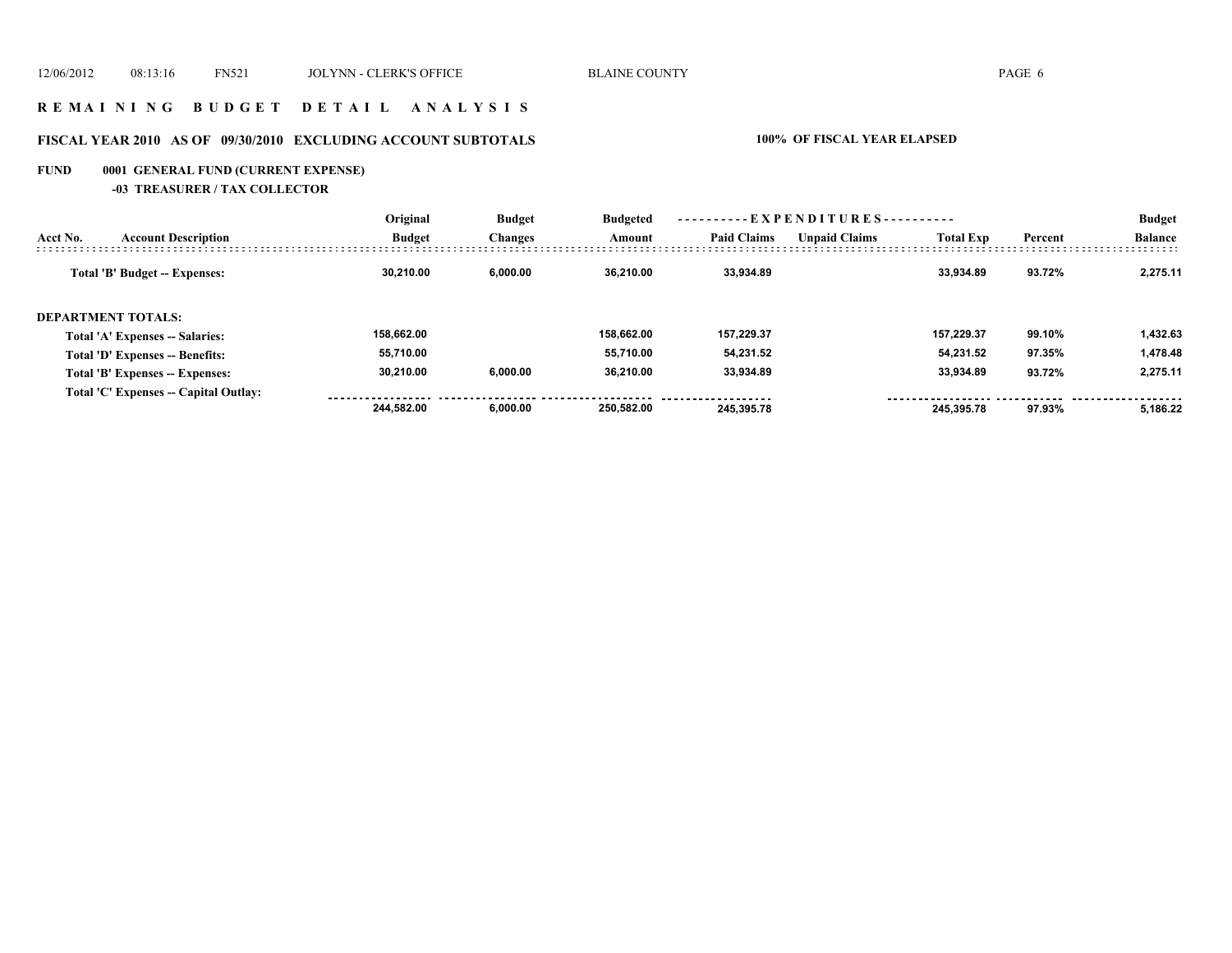# **FISCAL YEAR 2010 AS OF 09/30/2010 EXCLUDING ACCOUNT SUBTOTALS 100% OF FISCAL YEAR ELAPSED**

# **FUND 0001 GENERAL FUND (CURRENT EXPENSE)**

**-04 SHERIFF**

|           |                                | Original      | <b>Budget</b> | <b>Budgeted</b> |                    | ----------EXPENDITURES----------         |         | <b>Budget</b>  |
|-----------|--------------------------------|---------------|---------------|-----------------|--------------------|------------------------------------------|---------|----------------|
| Acct No.  | <b>Account Description</b>     | <b>Budget</b> | Changes       | Amount          | <b>Paid Claims</b> | <b>Unpaid Claims</b><br><b>Total Exp</b> | Percent | <b>Balance</b> |
| 0401-0000 | SALARIES-OFFICER               | 88,159.00     |               | 88,159.00       | 88,158.96          | 88,158.96                                | 100.00% | 0.04           |
| 0401-0001 | SALARIES-CHIEF DEPUTY          | 81,846.00     |               | 81,846.00       | 81,479.12          | 81,479.12                                | 99.55%  | 366.88         |
| 0402-0000 | SALARIES-DEPUTIES              | 862,772.00    |               | 862,772.00      | 819,028.10         | 819,028.10                               | 94.93%  | 43,743.90      |
| 0402-0001 | SALARIES-ANIMAL CONTROL        | 19,372.00     |               | 19,372.00       | 9,992.83           | 9,992.83                                 | 51.58%  | 9,379.17       |
| 0402-0002 | SALARIES - OFFICE ADMIN        | 146,525.00    |               | 146,525.00      | 147,134.95         | 147,134.95                               | 100.42% | (609.95)       |
| 0402-0003 | SALARIES - PHONE REIMBURSEMENT | 3,308.00      |               | 3,308.00        | 3,534.00           | 3,534.00                                 | 106.83% | (226.00)       |
| 0402-0007 | SALARIES-DISASTER SVCS         | 31,185.00     |               | 31,185.00       | 28,170.00          | 28,170.00                                | 90.33%  | 3,015.00       |
| 0402-0008 | SALARIES - PROTECTIVE CUSTODY  | 3,500.00      |               | 3,500.00        | 4,530.00           | 4,530.00                                 | 129.43% | (1,030.00)     |
| 0402-0009 | *SALARIES-RMS ADMIN            |               | 35,963.04     | 35,963.04 C     | 35,949.77          | 35,949.77                                | 99.96%  | 13.27          |
| 0409-0002 | SALARIES-RESERVES              | 500.00        |               | 500.00          |                    |                                          | 0.00%   | 500.00         |
| 0409-0099 | SALARIES-OVERTIME              | 55,000.00     |               | 55,000.00       | 44,576.35          | 44,576.35                                | 81.05%  | 10,423.65      |
|           | Total 'A' Budget -- Salaries:  | 1,292,167.00  | 35,963.04     | 1,328,130.04    | 1,262,554.08       | 1,262,554.08                             | 95.06%  | 65,575.96      |
| 0410-0000 | <b>RETIREMENT</b>              | 134,750.00    | 3,736.56      | 138,486.56 C    | 131,503.10         | 131,503.10                               | 94.96%  | 6,983.46       |
| 0411-0000 | <b>FICA</b>                    | 98,950.00     | 2,751.17      | 101,701.17 C    | 92,452.51          | 92,452.51                                | 90.91%  | 9,248.66       |
| 0412-0000 | LIFE INSURANCE                 | 1,940.00      | 80.76         | 2,020.76 C      | 1,931.51           | 1,931.51                                 | 95.58%  | 89.25          |
| 0413-0000 | <b>MEDICAL INSURANCE</b>       | 172,400.00    | 6,063.00      | 178,463.00 C    | 178,967.74         | 178,967.74                               | 100.28% | (504.74)       |
| 0413-0002 | <b>WELLNESS</b>                | 625.00        | 25.00         | 650.00 C        | 154.00             | 154.00                                   | 23.69%  | 496.00         |
| 0414-0000 | <b>DENTAL INSURANCE</b>        | 8,750.00      | 363.60        | 9,113.60 C      | 8,696.10           | 8,696.10                                 | 95.42%  | 417.50         |
| 0415-0000 | <b>STATE UNEMPLOYMENT</b>      | 4,875.00      | 143.85        | 5,018.85 C      | 4,632.21           | 4,632.21                                 | 92.30%  | 386.64         |
| 0416-0000 | WORKER'S COMPENSATION INSUR.   | 32,900.00     | 93.50         | 32,993.50 C     | 35,231.04          | 35,231.04                                | 106.78% | (2, 237.54)    |
| 0417-0000 | RETIREMENT 401A CO CONTRIBUT   | 4,900.00      |               | 4,900.00        | 3,122.05           | 3,122.05                                 | 63.72%  | 1,777.95       |
|           | Total 'D' Budget -- Benefits:  | 460,090.00    | 13,257.44     | 473,347.44      | 456,690.26         | 456,690.26                               | 96.48%  | 16,657.18      |
| 0439-0000 | <b>TRAVEL - SHERIFF</b>        | 2,500.00      |               | 2,500.00        | 2,414.40           | 2,414.40                                 | 96.58%  | 85.60          |
| 0439-0001 | PER DIEM                       | 5,000.00      |               | 5,000.00        | 5,857.75           | 5,857.75                                 | 117.16% | (857.75)       |
| 0439-0002 | TRAVEL EXPENSES FOR TRAINING   | 5,000.00      |               | 5,000.00        | 6,730.45           | 6,730.45                                 | 134.61% | (1,730.45)     |
| 0440-0000 | SUPPLIES - OFFICE              | 14,000.00     |               | 14,000.00       | 11,106.52          | 11,106.52                                | 79.33%  | 2,893.48       |
| 0440-0001 | *SUPPLIES-JUSTICE FORFEITURE   |               | 2,477.39      | 2,477.39 C      | 2,477.39           | 2,477.39                                 | 100.00% |                |
| 0440-0002 | *OFFICE EQUIP-JUSTICE FORF     |               | 7,697.14      | 7,697.14 C      | 7,697.14           | 7,697.14                                 | 100.00% |                |
| 0440-0003 | OFFICE EQUIPMENT               |               |               |                 | 89.99              | 89.99                                    | 0.00%   | (89.99)        |
| 0440-0005 | * SUPPLIES-SDFS GRANT          |               | 2,000.00      | 2,000.00 C      | 2,000.00           | 2,000.00                                 | 100.00% |                |
| 0464-0000 | UTILITIES- TELEPHONE, OTHER    | 20,800.00     |               | 20,800.00       | 19,683.63          | 19,683.63                                | 94.63%  | 1,116.37       |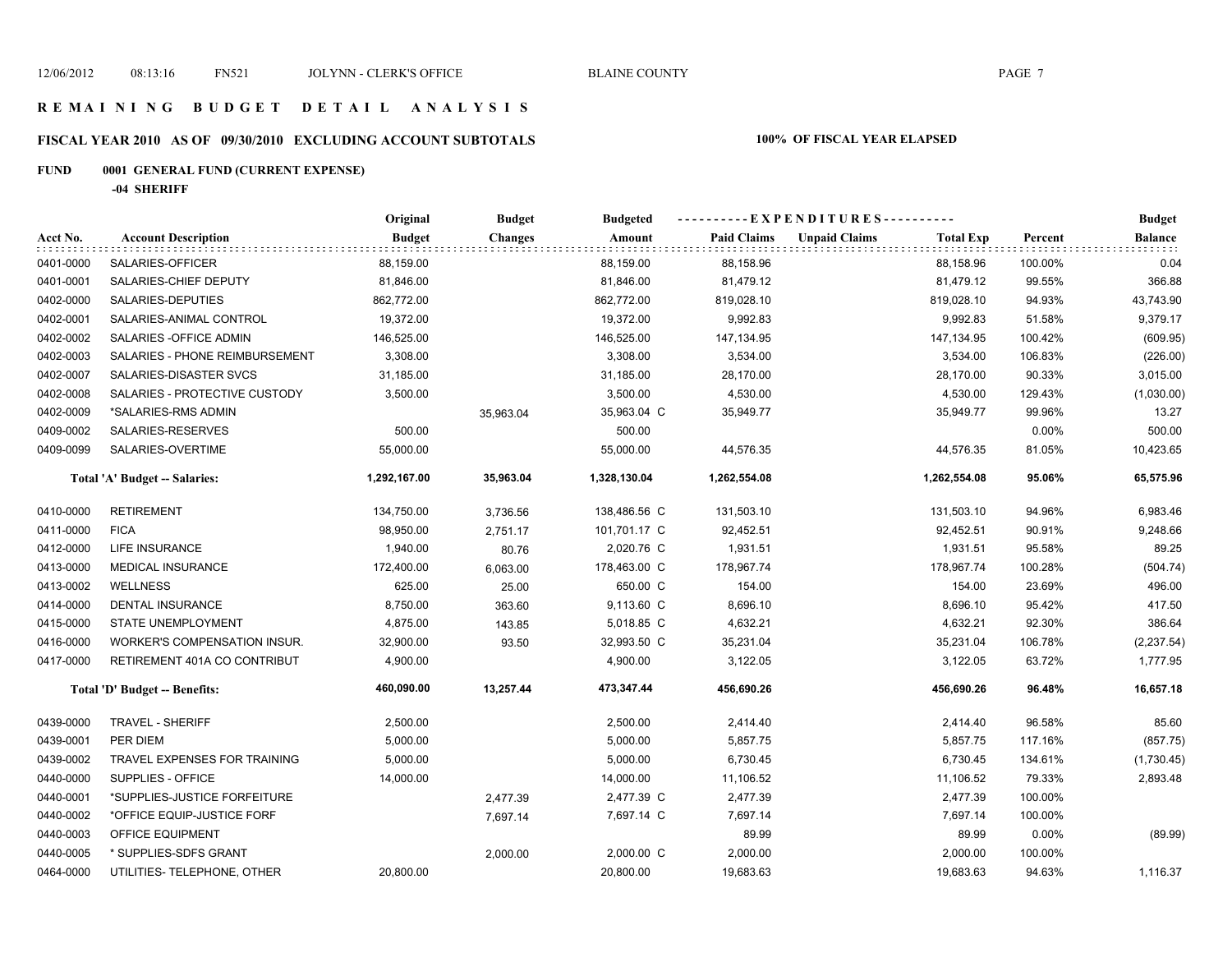# **FISCAL YEAR 2010 AS OF 09/30/2010 EXCLUDING ACCOUNT SUBTOTALS 100% OF FISCAL YEAR ELAPSED**

# **FUND 0001 GENERAL FUND (CURRENT EXPENSE)**

**-04 SHERIFF**

|           |                                      | Original      | <b>Budget</b>  | <b>Budgeted</b> |                    | ----------EXPENDITURES---------- |                  |         | <b>Budget</b>  |
|-----------|--------------------------------------|---------------|----------------|-----------------|--------------------|----------------------------------|------------------|---------|----------------|
| Acct No.  | <b>Account Description</b>           | <b>Budget</b> | <b>Changes</b> | Amount          | <b>Paid Claims</b> | <b>Unpaid Claims</b>             | <b>Total Exp</b> | Percent | <b>Balance</b> |
| 0479-0000 | VEHICLES - OTHER OPERATING EXP       | 100,000.00    |                | 100,000.00      | 92,760.86          |                                  | 92,760.86        | 92.76%  | 7,239.14       |
| 0479-0002 | OPERATING EXP - DISASTER SVCS        | 2,200.00      |                | 2,200.00        | 2,402.57           |                                  | 2,402.57         | 109.21% | (202.57)       |
| 0479-0003 | OPERATING EXP-SEARCH RESCUE          | 4,000.00      |                | 4,000.00        | 2,423.63           |                                  | 2,423.63         | 60.59%  | 1,576.37       |
| 0479-0004 | *OPERATING EXP-JUSTICE FORF          |               | 15,500.00      | 15,500.00 C     | 15,500.00          |                                  | 15,500.00        | 100.00% |                |
| 0479-0006 | *DRUG COALITION-OTHER EXPENSES       |               | 11,891.36      | 11,891.36 C     | 11,891.36          |                                  | 11,891.36        | 100.00% |                |
| 0479-0007 | <b>GENERATOR FUEL</b>                |               |                |                 | 350.56             |                                  | 350.56           | 0.00%   | (350.56)       |
| 0489-0000 | PROFESSIONAL SVC- OTHER              | 1,000.00      |                | 1,000.00        | 185.00             |                                  | 185.00           | 18.50%  | 815.00         |
| 0495-0000 | REPAIRS/MAINT- COMMUNICATIONS        | 5,000.00      |                | 5,000.00        | 8,540.42           |                                  | 8,540.42         | 170.81% | (3,540.42)     |
| 0499-0000 | REPAIRS/MAINT- OTHER                 | 5,000.00      |                | 5,000.00        | 1,413.70           |                                  | 1,413.70         | 28.27%  | 3,586.30       |
| 0503-0002 | PROTECTIVE CUSTODY/MENTAL HOLD       |               |                |                 | 2,475.00           |                                  | 2,475.00         | 0.00%   | (2,475.00)     |
| 0528-0000 | <b>DUES / MEMBERSHIPS</b>            | 1,900.00      |                | 1,900.00        | 1,275.00           |                                  | 1,275.00         | 67.11%  | 625.00         |
| 0533-0000 | <b>INVESTIGATION</b>                 | 3,000.00      |                | 3,000.00        | 1,470.55           |                                  | 1,470.55         | 49.02%  | 1,529.45       |
| 0542-0000 | POSTAGE                              | 4,000.00      |                | 4,000.00        | 4,198.85           |                                  | 4,198.85         | 104.97% | (198.85)       |
| 0554-0000 | <b>UNIFORMS</b>                      | 15,000.00     |                | 15,000.00       | 14,087.15          |                                  | 14,087.15        | 93.91%  | 912.85         |
| 0556-0000 | WEAPONS / AMMUNITION, ETC            | 3,500.00      |                | 3,500.00        | 3,595.25           |                                  | 3,595.25         | 102.72% | (95.25)        |
| 0556-0001 | SUPPLIES - EQUIPMENT                 | 4,000.00      |                | 4,000.00        | 1,377.60           |                                  | 1,377.60         | 34.44%  | 2,622.40       |
| 0556-0002 | *RMS LOGISYS/MOTOROLA NON-CAP        |               | 34,032.68      | 34,032.68 C     | 34,032.68          |                                  | 34,032.68        | 100.00% |                |
| 0556-0003 | *SERT TRAINING-TREASURY FORF         |               | 38,502.16      | 38,502.16 C     | 38,558.71          |                                  | 38,558.71        | 100.15% | (56.55)        |
| 0556-0004 | BLAINE COUNTY RMS CONTRIBUTION       | 33,948.00     |                | 33,948.00       | 33,948.00          |                                  | 33,948.00        | 100.00% |                |
| 0569-0000 | EDUCATION -OTHER                     | 15,000.00     |                | 15,000.00       | 11,261.12          |                                  | 11,261.12        | 75.07%  | 3,738.88       |
| 0591-0002 | <b>RECRUITMENT/JOB FAIRS</b>         | 2,500.00      |                | 2,500.00        | 1,659.79           |                                  | 1,659.79         | 66.39%  | 840.21         |
| 0670-0002 | *CONTRACT-DRUG COALITION COORD       |               | 22,159.05      | 22,159.05 C     | 22,495.69          |                                  | 22,495.69        | 101.52% | (336.64)       |
| 0671-0015 | *HOMELAND SECURITY GRANT EXP         |               | 5,510.00       | 5,510.00 C      | 5,510.00           |                                  | 5,510.00         | 100.00% |                |
| 0780-0000 | <b>CRIME PREVENTION</b>              | 500.00        |                | 500.00          | 498.00             |                                  | 498.00           | 99.60%  | 2.00           |
| 0780-0002 | * PAL OPERATING BUDGET               |               | 40,007.00      | 40,007.00 C     | 40,007.00          |                                  | 40,007.00        | 100.00% |                |
| 0780-0003 | *YOUTH PROGRAMS-YOUTH PLATES         |               | 10,000.00      | 10,000.00 C     | 10,000.00          |                                  | 10,000.00        | 100.00% |                |
| 0783-0002 | <b>CREDIT CARD FEES/EXPENSES</b>     | 2,400.00      |                | 2,400.00        | 529.52             |                                  | 529.52           | 22.06%  | 1,870.48       |
|           | <b>Total 'B' Budget -- Expenses:</b> | 250,248.00    | 189,776.78     | 440,024.78      | 420,505.28         |                                  | 420,505.28       | 95.56%  | 19,519.50      |
| 0801-0000 | CAPITAL-VEHICLES                     | 51,500.00     |                | 51,500.00       | 51,403.05          |                                  | 51,403.05        | 99.81%  | 96.95          |
| 0806-0003 | CAPITAL-EQUIPMENT                    | 180.00        |                | 180.00          | 180.00             |                                  | 180.00           | 100.00% |                |
| 0806-0007 | *CAPITAL-JUSTICE FORFEITURE          |               | 6,203.00       | 6,203.00 C      | 6,203.00           |                                  | 6,203.00         | 100.00% |                |
| 0806-0010 | *CAPITAL-GRANT                       |               | 179,886.00     | 179,886.00 C    | 179,886.00         |                                  | 179,886.00       | 100.00% |                |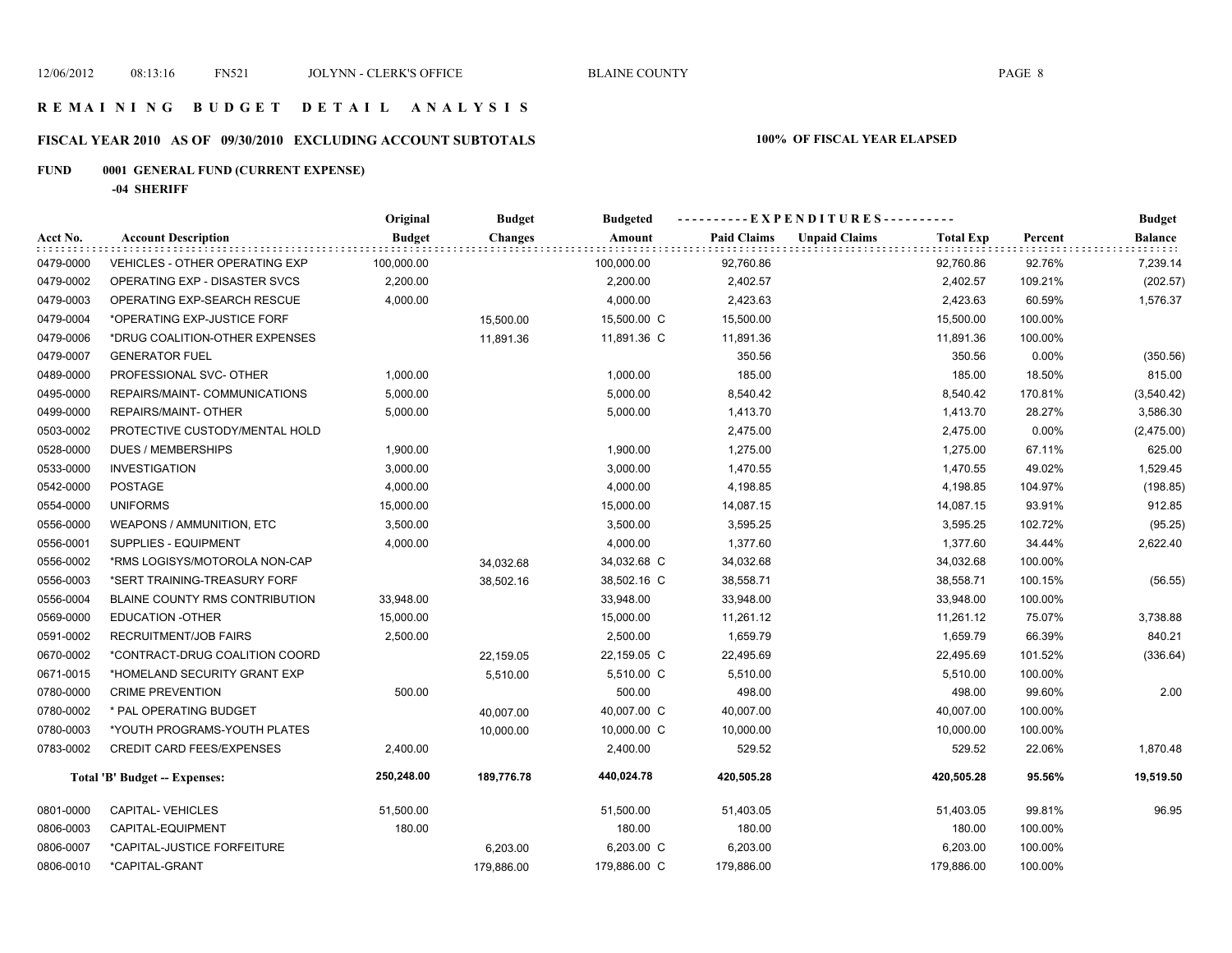### **R E M A I N I N G B U D G E T D E T A I L A N A L Y S I S**

# **FISCAL YEAR 2010 AS OF 09/30/2010 EXCLUDING ACCOUNT SUBTOTALS 100% OF FISCAL YEAR ELAPSED**

# **FUND 0001 GENERAL FUND (CURRENT EXPENSE)**

**-04 SHERIFF**

|                                        | Original      | <b>Budget</b>  | <b>Budgeted</b> |                    | - - E X P E N D I T U R E S - - - - - - - - - - |                  |         | <b>Budget</b>  |
|----------------------------------------|---------------|----------------|-----------------|--------------------|-------------------------------------------------|------------------|---------|----------------|
| <b>Account Description</b><br>Acct No. | <b>Budget</b> | <b>Changes</b> | Amount          | <b>Paid Claims</b> | <b>Unpaid Claims</b>                            | <b>Total Exp</b> | Percent | <b>Balance</b> |
| Total 'C' Budget -- Capital Outlay:    | 51.680.00     | 186.089.00     | 237.769.00      | 237.672.05         |                                                 | 237.672.05       | 99.96%  | 96.95          |
| <b>DEPARTMENT TOTALS:</b>              |               |                |                 |                    |                                                 |                  |         |                |
| <b>Total 'A' Expenses -- Salaries:</b> | 1.292.167.00  | 35.963.04      | 1.328.130.04    | 1.262.554.08       |                                                 | 1.262.554.08     | 95.06%  | 65,575.96      |
| Total 'D' Expenses -- Benefits:        | 460.090.00    | 13.257.44      | 473.347.44      | 456.690.26         |                                                 | 456.690.26       | 96.48%  | 16.657.18      |
| Total 'B' Expenses -- Expenses:        | 250.248.00    | 189.776.78     | 440.024.78      | 420.505.28         |                                                 | 420.505.28       | 95.56%  | 19,519.50      |
| Total 'C' Expenses -- Capital Outlay:  | 51.680.00     | 186.089.00     | 237.769.00      | 237.672.05         |                                                 | 237,672.05       | 99.96%  | 96.95          |
|                                        | 2,054,185.00  | 425.086.26     | 2.479.271.26    | 2.377.421.67       |                                                 | 2.377.421.67     | 95.89%  | 101.849.59     |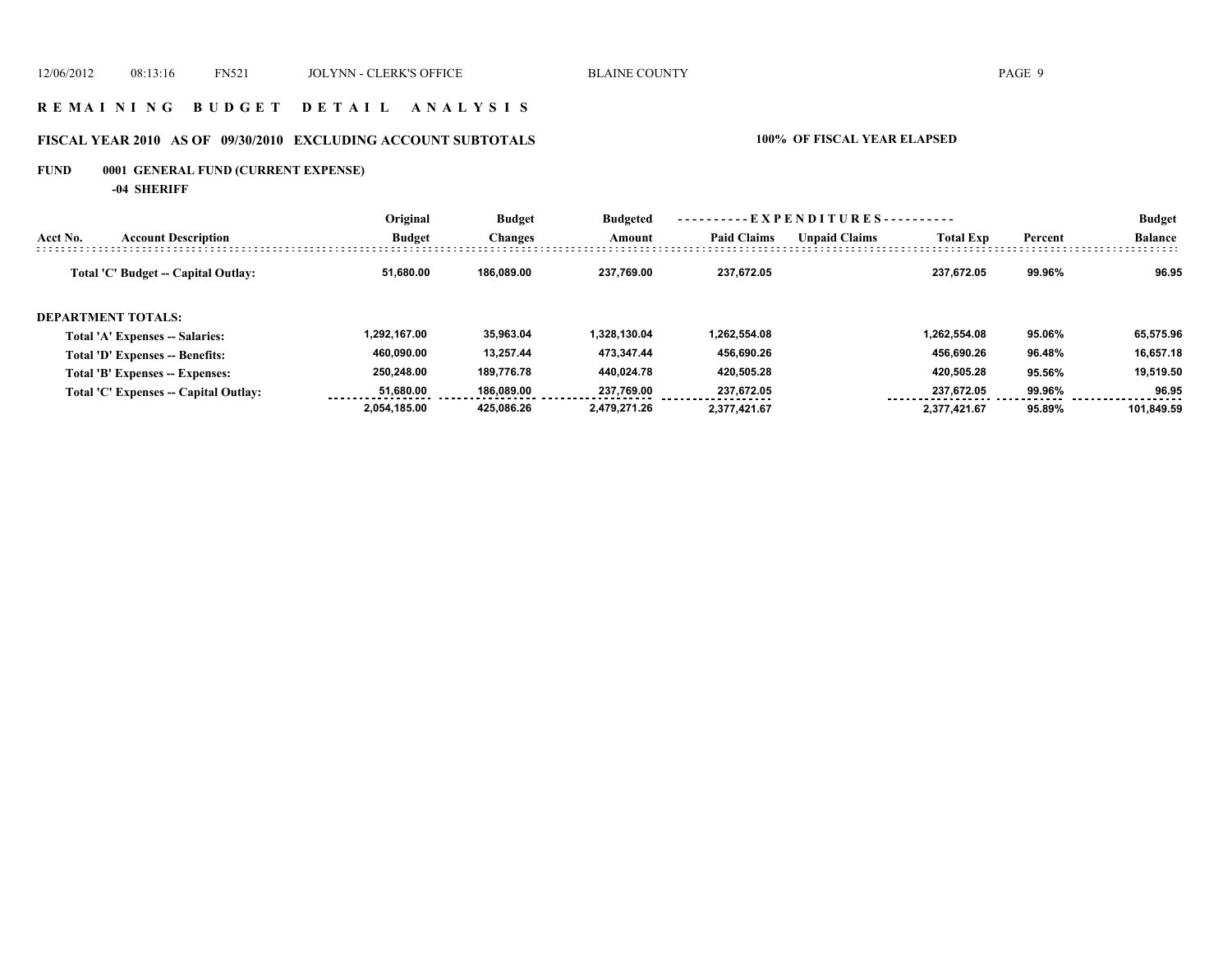# **FISCAL YEAR 2010 AS OF 09/30/2010 EXCLUDING ACCOUNT SUBTOTALS 100% OF FISCAL YEAR ELAPSED**

# **FUND 0001 GENERAL FUND (CURRENT EXPENSE)**

**-05 COMMISSIONERS**

|           |                                | Original      | <b>Budget</b>  | <b>Budgeted</b> |                    | ----------EXPENDITURES----------         |         | <b>Budget</b>  |
|-----------|--------------------------------|---------------|----------------|-----------------|--------------------|------------------------------------------|---------|----------------|
| Acct No.  | <b>Account Description</b>     | <b>Budget</b> | <b>Changes</b> | Amount          | <b>Paid Claims</b> | <b>Unpaid Claims</b><br><b>Total Exp</b> | Percent | <b>Balance</b> |
| 0401-0000 | <b>SALARIES - OFFICER</b>      | 164,655.00    |                | 164,655.00      | 164,655.36         | 164,655.36                               | 100.00% | (0.36)         |
| 0401-0001 | SALARIES - ADMINISTRATOR       | 120,000.00    |                | 120,000.00      | 120,000.00         | 120,000.00                               | 100.00% |                |
| 0402-0003 | SALARIES - PHONE REIMBURSEMENT | 456.00        |                | 456.00          | 218.50             | 218.50                                   | 47.92%  | 237.50         |
| 0409-0003 | SALARIES - ASSISTANT           | 36,290.00     |                | 36,290.00       | 35,781.07          | 35,781.07                                | 98.60%  | 508.93         |
| 0409-0099 | SALARIES - OVERTIME            | 25.00         |                | 25.00           |                    |                                          | 0.00%   | 25.00          |
|           | Total 'A' Budget -- Salaries:  | 321,426.00    |                | 321,426.00      | 320,654.93         | 320,654.93                               | 99.76%  | 771.07         |
| 0410-0000 | <b>RETIREMENT</b>              | 33,400.00     |                | 33,400.00       | 33,316.22          | 33,316.22                                | 99.75%  | 83.78          |
| 0411-0000 | <b>FICA</b>                    | 24,600.00     |                | 24,600.00       | 23,123.11          | 23,123.11                                | 94.00%  | 1,476.89       |
| 0412-0000 | <b>LIFE INSURANCE</b>          | 410.00        |                | 410.00          | 403.80             | 403.80                                   | 98.49%  | 6.20           |
| 0413-0000 | <b>MEDICAL INSURANCE</b>       | 47,475.00     |                | 47,475.00       | 41,594.05          | 41,594.05                                | 87.61%  | 5,880.95       |
| 0413-0002 | <b>WELLNESS</b>                | 125.00        |                | 125.00          | 44.00              | 44.00                                    | 35.20%  | 81.00          |
| 0414-0000 | DENTAL INSURANCE               | 1,825.00      |                | 1,825.00        | 1,787.70           | 1,787.70                                 | 97.96%  | 37.30          |
| 0415-0000 | <b>STATE UNEMPLOYMENT</b>      | 1,285.00      |                | 1,285.00        | 627.88             | 627.88                                   | 48.86%  | 657.12         |
| 0416-0000 | WORKER'S COMPENSATION INSUR.   | 840.00        |                | 840.00          | 830.00             | 830.00                                   | 98.81%  | 10.00          |
| 0417-0000 | RETIREMENT 401A CO CONTRIBUT   | 300.00        |                | 300.00          | 300.00             | 300.00                                   | 100.00% |                |
|           | Total 'D' Budget -- Benefits:  | 110,260.00    |                | 110,260.00      | 102,026.76         | 102,026.76                               | 92.53%  | 8,233.24       |
| 0439-0000 | TRAVEL - OTHER (OUT OF TOWN)   | 6,500.00      |                | 6,500.00        | 4,818.34           | 4,818.34                                 | 74.13%  | 1,681.66       |
| 0439-0001 | PER DIEM                       | 1,400.00      |                | 1,400.00        | 675.28             | 675.28                                   | 48.23%  | 724.72         |
| 0439-0002 | <b>MEALS (IN TOWN)</b>         | 475.00        |                | 475.00          | 167.41             | 167.41                                   | 35.24%  | 307.59         |
| 0439-0003 | CONFERENCE-EDUCATION           | 3,000.00      |                | 3,000.00        | 1,895.00           | 1,895.00                                 | 63.17%  | 1,105.00       |
| 0440-0000 | SUPPLIES - OFFICE              | 2,850.00      |                | 2,850.00        | 3,239.67           | 3,239.67                                 | 113.67% | (389.67)       |
| 0440-0001 | SUPPLIES/MEETINGS              | 1,425.00      |                | 1,425.00        | 974.17             | 974.17                                   | 68.36%  | 450.83         |
| 0464-0000 | UTILITIES- TELEPHONE, OTHER    | 2,000.00      |                | 2,000.00        | 2,375.27           | 2,375.27                                 | 118.76% | (375.27)       |
| 0492-0001 | REPAIRS/MAINT-VEHICLE          | 300.00        |                | 300.00          | 99.00              | 99.00                                    | 33.00%  | 201.00         |
| 0497-0000 | MAINTENANCE AGREEMENTS         | 570.00        |                | 570.00          | 945.52             | 945.52                                   | 165.88% | (375.52)       |
| 0528-0000 | <b>DUES / MEMBERSHIPS</b>      | 1,900.00      |                | 1,900.00        | 1,833.50           | 1,833.50                                 | 96.50%  | 66.50          |
| 0542-0000 | <b>POSTAGE</b>                 | 500.00        | 35.00          | 535.00 C        | 272.47             | 272.47                                   | 50.93%  | 262.53         |
|           | Total 'B' Budget -- Expenses:  | 20,920.00     | 35.00          | 20,955.00       | 17,295.63          | 17,295.63                                | 82.54%  | 3,659.37       |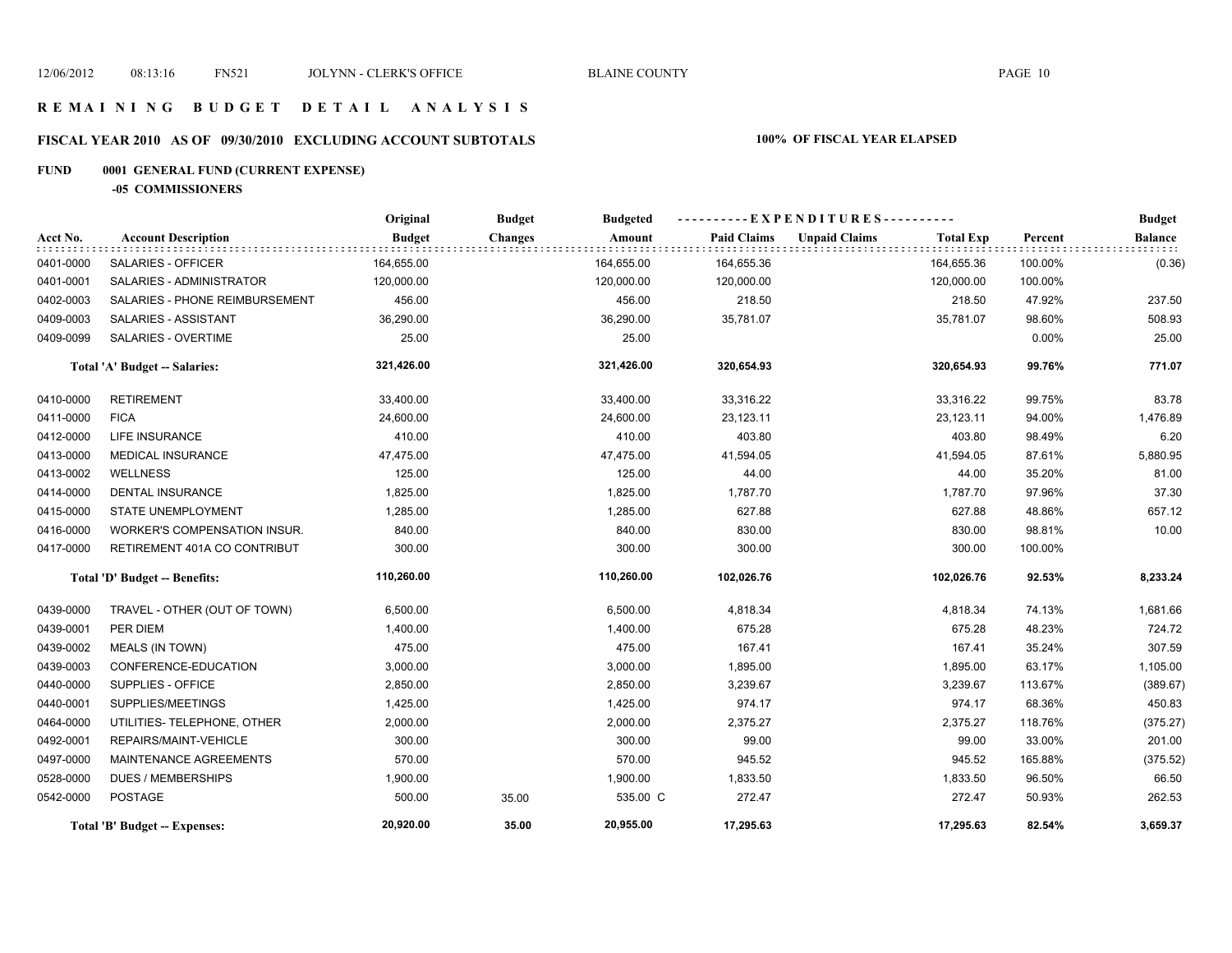#### **FISCAL YEAR 2010 AS OF 09/30/2010 EXCLUDING ACCOUNT SUBTOTALS 100% OF FISCAL YEAR ELAPSED**

#### **DEPARTMENT TOTALS: 321,426.00 321,426.00 320,654.93 320,654.93 99.76% 771.07 Total 'A' Expenses -- Salaries: 110,260.00 110,260.00 102,026.76 102,026.76 92.53% 8,233.24 Total 'D' Expenses -- Benefits: 20,920.00 35.00 20,955.00 17,295.63 17,295.63 82.54% 3,659.37 Total 'B' Expenses -- Expenses: Total 'C' Expenses -- Capital Outlay:** . . . . . . . . . . . . . . . . . . .......... ................... .................. .. ......... . . . . . . . . . . . . . . . . .  $1.1.1.1.1.1$ ------- -------- **452,606.00 35.00 452,641.00 439,977.32 439,977.32 97.20% 12,663.68**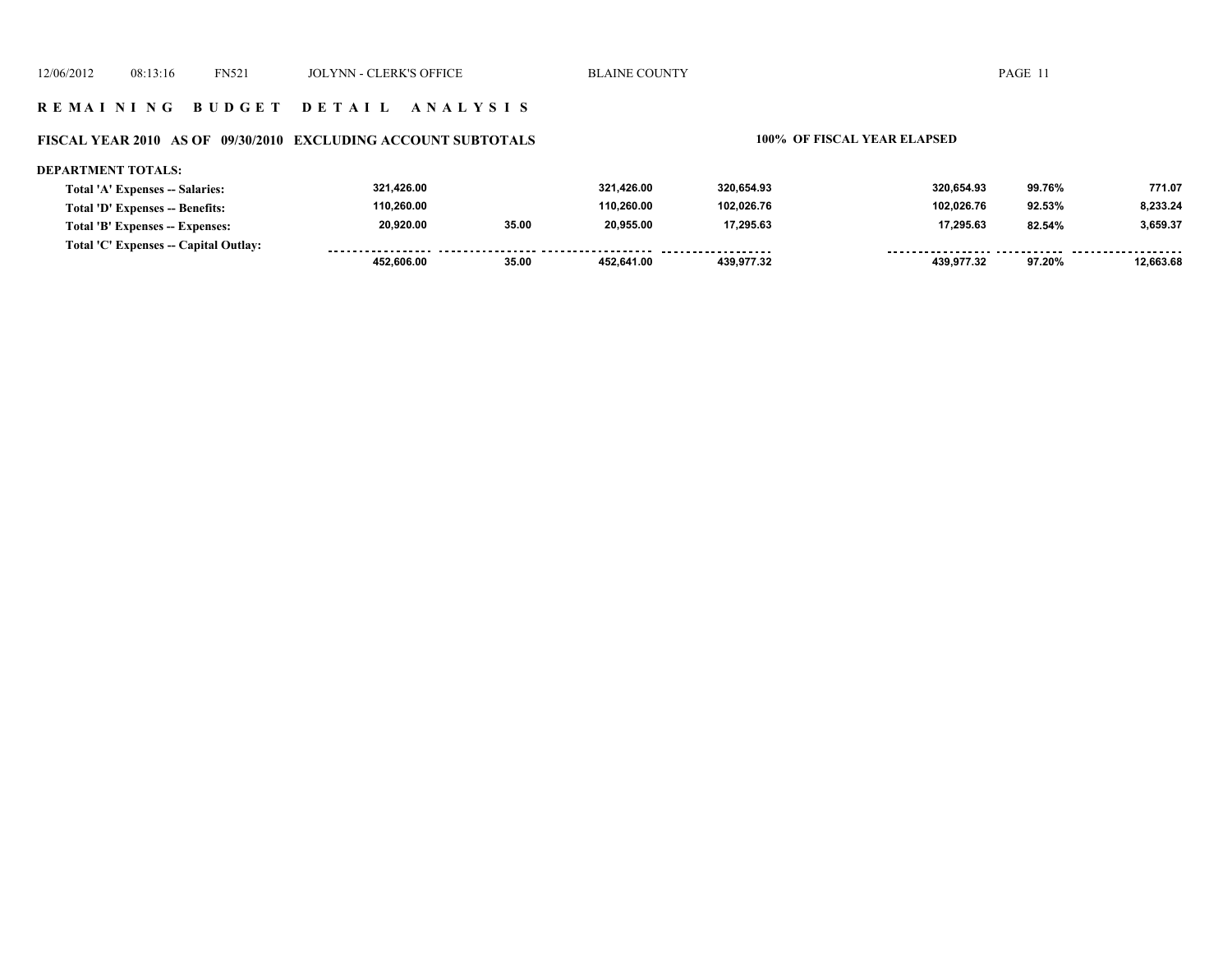# **FISCAL YEAR 2010 AS OF 09/30/2010 EXCLUDING ACCOUNT SUBTOTALS 100% OF FISCAL YEAR ELAPSED**

# **FUND 0001 GENERAL FUND (CURRENT EXPENSE)**

**-06 CORONER**

|           |                                       | Original      | <b>Budget</b><br><b>Budgeted</b> |                    | ----------EXPENDITURES----------         |         | <b>Budget</b>       |
|-----------|---------------------------------------|---------------|----------------------------------|--------------------|------------------------------------------|---------|---------------------|
| Acct No.  | <b>Account Description</b>            | <b>Budget</b> | Amount<br><b>Changes</b>         | <b>Paid Claims</b> | <b>Unpaid Claims</b><br><b>Total Exp</b> | Percent | <b>Balance</b><br>. |
| 0401-0000 | SALARIES - OFFICER                    | 22,962.00     | 22,962.00                        | 22,962.00          | 22,962.00                                | 100.00% |                     |
| 0401-0002 | SALARIES - DEPUTY CORONER             | 20,000.00     | 20,000.00                        | 18,487.10          | 18,487.10                                | 92.44%  | 1,512.90            |
|           | Total 'A' Budget -- Salaries:         | 42,962.00     | 42,962.00                        | 41,449.10          | 41,449.10                                | 96.48%  | 1,512.90            |
| 0410-0000 | <b>RETIREMENT</b>                     | 4,500.00      | 4,500.00                         | 4,306.58           | 4,306.58                                 | 95.70%  | 193.42              |
| 0411-0000 | <b>FICA</b>                           | 3,300.00      | 3,300.00                         | 3,147.39           | 3,147.39                                 | 95.38%  | 152.61              |
| 0412-0000 | LIFE INSURANCE                        | 165.00        | 165.00                           | 132.95             | 132.95                                   | 80.58%  | 32.05               |
| 0413-0000 | <b>MEDICAL INSURANCE</b>              | 12,500.00     | 12,500.00                        | 6,093.40           | 6,093.40                                 | 48.75%  | 6,406.60            |
| 0413-0002 | <b>WELLNESS</b>                       | 50.00         | 50.00                            |                    |                                          | 0.00%   | 50.00               |
| 0414-0000 | <b>DENTAL INSURANCE</b>               | 375.00        | 375.00                           | 333.30             | 333.30                                   | 88.88%  | 41.70               |
| 0415-0000 | <b>STATE UNEMPLOYMENT</b>             | 175.00        | 175.00                           | 74.47              | 74.47                                    | 42.55%  | 100.53              |
| 0416-0000 | WORKER'S COMPENSATION INSUR.          | 400.00        | 400.00                           | 486.00             | 486.00                                   | 121.50% | (86.00)             |
|           | Total 'D' Budget -- Benefits:         | 21,465.00     | 21,465.00                        | 14,574.09          | 14,574.09                                | 67.90%  | 6,890.91            |
| 0430-0000 | TRAVEL - MILEAGE - AUTOPSIES          | 1,500.00      | 1,500.00                         | 1,400.00           | 1,400.00                                 | 93.33%  | 100.00              |
| 0439-0000 | TRAVEL - OTHER                        | 600.00        | 600.00                           |                    |                                          | 0.00%   | 600.00              |
| 0439-0001 | PER DIEM                              | 300.00        | 300.00                           |                    |                                          | 0.00%   | 300.00              |
| 0440-0000 | SUPPLIES - OFFICE                     | 1,400.00      | 1,400.00                         | 2,119.81           | 2,119.81                                 | 151.42% | (719.81)            |
| 0464-0000 | UTILITIES- TELEPHONE, OTHER           | 600.00        | 600.00                           | 532.77             | 532.77                                   | 88.80%  | 67.23               |
| 0509-0000 | <b>TRAINING</b>                       | 3,000.00      | 3,000.00                         |                    |                                          | 0.00%   | 3,000.00            |
| 0610-0000 | CORONER-LABORATORY                    | 1,500.00      | 1,500.00                         | 2,057.31           | 2,057.31                                 | 137.15% | (557.31)            |
| 0611-0000 | CORONER-AUTOPSIES / INQUESTS          | 7,500.00      | 7,500.00                         | 9,782.00           | 9,782.00                                 | 130.43% | (2, 282.00)         |
| 0611-0001 | FORENSIC INVESTIGATION                | 2,000.00      | 2,000.00                         |                    |                                          | 0.00%   | 2,000.00            |
| 0679-0000 | CONTRACT-OFFICE ASSISTANT             | 4,500.00      | 4,500.00                         | 2,250.00           | 2,250.00                                 | 50.00%  | 2,250.00            |
|           | Total 'B' Budget -- Expenses:         | 22,900.00     | 22,900.00                        | 18,141.89          | 18,141.89                                | 79.22%  | 4,758.11            |
|           | <b>DEPARTMENT TOTALS:</b>             |               |                                  |                    |                                          |         |                     |
|           | Total 'A' Expenses -- Salaries:       | 42,962.00     | 42,962.00                        | 41,449.10          | 41,449.10                                | 96.48%  | 1,512.90            |
|           | Total 'D' Expenses -- Benefits:       | 21,465.00     | 21,465.00                        | 14,574.09          | 14,574.09                                | 67.90%  | 6,890.91            |
|           | Total 'B' Expenses -- Expenses:       | 22,900.00     | 22,900.00                        | 18,141.89          | 18,141.89                                | 79.22%  | 4,758.11            |
|           | Total 'C' Expenses -- Capital Outlay: |               |                                  |                    |                                          |         |                     |
|           |                                       | 87,327.00     | 87,327.00                        | 74,165.08          | 74,165.08                                | 84.93%  | 13,161.92           |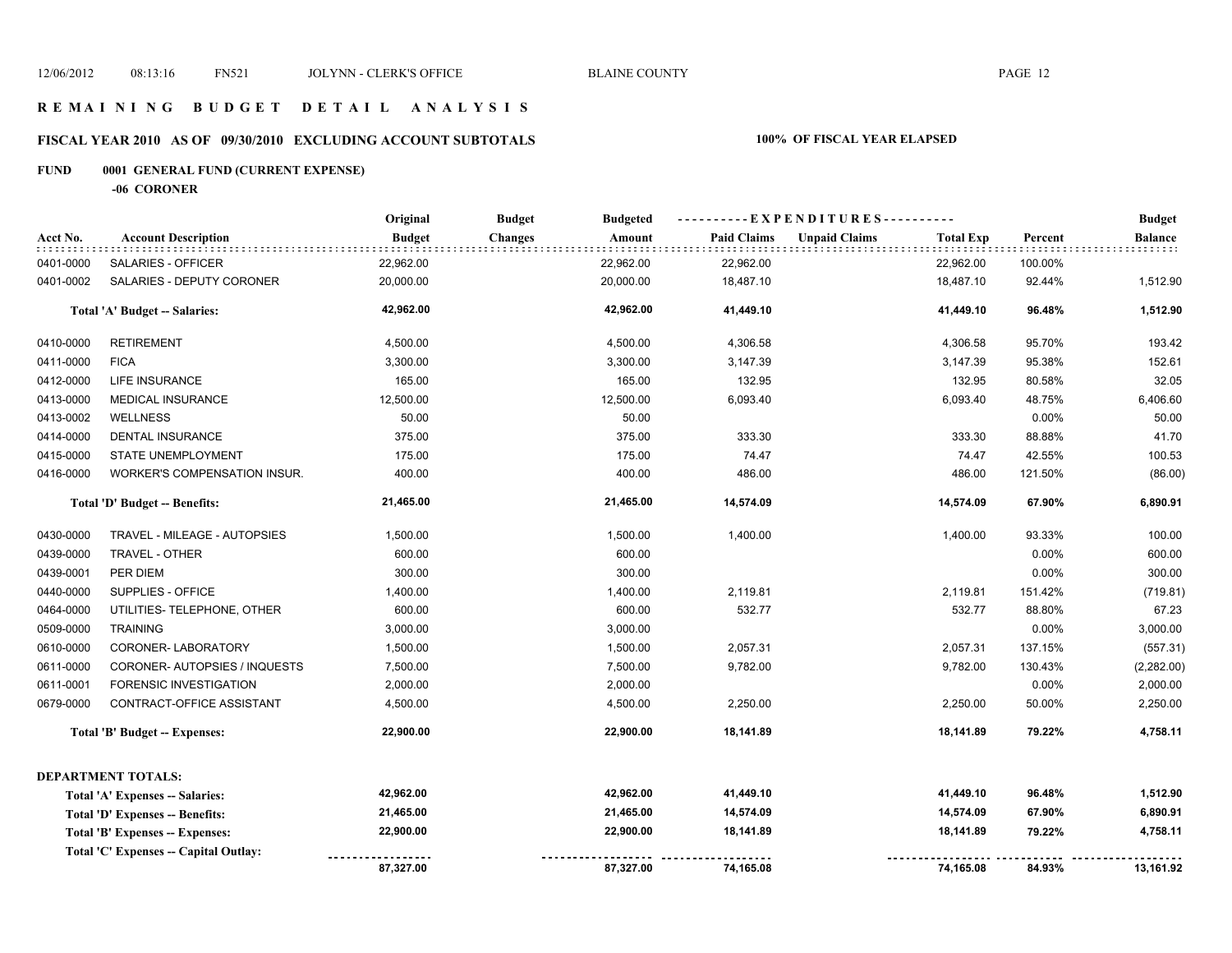# **FISCAL YEAR 2010 AS OF 09/30/2010 EXCLUDING ACCOUNT SUBTOTALS 100% OF FISCAL YEAR ELAPSED**

# **FUND 0001 GENERAL FUND (CURRENT EXPENSE)**

#### **-07 PROSECUTING ATTORNEY**

|           |                                     | Original      | <b>Budgeted</b><br><b>Budget</b> |                    | ----------EXPENDITURES----------         |                 | <b>Budget</b>             |
|-----------|-------------------------------------|---------------|----------------------------------|--------------------|------------------------------------------|-----------------|---------------------------|
| Acct No.  | <b>Account Description</b>          | <b>Budget</b> | <b>Changes</b><br>Amount         | <b>Paid Claims</b> | <b>Unpaid Claims</b><br><b>Total Exp</b> | Percent         | <b>Balance</b><br>1111111 |
| 0401-0000 | SALARIES - OFFICER                  | 114,876.00    | 114,876.00                       | 114,876.00         | 114,876.00                               | 100.00%         |                           |
| 0402-0000 | SALARIES - CHIEF DEPUTY             | 103,344.00    | 103,344.00                       | 103,344.00         | 103,344.00                               | 100.00%         |                           |
| 0405-0000 | <b>SALARIES - DEPUTIES</b>          | 122,024.00    | 122,024.00                       | 112,388.86         | 112,388.86                               | 92.10%          | 9,635.14                  |
| 0405-0008 | SALARIES - LEGAL SEC/CRIM PARA      | 137,054.00    | 137,054.00                       | 123,498.66         | 123,498.66                               | 90.11%          | 13,555.34                 |
| 0405-0014 | SALARIES - PHONE REIMBURSEMEN       | 500.00        | 500.00                           | 351.50             | 351.50                                   | 70.30%          | 148.50                    |
| 0409-0099 | SALARIES - OVERTIME                 | 1,000.00      | 1,000.00                         | 274.05             | 274.05                                   | 27.41%          | 725.95                    |
|           | Total 'A' Budget -- Salaries:       | 478,798.00    | 478,798.00                       | 454,733.07         | 454,733.07                               | 94.97%          | 24,064.93                 |
| 0410-0000 | <b>RETIREMENT</b>                   | 49,750.00     | 49,750.00                        | 47,246.65          | 47,246.65                                | 94.97%          | 2,503.35                  |
| 0411-0000 | <b>FICA</b>                         | 36,625.00     | 36,625.00                        | 32,810.08          | 32,810.08                                | 89.58%          | 3,814.92                  |
| 0412-0000 | LIFE INSURANCE                      | 650.00        | 650.00                           | 625.89             | 625.89                                   | 96.29%          | 24.11                     |
| 0413-0000 | <b>MEDICAL INSURANCE</b>            | 67,100.00     | 67,100.00                        | 67,285.68          | 67,285.68                                | 100.28%         | (185.68)                  |
| 0413-0002 | <b>WELLNESS</b>                     | 200.00        | 200.00                           | 44.00              |                                          | 22.00%<br>44.00 | 156.00                    |
| 0414-0000 | DENTAL INSURANCE                    | 2,910.00      | 2,910.00                         | 2,817.90           | 2,817.90                                 | 96.84%          | 92.10                     |
| 0415-0000 | STATE UNEMPLOYMENT                  | 1,900.00      | 1,900.00                         | 1,329.04           | 1,329.04                                 | 69.95%          | 570.96                    |
| 0416-0000 | <b>WORKER'S COMPENSATION INSUR.</b> | 1,500.00      | 1,500.00                         | 1,502.00           | 1,502.00                                 | 100.13%         | (2.00)                    |
| 0417-0000 | RETIREMENT 401A CO CONTRIBUT        | 3,600.00      | 3,600.00                         | 2,419.25           | 2,419.25                                 | 67.20%          | 1,180.75                  |
|           | Total 'D' Budget -- Benefits:       | 164,235.00    | 164,235.00                       | 156,080.49         | 156,080.49                               | 95.03%          | 8,154.51                  |
| 0439-0000 | TRAVEL - OTHER                      | 4,500.00      | 4,500.00                         | 3,967.80           | 3,967.80                                 | 88.17%          | 532.20                    |
| 0439-0001 | PER DIEM (MEALS)                    | 1,250.00      | 1,250.00                         | 1,799.99           | 1,799.99                                 | 144.00%         | (549.99)                  |
| 0440-0000 | SUPPLIES - OFFICE                   | 9,500.00      | 9,500.00                         | 8,832.67           | 8,832.67                                 | 92.98%          | 667.33                    |
| 0464-0000 | UTILITIES- TELEPHONE, OTHER         | 2,500.00      | 2,500.00                         | 4,091.98           | 4,091.98                                 | 163.68%         | (1,591.98)                |
| 0489-0002 | PROF SVC - INTERPRETING             | 4,000.00      | 4,000.00                         | 474.00             | 474.00                                   | 11.85%          | 3,526.00                  |
| 0492-0000 | REPAIRS/MAINT - OFFICE EQUIP        | 1,900.00      | 1,900.00                         | 625.99             | 625.99                                   | 32.95%          | 1,274.01                  |
| 0528-0000 | <b>DUES / MEMBERSHIPS</b>           | 4,000.00      | 4,000.00                         | 2,550.00           | 2,550.00                                 | 63.75%          | 1,450.00                  |
| 0536-0000 | <b>LAW LIBRARY</b>                  | 8,500.00      | 8,500.00                         | 9,589.78           | 9,589.78                                 | 112.82%         | (1,089.78)                |
| 0542-0000 | <b>POSTAGE</b>                      | 2,500.00      | 2,500.00                         | 244.95             | 244.95                                   | 9.80%           | 2,255.05                  |
| 0560-0000 | EDUCATION- TUITION, REGISTR.        | 2,000.00      | 2,000.00                         | 1,745.00           | 1,745.00                                 | 87.25%          | 255.00                    |
| 0704-0000 | PROFESSIONAL & WITNESS FEES         | 12,000.00     | 12,000.00                        | 4,311.54           | 4,311.54                                 | 35.93%          | 7,688.46                  |
| 0704-0001 | DESIGNATED EXAMINATIONS             | 30,000.00     | 30,000.00                        | 31,542.50          | 31,542.50                                | 105.14%         | (1,542.50)                |
| 0704-0003 | CONTRACT/LEGAL                      | 18,000.00     | 18,000.00                        | 15,095.85          | 15,095.85                                | 83.87%          | 2,904.15                  |
| 0706-0001 | <b>TRANSCRIPTS</b>                  | 3,000.00      | 3,000.00                         | 1,571.75           | 1,571.75                                 | 52.39%          | 1,428.25                  |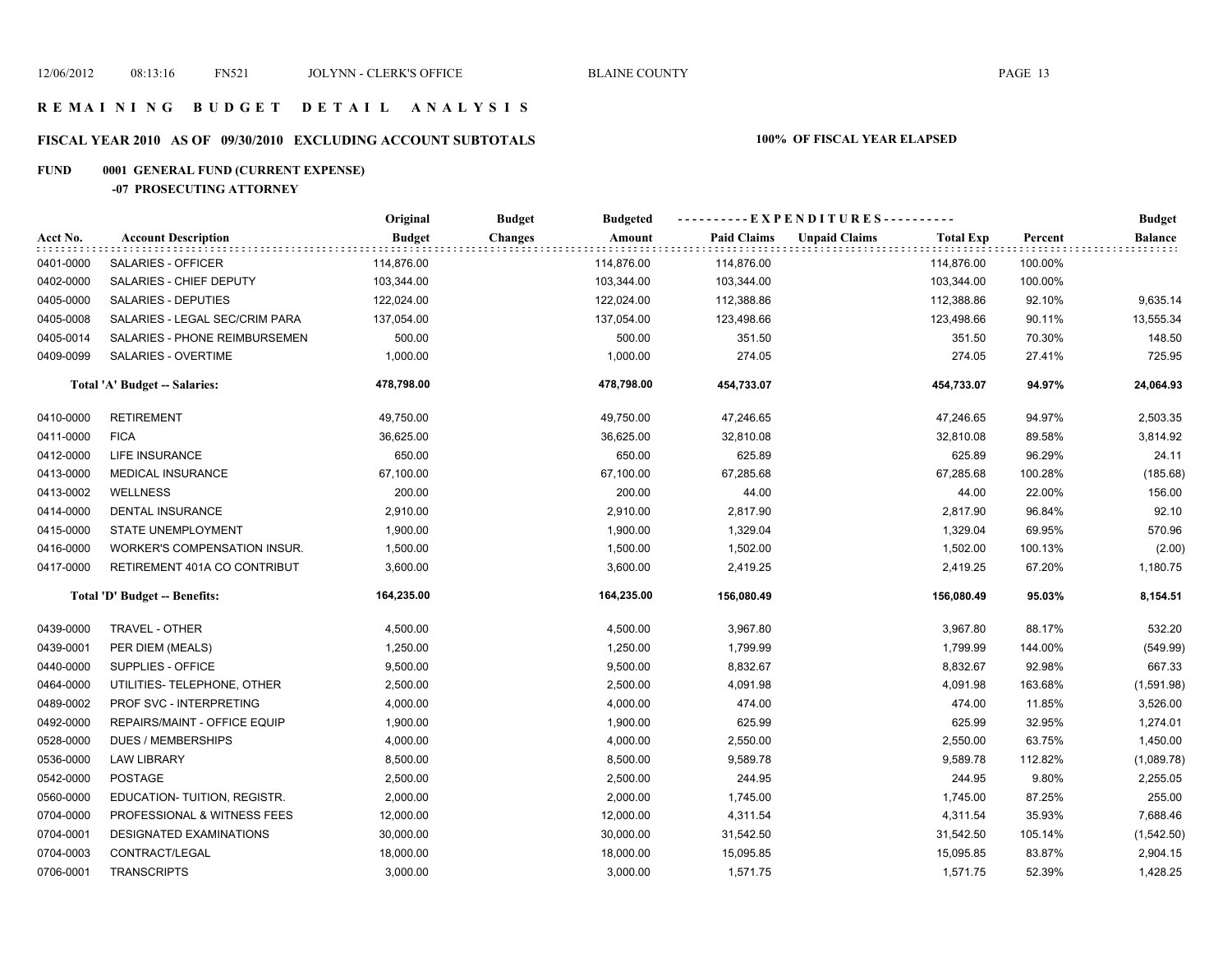### **R E M A I N I N G B U D G E T D E T A I L A N A L Y S I S**

# **FISCAL YEAR 2010 AS OF 09/30/2010 EXCLUDING ACCOUNT SUBTOTALS 100% OF FISCAL YEAR ELAPSED**

# **FUND 0001 GENERAL FUND (CURRENT EXPENSE)**

**-07 PROSECUTING ATTORNEY**

|          |                                       | Original      | <b>Budget</b><br><b>Changes</b> | <b>Budgeted</b> | ----------EXPENDITURES---------- |                      |                  | <b>Budget</b> |                |
|----------|---------------------------------------|---------------|---------------------------------|-----------------|----------------------------------|----------------------|------------------|---------------|----------------|
| Acct No. | <b>Account Description</b>            | <b>Budget</b> |                                 | Amount          | <b>Paid Claims</b>               | <b>Unpaid Claims</b> | <b>Total Exp</b> | Percent       | <b>Balance</b> |
|          | Total 'B' Budget -- Expenses:         | 103.650.00    |                                 | 103.650.00      | 86.443.80                        |                      | 86.443.80        | 83.40%        | 17.206.20      |
|          | <b>DEPARTMENT TOTALS:</b>             |               |                                 |                 |                                  |                      |                  |               |                |
|          | Total 'A' Expenses -- Salaries:       | 478.798.00    |                                 | 478.798.00      | 454,733.07                       |                      | 454.733.07       | 94.97%        | 24,064.93      |
|          | Total 'D' Expenses -- Benefits:       | 164,235.00    |                                 | 164.235.00      | 156,080.49                       |                      | 156.080.49       | 95.03%        | 8,154.51       |
|          | Total 'B' Expenses -- Expenses:       | 103,650.00    |                                 | 103.650.00      | 86,443.80                        |                      | 86,443.80        | 83.40%        | 17.206.20      |
|          | Total 'C' Expenses -- Capital Outlay: | 746.683.00    |                                 | 746.683.00      | 697.257.36                       |                      | 697.257.36       | 93.38%        | 49.425.64      |
|          |                                       |               |                                 |                 |                                  |                      |                  |               |                |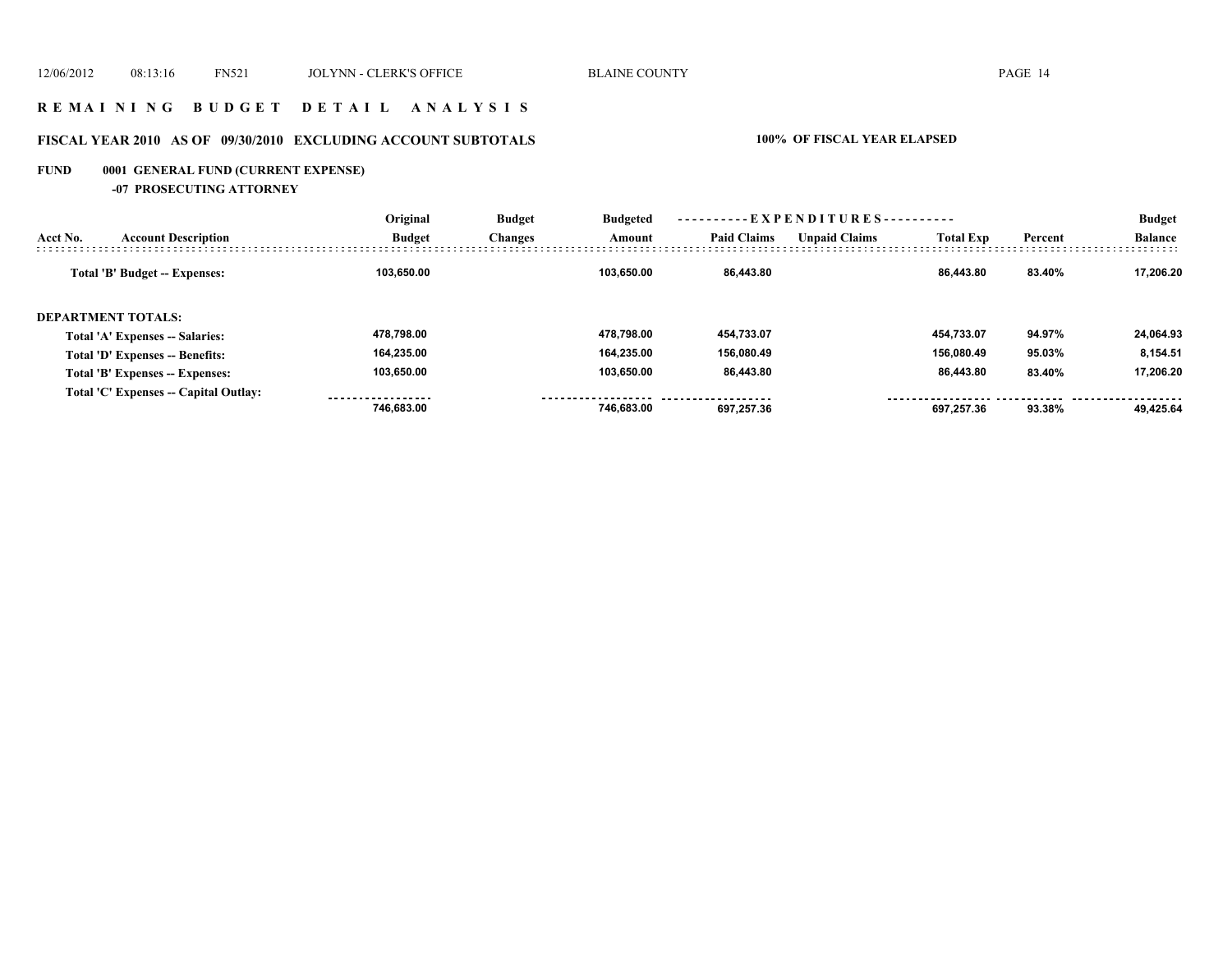# **FISCAL YEAR 2010 AS OF 09/30/2010 EXCLUDING ACCOUNT SUBTOTALS 100% OF FISCAL YEAR ELAPSED**

### **FUND 0001 GENERAL FUND (CURRENT EXPENSE)**

**-08 PROBATION DEPARTMENT**

|           |                                | Original      | <b>Budget</b> | <b>Budgeted</b> | ----------EXPENDITURES---------- |                      |                  | <b>Budget</b> |                |
|-----------|--------------------------------|---------------|---------------|-----------------|----------------------------------|----------------------|------------------|---------------|----------------|
| Acct No.  | <b>Account Description</b>     | <b>Budget</b> | Changes       | Amount          | <b>Paid Claims</b>               | <b>Unpaid Claims</b> | <b>Total Exp</b> | Percent       | <b>Balance</b> |
| 0405-0007 | SALARIES - PROBATION OF FICER  | 72,451.00     |               | 72,451.00       | 72,450.96                        |                      | 72,450.96        | 100.00%       | 0.04           |
| 0405-0008 | SALARIES - PROBATION           | 173,731.00    |               | 173,731.00      | 173,730.96                       |                      | 173,730.96       | 100.00%       | 0.04           |
| 0409-0099 | SALARIES - OVERTIME            | 25.00         |               | 25.00           |                                  |                      |                  | 0.00%         | 25.00          |
|           | Total 'A' Budget -- Salaries:  | 246,207.00    |               | 246,207.00      | 246,181.92                       |                      | 246,181.92       | 99.99%        | 25.08          |
| 0410-0000 | <b>RETIREMENT</b>              | 25,600.00     |               | 25,600.00       | 25,578.24                        |                      | 25,578.24        | 99.92%        | 21.76          |
| 0411-0000 | <b>FICA</b>                    | 18,850.00     |               | 18,850.00       | 17,126.95                        |                      | 17,126.95        | 90.86%        | 1,723.05       |
| 0412-0000 | LIFE INSURANCE                 | 405.00        |               | 405.00          | 403.80                           |                      | 403.80           | 99.70%        | 1.20           |
| 0413-0000 | <b>MEDICAL INSURANCE</b>       | 43,200.00     |               | 43,200.00       | 45,267.60                        |                      | 45,267.60        | 104.79%       | (2,067.60)     |
| 0413-0002 | <b>WELLNESS</b>                | 125.00        |               | 125.00          | 44.00                            |                      | 44.00            | 35.20%        | 81.00          |
| 0414-0000 | DENTAL INSURANCE               | 1,825.00      |               | 1,825.00        | 1,818.00                         |                      | 1,818.00         | 99.62%        | 7.00           |
| 0415-0000 | <b>STATE UNEMPLOYMENT</b>      | 1,000.00      |               | 1,000.00        | 923.50                           |                      | 923.50           | 92.35%        | 76.50          |
| 0416-0000 | WORKER'S COMPENSATION INSUR.   | 7,000.00      |               | 7,000.00        | 8,655.00                         |                      | 8,655.00         | 123.64%       | (1,655.00)     |
| 0417-0000 | RETIREMENT 401A CO CONTRIBUT   | 1,500.00      |               | 1,500.00        | 1,500.00                         |                      | 1,500.00         | 100.00%       |                |
|           | Total 'D' Budget -- Benefits:  | 99,505.00     |               | 99,505.00       | 101,317.09                       |                      | 101,317.09       | 101.82%       | (1,812.09)     |
| 0439-0000 | <b>TRAVEL-OTHER</b>            | 1,600.00      |               | 1,600.00        | 2,953.92                         |                      | 2,953.92         | 184.62%       | (1,353.92)     |
| 0439-0001 | PER DIEM                       | 900.00        |               | 900.00          | 1,398.25                         |                      | 1,398.25         | 155.36%       | (498.25)       |
| 0440-0001 | <b>SUPPLIES</b>                | 3,400.00      |               | 3,400.00        | 3,316.79                         |                      | 3,316.79         | 97.55%        | 83.21          |
| 0440-0003 | <b>DRUG TESTS</b>              |               | 7,911.98      | 7,911.98 C      | 8,665.78                         |                      | 8,665.78         | 109.53%       | (753.80)       |
| 0464-0000 | UTILITIES- TELEPHONE, OTHER    |               |               |                 | 28.02                            |                      | 28.02            | 0.00%         | (28.02)        |
| 0464-0001 | UTILITIES-TELEPHONE            | 1,600.00      |               | 1,600.00        | 1,401.62                         |                      | 1,401.62         | 87.60%        | 198.38         |
| 0479-0001 | *OPERATING EXPENSE-TOBACCO TAX |               | 80,141.50     | 80,141.50 C     | 78,579.50                        |                      | 78,579.50        | 98.05%        | 1,562.00       |
| 0479-0003 | *SCRAM EXPENSES                |               | 16,570.00     | 16,570.00 C     | 17,582.50                        |                      | 17,582.50        | 106.11%       | (1,012.50)     |
| 0479-0007 | * SUBSTANCE ABUSE              |               | 24,000.00     | 24,000.00 C     | 24,000.00                        |                      | 24,000.00        | 100.00%       |                |
| 0492-0001 | <b>VEHICLE REPAIR/MAINT</b>    |               |               |                 | 79.75                            |                      | 79.75            | 0.00%         | (79.75)        |
| 0528-0000 | <b>DUES / MEMBERSHIPS</b>      | 200.00        |               | 200.00          | 210.00                           |                      | 210.00           | 105.00%       | (10.00)        |
| 0542-0000 | POSTAGE                        | 140.00        |               | 140.00          | 84.98                            |                      | 84.98            | 60.70%        | 55.02          |
| 0569-0001 | EDUCATION - PROBATION          | 1,800.00      |               | 1,800.00        | 889.60                           |                      | 889.60           | 49.42%        | 910.40         |
| 0707-0000 | <b>JAIBG MATCHING FUNDS</b>    | 500.00        |               | 500.00          |                                  |                      |                  | 0.00%         | 500.00         |
| 0707-0002 | ADULT PROGRAMMING              | 8,500.00      |               | 8,500.00        | 9,704.10                         |                      | 9,704.10         | 114.17%       | (1,204.10)     |
|           | Total 'B' Budget -- Expenses:  | 18,640.00     | 128,623.48    | 147,263.48      | 148,894.81                       |                      | 148,894.81       | 101.11%       | (1,631.33)     |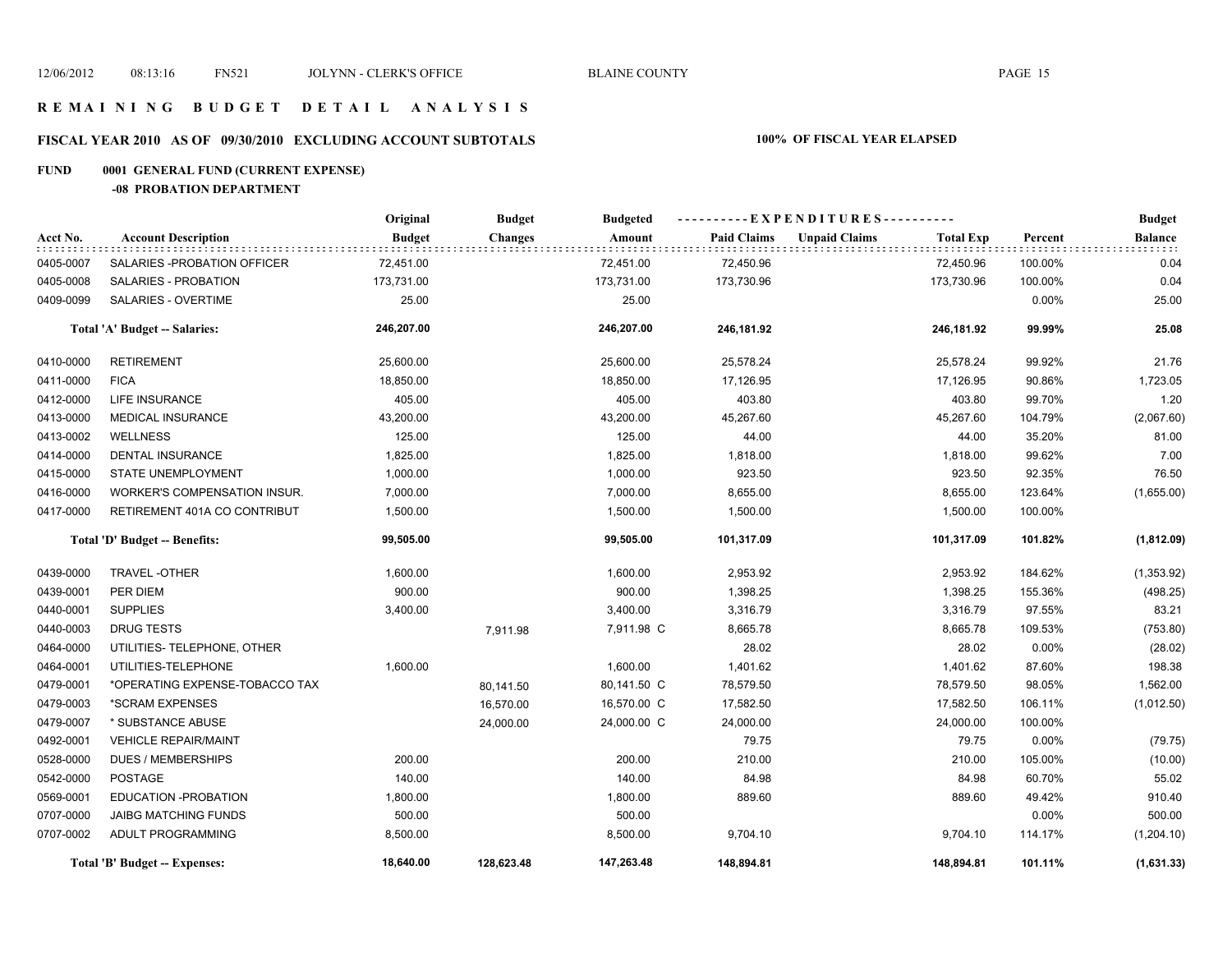#### **FISCAL YEAR 2010 AS OF 09/30/2010 EXCLUDING ACCOUNT SUBTOTALS 100% OF FISCAL YEAR ELAPSED**

#### **DEPARTMENT TOTALS: 246,207.00 246,207.00 246,181.92 246,181.92 99.99% 25.08 Total 'A' Expenses -- Salaries: 99,505.00 99,505.00 101,317.09 101,317.09 101.82% (1,812.09) Total 'D' Expenses -- Benefits: 18,640.00 128,623.48 147,263.48 148,894.81 148,894.81 101.11% (1,631.33) Total 'B' Expenses -- Expenses: Total 'C' Expenses -- Capital Outlay:** ................... -------- --------. . . . . . . . .  **364,352.00 128,623.48 492,975.48 496,393.82 496,393.82 100.69% (3,418.34)**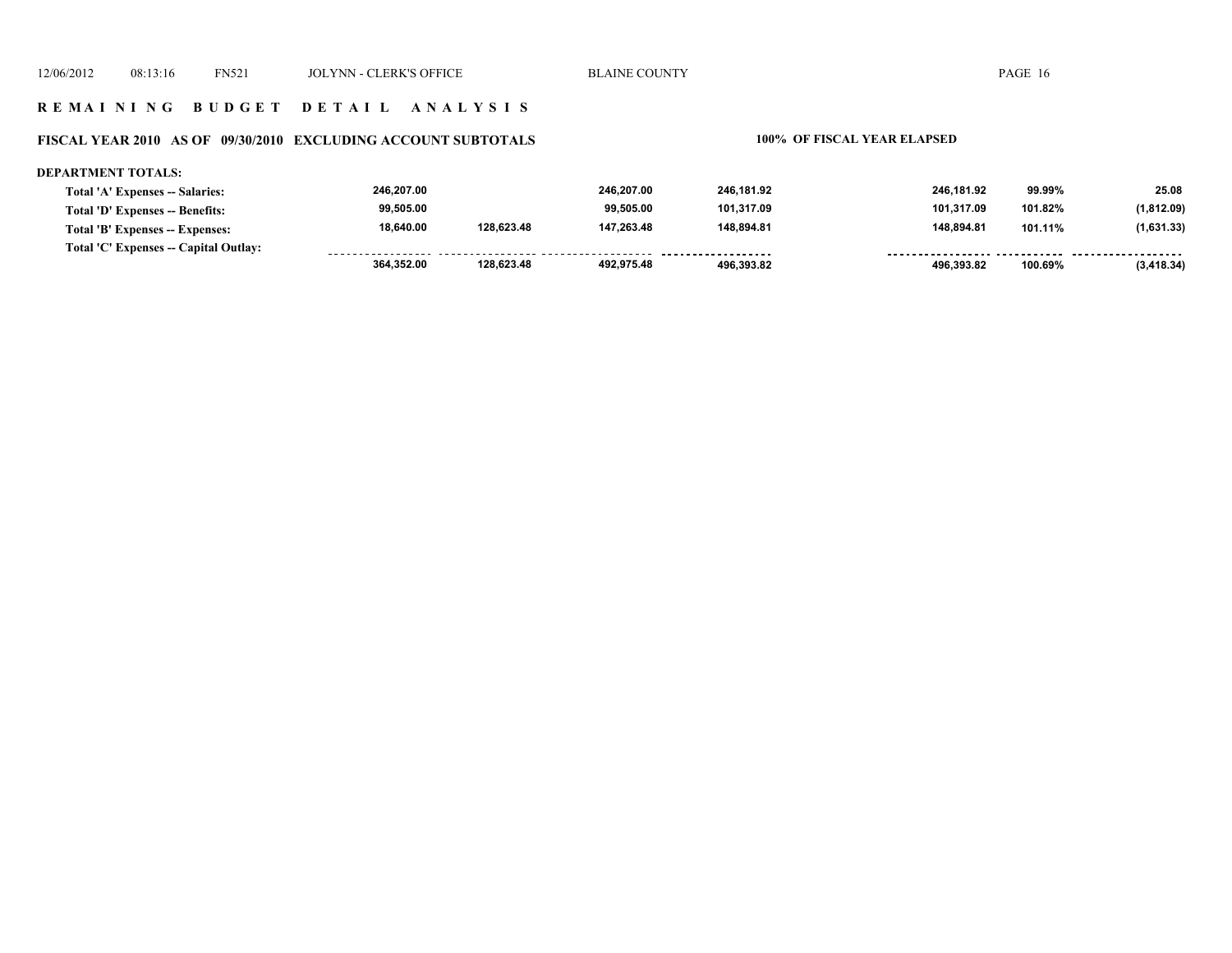# **FISCAL YEAR 2010 AS OF 09/30/2010 EXCLUDING ACCOUNT SUBTOTALS 100% OF FISCAL YEAR ELAPSED**

# **FUND 0001 GENERAL FUND (CURRENT EXPENSE)**

**-11 BUILDING AND GROUNDS**

|           |                                | Original      | <b>Budget</b><br><b>Budgeted</b> |                    | ----------EXPENDITURES----------         |         | <b>Budget</b> |
|-----------|--------------------------------|---------------|----------------------------------|--------------------|------------------------------------------|---------|---------------|
| Acct No.  | <b>Account Description</b>     | <b>Budget</b> | Amount<br><b>Changes</b>         | <b>Paid Claims</b> | <b>Unpaid Claims</b><br><b>Total Exp</b> | Percent | Balance       |
| 0402-0000 | SALARIES-MAINTENANCE           | 80,212.00     | 80,212.00                        | 78,833.04          | 78,833.04                                | 98.28%  | 1,378.96      |
| 0402-0001 | SALARIES-CUSTODIAL             | 54,444.00     | 54,444.00                        | 54,444.00          | 54,444.00                                | 100.00% |               |
| 0402-0003 | SALARIES - OPERATIONS DIRECTOR | 64,301.00     | 64,301.00                        | 64,301.04          | 64,301.04                                | 100.00% | (0.04)        |
| 0405-0014 | SALARIES - PHONE REIMBURSEMENT | 456.00        | 456.00                           | 218.50             | 218.50                                   | 47.92%  | 237.50        |
| 0409-0099 | SALARIES - OVERTIME            | 2,000.00      | 2,000.00                         | 2,299.10           | 2,299.10                                 | 114.96% | (299.10)      |
|           | Total 'A' Budget -- Salaries:  | 201,413.00    | 201,413.00                       | 200,095.68         | 200,095.68                               | 99.35%  | 1,317.32      |
| 0410-0000 | <b>RETIREMENT</b>              | 20,300.00     | 20,300.00                        | 20,790.05          | 20,790.05                                | 102.41% | (490.05)      |
| 0411-0000 | <b>FICA</b>                    | 14,900.00     | 14,900.00                        | 14,447.54          | 14,447.54                                | 96.96%  | 452.46        |
| 0412-0000 | LIFE INSURANCE                 | 405.00        | 405.00                           | 403.80             | 403.80                                   | 99.70%  | 1.20          |
| 0413-0000 | <b>MEDICAL INSURANCE</b>       | 33,600.00     | 33,600.00                        | 34,015.95          | 34,015.95                                | 101.24% | (415.95)      |
| 0413-0002 | <b>WELLNESS</b>                | 125.00        | 125.00                           | 66.00              | 66.00                                    | 52.80%  | 59.00         |
| 0414-0000 | DENTAL INSURANCE               | 1,825.00      | 1,825.00                         | 1,818.00           | 1,818.00                                 | 99.62%  | 7.00          |
| 0415-0000 | STATE UNEMPLOYMENT             | 775.00        | 775.00                           | 779.84             | 779.84                                   | 100.62% | (4.84)        |
| 0416-0000 | WORKER'S COMPENSATION INSUR.   | 5,750.00      | 5,750.00                         | 7,552.00           | 7,552.00                                 | 131.34% | (1,802.00)    |
| 0417-0000 | RETIREMENT 401A CO CONTRIBUT   | 425.00        | 425.00                           | 435.72             | 435.72                                   | 102.52% | (10.72)       |
|           | Total 'D' Budget -- Benefits:  | 78,105.00     | 78,105.00                        | 80,308.90          | 80,308.90                                | 102.82% | (2, 203.90)   |
| 0439-0000 | TRAVEL - OTHER                 | 1,000.00      | 1,000.00                         | 1,745.02           | 1,745.02                                 | 174.50% | (745.02)      |
| 0439-0001 | PER DIEM                       | 500.00        | 500.00                           | 472.00             | 472.00                                   | 94.40%  | 28.00         |
| 0440-0000 | SUPPLIES - OFFICE              | 600.00        | 600.00                           | 336.77             | 336.77                                   | 56.13%  | 263.23        |
| 0449-0000 | SUPPLIES - COURTHOUSE          | 6,000.00      | 6,000.00                         | 3,635.32           | 3,635.32                                 | 60.59%  | 2,364.68      |
| 0449-0001 | SUPPLIES - JUDICIAL            | 4,000.00      | 4,000.00                         | 11,188.17          | 11,188.17                                | 279.70% | (7, 188.17)   |
| 0449-0002 | SUPPLIES - MCBRIDE BLDG        | 500.00        | 500.00                           | 264.32             | 264.32                                   | 52.86%  | 235.68        |
| 0449-0003 | TOOLS/EQUIPMENT                | 1,000.00      | 1,000.00                         | 3,869.60           | 3,869.60                                 | 386.96% | (2,869.60)    |
| 0449-0004 | SUPPLIES - ANNEX               | 7,000.00      | 7,000.00                         | 3,332.11           | 3,332.11                                 | 47.60%  | 3,667.89      |
| 0449-0005 | SUPPLIES - PSF                 | 7,000.00      | 7,000.00                         | 320.24             | 320.24                                   | 4.57%   | 6,679.76      |
| 0460-0000 | UTILITIES-GAS HTNG-COURT HOUSE | 4,900.00      | 4,900.00                         | 2,664.36           | 2,664.36                                 | 54.37%  | 2,235.64      |
| 0460-0001 | UTILITIES-GAS ANNEX            | 10,000.00     | 10,000.00                        | 8,920.37           | 8,920.37                                 | 89.20%  | 1,079.63      |
| 0460-0002 | UTILITIES-GAS-JUDICIAL         | 5,500.00      | 5,500.00                         | 3,941.39           | 3,941.39                                 | 71.66%  | 1,558.61      |
| 0460-0003 | UTILITIES-GAS-MCBRIDE          | 1,300.00      | 1,300.00                         | 788.64             | 788.64                                   | 60.66%  | 511.36        |
| 0460-0004 | UTILITIES-GAS-PSF              | 40,000.00     | 40,000.00                        | 19,929.78          | 19,929.78                                | 49.82%  | 20,070.22     |
| 0464-0000 | UTILITIES - TELEPHONE, OTHER   | 2,250.00      | 2,250.00                         | 3,813.20           | 3,813.20                                 | 169.48% | (1,563.20)    |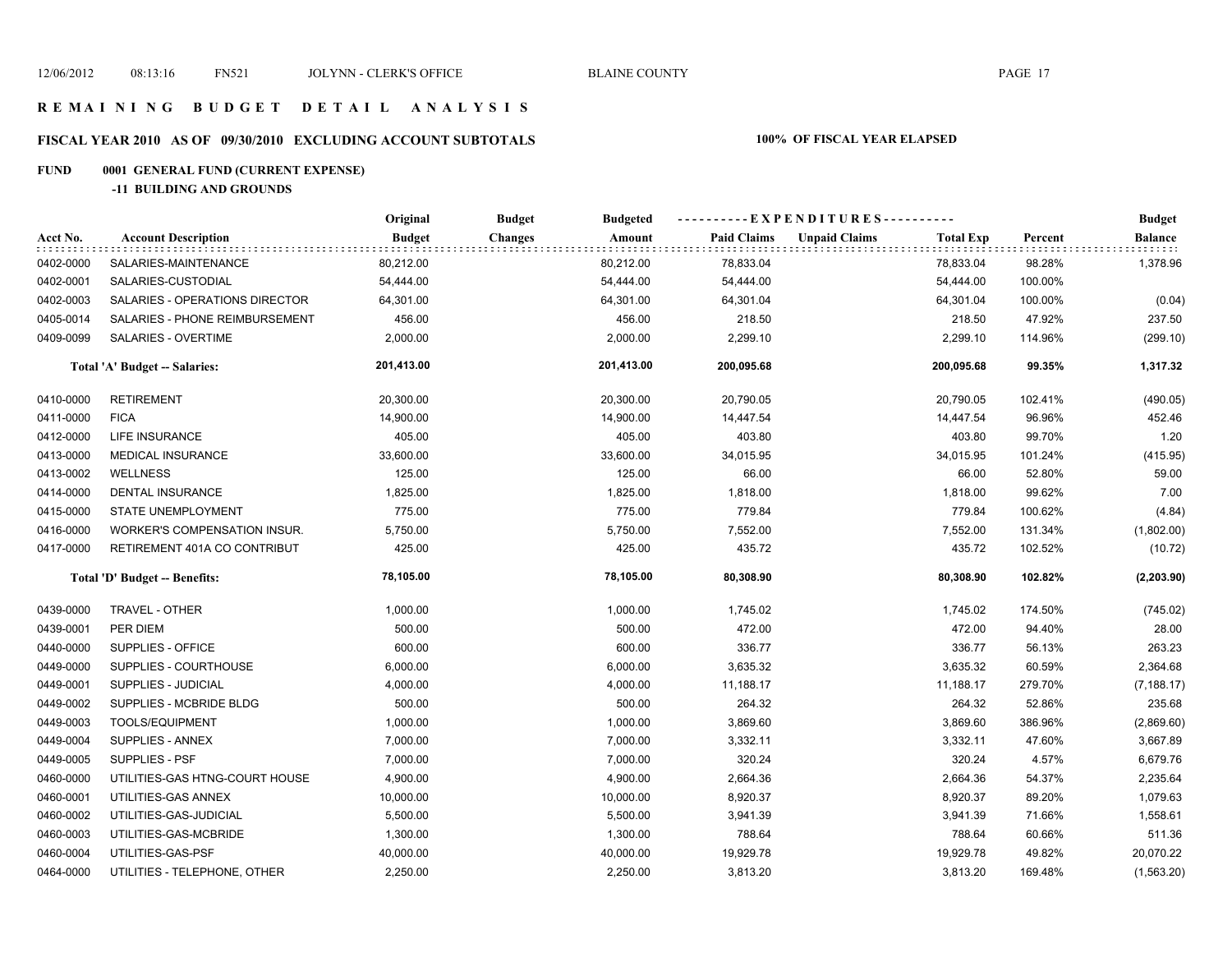# **FISCAL YEAR 2010 AS OF 09/30/2010 EXCLUDING ACCOUNT SUBTOTALS 100% OF FISCAL YEAR ELAPSED**

# **FUND 0001 GENERAL FUND (CURRENT EXPENSE)**

**-11 BUILDING AND GROUNDS**

|           |                                      | Original      | <b>Budget</b>  | <b>Budgeted</b> | ----------EXPENDITURES---------- |                      |                  |         | <b>Budget</b>  |
|-----------|--------------------------------------|---------------|----------------|-----------------|----------------------------------|----------------------|------------------|---------|----------------|
| Acct No.  | <b>Account Description</b>           | <b>Budget</b> | <b>Changes</b> | Amount          | <b>Paid Claims</b>               | <b>Unpaid Claims</b> | <b>Total Exp</b> | Percent | <b>Balance</b> |
| 0465-0000 | UTILITIES- ELECT -JDCL               | 8,000.00      |                | 8,000.00        | 11,780.45                        |                      | 11,780.45        | 147.26% | (3,780.45)     |
| 0465-0001 | UTILITIES-ELECT COURTHOUSE           | 6,800.00      |                | 6,800.00        | 7,529.22                         |                      | 7,529.22         | 110.72% | (729.22)       |
| 0465-0002 | UTILITIES-ELECTRICITY MCBRIDE        | 700.00        |                | 700.00          | 630.71                           |                      | 630.71           | 90.10%  | 69.29          |
| 0465-0003 | UTILITIES-ELECTRICITY ANNEX          | 10,800.00     |                | 10,800.00       | 15,283.32                        |                      | 15,283.32        | 141.51% | (4,483.32)     |
| 0465-0004 | UTILITIES-ELECTRICITY PSF            | 30,000.00     |                | 30,000.00       | 37,443.21                        |                      | 37,443.21        | 124.81% | (7,443.21)     |
| 0465-0006 | UTILITIES-OLD HOSP                   | 20,000.00     |                | 20,000.00       | 16,710.02                        |                      | 16,710.02        | 83.55%  | 3,289.98       |
| 0494-0000 | REPAIRS/MAINT - CRTHSE               | 6,000.00      |                | 6,000.00        | 4,989.69                         |                      | 4,989.69         | 83.16%  | 1,010.31       |
| 0494-0001 | REPAIRS/MAINT - JDCL BLDG            | 5,000.00      |                | 5,000.00        | 13,403.56                        |                      | 13,403.56        | 268.07% | (8,403.56)     |
| 0494-0002 | REPAIRS/MAINT - MCBRIDE BLDG         | 1,500.00      |                | 1,500.00        | 26.14                            |                      | 26.14            | 1.74%   | 1,473.86       |
| 0494-0003 | REPAIRS/MAINT - ANNEX                | 3,000.00      |                | 3,000.00        | 5,156.09                         |                      | 5,156.09         | 171.87% | (2, 156.09)    |
| 0494-0004 | <b>REPAIRS/MAINT - PSF</b>           | 9,200.00      | 5,726.55       | 14,926.55 C     | 26,282.79                        |                      | 26,282.79        | 176.08% | (11, 356.24)   |
| 0494-0005 | REPAIRS/MAINT - OLD HOSP             | 42,000.00     |                | 42,000.00       | 20,374.10                        |                      | 20,374.10        | 48.51%  | 21,625.90      |
| 0495-0000 | LANDSCAPE/MAINT                      | 14,000.00     |                | 14,000.00       | 19,736.42                        |                      | 19,736.42        | 140.97% | (5,736.42)     |
| 0499-0004 | FUEL/REPAIRS/MAINT - VEHICLES        | 600.00        |                | 600.00          |                                  |                      |                  | 0.00%   | 600.00         |
| 0528-0000 | DUES/AIRPORT WEST                    | 3,200.00      |                | 3,200.00        | 2,975.00                         |                      | 2,975.00         | 92.97%  | 225.00         |
| 0569-0000 | <b>EDUCATION- OTHER</b>              | 500.00        |                | 500.00          | 12.93                            |                      | 12.93            | 2.59%   | 487.07         |
| 0571-0000 | <b>SUSTAINABILITY</b>                | 1,000.00      |                | 1,000.00        | 1,969.40                         |                      | 1,969.40         | 196.94% | (969.40)       |
| 0679-0000 | CONTRACT SERVICES - JANITORIAL       | 97,000.00     |                | 97,000.00       | 89,881.40                        |                      | 89,881.40        | 92.66%  | 7,118.60       |
| 0679-0001 | CONTRACT - MAINTENANCE               | 29,200.00     |                | 29,200.00       | 25,259.00                        |                      | 25,259.00        | 86.50%  | 3,941.00       |
| 0705-0000 | WATER & SEWER- CRTHSE BLDG           | 6,500.00      |                | 6,500.00        | 9,212.54                         |                      | 9,212.54         | 141.73% | (2,712.54)     |
| 0705-0001 | WATER & SEWER- JDCL BLDG             | 750.00        |                | 750.00          | 873.05                           |                      | 873.05           | 116.41% | (123.05)       |
| 0705-0002 | WATER & SEWER - ANNEX                | 2,000.00      |                | 2,000.00        | 1,959.89                         |                      | 1,959.89         | 97.99%  | 40.11          |
| 0705-0003 | <b>WATER &amp; SEWER - MCBRIDE</b>   | 700.00        |                | 700.00          | 703.58                           |                      | 703.58           | 100.51% | (3.58)         |
| 0705-0004 | WATER & SEWER - PSF                  | 19,000.00     |                | 19,000.00       | 10,158.83                        |                      | 10,158.83        | 53.47%  | 8,841.17       |
| 0705-0005 | WATER & SEWER - OLD JAIL             |               |                |                 | 131.28                           |                      | 131.28           | 0.00%   | (131.28)       |
| 0786-0000 | REPAIRS/MNTNNC-ELEVATOR              | 5,000.00      |                | 5,000.00        | 4,353.90                         |                      | 4,353.90         | 87.08%  | 646.10         |
|           | <b>Total 'B' Budget -- Expenses:</b> | 414,000.00    | 5,726.55       | 419,726.55      | 392,057.81                       |                      | 392,057.81       | 93.41%  | 27,668.74      |
| 0807-0001 | CAPITAL - CONSTRUCTION               |               | 15,316.15      | 15,316.15 C     | 15,316.15                        |                      | 15,316.15        | 100.00% |                |
| 0807-0003 | CAPITAL OUTLAY -JDCL                 | 24,500.00     |                | 24,500.00       | 27,307.58                        |                      | 27,307.58        | 111.46% | (2,807.58)     |
| 0807-0004 | CAPITAL-CRTHSE ANNEX                 | 14,700.00     |                | 14,700.00       | 13,245.00                        |                      | 13,245.00        | 90.10%  | 1,455.00       |
| 0870-0000 | CAPITAL-PUBLIC SAFETY FACILITY       |               |                |                 | 2,339.04                         |                      | 2,339.04         | 0.00%   | (2,339.04)     |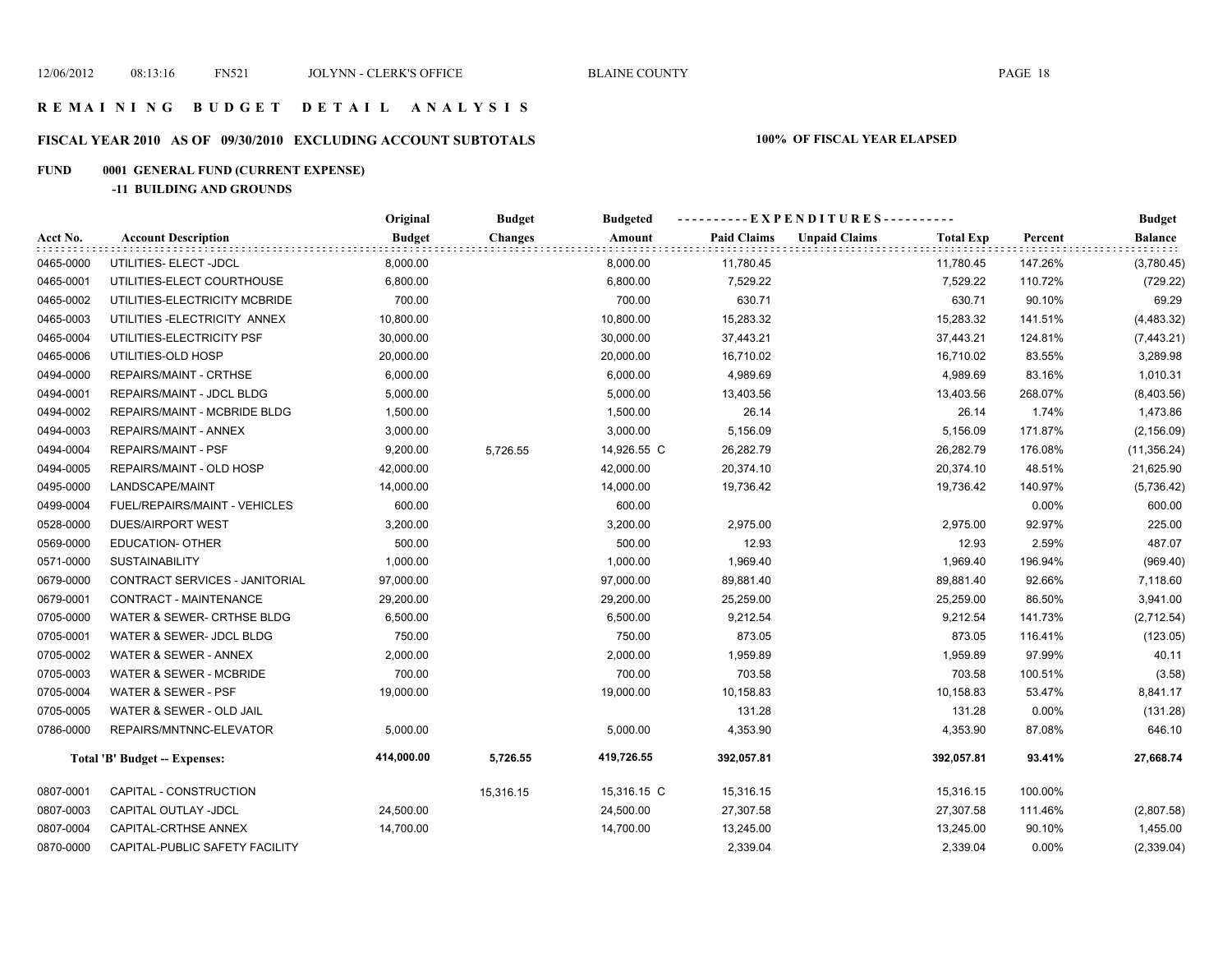### **R E M A I N I N G B U D G E T D E T A I L A N A L Y S I S**

# **FISCAL YEAR 2010 AS OF 09/30/2010 EXCLUDING ACCOUNT SUBTOTALS 100% OF FISCAL YEAR ELAPSED**

# **FUND 0001 GENERAL FUND (CURRENT EXPENSE)**

**-11 BUILDING AND GROUNDS**

|          |                                       | Original      | <b>Budget</b><br>Changes | <b>Budgeted</b><br>Amount | $-$ EXPENDITURES---------- |                      |                  |         | <b>Budget</b>  |
|----------|---------------------------------------|---------------|--------------------------|---------------------------|----------------------------|----------------------|------------------|---------|----------------|
| Acct No. | <b>Account Description</b>            | <b>Budget</b> |                          |                           | <b>Paid Claims</b>         | <b>Unpaid Claims</b> | <b>Total Exp</b> | Percent | <b>Balance</b> |
|          | Total 'C' Budget -- Capital Outlay:   | 39.200.00     | 15.316.15                | 54.516.15                 | 58.207.77                  |                      | 58.207.77        | 106.77% | (3,691.62)     |
|          | <b>DEPARTMENT TOTALS:</b>             |               |                          |                           |                            |                      |                  |         |                |
|          | Total 'A' Expenses -- Salaries:       | 201.413.00    |                          | 201.413.00                | 200.095.68                 |                      | 200.095.68       | 99.35%  | 1.317.32       |
|          | Total 'D' Expenses -- Benefits:       | 78.105.00     |                          | 78.105.00                 | 80.308.90                  |                      | 80.308.90        | 102.82% | (2,203.90)     |
|          | Total 'B' Expenses -- Expenses:       | 414.000.00    | 5,726.55                 | 419.726.55                | 392,057.81                 |                      | 392.057.81       | 93.41%  | 27,668.74      |
|          | Total 'C' Expenses -- Capital Outlay: | 39,200,00     | 15.316.15                | 54,516.15                 | 58.207.77                  |                      | 58,207.77        | 106.77% | (3,691.62)     |
|          |                                       | 732.718.00    | 21.042.70                | 753.760.70                | 730.670.16                 |                      | 730.670.16       | 96.94%  | 23.090.54      |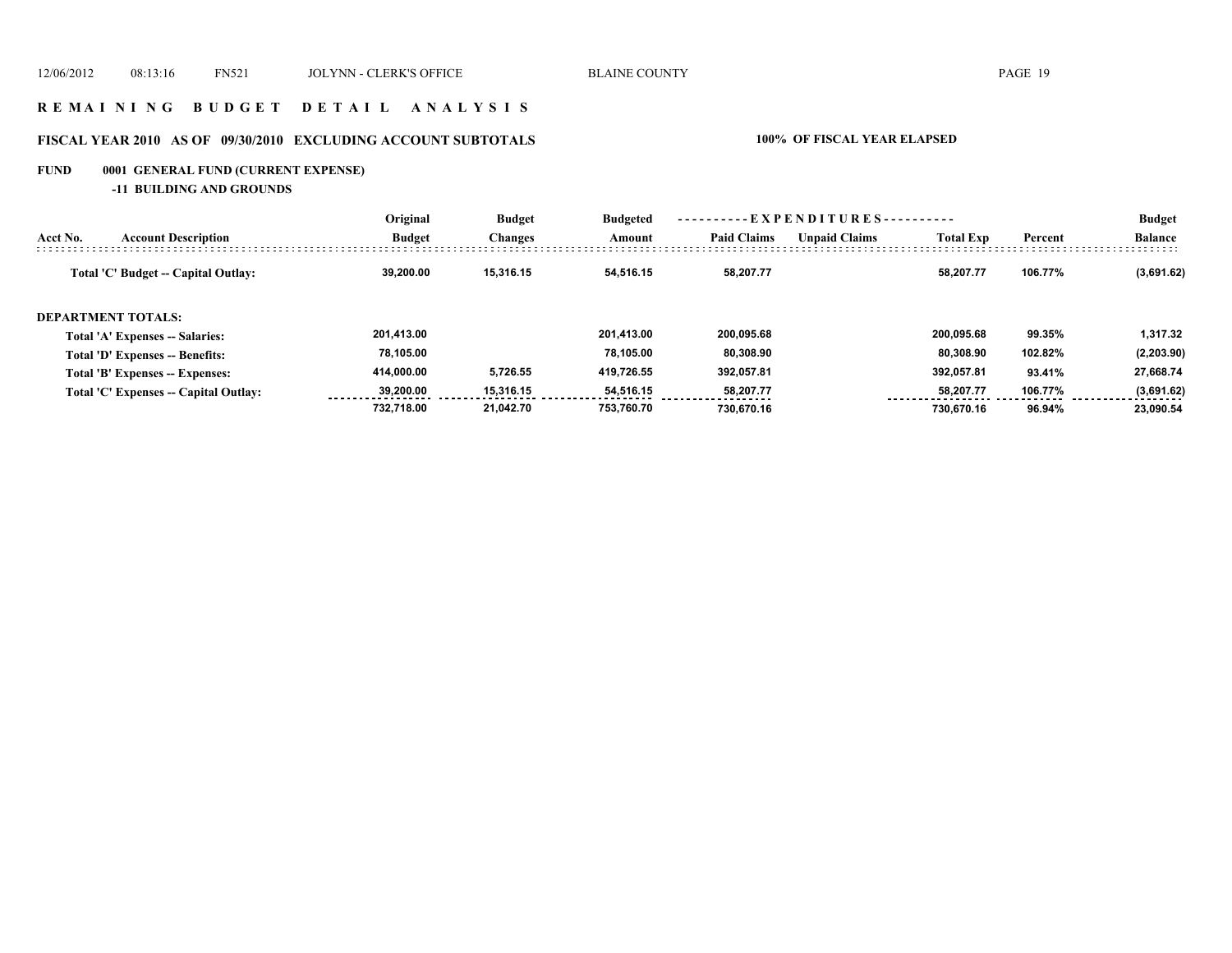# **R E M A I N I N G B U D G E T D E T A I L A N A L Y S I S**

# **FISCAL YEAR 2010 AS OF 09/30/2010 EXCLUDING ACCOUNT SUBTOTALS 100% OF FISCAL YEAR ELAPSED**

# **FUND 0001 GENERAL FUND (CURRENT EXPENSE)**

**-12 HUMAN RESOURCES**

|          |                                        | Original      | <b>Budget</b>  | <b>Budgeted</b> | ----------EXPENDITURES---------- |               |                  |         | <b>Budget</b>  |
|----------|----------------------------------------|---------------|----------------|-----------------|----------------------------------|---------------|------------------|---------|----------------|
| Acct No. | <b>Account Description</b>             | <b>Budget</b> | <b>Changes</b> | Amount          | <b>Paid Claims</b>               | Unpaid Claims | <b>Total Exp</b> | Percent | <b>Balance</b> |
|          | <b>DEPARTMENT TOTALS:</b>              |               |                |                 |                                  |               |                  |         |                |
|          | <b>Total 'A' Expenses -- Salaries:</b> |               |                |                 |                                  |               |                  |         |                |
|          | Total 'D' Expenses -- Benefits:        |               |                |                 |                                  |               |                  |         |                |
|          | Total 'B' Expenses -- Expenses:        |               |                |                 |                                  |               |                  |         |                |
|          | Total 'C' Expenses -- Capital Outlay:  |               |                |                 |                                  |               |                  |         |                |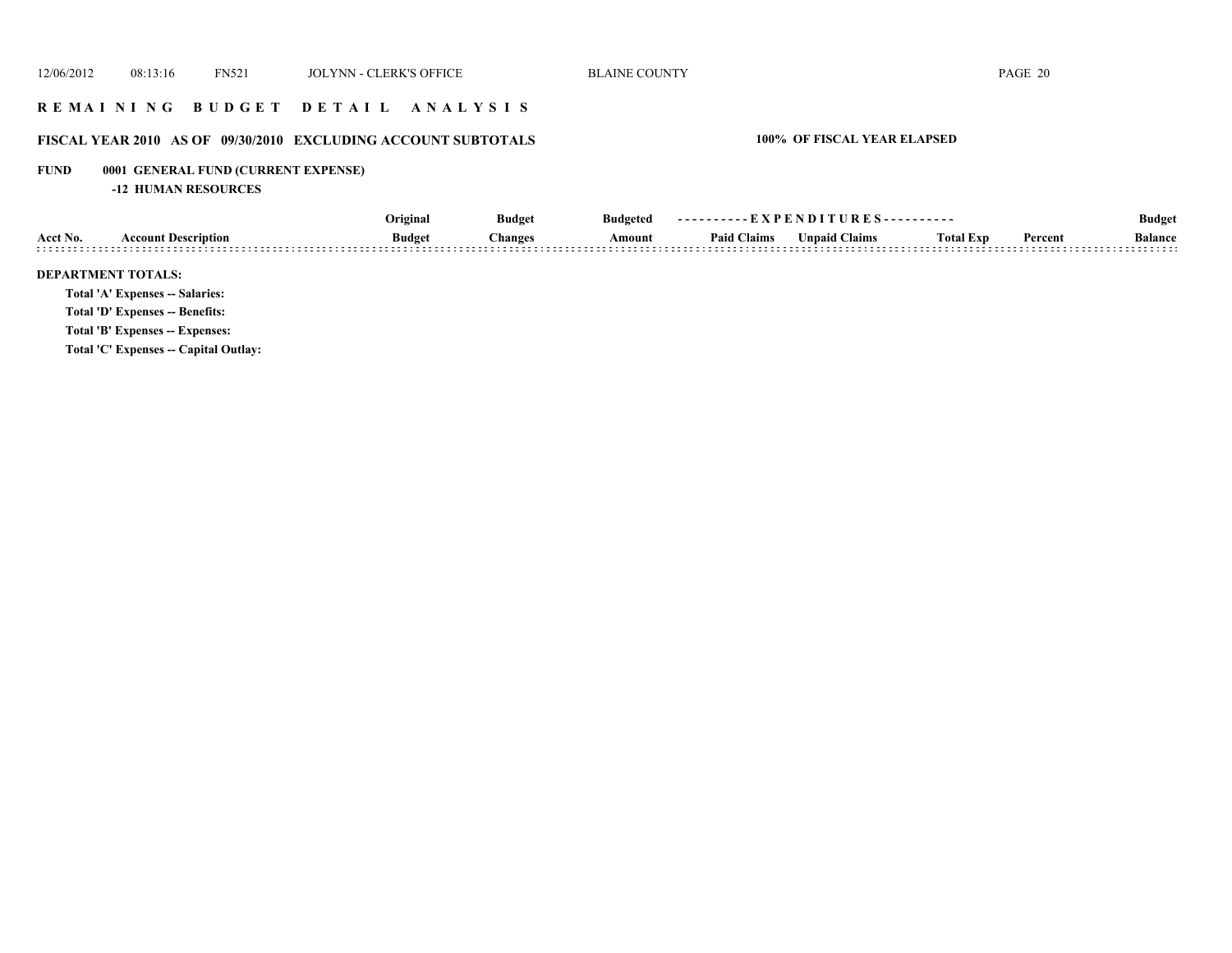**109,458.00** 

 **114,715.49 114,715.49 99.24% 883.95** 

### **R E M A I N I N G B U D G E T D E T A I L A N A L Y S I S**

# **FISCAL YEAR 2010 AS OF 09/30/2010 EXCLUDING ACCOUNT SUBTOTALS 100% OF FISCAL YEAR ELAPSED**

### **FUND 0001 GENERAL FUND (CURRENT EXPENSE)**

**-13 EXTENSION OFFICE**

|           |                                        | Original      | <b>Budget</b><br><b>Budgeted</b> | - - - - - - - - - - E X P E N D I T U R E S - - - - - - - - - - |                    |                      |                  | <b>Budget</b> |                |
|-----------|----------------------------------------|---------------|----------------------------------|-----------------------------------------------------------------|--------------------|----------------------|------------------|---------------|----------------|
| Acct No.  | <b>Account Description</b>             | <b>Budget</b> | <b>Changes</b>                   | Amount                                                          | <b>Paid Claims</b> | <b>Unpaid Claims</b> | <b>Total Exp</b> | Percent       | <b>Balance</b> |
| 0439-0000 | <b>TRAVEL - AGENT</b>                  | 3,500.00      |                                  | 3,500.00                                                        | 3,293.50           |                      | 3,293.50         | 94.10%        | 206.50         |
| 0439-0001 | <b>TRAVEL - PROGRAM LEADER</b>         | 1,000.00      |                                  | 1,000.00                                                        | 858.53             |                      | 858.53           | 85.85%        | 141.47         |
| 0439-0002 | <b>TRAVEL - ASSOC EDUCATOR</b>         | 1,750.00      |                                  | 1,750.00                                                        | 1,754.21           |                      | 1,754.21         | 100.24%       | (4.21)         |
| 0440-0000 | <b>SUPPLIES</b>                        | 3,240.00      |                                  | 3,240.00                                                        | 4,332.42           |                      | 4,332.42         | 133.72%       | (1,092.42)     |
| 0449-0001 | 4-H EXPENSES                           |               | 5,414.32                         | 5,414.32 C                                                      | 5,838.60           |                      | 5,838.60         | 107.84%       | (424.28)       |
| 0449-0002 | <b>CHEMICALS - TREATED BAIT</b>        |               | 257.12                           | 257.12 C                                                        | 577.99             |                      | 577.99           | 224.79%       | (320.87)       |
| 0449-0003 | HAY INSPECTION/TWINE                   |               | 470.00                           | 470.00 C                                                        | 305.46             |                      | 305.46           | 64.99%        | 164.54         |
| 0464-0000 | <b>TELEPHONE &amp; FAX</b>             | 2,884.00      |                                  | 2,884.00                                                        | 1,478.20           |                      | 1,478.20         | 51.26%        | 1,405.80       |
| 0475-0000 | <b>VEHICLES - MAINTENANCE</b>          | 1,100.00      |                                  | 1,100.00                                                        | 109.58             |                      | 109.58           | 9.96%         | 990.42         |
| 0542-0000 | POSTAGE-PUB & NEWS LETTER              | 500.00        |                                  | 500.00                                                          |                    |                      |                  | 0.00%         | 500.00         |
| 0569-0000 | EDUCATION/REGISTRATION                 |               |                                  |                                                                 | 683.00             |                      | 683.00           | 0.00%         | (683.00)       |
| 0580-0000 | CONTRACT - EXTENSION AGENT             | 1,500.00      |                                  | 1,500.00                                                        | 1,500.00           |                      | 1,500.00         | 100.00%       |                |
| 0689-0002 | CONTRACTS-U OF ID                      | 93,984.00     |                                  | 93,984.00                                                       | 93,984.00          |                      | 93,984.00        | 100.00%       |                |
|           | <b>Total 'B' Budget -- Expenses:</b>   | 109,458.00    | 6,141.44                         | 115,599.44                                                      | 114,715.49         |                      | 114,715.49       | 99.24%        | 883.95         |
|           | <b>DEPARTMENT TOTALS:</b>              |               |                                  |                                                                 |                    |                      |                  |               |                |
|           | Total 'A' Expenses -- Salaries:        |               |                                  |                                                                 |                    |                      |                  |               |                |
|           | <b>Total 'D' Expenses -- Benefits:</b> |               |                                  |                                                                 |                    |                      |                  |               |                |
|           | Total 'B' Expenses -- Expenses:        | 109,458.00    | 6,141.44                         | 115,599.44                                                      | 114,715.49         |                      | 114,715.49       | 99.24%        | 883.95         |
|           | Total 'C' Expenses -- Capital Outlay:  |               |                                  |                                                                 |                    |                      |                  |               |                |

 **115,599.44 6,141.44**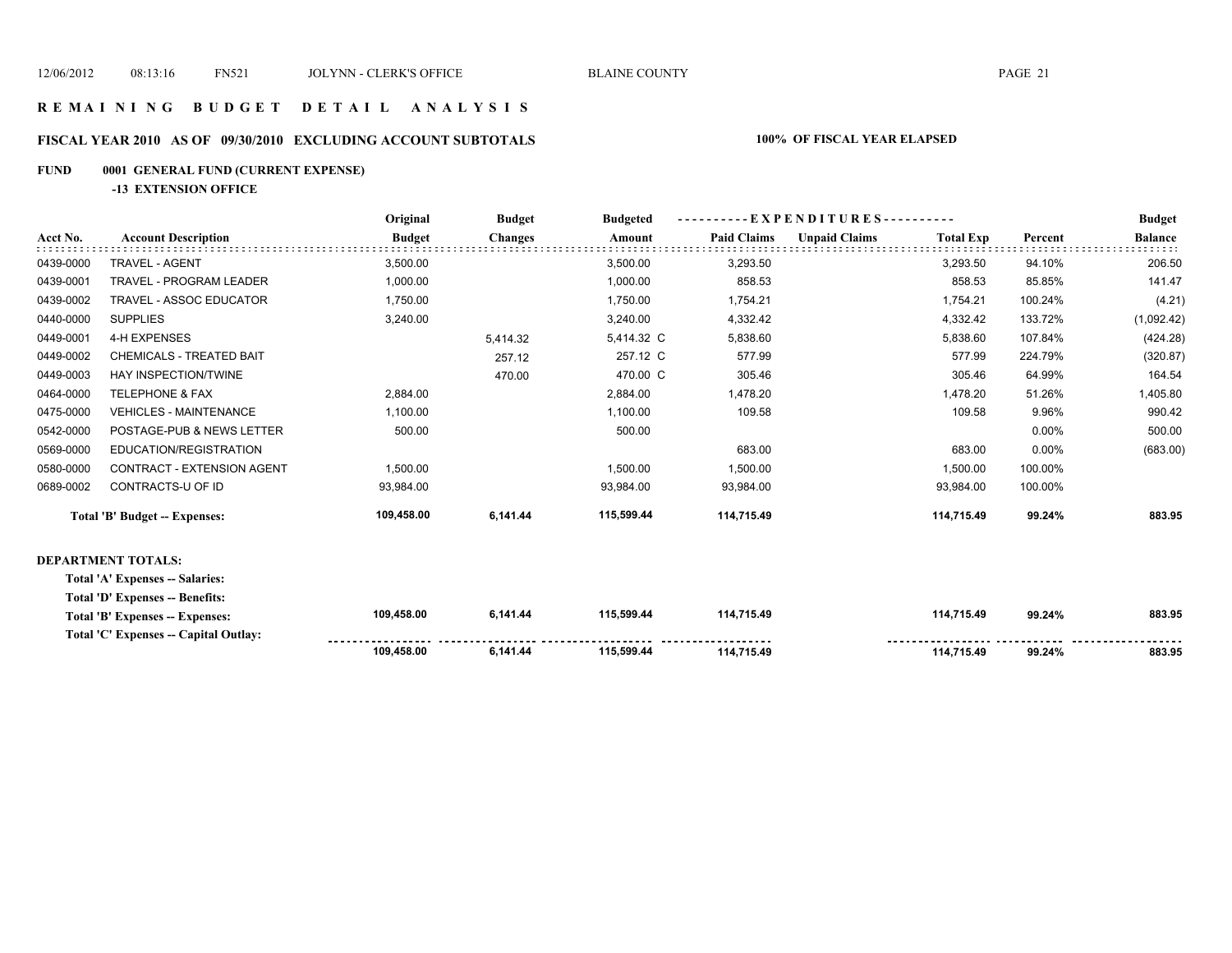# **FISCAL YEAR 2010 AS OF 09/30/2010 EXCLUDING ACCOUNT SUBTOTALS 100% OF FISCAL YEAR ELAPSED**

# **FUND 0001 GENERAL FUND (CURRENT EXPENSE)**

**-14 IT**

|           |                                      | Original      | <b>Budget</b>  | <b>Budgeted</b> | ----------EXPENDITURES---------- |                      |                  |          | <b>Budget</b>  |
|-----------|--------------------------------------|---------------|----------------|-----------------|----------------------------------|----------------------|------------------|----------|----------------|
| Acct No.  | <b>Account Description</b>           | <b>Budget</b> | <b>Changes</b> | Amount          | <b>Paid Claims</b>               | <b>Unpaid Claims</b> | <b>Total Exp</b> | Percent  | <b>Balance</b> |
| 0404-0000 | SALARIES - MANAGER                   | 60,000.00     |                | 60,000.00       | 55,999.92                        |                      | 55,999.92        | 93.33%   | 4,000.08       |
| 0408-0002 | SALARIES-IT ANALYST                  | 47,700.00     |                | 47,700.00       | 45,000.00                        |                      | 45,000.00        | 94.34%   | 2,700.00       |
|           | Total 'A' Budget -- Salaries:        | 107,700.00    |                | 107,700.00      | 100,999.92                       |                      | 100,999.92       | 93.78%   | 6,700.08       |
| 0410-0000 | <b>RETIREMENT</b>                    | 10,500.00     |                | 10,500.00       | 10,493.76                        |                      | 10,493.76        | 99.94%   | 6.24           |
| 0411-0000 | <b>FICA</b>                          | 7,750.00      |                | 7,750.00        | 7,097.99                         |                      | 7,097.99         | 91.59%   | 652.01         |
| 0412-0000 | LIFE INSURANCE                       | 175.00        |                | 175.00          | 161.52                           |                      | 161.52           | 92.30%   | 13.48          |
| 0413-0000 | <b>MEDICAL INSURANCE</b>             | 17,565.00     |                | 17,565.00       | 17,387.93                        |                      | 17,387.93        | 98.99%   | 177.07         |
| 0413-0002 | <b>WELLNESS</b>                      | 50.00         |                | 50.00           | 22.00                            |                      | 22.00            | 44.00%   | 28.00          |
| 0414-0000 | <b>DENTAL INSURANCE</b>              | 730.00        |                | 730.00          | 727.20                           |                      | 727.20           | 99.62%   | 2.80           |
| 0415-0000 | <b>STATE UNEMPLOYMENT</b>            | 410.00        |                | 410.00          | 382.70                           |                      | 382.70           | 93.34%   | 27.30          |
| 0416-0000 | <b>WORKER'S COMPENSATION INSUR.</b>  | 275.00        |                | 275.00          | 273.00                           |                      | 273.00           | 99.27%   | 2.00           |
|           | Total 'D' Budget -- Benefits:        | 37,455.00     |                | 37,455.00       | 36,546.10                        |                      | 36,546.10        | 97.57%   | 908.90         |
| 0439-0000 | TRAVEL - TRAVEL/MEALS/MISC           | 2,500.00      |                | 2,500.00        | 165.00                           |                      | 165.00           | 6.60%    | 2,335.00       |
| 0439-0001 | PER DIEM                             | 500.00        |                | 500.00          | 38.25                            |                      | 38.25            | 7.65%    | 461.75         |
| 0440-0000 | SUPPLIES - OFFICE                    | 2,650.00      |                | 2,650.00        | 20,101.03                        |                      | 20,101.03        | 758.53%  | (17, 451.03)   |
| 0440-0001 | OFFICE EQUIPMENT                     | 44,000.00     |                | 44,000.00       | 24,403.97                        |                      | 24,403.97        | 55.46%   | 19,596.03      |
| 0440-0002 | <b>COMPUTER SOFTWARE</b>             |               | 5,842.40       | 5,842.40 C      | 27,479.22                        |                      | 27,479.22        | 470.34%  | (21, 636.82)   |
| 0464-0000 | UTILITIES- TELEPHONE, OTHER          | 2,400.00      | 2,000.00       | 4,400.00 C      | 3,859.26                         |                      | 3,859.26         | 87.71%   | 540.74         |
| 0464-0001 | UTIL - TELECOMMUNICATIONS            | 31,500.00     |                | 31,500.00       | 34,627.91                        |                      | 34,627.91        | 109.93%  | (3, 127.91)    |
| 0497-0000 | MAINTENANCE AGREEMENTS               | 44,030.00     |                | 44,030.00       | 20,296.17                        |                      | 20,296.17        | 46.10%   | 23,733.83      |
| 0499-0000 | REPAIRS/MAINT- OTHER                 |               |                |                 | 233.85                           |                      | 233.85           | 0.00%    | (233.85)       |
| 0499-0001 | COMPUTER MAINTENANCE                 |               |                |                 | 714.61                           |                      | 714.61           | 0.00%    | (714.61)       |
| 0499-0002 | PRINTER/SCANNER MAINT                |               |                |                 | 494.76                           |                      | 494.76           | 0.00%    | (494.76)       |
| 0542-0000 | <b>POSTAGE</b>                       | 50.00         |                | 50.00           | 52.73                            |                      | 52.73            | 105.46%  | (2.73)         |
| 0569-0000 | <b>EDUCATION- OTHER</b>              | 5,000.00      |                | 5,000.00        | 6,162.48                         |                      | 6,162.48         | 123.25%  | (1, 162.48)    |
| 0677-0000 | CONTRACTS- COMPUTER SERVICES         | 65,000.00     |                | 65,000.00       | 65,047.12                        |                      | 65,047.12        | 100.07%  | (47.12)        |
| 0677-0001 | <b>WEB SITE</b>                      | 500.00        |                | 500.00          | 191.10                           |                      | 191.10           | 38.22%   | 308.90         |
| 0677-0002 | COMPUTER SERVICES-OTHER              | 500.00        |                | 500.00          |                                  |                      |                  | $0.00\%$ | 500.00         |
|           | <b>Total 'B' Budget -- Expenses:</b> | 198,630.00    | 7,842.40       | 206,472.40      | 203,867.46                       |                      | 203,867.46       | 98.74%   | 2,604.94       |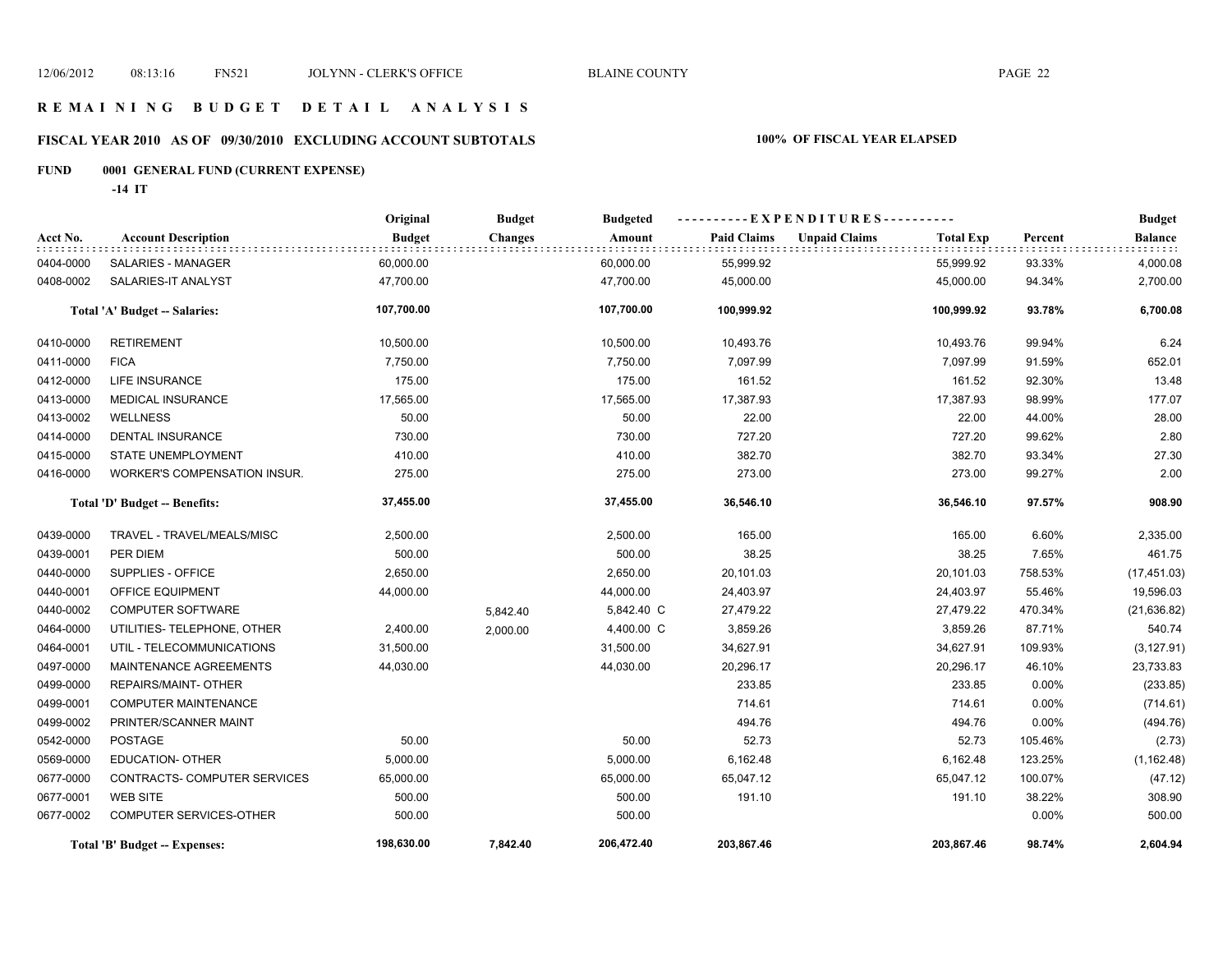#### **FISCAL YEAR 2010 AS OF 09/30/2010 EXCLUDING ACCOUNT SUBTOTALS 100% OF FISCAL YEAR ELAPSED**

#### **DEPARTMENT TOTALS: 107,700.00 107,700.00 100,999.92 100,999.92 93.78% 6,700.08 Total 'A' Expenses -- Salaries: 37,455.00 37,455.00 36,546.10 36,546.10 97.57% 908.90 Total 'D' Expenses -- Benefits: 198,630.00 7,842.40 206,472.40 203,867.46 203,867.46 98.74% 2,604.94 Total 'B' Expenses -- Expenses: Total 'C' Expenses -- Capital Outlay:** ------------------.......... ................... ......... <u>-------- ------</u> -----------------*-*------- -------- **343,785.00 7,842.40 351,627.40 341,413.48 341,413.48 97.10% 10,213.92**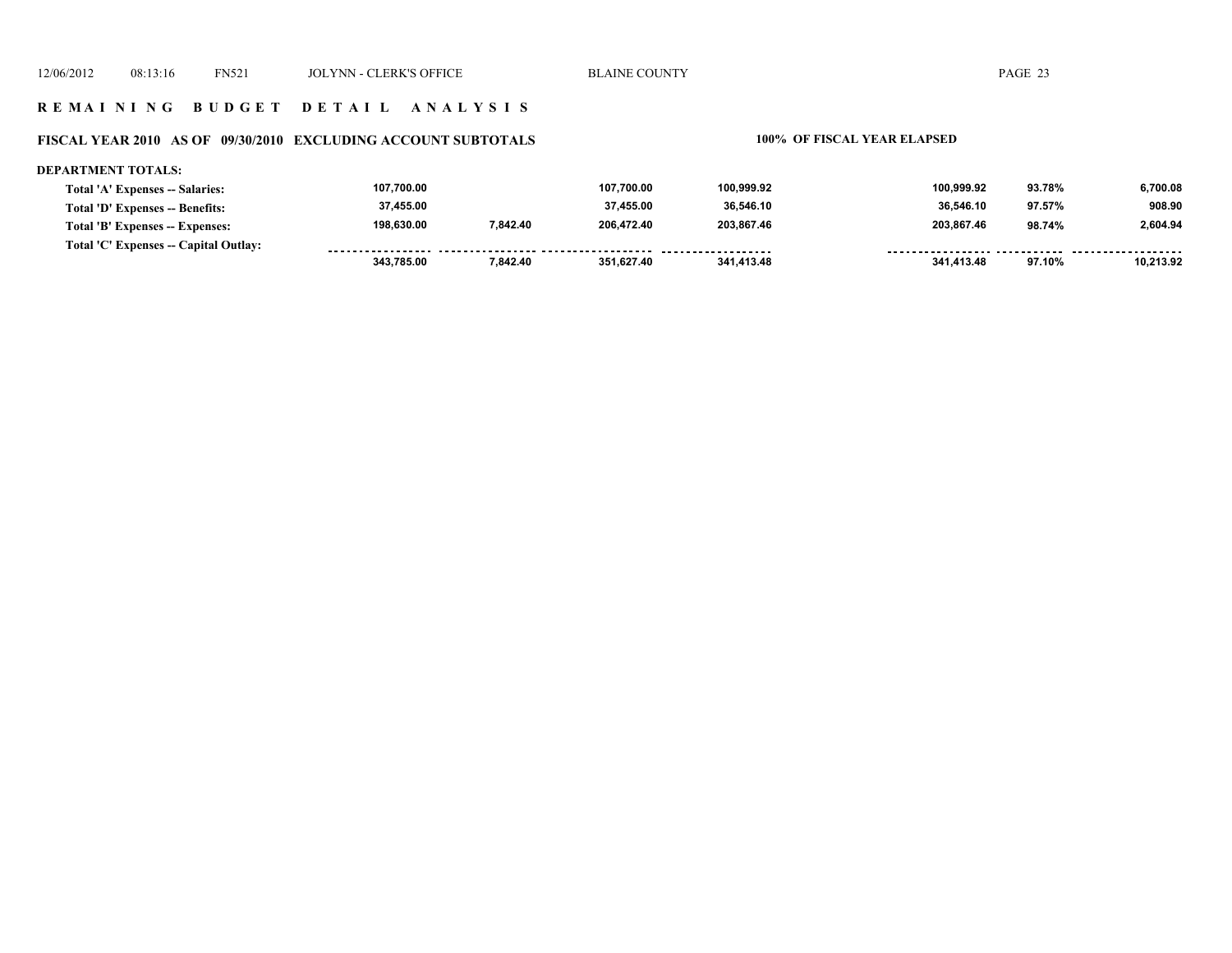# **FISCAL YEAR 2010 AS OF 09/30/2010 EXCLUDING ACCOUNT SUBTOTALS 100% OF FISCAL YEAR ELAPSED**

# **FUND 0001 GENERAL FUND (CURRENT EXPENSE)**

**-15 ELECTIONS**

|           |                                        | Original      | <b>Budget</b>  | <b>Budgeted</b> | ----------EXPENDITURES---------- |                      |                  |         | <b>Budget</b> |
|-----------|----------------------------------------|---------------|----------------|-----------------|----------------------------------|----------------------|------------------|---------|---------------|
| Acct No.  | <b>Account Description</b>             | <b>Budget</b> | <b>Changes</b> | Amount          | <b>Paid Claims</b>               | <b>Unpaid Claims</b> | <b>Total Exp</b> | Percent | Balance       |
| 0402-0000 | <b>SALARIES - DEPUTIES</b>             | 25,523.00     |                | 25,523.00       | 24,807.12                        |                      | 24,807.12        | 97.20%  | 715.88        |
| 0402-0006 | <b>SALARIES - OTHER</b>                | 4,500.00      |                | 4,500.00        | 4,156.18                         |                      | 4,156.18         | 92.36%  | 343.82        |
| 0409-0099 | SALARIES - OVERTIME                    | 300.00        |                | 300.00          |                                  |                      |                  | 0.00%   | 300.00        |
|           | Total 'A' Budget -- Salaries:          | 30,323.00     |                | 30,323.00       | 28,963.30                        |                      | 28,963.30        | 95.52%  | 1,359.70      |
| 0410-0000 | <b>RETIREMENT</b>                      | 3,100.00      |                | 3,100.00        | 3,009.19                         |                      | 3,009.19         | 97.07%  | 90.81         |
| 0411-0000 | <b>FICA</b>                            | 2,350.00      |                | 2,350.00        | 2,215.85                         |                      | 2,215.85         | 94.29%  | 134.15        |
| 0412-0000 | <b>LIFE INSURANCE</b>                  | 85.00         |                | 85.00           | 80.76                            |                      | 80.76            | 95.01%  | 4.24          |
| 0413-0000 | <b>MEDICAL INSURANCE</b>               | 6,100.00      |                | 6,100.00        | 6,063.00                         |                      | 6,063.00         | 99.39%  | 37.00         |
| 0413-0002 | <b>WELLNESS</b>                        | 25.00         |                | 25.00           | 22.00                            |                      | 22.00            | 88.00%  | 3.00          |
| 0414-0000 | DENTAL INSURANCE                       | 375.00        |                | 375.00          | 363.60                           |                      | 363.60           | 96.96%  | 11.40         |
| 0415-0000 | STATE UNEMPLOYMENT                     | 125.00        |                | 125.00          | 120.90                           |                      | 120.90           | 96.72%  | 4.10          |
| 0416-0000 | WORKER'S COMPENSATION INSUR.           | 125.00        |                | 125.00          | 58.00                            |                      | 58.00            | 46.40%  | 67.00         |
|           | Total 'D' Budget -- Benefits:          | 12,285.00     |                | 12,285.00       | 11,933.30                        |                      | 11,933.30        | 97.14%  | 351.70        |
| 0439-0000 | TRAVEL - OTHER                         | 800.00        |                | 800.00          | 563.81                           |                      | 563.81           | 70.48%  | 236.19        |
| 0439-0001 | MEALS/ELECTION WORKERS                 | 2,000.00      |                | 2,000.00        | 1,846.55                         |                      | 1,846.55         | 92.33%  | 153.45        |
| 0442-0000 | SUPPLIES - ELECTION                    | 15,000.00     | 19,710.01      | 34,710.01 C     | 45,718.13                        |                      | 45,718.13        | 131.71% | (11,008.12)   |
| 0464-0000 | UTILITIES- TELEPHONE, OTHER            | 175.00        |                | 175.00          | 181.54                           |                      | 181.54           | 103.74% | (6.54)        |
| 0490-0001 | <b>MAINTENANCE</b>                     | 6,000.00      |                | 6,000.00        | 6,339.45                         |                      | 6,339.45         | 105.66% | (339.45)      |
| 0511-0000 | RENT/LEASE- BUILDINGS                  | 500.00        |                | 500.00          | 350.00                           |                      | 350.00           | 70.00%  | 150.00        |
| 0522-0000 | <b>ADVERTISING</b>                     | 3,000.00      |                | 3,000.00        | 4,742.88                         |                      | 4,742.88         | 158.10% | (1,742.88)    |
| 0542-0000 | <b>POSTAGE</b>                         | 1,750.00      |                | 1,750.00        | 500.00                           |                      | 500.00           | 28.57%  | 1,250.00      |
| 0712-0001 | POLL WORKERS                           | 14,000.00     |                | 14,000.00       | 14,075.00                        |                      | 14,075.00        | 100.54% | (75.00)       |
| 0712-0002 | MILEAGE-POLL WORKERS                   | 700.00        |                | 700.00          | 773.50                           |                      | 773.50           | 110.50% | (73.50)       |
|           | Total 'B' Budget -- Expenses:          | 43,925.00     | 19,710.01      | 63,635.01       | 75,090.86                        |                      | 75,090.86        | 118.00% | (11, 455.85)  |
|           | <b>DEPARTMENT TOTALS:</b>              |               |                |                 |                                  |                      |                  |         |               |
|           | <b>Total 'A' Expenses -- Salaries:</b> | 30,323.00     |                | 30,323.00       | 28,963.30                        |                      | 28,963.30        | 95.52%  | 1,359.70      |
|           | Total 'D' Expenses -- Benefits:        | 12,285.00     |                | 12,285.00       | 11,933.30                        |                      | 11,933.30        | 97.14%  | 351.70        |
|           | Total 'B' Expenses -- Expenses:        | 43,925.00     | 19,710.01      | 63,635.01       | 75,090.86                        |                      | 75,090.86        | 118.00% | (11, 455.85)  |
|           | Total 'C' Expenses -- Capital Outlay:  | 86,533.00     | 19,710.01      | 106,243.01      | 115,987.46                       |                      | 115,987.46       | 109.17% | (9,744.45)    |
|           |                                        |               |                |                 |                                  |                      |                  |         |               |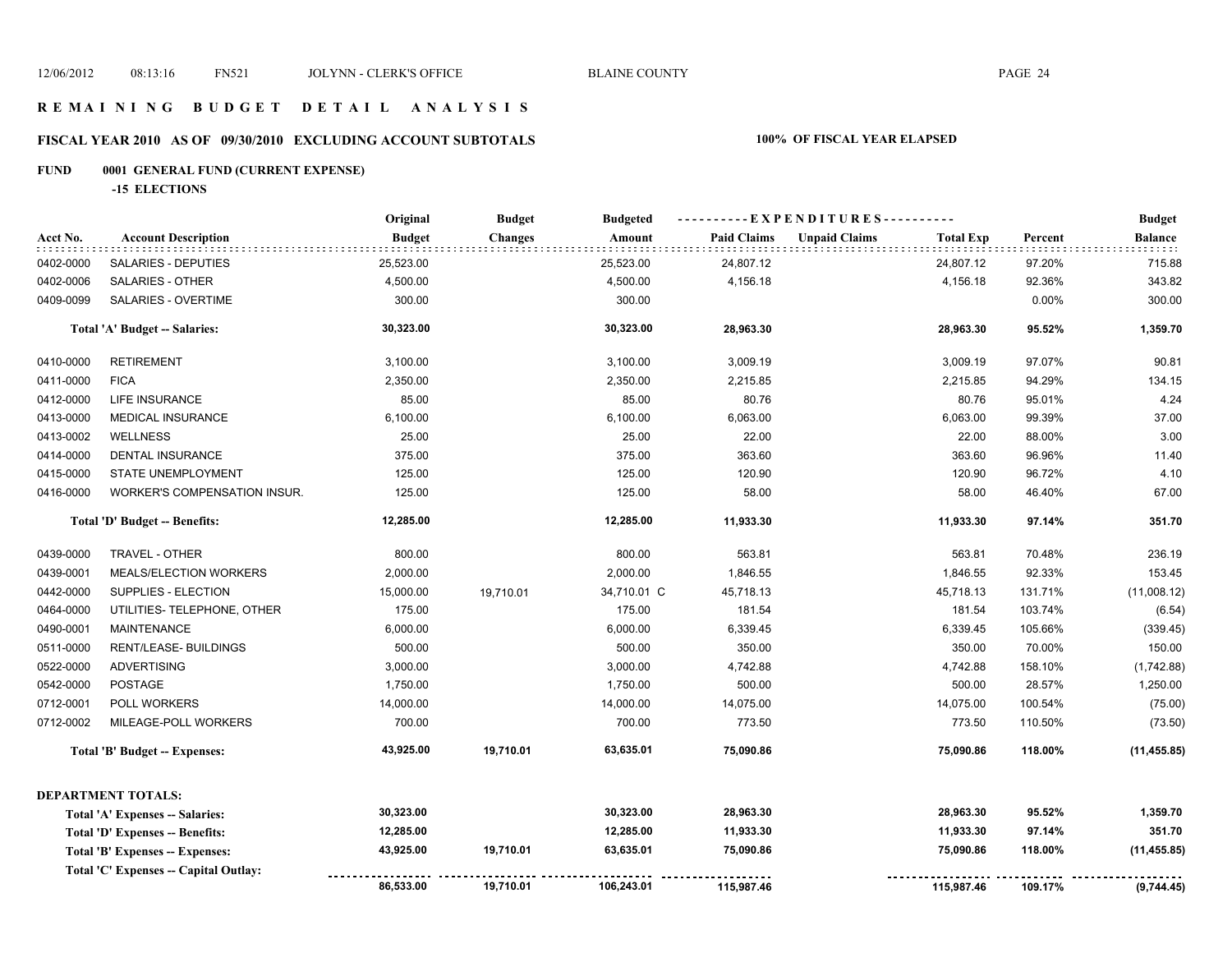### **R E M A I N I N G B U D G E T D E T A I L A N A L Y S I S**

**FISCAL YEAR 2010 AS OF 09/30/2010 EXCLUDING ACCOUNT SUBTOTALS 100% OF FISCAL YEAR ELAPSED**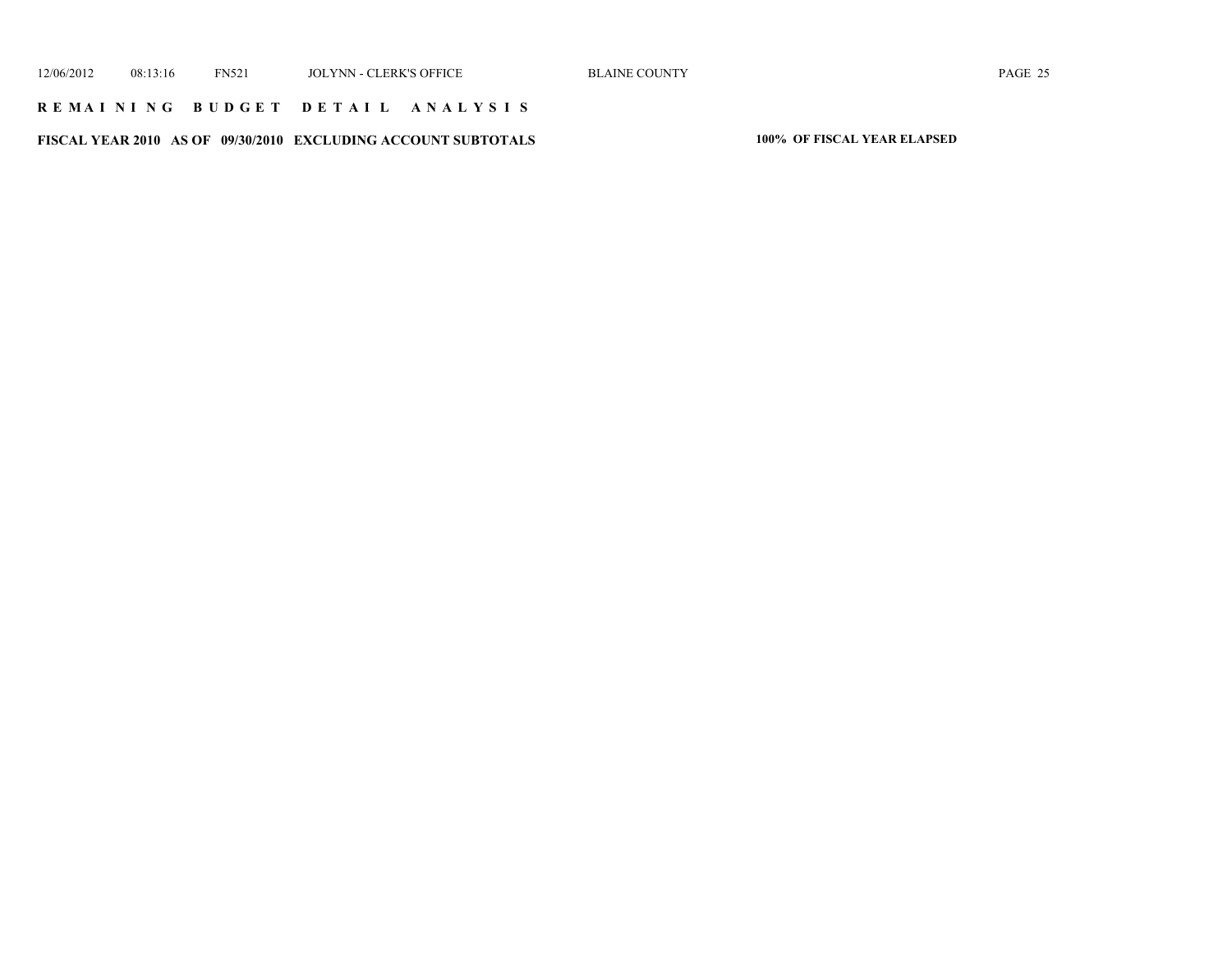# **FISCAL YEAR 2010 AS OF 09/30/2010 EXCLUDING ACCOUNT SUBTOTALS 100% OF FISCAL YEAR ELAPSED**

| 0401-0000 | SALARIES - MARSHALL              | 66,671.00  | 66,671.00  | 61,242.84  | 61,242.84  | 91.86%  | 5,428.16   |
|-----------|----------------------------------|------------|------------|------------|------------|---------|------------|
| 0401-0002 | <b>SALARIES - DEPUTIES</b>       | 129,000.00 | 129,000.00 | 128,083.50 | 128,083.50 | 99.29%  | 916.50     |
| 0402-0001 | SALARIES - ANIMAL CONTROL        | 4,841.00   | 4,841.00   | 2,640.87   | 2,640.87   | 54.55%  | 2,200.13   |
| 0402-0002 | SALARIES - OFFICE ADMIN          | 38,569.00  | 38,569.00  | 38,568.96  | 38,568.96  | 100.00% | 0.04       |
| 0402-0003 | SALARIES - PHONE REIMBURSEMENT   |            |            | 769.50     | 769.50     | 0.00%   | (769.50)   |
| 0409-0099 | SALARIES - OVERTIME              | 12,000.00  | 12,000.00  | 10,603.23  | 10,603.23  | 88.36%  | 1,396.77   |
|           | Total 'A' Budget -- Salaries:    | 251,081.00 | 251,081.00 | 241,908.90 | 241,908.90 | 96.35%  | 9,172.10   |
| 0410-0000 | RETIREMENT                       | 25,505.00  | 25,505.00  | 25,816.64  | 25,816.64  | 101.22% | (311.64)   |
| 0411-0000 | <b>FICA</b>                      | 18,290.00  | 18,290.00  | 17,561.31  | 17,561.31  | 96.02%  | 728.69     |
| 0412-0000 | <b>LIFE INSURANCE</b>            | 382.00     | 382.00     | 397.07     | 397.07     | 103.95% | (15.07)    |
| 0413-0000 | MEDICAL INSURANCE                | 39,975.00  | 39,975.00  | 39,915.40  | 39,915.40  | 99.85%  | 59.60      |
| 0413-0002 | <b>WELLNESS</b>                  | 125.00     | 125.00     | 22.00      | 22.00      | 17.60%  | 103.00     |
| 0414-0000 | DENTAL INSURANCE                 | 1,818.00   | 1,818.00   | 1,787.70   | 1,787.70   | 98.33%  | 30.30      |
| 0415-0000 | <b>STATE UNEMPLOYMENT</b>        | 957.00     | 957.00     | 948.31     | 948.31     | 99.09%  | 8.69       |
| 0416-0000 | WORKER'S COMPENSATION INSUR.     | 6,296.00   | 6,296.00   | 9,017.00   | 9,017.00   | 143.22% | (2,721.00) |
| 0417-0000 | RETIREMENT 401A CO CONTRIBUT     |            |            | 489.69     | 489.69     | 0.00%   | (489.69)   |
|           | Total 'D' Budget -- Benefits:    | 93,348.00  | 93,348.00  | 95,955.12  | 95,955.12  | 102.79% | (2,607.12) |
| 0439-0000 | TRAVEL - OTHER                   | 750.00     | 750.00     | 435.00     | 435.00     | 58.00%  | 315.00     |
| 0439-0001 | PER DIEM                         | 500.00     | 500.00     | 282.25     | 282.25     | 56.45%  | 217.75     |
| 0440-0000 | SUPPLIES - OFFICE                | 1,100.00   | 1,100.00   | 800.30     | 800.30     | 72.75%  | 299.70     |
| 0440-0002 | OFFICE EQUIP/MAINT               | 500.00     | 500.00     | 465.62     | 465.62     | 93.12%  | 34.38      |
| 0470-0000 | VEHICLES - FUEL, GASOLINE        | 8,000.00   | 8,000.00   | 9,776.88   | 9,776.88   | 122.21% | (1,776.88) |
| 0492-0001 | <b>VEHICLE-MAINT/REPAIR</b>      | 3,000.00   | 3,000.00   | 2,984.04   | 2,984.04   | 99.47%  | 15.96      |
| 0499-0000 | REPAIRS/MAINT- OTHER             | 500.00     | 500.00     | 350.14     | 350.14     | 70.03%  | 149.86     |
| 0533-0000 | <b>INVESTIGATIONS</b>            | 1,000.00   | 1,000.00   |            |            | 0.00%   | 1,000.00   |
| 0533-0001 | <b>MEDICAL &amp; LAB KITS</b>    | 250.00     | 250.00     | 75.74      | 75.74      | 30.30%  | 174.26     |
| 0542-0000 | POSTAGE                          | 150.00     | 150.00     |            |            | 0.00%   | 150.00     |
| 0554-0000 | <b>UNIFORMS</b>                  | 2,000.00   | 2,000.00   | 1,698.64   | 1,698.64   | 84.93%  | 301.36     |
| 0556-0000 | <b>WEAPONS / AMMUNITION, ETC</b> | 500.00     | 500.00     | 500.00     | 500.00     | 100.00% |            |
| 0556-0001 | <b>SUPPLIES - EQUIPMENT</b>      | 1,500.00   | 1,500.00   | 1,366.98   | 1,366.98   | 91.13%  | 133.02     |
| 0559-0000 | OTHER MISC EXPENSES              | 200.00     | 200.00     | 175.14     | 175.14     | 87.57%  | 24.86      |
| 0569-0000 | EDUCATION- OTHER                 | 1,250.00   | 1,250.00   | 809.45     | 809.45     | 64.76%  | 440.55     |
| 0723-0000 | <b>ANIMAL CONTROL</b>            | 2,375.00   | 2,375.00   | 2,250.66   | 2,250.66   | 94.76%  | 124.34     |
|           | Total 'B' Budget -- Expenses:    | 23,575.00  | 23,575.00  | 21,970.84  | 21,970.84  | 93.20%  | 1,604.16   |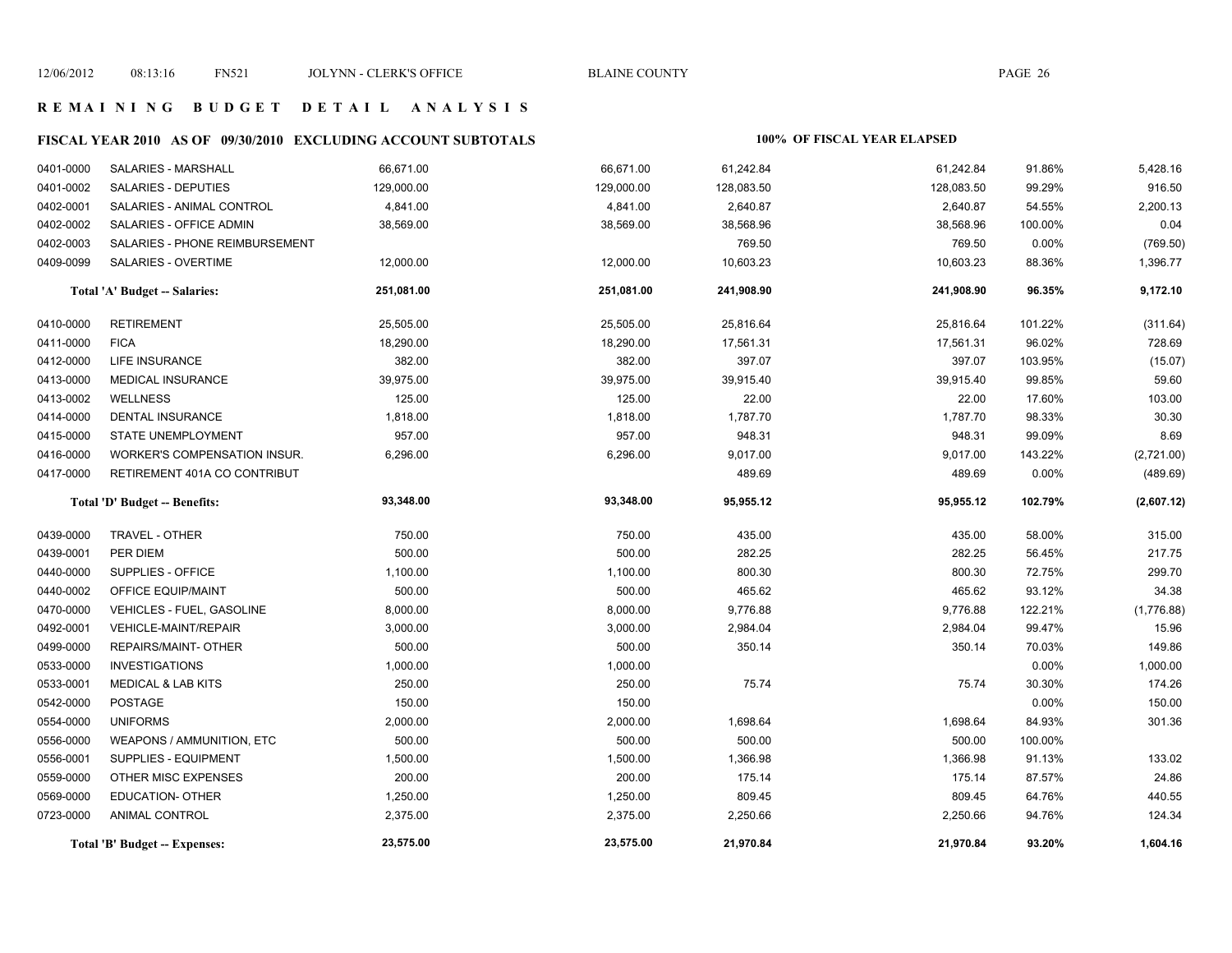# **FISCAL YEAR 2010 AS OF 09/30/2010 EXCLUDING ACCOUNT SUBTOTALS 100% OF FISCAL YEAR ELAPSED**

# **FUND 0001 GENERAL FUND (CURRENT EXPENSE)**

**-17 KETCHUM POLICE**

|           |                                       | Original      | <b>Budget</b>  | <b>Budgeted</b> | ----------EXPENDITURES---------- |                      |                  |         | <b>Budget</b>  |
|-----------|---------------------------------------|---------------|----------------|-----------------|----------------------------------|----------------------|------------------|---------|----------------|
| Acct No.  | <b>Account Description</b>            | <b>Budget</b> | <b>Changes</b> | Amount          | <b>Paid Claims</b>               | <b>Unpaid Claims</b> | <b>Total Exp</b> | Percent | <b>Balance</b> |
| 0401-0001 | SALARIES - CHIEF / CPT                | 70,000.00     |                | 70,000.00       | 70,000.08                        |                      | 70,000.08        | 100.00% | (0.08)         |
| 0401-0002 | SALARIES - DEPUTIES                   | 532,776.00    |                | 532,776.00      | 502,784.08                       |                      | 502,784.08       | 94.37%  | 29,991.92      |
| 0402-0001 | SALARIES - OFFICE                     | 81,965.00     |                | 81,965.00       | 81,965.04                        |                      | 81,965.04        | 100.00% | (0.04)         |
| 0402-0002 | SALARIES - MGMT FEE                   |               | 14,902.56      | 14,902.56 C     | 14,902.56                        |                      | 14,902.56        | 100.00% |                |
| 0402-0003 | SALARIES - PHONE REIMBURSEMENT        |               |                |                 | 2,137.50                         |                      | 2,137.50         | 0.00%   | (2, 137.50)    |
| 0409-0092 | SALARIES-OT-SPECIAL EVENTS KPD        |               |                |                 | 752.50                           |                      | 752.50           | 0.00%   | (752.50)       |
| 0409-0099 | SALARIES - OVERTIME                   | 54,000.00     |                | 54,000.00       | 28,562.25                        |                      | 28,562.25        | 52.89%  | 25,437.75      |
|           | Total 'A' Budget -- Salaries:         | 738,741.00    | 14,902.56      | 753,643.56      | 701,104.01                       |                      | 701,104.01       | 93.03%  | 52,539.55      |
| 0410-0000 | <b>RETIREMENT</b>                     | 78,992.00     |                | 78,992.00       | 75,523.01                        |                      | 75,523.01        | 95.61%  | 3,468.99       |
| 0411-0000 | <b>FICA</b>                           | 56,513.00     |                | 56,513.00       | 49,260.98                        |                      | 49,260.98        | 87.17%  | 7,252.02       |
| 0412-0000 | LIFE INSURANCE                        | 1,211.00      |                | 1,211.00        | 1,103.72                         |                      | 1,103.72         | 91.14%  | 107.28         |
| 0413-0000 | <b>MEDICAL INSURANCE</b>              | 129,975.00    |                | 129,975.00      | 129,505.30                       |                      | 129,505.30       | 99.64%  | 469.70         |
| 0413-0002 | <b>WELLNESS</b>                       | 375.00        |                | 375.00          |                                  |                      |                  | 0.00%   | 375.00         |
| 0414-0000 | DENTAL INSURANCE                      | 5,454.00      |                | 5,454.00        | 4,969.20                         |                      | 4,969.20         | 91.11%  | 484.80         |
| 0415-0000 | <b>STATE UNEMPLOYMENT</b>             | 2,954.00      |                | 2,954.00        | 2,659.52                         |                      | 2,659.52         | 90.03%  | 294.48         |
| 0416-0000 | WORKER'S COMPENSATION INSUR.          | 20,596.00     |                | 20,596.00       | 11,252.38                        |                      | 11,252.38        | 54.63%  | 9,343.62       |
| 0417-0000 | RETIREMENT 401A CO CONTRIBUT          | 1,500.00      |                | 1,500.00        | 309.90                           |                      | 309.90           | 20.66%  | 1,190.10       |
| 0419-0000 | BENEFITS-MGMT FEE                     |               | 3,263.66       | 3,263.66 C      | 3,263.66                         |                      | 3,263.66         | 100.00% |                |
|           | Total 'D' Budget -- Benefits:         | 297,570.00    | 3,263.66       | 300,833.66      | 277,847.67                       |                      | 277,847.67       | 92.36%  | 22,985.99      |
| 0439-0000 | TRAVEL - OTHER                        | 3,100.00      |                | 3,100.00        | 1,490.21                         |                      | 1,490.21         | 48.07%  | 1,609.79       |
| 0439-0001 | PER DIEM                              | 1,000.00      |                | 1,000.00        | 1,349.25                         |                      | 1,349.25         | 134.93% | (349.25)       |
| 0440-0000 | SUPPLIES - OFFICE                     | 4,993.00      |                | 4,993.00        | 5,892.15                         |                      | 5,892.15         | 118.01% | (899.15)       |
| 0464-0000 | TELEPHONE, COMMUNICATIONS             | 19,101.00     |                | 19,101.00       | 10,637.53                        |                      | 10,637.53        | 55.69%  | 8,463.47       |
| 0479-0000 | <b>VEHICLES - OTHER OPERATING EXP</b> | 40,296.00     |                | 40,296.00       | 41,835.59                        |                      | 41,835.59        | 103.82% | (1,539.59)     |
| 0489-0000 | PROFESSIONAL SVC- OTHER               | 41,376.00     |                | 41,376.00       | 42,861.19                        |                      | 42,861.19        | 103.59% | (1,485.19)     |
| 0528-0000 | DUES/MEMBERSHIPS/SUBSCRIPTIONS        | 1,700.00      |                | 1,700.00        | 1,751.00                         |                      | 1,751.00         | 103.00% | (51.00)        |
| 0554-0000 | UNIFORMS-NEW                          | 10,000.00     |                | 10,000.00       | 8,727.10                         |                      | 8,727.10         | 87.27%  | 1,272.90       |
| 0556-0001 | <b>SUPPLIES - EQUIPMENT</b>           | 28,834.00     | 14,086.00      | 42,920.00 C     | 47,159.54                        |                      | 47,159.54        | 109.88% | (4, 239.54)    |
| 0563-0000 | CONVENTIONS/MEETINGS                  | 1,600.00      |                | 1,600.00        | 37.50                            |                      | 37.50            | 2.34%   | 1,562.50       |
| 0569-0000 | <b>EDUCATION- OTHER</b>               | 2,000.00      |                | 2,000.00        | 1,884.00                         |                      | 1,884.00         | 94.20%  | 116.00         |
| 0600-0000 | MGMT FEE                              | 54,855.00     | (18, 166.22)   | 36,688.78 C     | 6,869.14                         |                      | 6,869.14         | 18.72%  | 29,819.64      |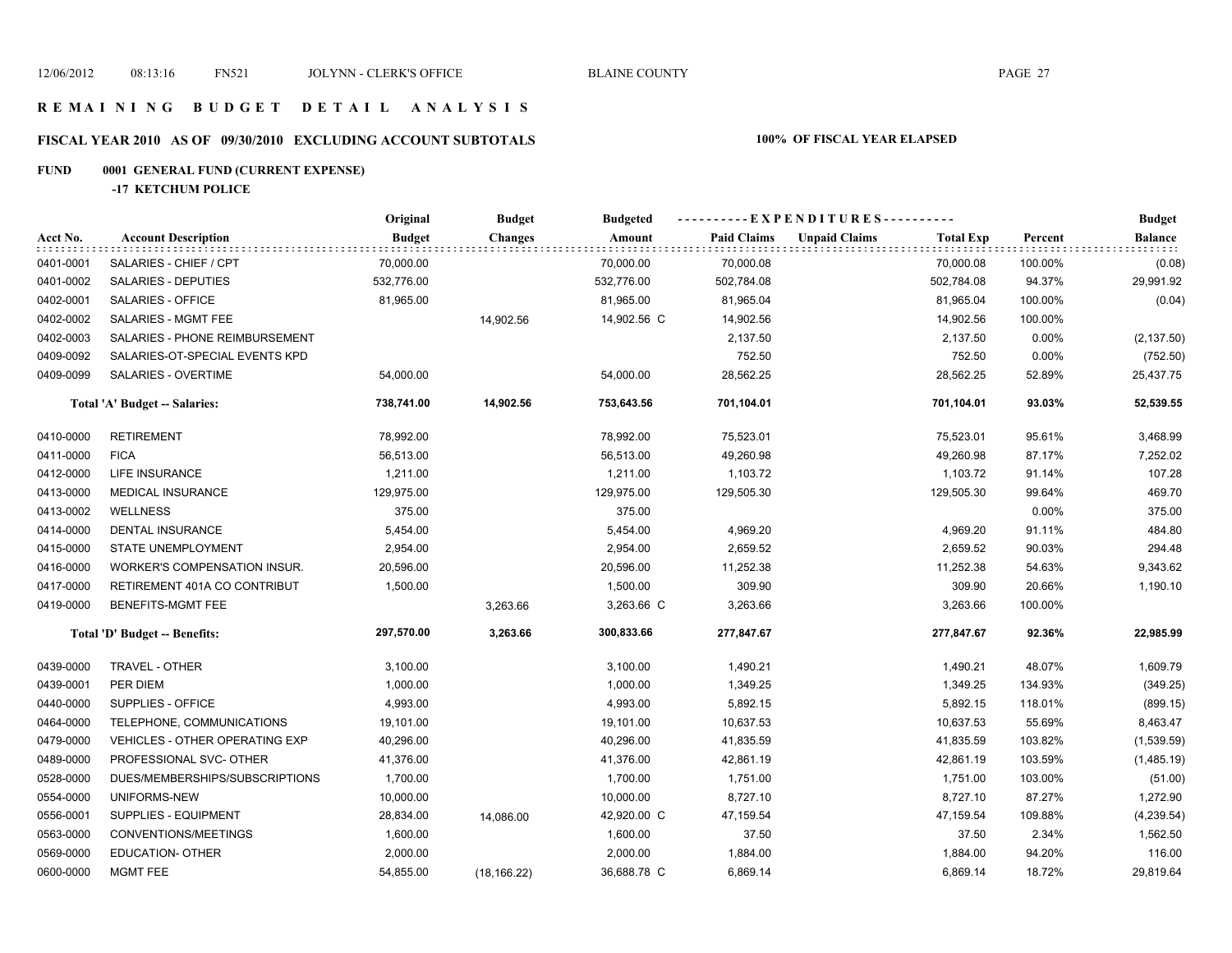# **R E M A I N I N G B U D G E T D E T A I L A N A L Y S I S**

# **FISCAL YEAR 2010 AS OF 09/30/2010 EXCLUDING ACCOUNT SUBTOTALS 100% OF FISCAL YEAR ELAPSED**

# **FUND 0001 GENERAL FUND (CURRENT EXPENSE)**

**-17 KETCHUM POLICE**

|          |                                       | Original      | <b>Budget</b><br><b>Changes</b> | <b>Budgeted</b> | ----------EXPENDITURES---------- |                      |                  | <b>Budget</b> |                |
|----------|---------------------------------------|---------------|---------------------------------|-----------------|----------------------------------|----------------------|------------------|---------------|----------------|
| Acct No. | <b>Account Description</b>            | <b>Budget</b> |                                 | Amount          | <b>Paid Claims</b>               | <b>Unpaid Claims</b> | <b>Total Exp</b> | Percent       | <b>Balance</b> |
|          | Total 'B' Budget -- Expenses:         | 208.855.00    | (4,080.22)                      | 204,774.78      | 170.494.20                       |                      | 170.494.20       | 83.26%        | 34.280.58      |
|          | <b>DEPARTMENT TOTALS:</b>             |               |                                 |                 |                                  |                      |                  |               |                |
|          | Total 'A' Expenses -- Salaries:       | 738.741.00    | 14.902.56                       | 753.643.56      | 701.104.01                       |                      | 701.104.01       | 93.03%        | 52,539.55      |
|          | Total 'D' Expenses -- Benefits:       | 297,570.00    | 3,263.66                        | 300.833.66      | 277,847.67                       |                      | 277,847.67       | 92.36%        | 22,985.99      |
|          | Total 'B' Expenses -- Expenses:       | 208,855.00    | (4,080.22)                      | 204,774.78      | 170.494.20                       |                      | 170.494.20       | 83.26%        | 34,280.58      |
|          | Total 'C' Expenses -- Capital Outlay: |               |                                 |                 |                                  |                      |                  |               |                |
|          |                                       | 1.245.166.00  | 14.086.00                       | 1.259.252.00    | 1.149.445.88                     |                      | 1.149.445.88     | 91.28%        | 109.806.12     |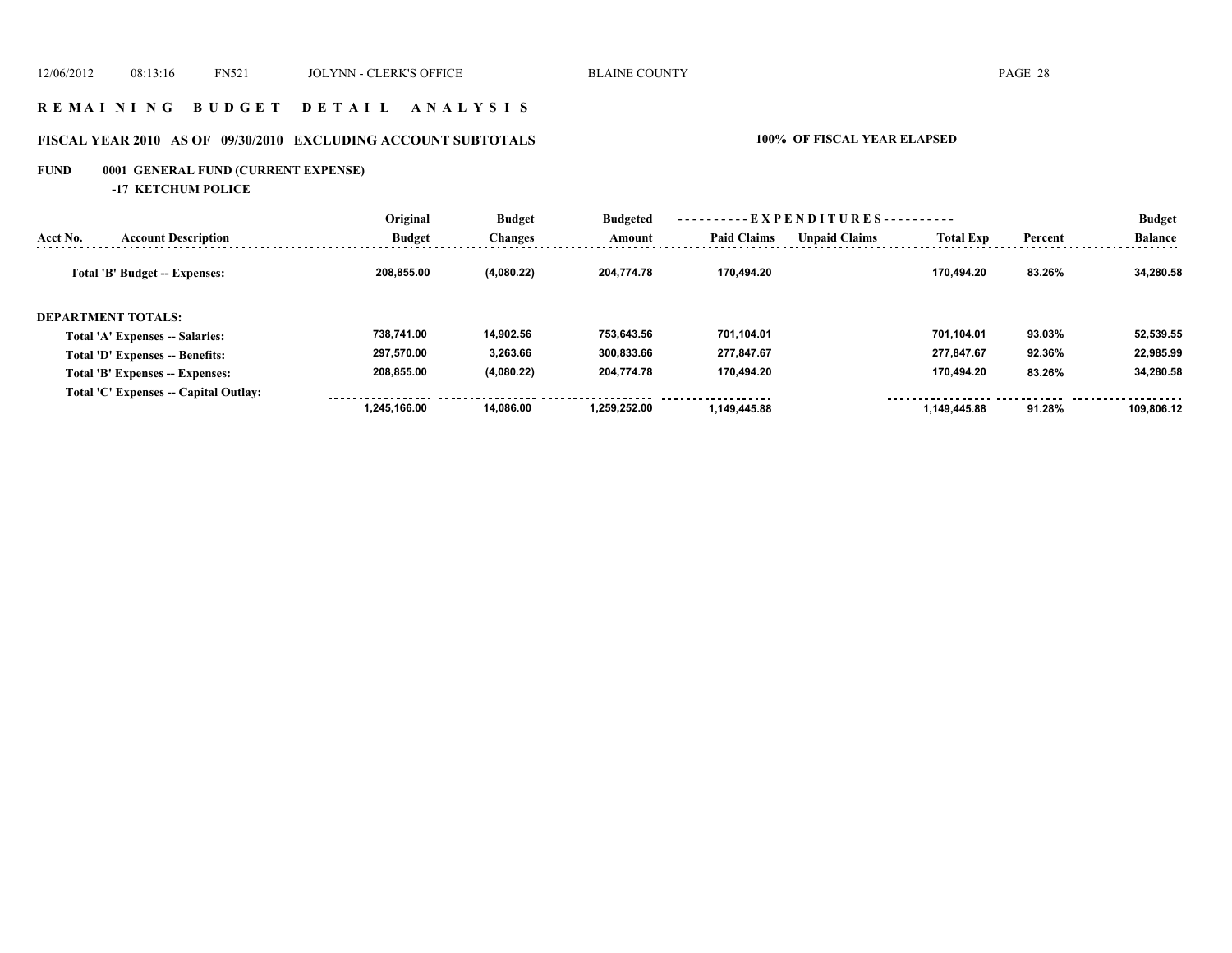# **R E M A I N I N G B U D G E T D E T A I L A N A L Y S I S**

# **FISCAL YEAR 2010 AS OF 09/30/2010 EXCLUDING ACCOUNT SUBTOTALS 100% OF FISCAL YEAR ELAPSED**

# **FUND 0001 GENERAL FUND (CURRENT EXPENSE)**

**-18 GENERAL**

|           |                                         | Original      | <b>Budget</b>  | <b>Budgeted</b> | ----------EXPENDITURES---------- |                                          |         | <b>Budget</b>  |
|-----------|-----------------------------------------|---------------|----------------|-----------------|----------------------------------|------------------------------------------|---------|----------------|
| Acct No.  | <b>Account Description</b>              | <b>Budget</b> | <b>Changes</b> | Amount          | <b>Paid Claims</b>               | <b>Unpaid Claims</b><br><b>Total Exp</b> | Percent | <b>Balance</b> |
| 0408-0001 | SALARIES-TERMINATION/LEAVE/OT           | 55,000.00     | 40,000.00      | 95,000.00 C     | 76,360.80                        | 76,360.80                                | 80.38%  | 18,639.20      |
|           | Total 'A' Budget -- Salaries:           | 55,000.00     | 40,000.00      | 95,000.00       | 76,360.80                        | 76,360.80                                | 80.38%  | 18,639.20      |
| 0410-0000 | <b>RETIREMENT</b>                       |               |                |                 | 45.62                            | 45.62                                    | 0.00%   | (45.62)        |
| 0411-0000 | <b>FICA</b>                             | 4,200.00      |                | 4,200.00        | 5,808.74                         | 5,808.74                                 | 138.30% | (1,608.74)     |
| 0415-0000 | STATE UNEMPLOYMENT                      | 220.00        |                | 220.00          | 309.56                           | 309.56                                   | 140.71% | (89.56)        |
| 0416-0000 | WORKER'S COMPENSATION INSUR.            |               |                |                 | 923.00                           | 923.00                                   | 0.00%   | (923.00)       |
| 0417-0000 | RETIREMENT 401A CO CONTRIBUT            | 500.00        |                | 500.00          | 78.85                            | 78.85                                    | 15.77%  | 421.15         |
|           | Total 'D' Budget -- Benefits:           | 4,920.00      |                | 4,920.00        | 7,165.77                         | 7,165.77                                 | 145.65% | (2, 245.77)    |
| 0481-0000 | PROFESSIONAL SVC- AUDITING              | 22,000.00     |                | 22,000.00       | 23,700.00                        | 23,700.00                                | 107.73% | (1,700.00)     |
| 0484-0001 | PROFESSIONAL SVC-CO ENGNR               | 45,000.00     |                | 45,000.00       | 42,062.28                        | 42,062.28                                | 93.47%  | 2,937.72       |
| 0489-0000 | PROFESSIONAL SVC                        |               |                |                 | 7,868.44                         | 7,868.44                                 | 0.00%   | (7,868.44)     |
| 0526-0000 | CONTINGENCY ACCOUNT                     | 768,000.00    | (126, 686.40)  | 641,313.60 C    |                                  |                                          | 0.00%   | 641,313.60     |
| 0528-0000 | <b>DUES / MEMBERSHIPS</b>               | 10,000.00     |                | 10,000.00       | 9,065.00                         | 9,065.00                                 | 90.65%  | 935.00         |
| 0542-0000 | POSTAGE                                 |               |                |                 | 2,560.60                         | 2,560.60                                 | 0.00%   | (2,560.60)     |
| 0546-0000 | <b>PUBLICATIONS</b>                     | 7,000.00      |                | 7,000.00        | 3,216.72                         | 3,216.72                                 | 45.95%  | 3,783.28       |
| 0559-0000 | MISCELLANEOUS EXPENSES                  |               |                |                 | 76.30                            | 76.30                                    | 0.00%   | (76.30)        |
| 0670-0008 | *SUSTAIN BLAINE                         | 20,000.00     | 5,162.69       | 25,162.69 C     | 5,162.69                         | 5,162.69                                 | 20.52%  | 20,000.00      |
| 0671-0001 | BLAINE COUNTY HOUSING AUTH              | 63,650.00     |                | 63,650.00       | 63,650.00                        | 63,650.00                                | 100.00% |                |
| 0671-0010 | <b>MOUNTAIN RIDES-OPERATIONS</b>        | 123,500.00    |                | 123,500.00      | 123,500.00                       | 123,500.00                               | 100.00% |                |
| 0671-0014 | *BLM TRAVEL GRANT                       |               | 32,434.77      | 32,434.77 C     | 32,434.77                        | 32,434.77                                | 100.00% |                |
| 0671-0016 | *RBEG GRANT                             |               | 5,000.00       | 5,000.00 C      | 25,000.00                        | 25,000.00                                | 500.00% | (20,000.00)    |
| 0689-0001 | CONTRACTS - DEFENSE LITIGATION          | 9,117.00      |                | 9,117.00        | 9,117.00                         | 9,117.00                                 | 100.00% |                |
| 0713-0000 | PITNEY BOWES-MAINT & SUPPLIES           | 6,100.00      |                | 6,100.00        | 5,590.32                         | 5,590.32                                 | 91.64%  | 509.68         |
| 0714-0000 | TELEPHONE-MNTNC/LEASE                   | 6,900.00      |                | 6,900.00        | 6,078.00                         | 6,078.00                                 | 88.09%  | 822.00         |
| 0716-0000 | SOIL CONSERVATION                       | 13,600.00     |                | 13,600.00       | 13,600.00                        | 13,600.00                                | 100.00% |                |
| 0718-0002 | <b>EMPLOYEE APPREC &amp; GIFT CERTS</b> | 2,500.00      |                | 2,500.00        | 2,873.97                         | 2,873.97                                 | 114.96% | (373.97)       |
| 0721-0000 | <b>REGION IV DEVELOPMENT</b>            | 2,127.00      |                | 2,127.00        | 2,127.00                         | 2,127.00                                 | 100.00% |                |
| 0723-0001 | <b>ANIMAL SHELTER</b>                   | 24,000.00     |                | 24,000.00       | 24,000.00                        | 24,000.00                                | 100.00% |                |
| 0769-0000 | <b>OUTSIDE AGENCIES</b>                 | 38,500.00     |                | 38,500.00       | 38,500.00                        | 38,500.00                                | 100.00% |                |
| 0769-0001 | SENIOR                                  | 70,500.00     |                | 70,500.00       | 70,500.00                        | 70,500.00                                | 100.00% |                |
| 0769-0002 | <b>WILDLIFE SERVICES</b>                | 1,800.00      |                | 1,800.00        | 1,800.00                         | 1,800.00                                 | 100.00% |                |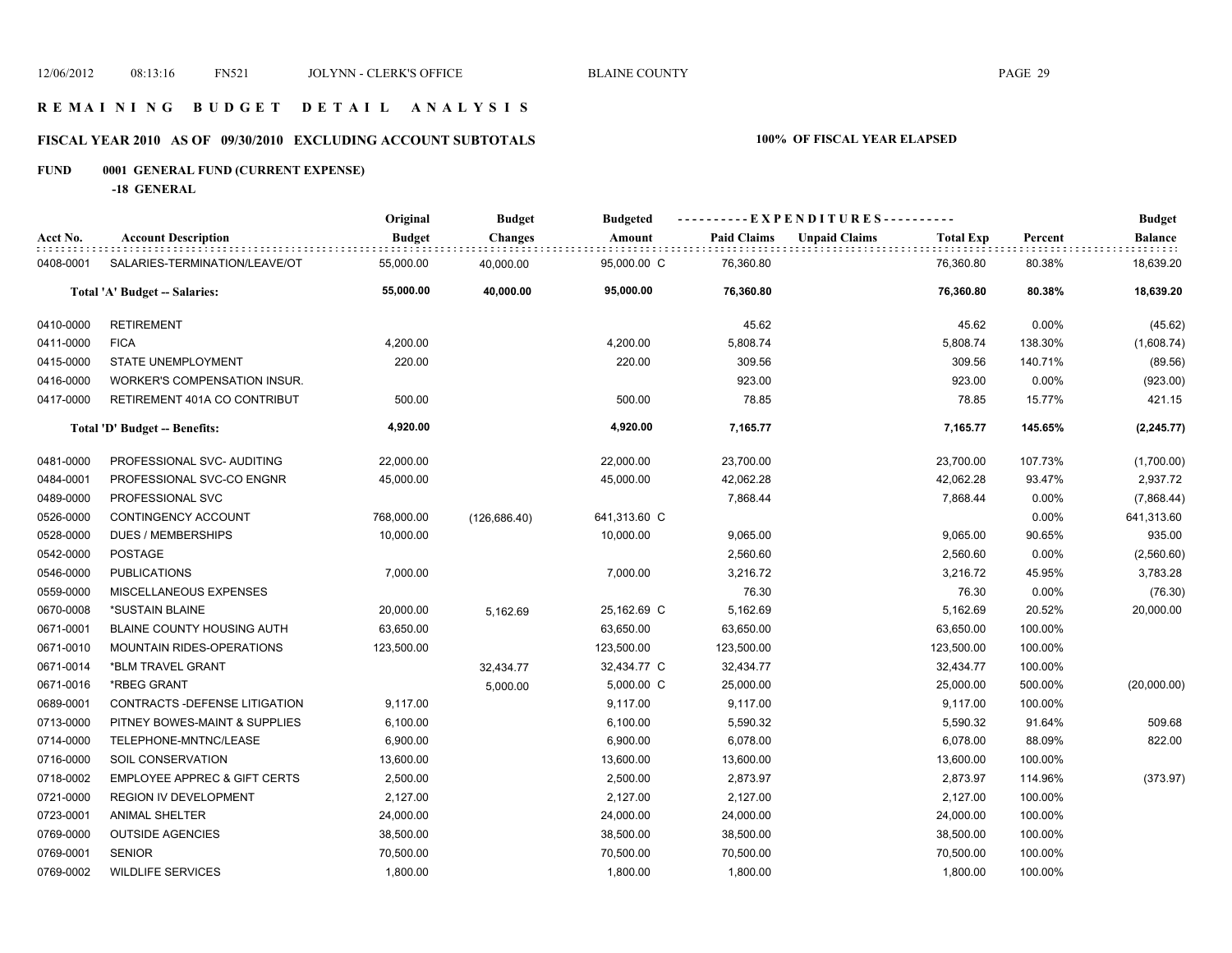# **R E M A I N I N G B U D G E T D E T A I L A N A L Y S I S**

# **FISCAL YEAR 2010 AS OF 09/30/2010 EXCLUDING ACCOUNT SUBTOTALS 100% OF FISCAL YEAR ELAPSED**

# **FUND 0001 GENERAL FUND (CURRENT EXPENSE)**

**-18 GENERAL**

|           |                                        | Original<br><b>Budget</b> | <b>Budget</b><br><b>Changes</b> | <b>Budgeted</b><br>Amount | $-$ <b>EXPENDITURES</b> |                      |                  |         | <b>Budget</b>  |
|-----------|----------------------------------------|---------------------------|---------------------------------|---------------------------|-------------------------|----------------------|------------------|---------|----------------|
| Acct No.  | <b>Account Description</b>             |                           |                                 |                           | <b>Paid Claims</b>      | <b>Unpaid Claims</b> | <b>Total Exp</b> | Percent | <b>Balance</b> |
| 0790-0000 | <b>CODIFICATION</b>                    | 3.000.00                  |                                 | 3.000.00                  | 4.460.00                |                      | 4.460.00         | 148.67% | (1,460.00)     |
|           | Total 'B' Budget -- Expenses:          | 1,237,294.00              | (84,088.94)                     | 1,153,205.06              | 516,943.09              |                      | 516.943.09       | 44.83%  | 636,261.97     |
|           | <b>DEPARTMENT TOTALS:</b>              |                           |                                 |                           |                         |                      |                  |         |                |
|           | <b>Total 'A' Expenses -- Salaries:</b> | 55,000.00                 | 40.000.00                       | 95.000.00                 | 76,360.80               |                      | 76.360.80        | 80.38%  | 18,639.20      |
|           | Total 'D' Expenses -- Benefits:        | 4,920.00                  |                                 | 4.920.00                  | 7,165.77                |                      | 7,165.77         | 145.65% | (2, 245.77)    |
|           | Total 'B' Expenses -- Expenses:        | 1,237,294.00              | (84,088.94)                     | 1,153,205.06              | 516,943.09              |                      | 516.943.09       | 44.83%  | 636,261.97     |
|           | Total 'C' Expenses -- Capital Outlay:  |                           |                                 |                           |                         |                      |                  |         |                |
|           |                                        | 1.297.214.00              | (44, 088.94)                    | 1,253,125.06              | 600.469.66              |                      | 600.469.66       | 47.92%  | 652.655.40     |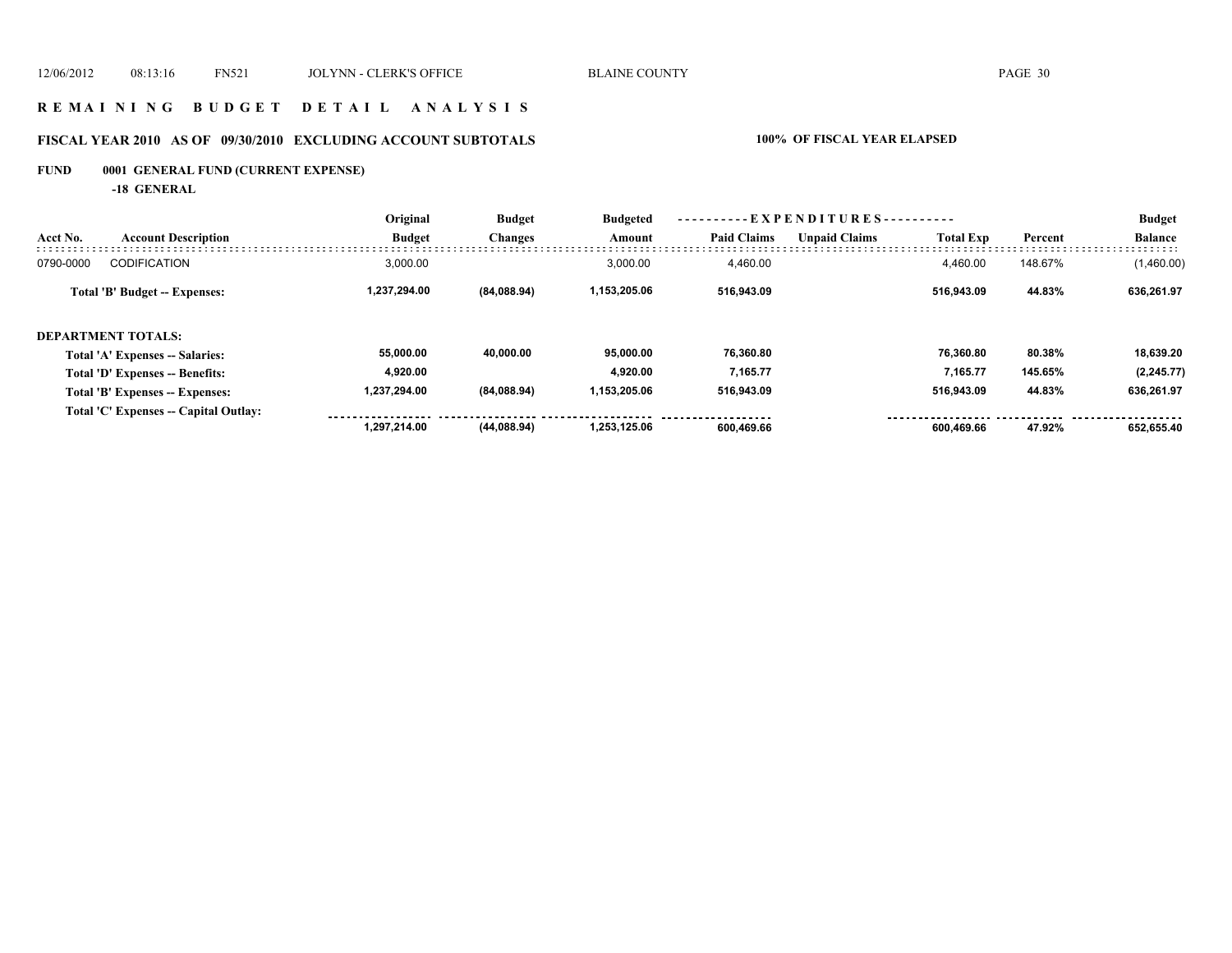# **FISCAL YEAR 2010 AS OF 09/30/2010 EXCLUDING ACCOUNT SUBTOTALS 100% OF FISCAL YEAR ELAPSED**

# **FUND 0001 GENERAL FUND (CURRENT EXPENSE)**

**-19 DISPATCH**

|           |                                     | Original      | <b>Budget</b><br><b>Budgeted</b> | ----------EXPENDITURES---------- |                      |                  |         | <b>Budget</b>  |
|-----------|-------------------------------------|---------------|----------------------------------|----------------------------------|----------------------|------------------|---------|----------------|
| Acct No.  | <b>Account Description</b>          | <b>Budget</b> | <b>Changes</b><br>Amount         | <b>Paid Claims</b>               | <b>Unpaid Claims</b> | <b>Total Exp</b> | Percent | <b>Balance</b> |
| 0402-0005 | SALARIES-DISPATCH                   | 490,000.00    | 490,000.00                       | 473,549.14                       |                      | 473,549.14       | 96.64%  | 16,450.86      |
| 0409-0099 | SALARIES - OVERTIME                 | 56,853.00     | 56,853.00                        | 39,648.62                        |                      | 39,648.62        | 69.74%  | 17,204.38      |
|           | Total 'A' Budget -- Salaries:       | 546,853.00    | 546,853.00                       | 513,197.76                       |                      | 513,197.76       | 93.85%  | 33,655.24      |
| 0410-0000 | <b>RETIREMENT</b>                   | 56,750.00     | 56,750.00                        | 52,542.32                        |                      | 52,542.32        | 92.59%  | 4,207.68       |
| 0411-0000 | <b>FICA</b>                         | 41,800.00     | 41,800.00                        | 38,255.91                        |                      | 38,255.91        | 91.52%  | 3,544.09       |
| 0412-0000 | <b>LIFE INSURANCE</b>               | 1,050.00      | 1,050.00                         | 989.31                           |                      | 989.31           | 94.22%  | 60.69          |
| 0413-0000 | <b>MEDICAL INSURANCE</b>            | 100,268.00    | 100,268.00                       | 82,965.15                        |                      | 82,965.15        | 82.74%  | 17,302.85      |
| 0413-0002 | <b>WELLNESS</b>                     | 325.00        | 325.00                           | 44.00                            |                      | 44.00            | 13.54%  | 281.00         |
| 0414-0000 | <b>DENTAL INSURANCE</b>             | 4,700.00      | 4,700.00                         | 4,454.10                         |                      | 4,454.10         | 94.77%  | 245.90         |
| 0415-0000 | STATE UNEMPLOYMENT                  | 2,200.00      | 2,200.00                         | 2,073.53                         |                      | 2,073.53         | 94.25%  | 126.47         |
| 0416-0000 | WORKER'S COMPENSATION INSUR.        | 17,050.00     | 17,050.00                        | 17,346.00                        |                      | 17,346.00        | 101.74% | (296.00)       |
| 0417-0000 | RETIREMENT 401A CO CONTRIBUT        | 700.00        | 700.00                           | 1,078.26                         |                      | 1,078.26         | 154.04% | (378.26)       |
|           | Total 'D' Budget -- Benefits:       | 224,843.00    | 224,843.00                       | 199,748.58                       |                      | 199,748.58       | 88.84%  | 25,094.42      |
| 0439-0000 | <b>TRAVEL EXPENSES</b>              | 1,800.00      | 1,800.00                         | 3,058.77                         |                      | 3,058.77         | 169.93% | (1,258.77)     |
| 0439-0001 | PER DIEM                            | 500.00        | 500.00                           | 949.50                           |                      | 949.50           | 189.90% | (449.50)       |
| 0440-0004 | SUPPLIES-DISPATCH                   | 3,000.00      | 3,000.00                         | 3,422.00                         |                      | 3,422.00         | 114.07% | (422.00)       |
| 0465-0000 | UTILITIES FOR REPEATERS             |               |                                  | 2,263.78                         |                      | 2,263.78         | 0.00%   | (2,263.78)     |
| 0495-0000 | <b>COMPUTER MAINTENANCE</b>         | 1,000.00      | 1,000.00                         | 968.95                           |                      | 968.95           | 96.90%  | 31.05          |
| 0495-0001 | REPAIRS COMMUNICATIONS              | 3,000.00      | 3,000.00                         | 1,956.84                         |                      | 1,956.84         | 65.23%  | 1,043.16       |
| 0510-0000 | RENT/LEASE-TELETYPE                 | 12,500.00     | 12,500.00                        | 12,500.00                        |                      | 12,500.00        | 100.00% |                |
| 0528-0000 | <b>DUES / MEMBERSHIPS</b>           | 2,500.00      | 2,500.00                         | 1,634.50                         |                      | 1,634.50         | 65.38%  | 865.50         |
| 0554-0001 | UNIFORMS-DISPATCH                   | 2,000.00      | 2,000.00                         | 1,517.00                         |                      | 1,517.00         | 75.85%  | 483.00         |
| 0569-0001 | EDUCATION - DISPATCH                | 5,000.00      | 5,000.00                         | 3,495.70                         |                      | 3,495.70         | 69.91%  | 1,504.30       |
| 0591-0002 | <b>RECRUITMENT</b>                  |               |                                  | 124.66                           |                      | 124.66           | 0.00%   | (124.66)       |
|           | Total 'B' Budget -- Expenses:       | 31,300.00     | 31,300.00                        | 31,891.70                        |                      | 31,891.70        | 101.89% | (591.70)       |
| 0806-0003 | CAPITAL-DISPATCH EQUIPMENT          | 101,678.00    | 101,678.00                       | 63,383.12                        |                      | 63,383.12        | 62.34%  | 38,294.88      |
|           | Total 'C' Budget -- Capital Outlay: | 101,678.00    | 101,678.00                       | 63,383.12                        |                      | 63,383.12        | 62.34%  | 38,294.88      |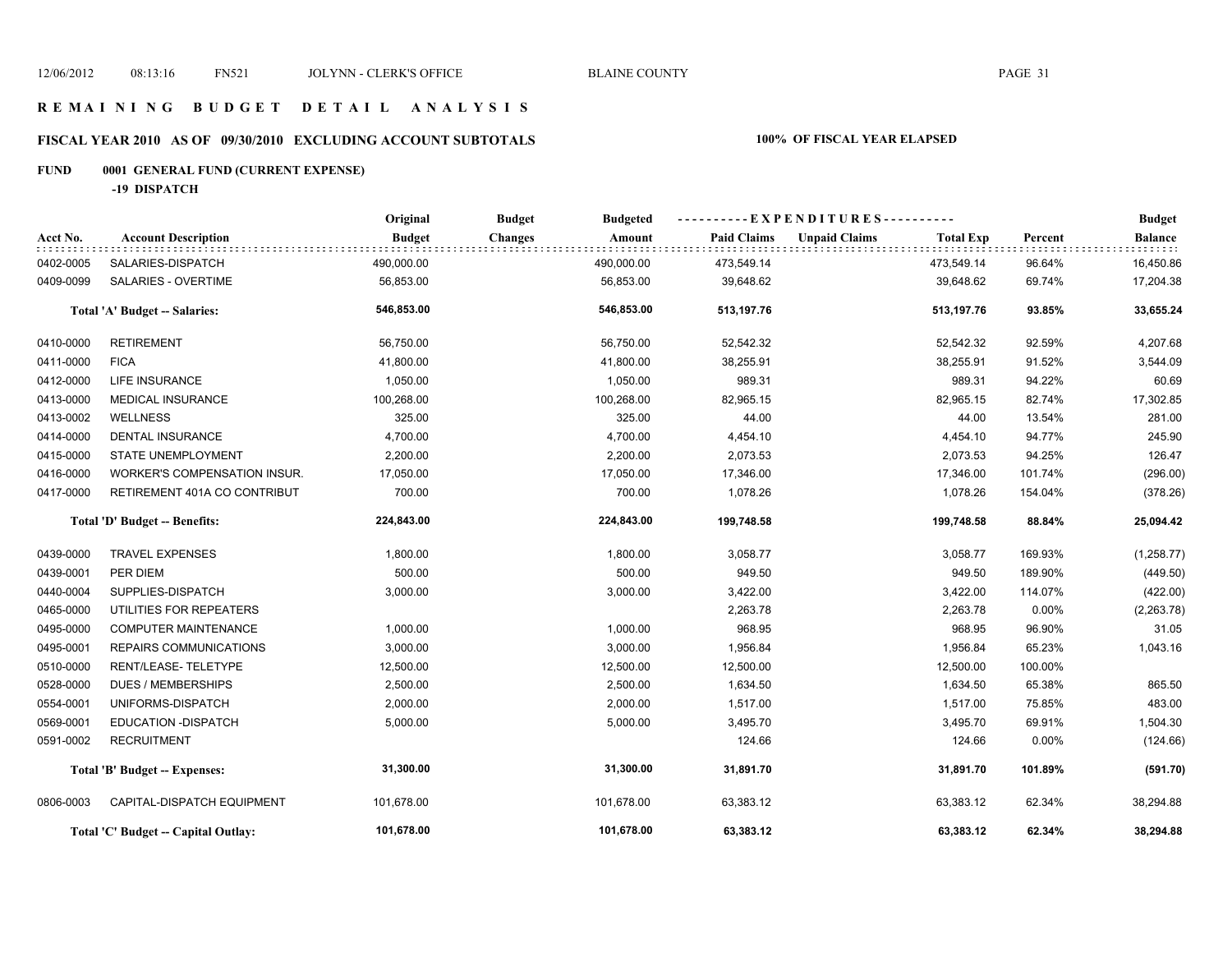### **FISCAL YEAR 2010 AS OF 09/30/2010 EXCLUDING ACCOUNT SUBTOTALS 100% OF FISCAL YEAR ELAPSED**

#### **DEPARTMENT TOTALS:**

| Total 'A' Expenses -- Salaries:       | 546.853.00                      | 546.853.00                       | 513.197.76     | 513.197.76 | 93.85%  | 33,655.24             |
|---------------------------------------|---------------------------------|----------------------------------|----------------|------------|---------|-----------------------|
| Total 'D' Expenses -- Benefits:       | 224,843.00                      | 224.843.00                       | 199.748.58     | 199.748.58 | 88.84%  | 25,094.42             |
| Total 'B' Expenses -- Expenses:       | 31,300.00                       | 31,300.00                        | 31,891.70      | 31,891.70  | 101.89% | (591.70)              |
| Total 'C' Expenses -- Capital Outlay: | 101.678.00<br>----------------- | 101.678.00<br>------------------ | 63.383.12<br>. | 63.383.12  | 62.34%  | 38.294.88<br>-------- |
|                                       | 904,674.00                      | 904.674.00                       | 808.221.16     | 808.221.16 | 89.34%  | 96.452.84             |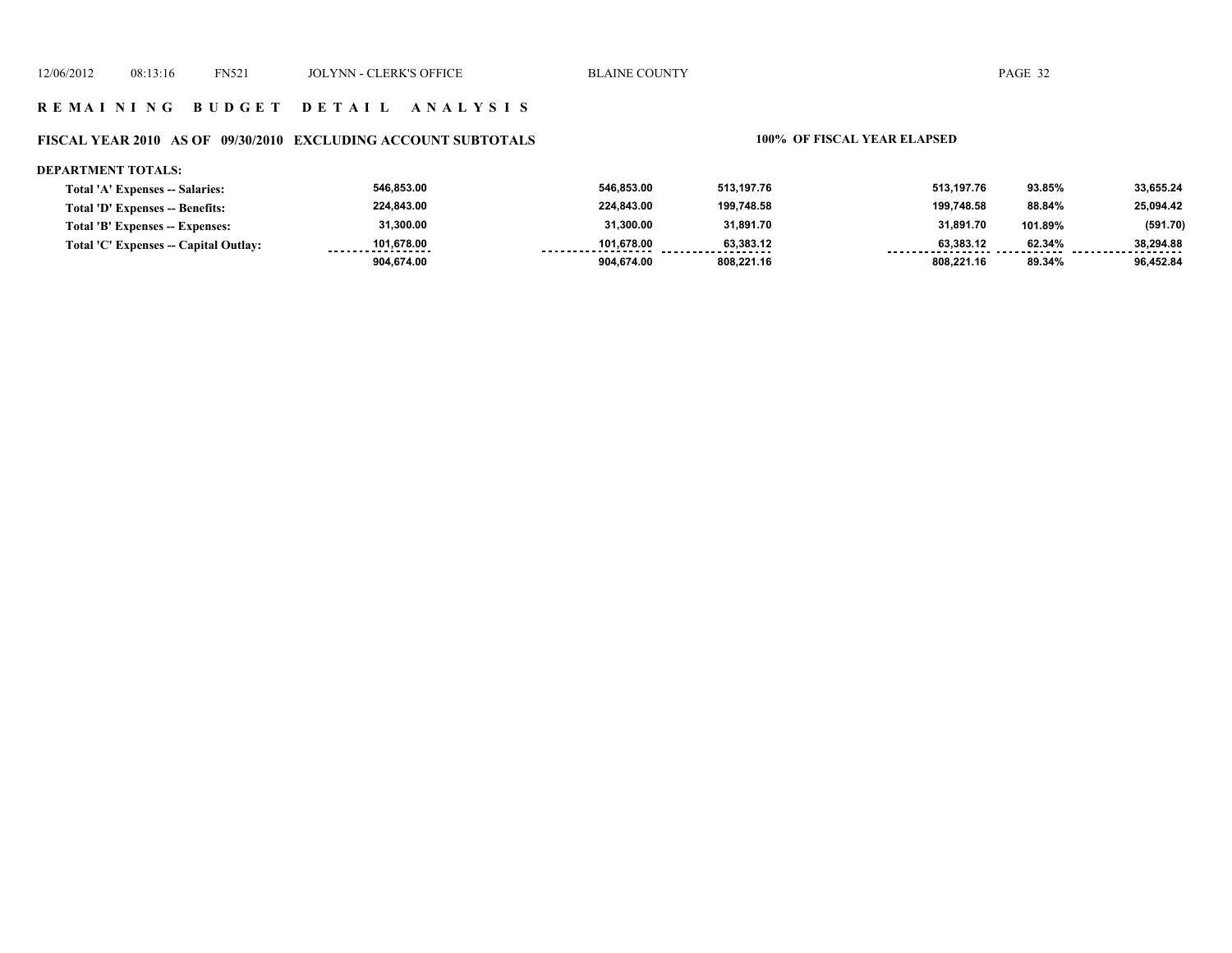# **FISCAL YEAR 2010 AS OF 09/30/2010 EXCLUDING ACCOUNT SUBTOTALS 100% OF FISCAL YEAR ELAPSED**

# **FUND 0001 GENERAL FUND (CURRENT EXPENSE)**

**-20 JAIL**

|           |                                | Original      | <b>Budget</b>  | <b>Budgeted</b> | ----------EXPENDITURES---------- |                      |                  |         | <b>Budget</b>               |
|-----------|--------------------------------|---------------|----------------|-----------------|----------------------------------|----------------------|------------------|---------|-----------------------------|
| Acct No.  | <b>Account Description</b>     | <b>Budget</b> | <b>Changes</b> | Amount          | <b>Paid Claims</b>               | <b>Unpaid Claims</b> | <b>Total Exp</b> | Percent | <b>Balance</b><br>: : : : : |
| 0401-0002 | SALARIES - JAIL CAPTAIN        | 61,500.00     |                | 61,500.00       | 61,500.00                        |                      | 61,500.00        | 100.00% |                             |
| 0402-0000 | SALARIES-JAIL-DEPUTIES         | 741,425.00    |                | 741,425.00      | 713,513.47                       |                      | 713,513.47       | 96.24%  | 27,911.53                   |
| 0402-0001 | SALARIES-OFFICE                | 39,328.00     |                | 39,328.00       | 46,261.43                        |                      | 46,261.43        | 117.63% | (6,933.43)                  |
| 0409-0099 | SALARIES-OVERTIME              | 25,000.00     | 15,100.00      | 40,100.00 C     | 49,450.45                        |                      | 49,450.45        | 123.32% | (9,350.45)                  |
|           | Total 'A' Budget -- Salaries:  | 867,253.00    | 15,100.00      | 882,353.00      | 870,725.35                       |                      | 870,725.35       | 98.68%  | 11,627.65                   |
| 0410-0000 | <b>RETIREMENT</b>              | 91,500.00     |                | 91,500.00       | 93,045.97                        |                      | 93,045.97        | 101.69% | (1,545.97)                  |
| 0411-0000 | <b>FICA</b>                    | 66,000.00     |                | 66,000.00       | 62,889.21                        |                      | 62,889.21        | 95.29%  | 3,110.79                    |
| 0412-0000 | <b>LIFE INSURANCE</b>          | 1,615.00      |                | 1,615.00        | 1,534.44                         |                      | 1,534.44         | 95.01%  | 80.56                       |
| 0413-0000 | <b>MEDICAL INSURANCE</b>       | 140,000.00    |                | 140,000.00      | 148,865.31                       |                      | 148,865.31       | 106.33% | (8,865.31)                  |
| 0413-0002 | <b>WELLNESS</b>                | 500.00        |                | 500.00          | 66.00                            |                      | 66.00            | 13.20%  | 434.00                      |
| 0414-0000 | DENTAL INSURANCE               | 6,910.00      |                | 6,910.00        | 6,908.40                         |                      | 6,908.40         | 99.98%  | 1.60                        |
| 0415-0000 | STATE UNEMPLOYMENT             | 3,400.00      |                | 3,400.00        | 3,401.71                         |                      | 3,401.71         | 100.05% | (1.71)                      |
| 0416-0000 | WORKER'S COMPENSATION INSUR.   | 25,000.00     |                | 25,000.00       | 29,032.00                        |                      | 29,032.00        | 116.13% | (4,032.00)                  |
| 0417-0000 | RETIREMENT 401A CO CONTRIBUT   | 1,825.00      |                | 1,825.00        | 2,362.96                         |                      | 2,362.96         | 129.48% | (537.96)                    |
|           | Total 'D' Budget -- Benefits:  | 336,750.00    |                | 336,750.00      | 348,106.00                       |                      | 348,106.00       | 103.37% | (11, 356.00)                |
| 0439-0000 | <b>TRAVEL EXPENSES</b>         | 3,000.00      |                | 3,000.00        | 2,414.04                         |                      | 2,414.04         | 80.47%  | 585.96                      |
| 0439-0001 | PER DIEM                       | 2,300.00      |                | 2,300.00        | 2,468.75                         |                      | 2,468.75         | 107.34% | (168.75)                    |
| 0439-0003 | <b>TRANSPORT PER DIEM</b>      | 1,200.00      |                | 1,200.00        | 373.00                           |                      | 373.00           | 31.08%  | 827.00                      |
| 0439-0004 | <b>EXTRADITION EXPENSES</b>    | 3,000.00      |                | 3,000.00        | 350.00                           |                      | 350.00           | 11.67%  | 2,650.00                    |
| 0440-0001 | <b>SUPPLIES - JAIL</b>         | 32,000.00     |                | 32,000.00       | 37,271.17                        |                      | 37,271.17        | 116.47% | (5,271.17)                  |
| 0440-0004 | * SUPPLIES-COMMISSARY          |               | 10,075.63      | 10,075.63 C     | 10,199.63                        |                      | 10,199.63        | 101.23% | (124.00)                    |
| 0449-0003 | *SUPPLIES/EQUIP-TEL COMMISSION |               | 4,098.94       | 4,098.94 C      | 4,098.94                         |                      | 4,098.94         | 100.00% |                             |
| 0479-0001 | <b>JAIL PROGRAMS</b>           |               | 26,555.49      | 26,555.49 C     | 35,884.58                        |                      | 35,884.58        | 135.13% | (9,329.09)                  |
| 0499-0000 | REPAIRS/MAINTENANCE            |               |                |                 | 170.00                           |                      | 170.00           | 0.00%   | (170.00)                    |
| 0499-0001 | <b>SYSTEM MAINTENANCE</b>      |               | 55,840.00      | 55,840.00 C     | 25,543.57                        |                      | 25,543.57        | 45.74%  | 30,296.43                   |
| 0501-0000 | JAIL-FOOD                      | 150,000.00    |                | 150,000.00      | 147,182.67                       |                      | 147, 182.67      | 98.12%  | 2,817.33                    |
| 0503-0000 | JAIL- MEDICAL SUPPLIES         | 2,800.00      |                | 2,800.00        | 1,585.89                         |                      | 1,585.89         | 56.64%  | 1,214.11                    |
| 0503-0001 | JAIL- MEDICAL CONTRACT         | 181,653.00    |                | 181,653.00      | 181,653.00                       |                      | 181,653.00       | 100.00% |                             |
| 0509-0000 | <b>JAIL - TRAINING</b>         | 8,000.00      |                | 8,000.00        | 4,255.04                         |                      | 4,255.04         | 53.19%  | 3,744.96                    |
| 0529-0000 | <b>DUES - MEMBERSHIP</b>       | 2,500.00      |                | 2,500.00        | 2,550.00                         |                      | 2,550.00         | 102.00% | (50.00)                     |
| 0556-0001 | SUPPLIES - EQUIPMENT           | 4,500.00      |                | 4,500.00        | 3,385.03                         |                      | 3,385.03         | 75.22%  | 1,114.97                    |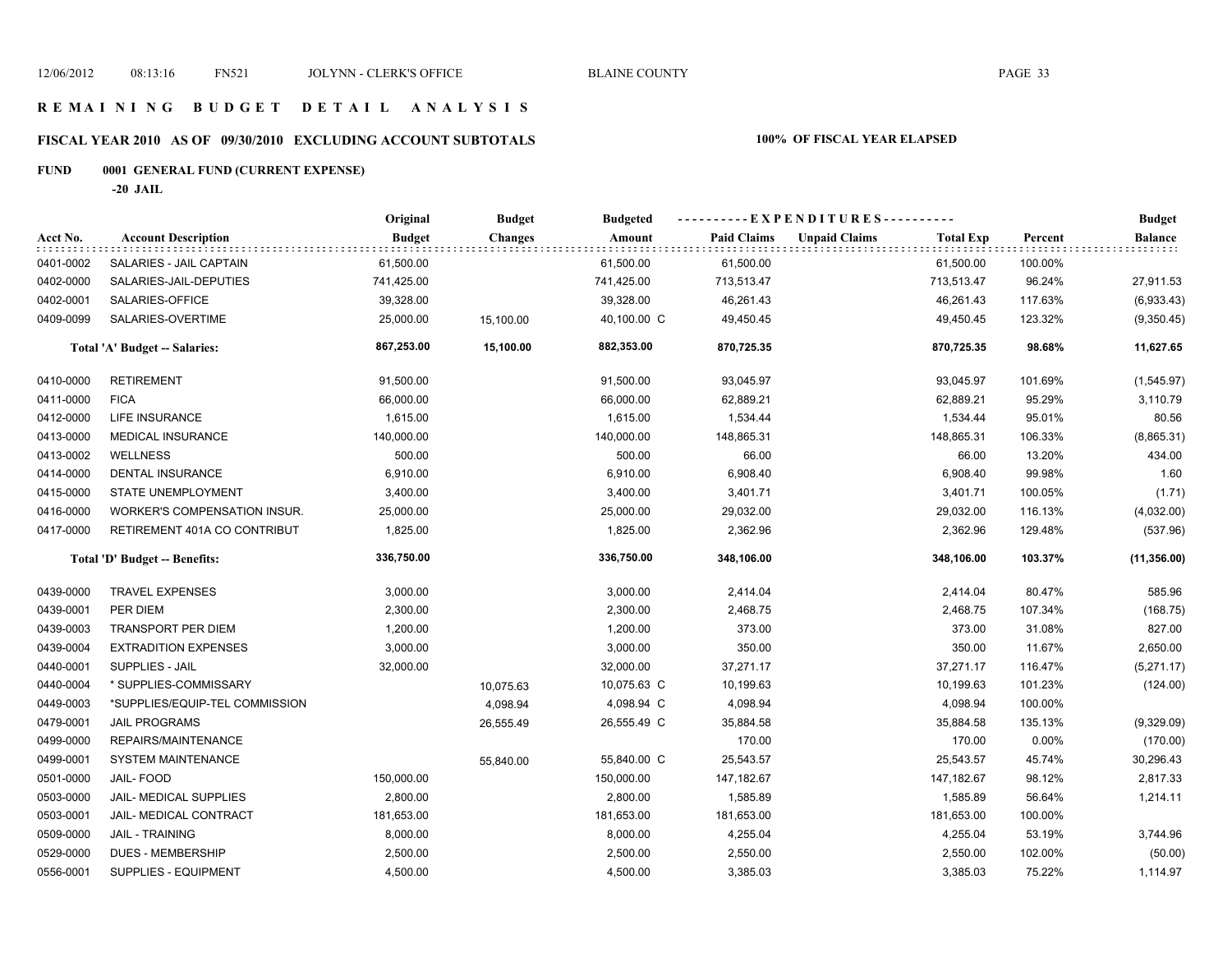## **R E M A I N I N G B U D G E T D E T A I L A N A L Y S I S**

# **FISCAL YEAR 2010 AS OF 09/30/2010 EXCLUDING ACCOUNT SUBTOTALS 100% OF FISCAL YEAR ELAPSED**

**FUND 0001 GENERAL FUND (CURRENT EXPENSE)**

**-20 JAIL**

|           |                                       | Original      | <b>Budget</b>  | <b>Budgeted</b> | EXPENDITURES--     |                      |                  |         | <b>Budget</b>  |
|-----------|---------------------------------------|---------------|----------------|-----------------|--------------------|----------------------|------------------|---------|----------------|
| Acct No.  | <b>Account Description</b>            | <b>Budget</b> | <b>Changes</b> | Amount          | <b>Paid Claims</b> | <b>Unpaid Claims</b> | <b>Total Exp</b> | Percent | <b>Balance</b> |
| 0559-0000 | OTHER MISCELLANEOUS EXPENSES          | 500.00        |                | 500.00          | 83.99              |                      | 83.99            | 16.80%  | 416.01         |
| 0660-0000 | *SCAAP AWARD COMMISSION               |               | 12,208.46      | 12,208.46 C     | 12,208.46          |                      | 12,208.46        | 100.00% |                |
| 0670-0003 | <b>INMATE HOUSING</b>                 | 865.00        |                | 865.00          |                    |                      |                  | 0.00%   | 865.00         |
| 0725-0000 | SERVICES CARE - JUVENILE              | 43,000.00     |                | 43,000.00       | 39,450.00          |                      | 39,450.00        | 91.74%  | 3,550.00       |
|           | <b>Total 'B' Budget -- Expenses:</b>  | 435,318.00    | 108,778.52     | 544,096.52      | 511,127.76         |                      | 511,127.76       | 93.94%  | 32,968.76      |
| 0806-0000 | <b>CAPITAL</b>                        | 55,840.00     | (55,840.00)    | C               |                    |                      |                  | 0.00%   |                |
|           | DEPARTMENT TOTALS:                    |               |                |                 |                    |                      |                  |         |                |
|           | Total 'A' Expenses -- Salaries:       | 867,253.00    | 15,100.00      | 882,353.00      | 870,725.35         |                      | 870,725.35       | 98.68%  | 11,627.65      |
|           | Total 'D' Expenses -- Benefits:       | 336,750.00    |                | 336,750.00      | 348,106.00         |                      | 348,106.00       | 103.37% | (11, 356.00)   |
|           | Total 'B' Expenses -- Expenses:       | 435,318.00    | 108,778.52     | 544,096.52      | 511,127.76         |                      | 511,127.76       | 93.94%  | 32,968.76      |
|           | Total 'C' Expenses -- Capital Outlay: | 55,840.00     | (55, 840.00)   |                 |                    |                      |                  |         |                |
|           |                                       | 1,695,161.00  | 68,038.52      | 1,763,199.52    | 1,729,959.11       |                      | 1,729,959.11     | 98.11%  | 33,240.41      |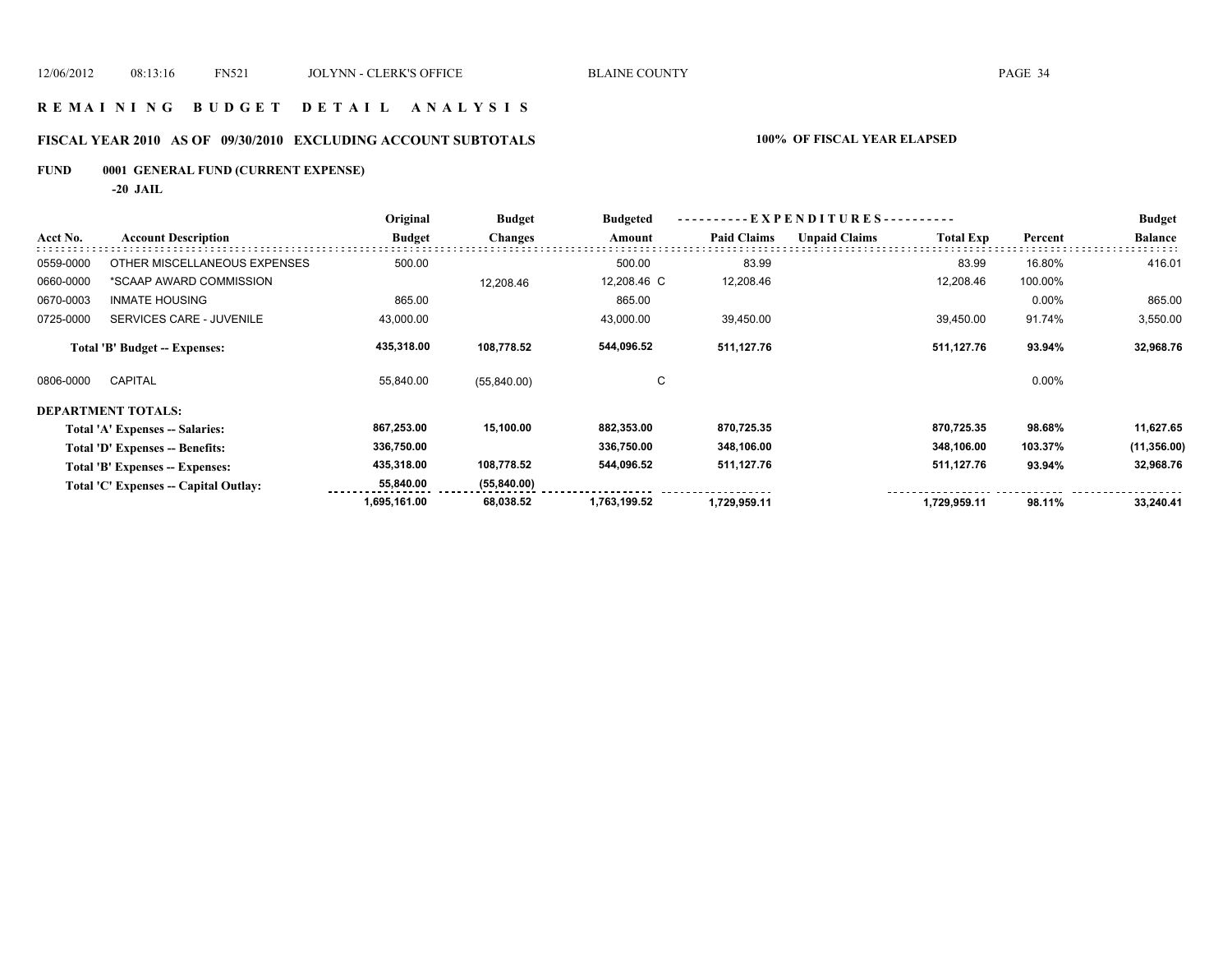# **FISCAL YEAR 2010 AS OF 09/30/2010 EXCLUDING ACCOUNT SUBTOTALS 100% OF FISCAL YEAR ELAPSED**

# **FUND 0001 GENERAL FUND (CURRENT EXPENSE)**

#### **-21 LAND USE & BLDG SERVICES**

|           | <b>Account Description</b>          | Original      | <b>Budget</b><br><b>Budgeted</b> |                    | ----------EXPENDITURES----------         |         | <b>Budget</b>               |
|-----------|-------------------------------------|---------------|----------------------------------|--------------------|------------------------------------------|---------|-----------------------------|
| Acct No.  |                                     | <b>Budget</b> | <b>Changes</b><br>Amount         | <b>Paid Claims</b> | <b>Unpaid Claims</b><br><b>Total Exp</b> | Percent | <b>Balance</b><br>: : : : : |
| 0401-0000 | SALARIES - OFFICER                  | 66,314.00     | 66,314.00                        | 66,313.92          | 66,313.92                                | 100.00% | 0.08                        |
| 0401-0002 | SALARIES - DEPUTIES                 | 400,500.00    | 400,500.00                       | 395,245.12         | 395,245.12                               | 98.69%  | 5,254.88                    |
| 0406-0000 | SALARIES - OTHER                    | 4,160.00      | 4,160.00                         |                    |                                          | 0.00%   | 4,160.00                    |
| 0409-0099 | SALARIES - OVERTIME                 | 3,100.00      | 3,100.00                         | 2,498.35           | 2,498.35                                 | 80.59%  | 601.65                      |
|           | Total 'A' Budget -- Salaries:       | 474,074.00    | 474,074.00                       | 464,057.39         | 464,057.39                               | 97.89%  | 10,016.61                   |
| 0410-0000 | <b>RETIREMENT</b>                   | 48,800.00     | 48,800.00                        | 48,215.06          | 48,215.06                                | 98.80%  | 584.94                      |
| 0411-0000 | <b>FICA</b>                         | 36,200.00     | 36,200.00                        | 34,294.75          | 34,294.75                                | 94.74%  | 1,905.25                    |
| 0412-0000 | <b>LIFE INSURANCE</b>               | 895.00        | 895.00                           | 847.98             | 847.98                                   | 94.75%  | 47.02                       |
| 0413-0000 | <b>MEDICAL INSURANCE</b>            | 72,100.00     | 72,100.00                        | 69,528.95          | 69,528.95                                | 96.43%  | 2,571.05                    |
| 0413-0002 | <b>WELLNESS</b>                     | 275.00        | 275.00                           | 154.00             | 154.00                                   | 56.00%  | 121.00                      |
| 0414-0000 | <b>DENTAL INSURANCE</b>             | 4,000.00      | 4,000.00                         | 3,848.10           | 3,848.10                                 | 96.20%  | 151.90                      |
| 0415-0000 | STATE UNEMPLOYMENT                  | 1,900.00      | 1,900.00                         | 1,847.97           | 1,847.97                                 | 97.26%  | 52.03                       |
| 0416-0000 | <b>WORKER'S COMPENSATION INSUR.</b> | 2,982.00      | 2,982.00                         | 4,122.00           | 4,122.00                                 | 138.23% | (1, 140.00)                 |
| 0417-0000 | RETIREMENT 401A CO CONTRIBUT        | 3,510.00      | 3,510.00                         | 3,510.00           | 3,510.00                                 | 100.00% |                             |
|           | Total 'D' Budget -- Benefits:       | 170,662.00    | 170,662.00                       | 166,368.81         | 166,368.81                               | 97.48%  | 4,293.19                    |
| 0439-0001 | PER DIEM                            | 1,500.00      | 1,500.00                         | 1,957.87           | 1,957.87                                 | 130.52% | (457.87)                    |
| 0440-0000 | SUPPLIES - OFFICE                   | 8,000.00      | 8,000.00                         | 6,909.27           | 6,909.27                                 | 86.37%  | 1,090.73                    |
| 0440-0001 | OFFICE EQUIPMENT                    |               |                                  | 579.00             | 579.00                                   | 0.00%   | (579.00)                    |
| 0462-0000 | UTILITIES- TELEPHONE                | 3,500.00      | 3,500.00                         | 3,006.49           | 3,006.49                                 | 85.90%  | 493.51                      |
| 0464-0000 | UTILITIES - TELEPHONE, OTHER        |               |                                  | 335.28             | 335.28                                   | 0.00%   | (335.28)                    |
| 0470-0000 | <b>VEHICLES - FUEL, GASOLINE</b>    | 7,000.00      | 7,000.00                         | 3,603.33           | 3,603.33                                 | 51.48%  | 3,396.67                    |
| 0475-0000 | <b>VEHICLES - REPAIRS</b>           | 2,500.00      | 2,500.00                         | 2,963.76           | 2,963.76                                 | 118.55% | (463.76)                    |
| 0482-0003 | *CONSULTING EXPENSES                | 1,000.00      | 1,000.00                         | 2,331.51           | 2,331.51                                 | 233.15% | (1, 331.51)                 |
| 0492-0000 | REPAIRS/MAINT- OFFICE EQUIPMT       | 3,500.00      | 3,500.00                         | 3,668.40           | 3,668.40                                 | 104.81% | (168.40)                    |
| 0528-0000 | <b>DUES / MEMBERSHIPS</b>           | 2,800.00      | 2,800.00                         | 1,865.00           | 1,865.00                                 | 66.61%  | 935.00                      |
| 0542-0000 | <b>POSTAGE</b>                      | 3,200.00      | 3,200.00                         | 3,199.37           | 3,199.37                                 | 99.98%  | 0.63                        |
| 0546-0000 | PUBLICATIONS, LEGAL                 | 8,000.00      | 8,000.00                         | 5,912.06           | 5,912.06                                 | 73.90%  | 2,087.94                    |
| 0670-0001 | CONTRACTS-LABOR P&Z                 | 24,000.00     | 24,000.00                        | 18,825.00          | 18,825.00                                | 78.44%  | 5,175.00                    |
| 0670-0002 | CONTRACTS - PLANNING PROJECT        | 10,000.00     | 10,000.00                        | 8,864.27           | 8,864.27                                 | 88.64%  | 1,135.73                    |
| 0670-0003 | <b>CONTRACT-HRNG EXAMIN</b>         | 15,000.00     | 15,000.00                        | 12,429.11          | 12,429.11                                | 82.86%  | 2,570.89                    |
| 0670-0005 | CONTRACT-BLDG INSPECTOR             | 2,000.00      | 2,000.00                         |                    |                                          | 0.00%   | 2,000.00                    |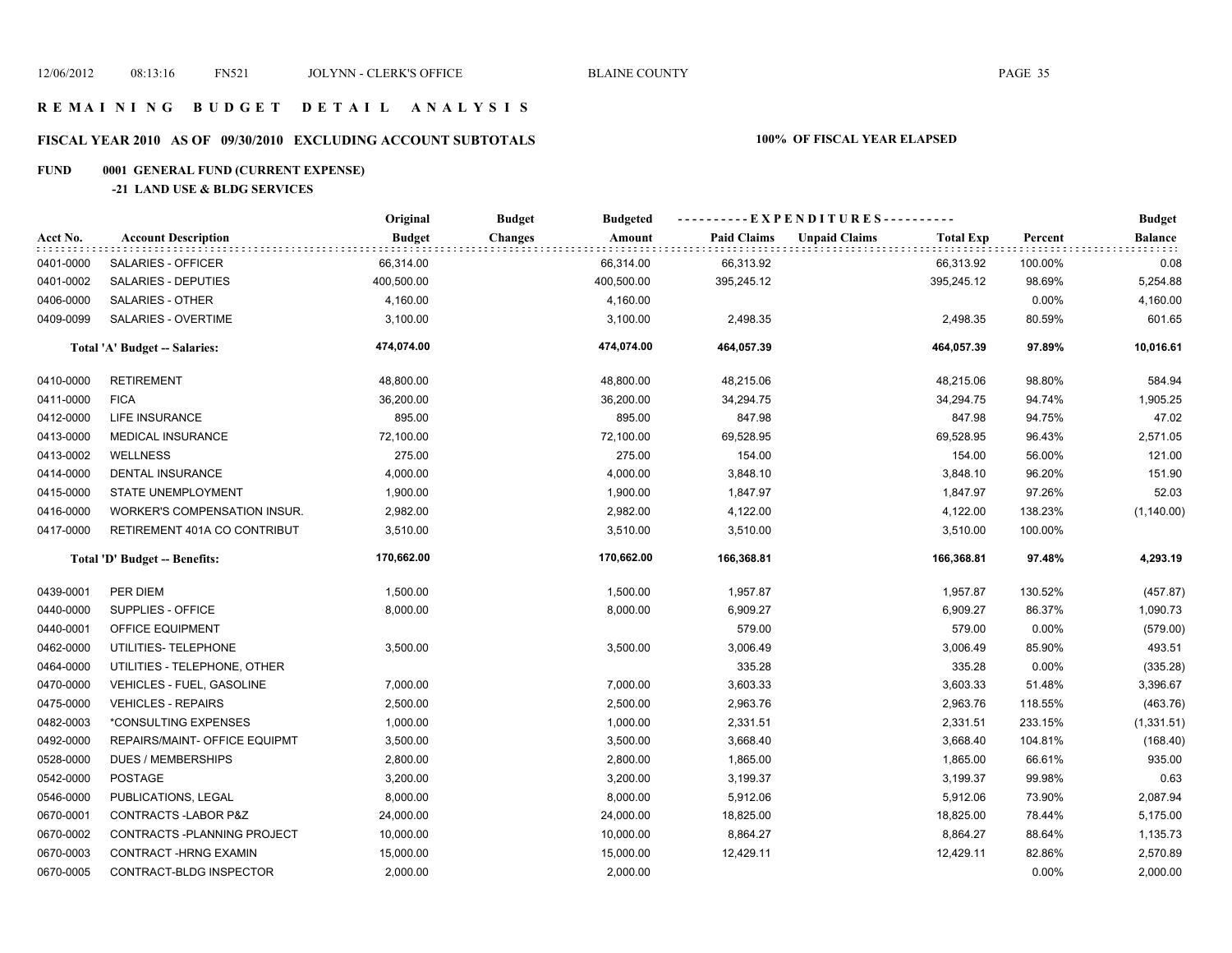# **R E M A I N I N G B U D G E T D E T A I L A N A L Y S I S**

# **FISCAL YEAR 2010 AS OF 09/30/2010 EXCLUDING ACCOUNT SUBTOTALS 100% OF FISCAL YEAR ELAPSED**

# **FUND 0001 GENERAL FUND (CURRENT EXPENSE)**

#### **-21 LAND USE & BLDG SERVICES**

|           |                                        | Original      | <b>Budget</b><br><b>Budgeted</b> | ----------EXPENDITURES---------- |                    |                      |                  | <b>Budget</b> |                |
|-----------|----------------------------------------|---------------|----------------------------------|----------------------------------|--------------------|----------------------|------------------|---------------|----------------|
| Acct No.  | <b>Account Description</b>             | <b>Budget</b> | <b>Changes</b>                   | Amount                           | <b>Paid Claims</b> | <b>Unpaid Claims</b> | <b>Total Exp</b> | Percent       | <b>Balance</b> |
| 0670-0006 | CONTRACT-CLERICAL                      | 500.00        |                                  | 500.00                           |                    |                      |                  | $0.00\%$      | 500.00         |
| 0727-0000 | PLANNING-WORK/CONFERENCE               | 9,000.00      |                                  | 9,000.00                         | 6,649.10           |                      | 6,649.10         | 73.88%        | 2,350.90       |
| 0728-0000 | <b>REBATE/REFUNDS ON PERMITS</b>       | 4,000.00      |                                  | 4,000.00                         | 8,579.17           |                      | 8,579.17         | 214.48%       | (4,579.17)     |
| 0729-0000 | COMP PL/ZONE & SUB ORD REPRINT         | 400.00        |                                  | 400.00                           | 145.00             |                      | 145.00           | 36.25%        | 255.00         |
|           | Total 'B' Budget -- Expenses:          | 105,900.00    |                                  | 105,900.00                       | 91,822.99          |                      | 91,822.99        | 86.71%        | 14,077.01      |
|           | DEPARTMENT TOTALS:                     |               |                                  |                                  |                    |                      |                  |               |                |
|           | <b>Total 'A' Expenses -- Salaries:</b> | 474,074.00    |                                  | 474,074.00                       | 464,057.39         |                      | 464,057.39       | 97.89%        | 10,016.61      |
|           | <b>Total 'D' Expenses -- Benefits:</b> | 170,662.00    |                                  | 170,662.00                       | 166,368.81         |                      | 166,368.81       | 97.48%        | 4,293.19       |
|           | Total 'B' Expenses -- Expenses:        | 105,900.00    |                                  | 105,900.00                       | 91,822.99          |                      | 91,822.99        | 86.71%        | 14,077.01      |
|           | Total 'C' Expenses -- Capital Outlay:  |               |                                  |                                  |                    |                      |                  |               |                |
|           |                                        | 750,636.00    |                                  | 750,636.00                       | 722.249.19         |                      | 722.249.19       | 96.22%        | 28,386.81      |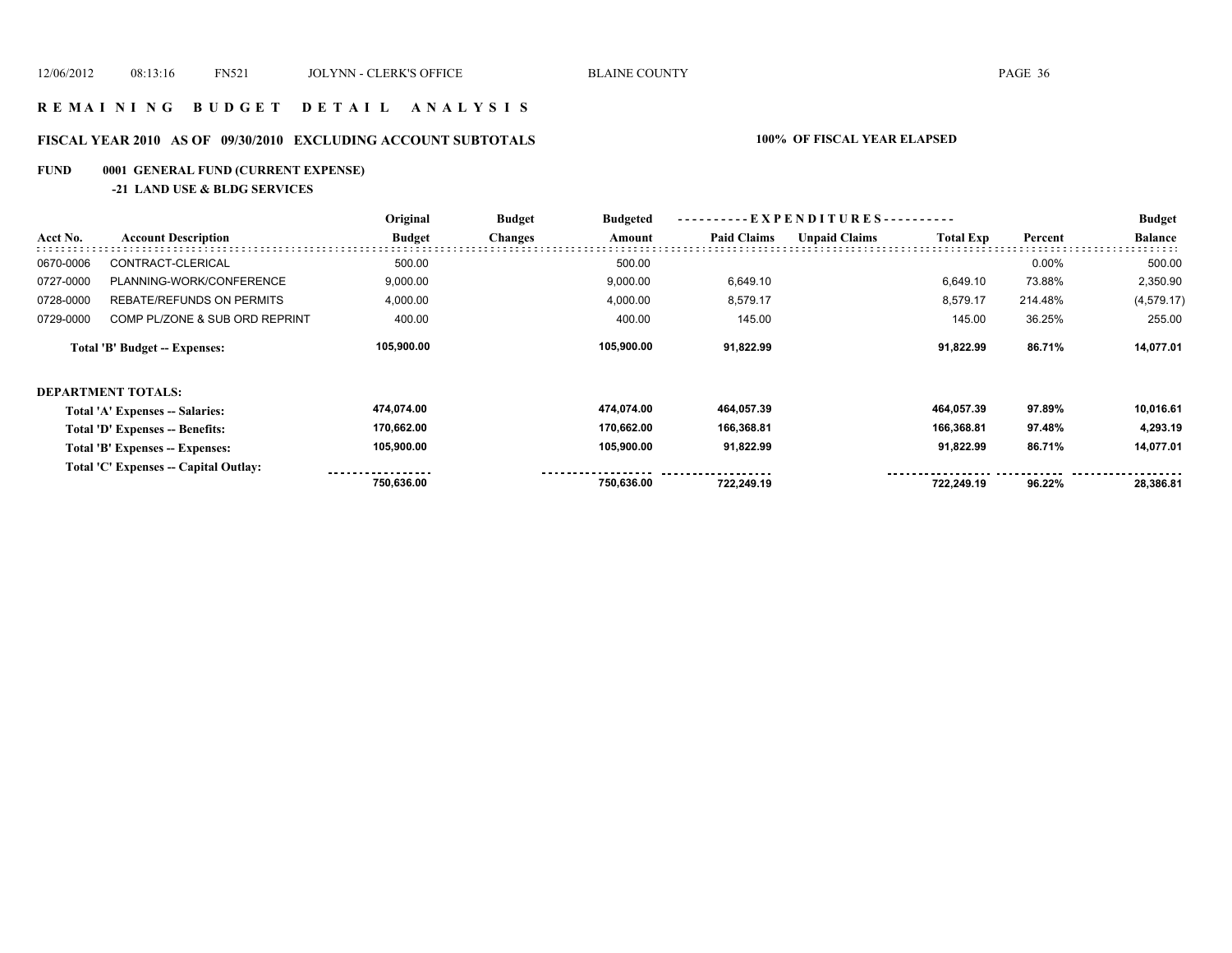### **R E M A I N I N G B U D G E T D E T A I L A N A L Y S I S**

# **FISCAL YEAR 2010 AS OF 09/30/2010 EXCLUDING ACCOUNT SUBTOTALS 100% OF FISCAL YEAR ELAPSED**

| 0401-0003 | SALARIES - TECHNICIAN/INTERN         | 33,280.00 |           | 33,280.00   | 7,445.35  | 7,445.35  | 22.37%   | 25,834.65 |
|-----------|--------------------------------------|-----------|-----------|-------------|-----------|-----------|----------|-----------|
|           | Total 'A' Budget -- Salaries:        | 33,280.00 |           | 33,280.00   | 7,445.35  | 7,445.35  | 22.37%   | 25,834.65 |
| 0410-0000 | <b>RETIREMENT</b>                    | 3,460.00  |           | 3,460.00    | 773.60    | 773.60    | 22.36%   | 2,686.40  |
| 0411-0000 | <b>FICA</b>                          | 2,550.00  |           | 2,550.00    | 569.56    | 569.56    | 22.34%   | 1,980.44  |
| 0412-0000 | LIFE INSURANCE                       | 81.00     |           | 81.00       | 20.19     | 20.19     | 24.93%   | 60.81     |
| 0413-0000 | <b>MEDICAL INSURANCE</b>             | 6,070.00  |           | 6,070.00    | 1,515.75  | 1,515.75  | 24.97%   | 4,554.25  |
| 0413-0002 | <b>WELLNESS</b>                      | 25.00     |           | 25.00       |           |           | $0.00\%$ | 25.00     |
| 0414-0000 | <b>DENTAL INSURANCE</b>              | 365.00    |           | 365.00      | 90.90     | 90.90     | 24.90%   | 274.10    |
| 0415-0000 | <b>STATE UNEMPLOYMENT</b>            | 135.00    |           | 135.00      | 29.78     | 29.78     | 22.06%   | 105.22    |
| 0416-0000 | <b>WORKER'S COMPENSATION INSUR.</b>  | 90.00     |           | 90.00       | 174.00    | 174.00    | 193.33%  | (84.00)   |
|           | Total 'D' Budget -- Benefits:        | 12,776.00 |           | 12,776.00   | 3,173.78  | 3,173.78  | 24.84%   | 9,602.22  |
| 0439-0000 | TRAVEL - OTHER                       | 2,700.00  |           | 2,700.00    |           |           | 0.00%    | 2,700.00  |
| 0439-0001 | PER DIEM                             | 735.00    |           | 735.00      |           |           | 0.00%    | 735.00    |
| 0440-0000 | SUPPLIES - OFFICE                    | 1,500.00  |           | 1,500.00    | 40.00     | 40.00     | 2.67%    | 1,460.00  |
| 0464-0000 | UTILITIES - TELEPHONE, OTHER         |           |           |             | 42.66     | 42.66     | $0.00\%$ | (42.66)   |
| 0464-0001 | UTILITIES-TELEPHONE                  | 565.00    |           | 565.00      | 501.95    | 501.95    | 88.84%   | 63.05     |
| 0490-0001 | MAINTENANCE - COMPUTER               | 2,700.00  |           | 2,700.00    | 1,800.00  | 1,800.00  | 66.67%   | 900.00    |
| 0542-0000 | <b>POSTAGE</b>                       | 2,000.00  |           | 2,000.00    |           |           | 0.00%    | 2,000.00  |
| 0560-0002 | <b>EDUCATION - TRAINING/SEMINARS</b> | 5,000.00  |           | 5,000.00    |           |           | 0.00%    | 5,000.00  |
| 0569-0000 | EDUCATION-OUTREACH                   | 10,000.00 |           | 10,000.00   |           |           | 0.00%    | 10,000.00 |
| 0689-0004 | <b>USGS WATER STUDY</b>              | 15,500.00 | 20,500.00 | 36,000.00 C | 36,000.00 | 36,000.00 | 100.00%  |           |
| 0751-0005 | <b>SUPPLIES &amp; EQUIP</b>          | 4,000.00  |           | 4,000.00    |           |           | 0.00%    | 4,000.00  |
|           | Total 'B' Budget -- Expenses:        | 44,700.00 | 20,500.00 | 65,200.00   | 38,384.61 | 38,384.61 | 58.87%   | 26,815.39 |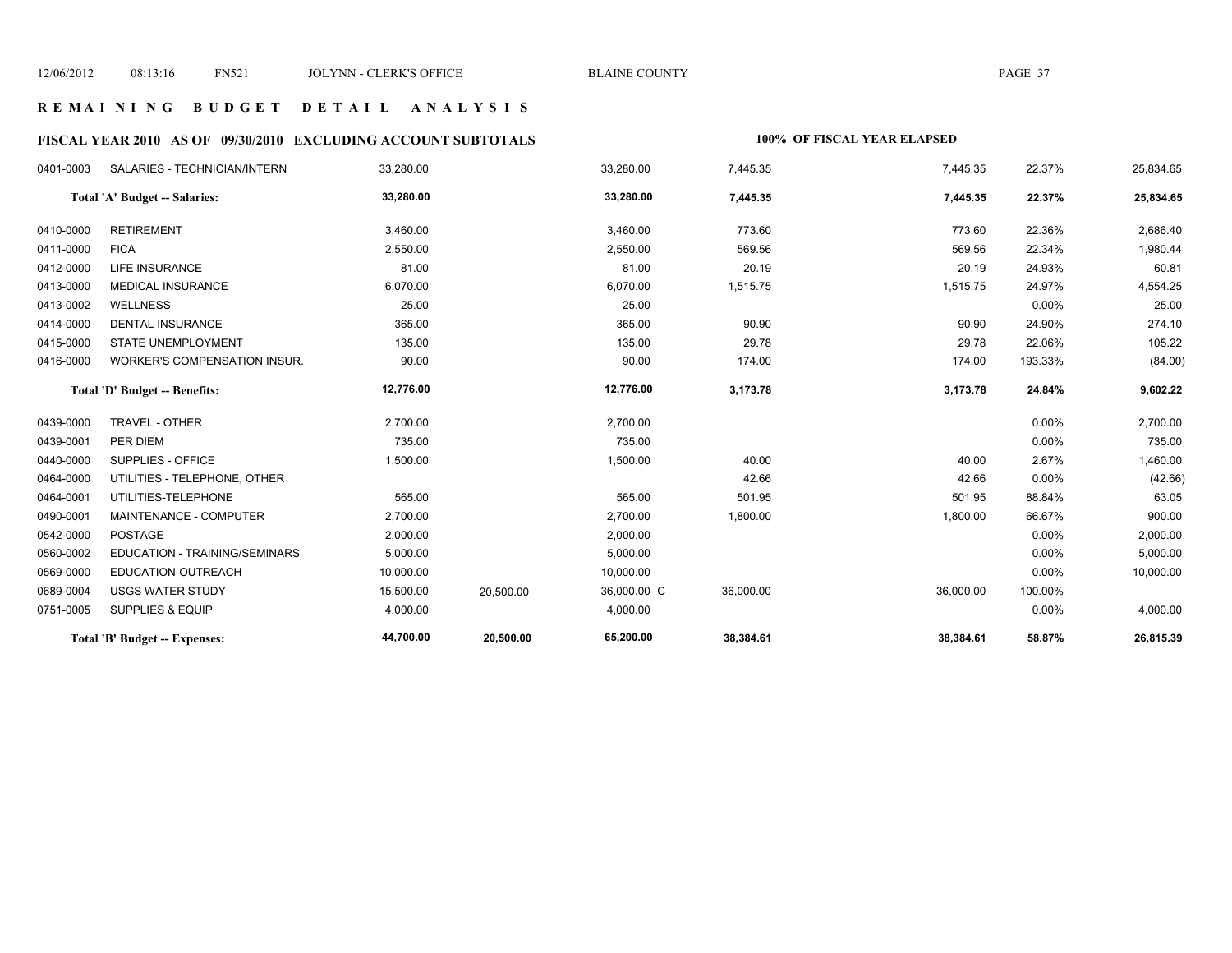# **FISCAL YEAR 2010 AS OF 09/30/2010 EXCLUDING ACCOUNT SUBTOTALS 100% OF FISCAL YEAR ELAPSED**

# **FUND 0001 GENERAL FUND (CURRENT EXPENSE)**

**-26 GEOGRAPHIC INFO SYSTEM**

|           |                                       | Original      | <b>Budget</b><br><b>Budgeted</b> |                    | ----------EXPENDITURES----------         |         | <b>Budget</b>  |
|-----------|---------------------------------------|---------------|----------------------------------|--------------------|------------------------------------------|---------|----------------|
| Acct No.  | <b>Account Description</b>            | <b>Budget</b> | <b>Changes</b><br>Amount         | <b>Paid Claims</b> | <b>Unpaid Claims</b><br><b>Total Exp</b> | Percent | <b>Balance</b> |
| 0401-0000 | <b>SALARIES</b>                       | 70,281.00     | 70,281.00                        | 70,281.12          | 70,281.12                                | 100.00% | (0.12)         |
| 0401-0001 | SALARIES - ANALYST                    | 51,571.00     | 51,571.00                        | 51,570.96          | 51,570.96                                | 100.00% | 0.04           |
| 0401-0002 | <b>SALARIES - SPECIALIST</b>          | 11,438.00     | 11,438.00                        | 10,998.00          | 10,998.00                                | 96.15%  | 440.00         |
| 0409-0099 | SALARIES - OVERTIME                   |               |                                  | 9.42               | 9.42                                     | 0.00%   | (9.42)         |
|           | Total 'A' Budget -- Salaries:         | 133,290.00    | 133,290.00                       | 132,859.50         | 132,859.50                               | 99.68%  | 430.50         |
| 0410-0000 | <b>RETIREMENT</b>                     | 13,850.00     | 13,850.00                        | 13,804.16          | 13,804.16                                | 99.67%  | 45.84          |
| 0411-0000 | <b>FICA</b>                           | 10,200.00     | 10,200.00                        | 10,163.70          | 10,163.70                                | 99.64%  | 36.30          |
| 0412-0000 | LIFE INSURANCE                        | 200.00        | 200.00                           | 181.71             | 181.71                                   | 90.86%  | 18.29          |
| 0413-0000 | <b>MEDICAL INSURANCE</b>              | 16,875.00     | 16,875.00                        | 13,641.75          | 13,641.75                                | 80.84%  | 3,233.25       |
| 0413-0002 | WELLNESS                              | 75.00         | 75.00                            |                    |                                          | 0.00%   | 75.00          |
| 0414-0000 | <b>DENTAL INSURANCE</b>               | 820.00        | 820.00                           | 818.10             | 818.10                                   | 99.77%  | 1.90           |
| 0415-0000 | <b>STATE UNEMPLOYMENT</b>             | 535.00        | 535.00                           | 546.67             | 546.67                                   | 102.18% | (11.67)        |
| 0416-0000 | WORKER'S COMPENSATION INSUR.          | 350.00        | 350.00                           | 364.00             | 364.00                                   | 104.00% | (14.00)        |
|           | Total 'D' Budget -- Benefits:         | 42,905.00     | 42,905.00                        | 39,520.09          | 39,520.09                                | 92.11%  | 3,384.91       |
| 0439-0000 | TRAVEL - OTHER                        | 4,000.00      | 4,000.00                         | 3,687.46           | 3,687.46                                 | 92.19%  | 312.54         |
| 0439-0001 | PER DIEM                              | 1,000.00      | 1,000.00                         | 529.50             | 529.50                                   | 52.95%  | 470.50         |
| 0440-0000 | SUPPLIES - OFFICE                     | 2,750.00      | 2,750.00                         | 858.01             | 858.01                                   | 31.20%  | 1,891.99       |
| 0464-0000 | UTILITIES - TELEPHONE, OTHER          | 400.00        | 400.00                           | 332.37             | 332.37                                   | 83.09%  | 67.63          |
| 0490-0000 | <b>MAINTENANCE</b>                    | 14,000.00     | 14,000.00                        | 14,146.13          | 14,146.13                                | 101.04% | (146.13)       |
| 0542-0000 | POSTAGE                               | 50.00         | 50.00                            |                    |                                          | 0.00%   | 50.00          |
| 0569-0000 | <b>EDUCATION- OTHER</b>               | 5,000.00      | 5,000.00                         | 1,259.14           | 1,259.14                                 | 25.18%  | 3,740.86       |
|           | <b>Total 'B' Budget -- Expenses:</b>  | 27,200.00     | 27,200.00                        | 20,812.61          | 20,812.61                                | 76.52%  | 6,387.39       |
|           | <b>DEPARTMENT TOTALS:</b>             |               |                                  |                    |                                          |         |                |
|           | Total 'A' Expenses -- Salaries:       | 133,290.00    | 133,290.00                       | 132,859.50         | 132,859.50                               | 99.68%  | 430.50         |
|           | Total 'D' Expenses -- Benefits:       | 42,905.00     | 42,905.00                        | 39,520.09          | 39,520.09                                | 92.11%  | 3,384.91       |
|           | Total 'B' Expenses -- Expenses:       | 27,200.00     | 27,200.00                        | 20,812.61          | 20,812.61                                | 76.52%  | 6,387.39       |
|           | Total 'C' Expenses -- Capital Outlay: |               |                                  |                    |                                          |         |                |
|           |                                       | 203,395.00    | 203,395.00                       | 193,192.20         | 193,192.20                               | 94.98%  | 10,202.80      |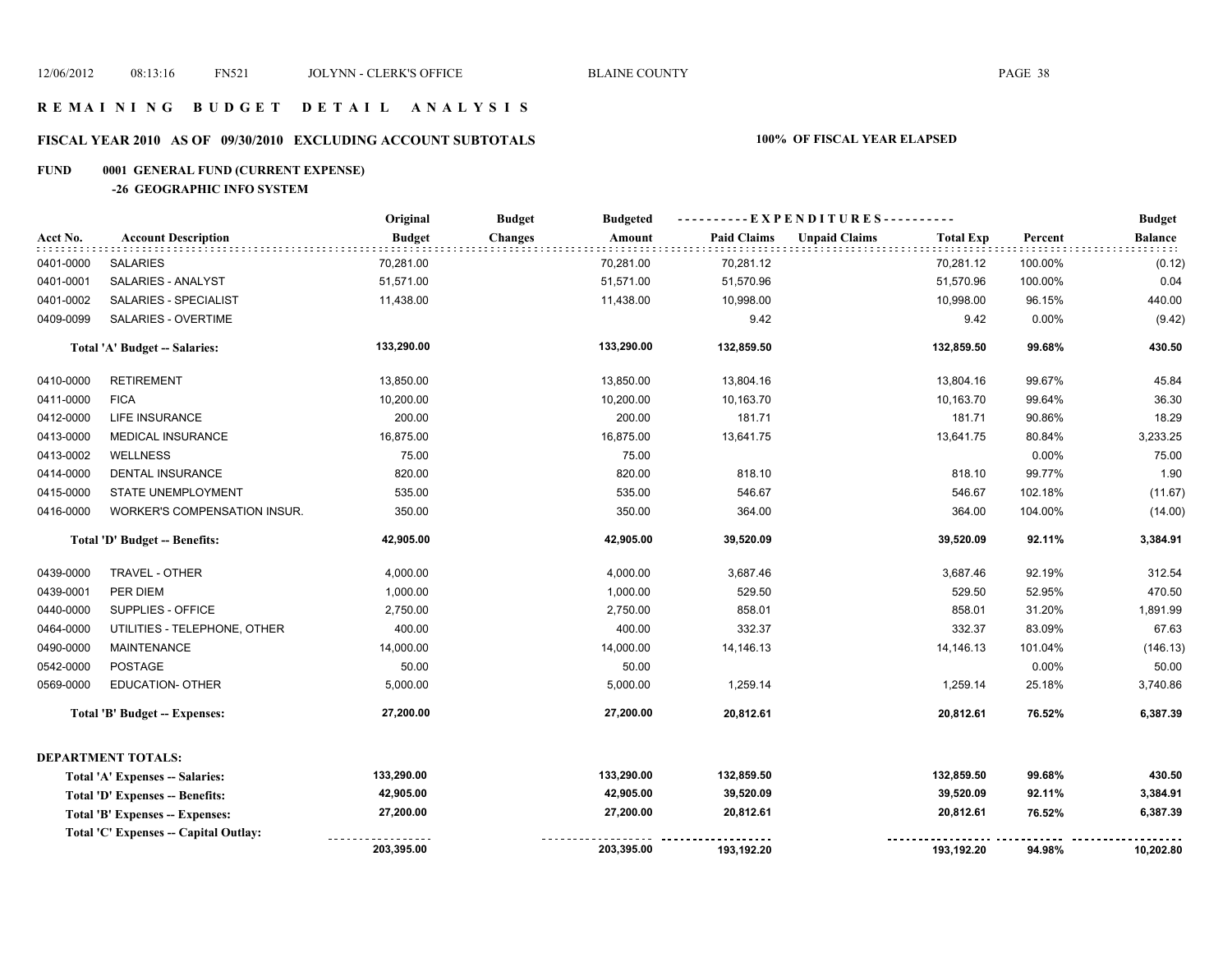### **R E M A I N I N G B U D G E T D E T A I L A N A L Y S I S**

# **FISCAL YEAR 2010 AS OF 09/30/2010 EXCLUDING ACCOUNT SUBTOTALS 100% OF FISCAL YEAR ELAPSED**

# **FUND 0001 GENERAL FUND (CURRENT EXPENSE)**

**-30 PUBLIC DEFENDER**

|                     |                                       | Original      | <b>Budget</b>  | <b>Budgeted</b>  | EXPENDITURES--     |                      |                  |         | <b>Budget</b>  |
|---------------------|---------------------------------------|---------------|----------------|------------------|--------------------|----------------------|------------------|---------|----------------|
| Acct No.            | <b>Account Description</b>            | <b>Budget</b> | <b>Changes</b> | Amount           | <b>Paid Claims</b> | <b>Unpaid Claims</b> | <b>Total Exp</b> | Percent | <b>Balance</b> |
| 0488-0000           | PROFESSIONAL SVC- PUB DEFENDER        | 314,280.00    |                | 314,280.00       | 314,280.00         |                      | 314,280.00       | 100.00% |                |
| 0489-0000           | PROFESSIONAL SVC- OTHER               | 15,000.00     |                | 15,000.00        | 5,002.08           |                      | 5,002.08         | 33.35%  | 9,997.92       |
| 0750-0001           | CR03-18200/CV04-269 JOHNSON           |               | 22,427.85      | 22,427.85 C      | 22,660.04          |                      | 22,660.04        | 101.04% | (232.19)       |
| 0782-0000           | WITNESS FEES - EXPENSES               | 5,000.00      |                | 5,000.00         |                    |                      |                  | 0.00%   | 5,000.00       |
|                     | <b>Total 'B' Budget -- Expenses:</b>  | 334,280.00    | 22,427.85      | 356,707.85       | 341,942.12         |                      | 341,942.12       | 95.86%  | 14,765.73      |
|                     | <b>DEPARTMENT TOTALS:</b>             |               |                |                  |                    |                      |                  |         |                |
|                     | Total 'A' Expenses -- Salaries:       |               |                |                  |                    |                      |                  |         |                |
|                     | Total 'D' Expenses -- Benefits:       |               |                |                  |                    |                      |                  |         |                |
|                     | Total 'B' Expenses -- Expenses:       | 334,280.00    | 22,427.85      | 356,707.85       | 341,942.12         |                      | 341,942.12       | 95.86%  | 14,765.73      |
|                     | Total 'C' Expenses -- Capital Outlay: |               |                |                  |                    |                      |                  |         |                |
|                     |                                       | 334,280.00    | 22,427.85      | 356,707.85       | 341.942.12         |                      | 341.942.12       | 95.86%  | 14,765.73      |
| <b>FUND TOTALS:</b> | 0001 GENERAL FUND (CURRENT EXPENSE)   |               |                |                  |                    |                      |                  |         |                |
|                     | Total 'A' Expenses -- Salaries:       | 6,871,356.00  | 105,965.60     | 6,977,321.60     | 6,656,213.33       |                      | 6,656,213.33     | 95.40%  | 321,108.27     |
|                     | Total 'D' Expenses -- Benefits:       | 2,577,039.00  | 16,521.10      | 2,593,560.10     | 2,474,815.39       |                      | 2,474,815.39     | 95      | 118,744.71     |
|                     | Total 'B' Expenses -- Expenses:       | 3,743,003.00  | 427,392.87     | 4,170,395.87     | 3,313,973.94       |                      | 3,313,973.94     | 79.46%  | 856,421.93     |
|                     | Total 'C' Expenses -- Capital Outlay: | 248,398.00    | 145,565.15     | 393,963.15       | 359,262.94         |                      | 359,262.94       | 91.19%  | 34,700.21      |
|                     |                                       | 13,439,796.00 | 695,444.72     | 14, 135, 240. 72 | 12,804,265.60      |                      | 12,804,265.60    | 90.58%  | 1,330,975.12   |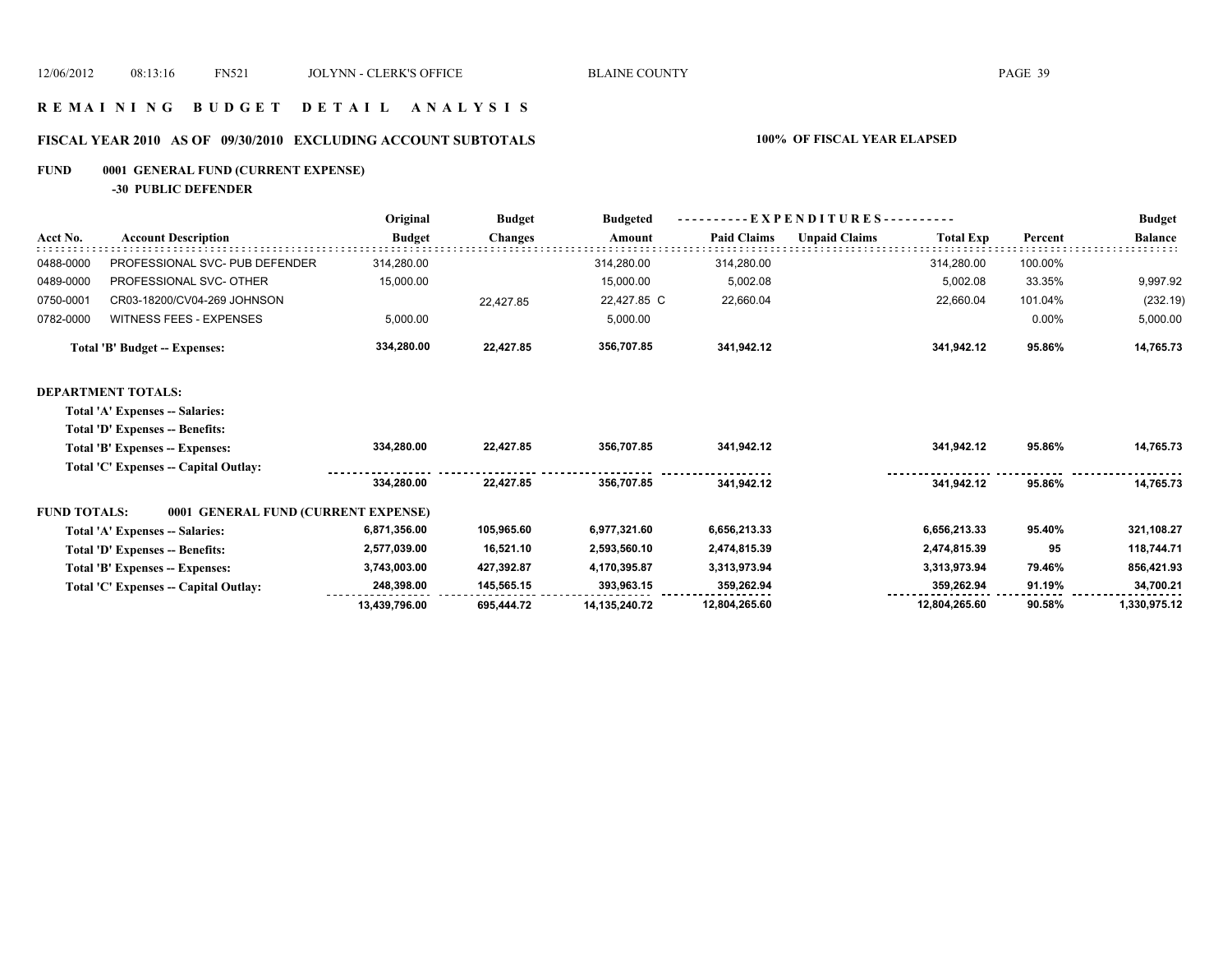# **FISCAL YEAR 2010 AS OF 09/30/2010 EXCLUDING ACCOUNT SUBTOTALS 100% OF FISCAL YEAR ELAPSED**

#### **FUND 0002 ROAD AND BRIDGE**

**-00 ROAD AND BRIDGE**

|           |                                | Original      | <b>Budget</b><br><b>Budgeted</b> | ----------EXPENDITURES---------- |                      |                  |         | <b>Budget</b>  |
|-----------|--------------------------------|---------------|----------------------------------|----------------------------------|----------------------|------------------|---------|----------------|
| Acct No.  | <b>Account Description</b>     | <b>Budget</b> | <b>Changes</b><br>Amount         | <b>Paid Claims</b>               | <b>Unpaid Claims</b> | <b>Total Exp</b> | Percent | <b>Balance</b> |
| 0404-0001 | SALARIES-MANAGER               | 60,657.00     | 60,657.00                        | 60,000.00                        |                      | 60,000.00        | 98.92%  | 657.00         |
| 0404-0002 | SALARIES- FOREMAN              | 109,371.00    | 109,371.00                       | 107,785.92                       |                      | 107,785.92       | 98.55%  | 1,585.08       |
| 0404-0003 | SALARIES-LEADMAN               | 90,899.00     | 90,899.00                        | 90,604.08                        |                      | 90,604.08        | 99.68%  | 294.92         |
| 0405-0001 | SALARIES- EQUIPMENT OPERATOR   | 213,622.00    | 213,622.00                       | 206,630.61                       |                      | 206,630.61       | 96.73%  | 6,991.39       |
| 0405-0002 | SALARIES- MECHANIC             | 40,582.00     | 40,582.00                        | 40,414.08                        |                      | 40,414.08        | 99.59%  | 167.92         |
| 0409-0001 | SALARIES - TERMINATION         | 6,000.00      | 6,000.00                         | 5,841.46                         |                      | 5,841.46         | 97.36%  | 158.54         |
| 0409-0098 | SALARIES- EXTRA HELP           | 18,720.00     | 18,720.00                        | 5,780.00                         |                      | 5,780.00         | 30.88%  | 12,940.00      |
| 0409-0099 | SALARIES- OVERTIME             | 20,000.00     | 20,000.00                        | 11,008.30                        |                      | 11,008.30        | 55.04%  | 8,991.70       |
|           | Total 'A' Budget -- Salaries:  | 559,851.00    | 559,851.00                       | 528,064.45                       |                      | 528,064.45       | 94.32%  | 31,786.55      |
| 0410-0000 | <b>RETIREMENT</b>              | 56,000.00     | 56,000.00                        | 54,259.00                        |                      | 54,259.00        | 96.89%  | 1,741.00       |
| 0411-0000 | <b>FICA</b>                    | 43,000.00     | 43,000.00                        | 37,397.67                        |                      | 37,397.67        | 86.97%  | 5,602.33       |
| 0412-0000 | LIFE INSURANCE                 | 1,010.00      | 1,010.00                         | 854.71                           |                      | 854.71           | 84.62%  | 155.29         |
| 0413-0000 | <b>MEDICAL INSURANCE</b>       | 104,868.00    | 104,868.00                       | 94,108.55                        |                      | 94,108.55        | 89.74%  | 10,759.45      |
| 0413-0002 | <b>WELLNESS</b>                | 325.00        | 325.00                           | 22.00                            |                      | 22.00            | 6.77%   | 303.00         |
| 0414-0000 | DENTAL INSURANCE               | 4,550.00      | 4,550.00                         | 3,848.10                         |                      | 3,848.10         | 84.57%  | 701.90         |
| 0415-0000 | <b>STATE UNEMPLOYMENT</b>      | 2,250.00      | 2,250.00                         | 2,018.21                         |                      | 2,018.21         | 89.70%  | 231.79         |
| 0416-0000 | WORKER'S COMPENSATION INSUR.   | 29,500.00     | 29,500.00                        | 35,377.00                        |                      | 35,377.00        | 119.92% | (5,877.00)     |
| 0417-0000 | RETIREMENT 401A CO CONTRIBUT   | 2,475.00      | 2,475.00                         | 2,514.41                         |                      | 2,514.41         | 101.59% | (39.41)        |
|           | Total 'D' Budget -- Benefits:  | 243,978.00    | 243,978.00                       | 230,399.65                       |                      | 230,399.65       | 94.43%  | 13,578.35      |
| 0439-0000 | TRAVEL - OTHER                 | 300.00        | 300.00                           | 169.99                           |                      | 169.99           | 56.66%  | 130.01         |
| 0439-0001 | <b>MEALS FOR OVERTIME</b>      | 1,250.00      | 1,250.00                         | 869.33                           |                      | 869.33           | 69.55%  | 380.67         |
| 0449-0000 | <b>SUPPLIES</b>                | 40,000.00     | 40,000.00                        | 39,028.15                        |                      | 39,028.15        | 97.57%  | 971.85         |
| 0464-0000 | UTILITIES - TELEPHONE, OTHER   | 2,500.00      | 2,500.00                         | 2,909.69                         |                      | 2,909.69         | 116.39% | (409.69)       |
| 0465-0000 | UTILITIES - ELECTRICITY        | 12,000.00     | 12,000.00                        | 12,124.84                        |                      | 12,124.84        | 101.04% | (124.84)       |
| 0467-0000 | UTILITIES-WATER & SEWER-CAREY  | 534.00        | 534.00                           | 534.00                           |                      | 534.00           | 100.00% |                |
| 0467-0001 | UTILITIES - GARBAGE            |               |                                  | 361.57                           |                      | 361.57           | 0.00%   | (361.57)       |
| 0469-0000 | UTILITIES- OTHER-PROPANE       | 2,000.00      | 2,000.00                         | 1,491.61                         |                      | 1,491.61         | 74.58%  | 508.39         |
| 0470-0000 | VEHICLES - FUEL, GASOLINE      | 150,000.00    | 150,000.00                       | 103,513.35                       |                      | 103,513.35       | 69.01%  | 46,486.65      |
| 0473-0000 | <b>VEHICLES - TIRES</b>        | 35,000.00     | 35,000.00                        | 20,700.29                        |                      | 20,700.29        | 59.14%  | 14,299.71      |
| 0484-0000 | PROFESSIONAL SVC - ENGINEERING | 2,000.00      | 2,000.00                         |                                  |                      |                  | 0.00%   | 2,000.00       |
| 0491-0000 | REPAIRS/MAINT - HEAVY EQUIP    | 70,000.00     | 70,000.00                        | 84,914.21                        |                      | 84,914.21        | 121.31% | (14, 914.21)   |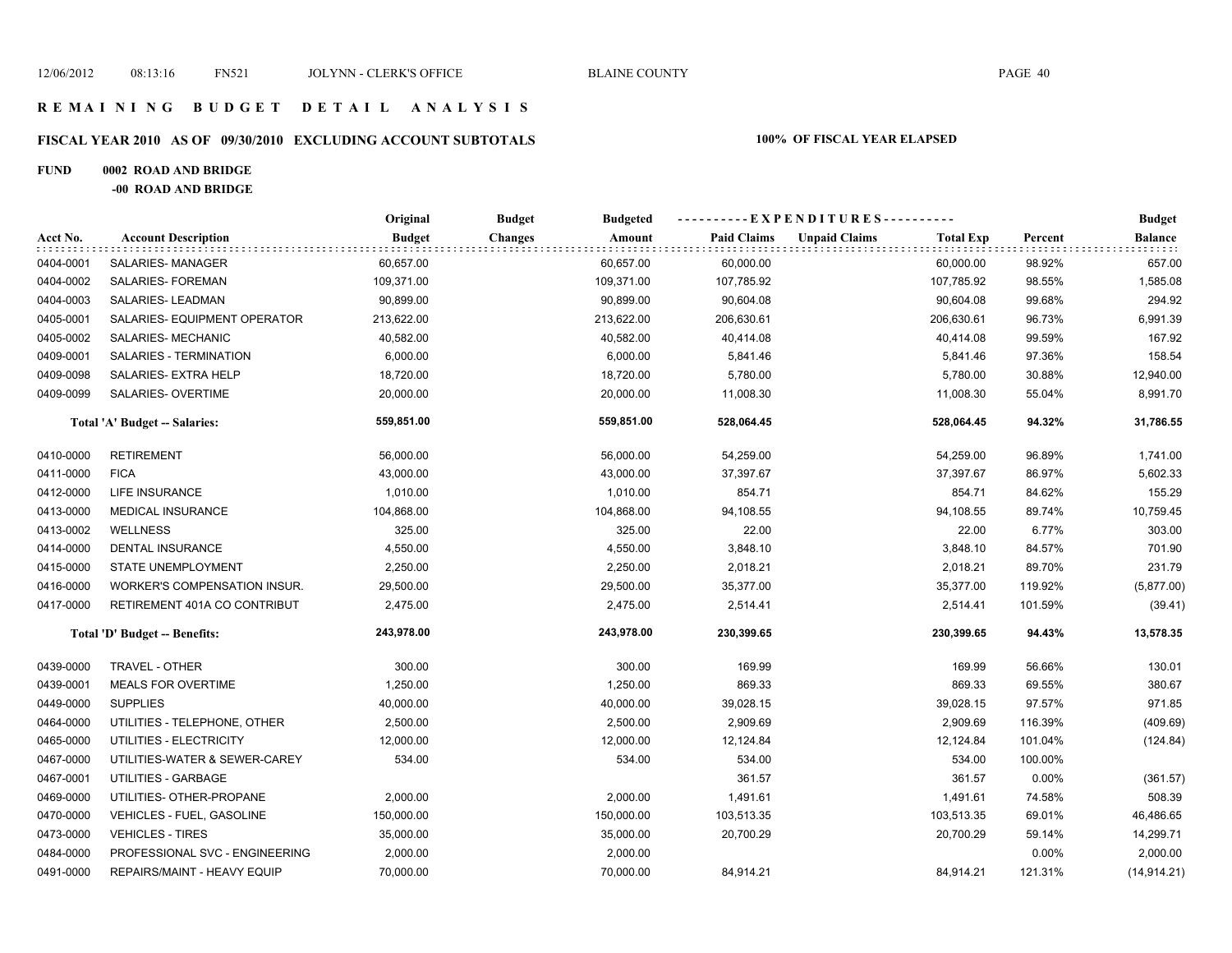### **FISCAL YEAR 2010 AS OF 09/30/2010 EXCLUDING ACCOUNT SUBTOTALS 100% OF FISCAL YEAR ELAPSED**

### **FUND 0002 ROAD AND BRIDGE**

**-00 ROAD AND BRIDGE**

|           |                                        | Original      | <b>Budget</b><br><b>Budgeted</b> | --EXPENDITURES---------- |                    |                      |                  | <b>Budget</b> |                |
|-----------|----------------------------------------|---------------|----------------------------------|--------------------------|--------------------|----------------------|------------------|---------------|----------------|
| Acct No.  | <b>Account Description</b>             | <b>Budget</b> | <b>Changes</b>                   | Amount                   | <b>Paid Claims</b> | <b>Unpaid Claims</b> | <b>Total Exp</b> | Percent       | <b>Balance</b> |
| 0491-0001 | REPAIRS/MAINT-BLDG                     | 1,000.00      |                                  | 1,000.00                 | 394.10             |                      | 394.10           | 39.41%        | 605.90         |
| 0495-0000 | REPAIRS/MAINT - COMMUNICATION          | 1,000.00      |                                  | 1,000.00                 | 3,473.49           |                      | 3,473.49         | 347.35%       | (2,473.49)     |
| 0513-0000 | RENT/LEASE - HEAVY EQUIPMENT           | 7,000.00      |                                  | 7,000.00                 | 823.72             |                      | 823.72           | 11.77%        | 6,176.28       |
| 0532-0000 | <b>FREIGHT</b>                         | 3,000.00      |                                  | 3,000.00                 | 1,171.69           |                      | 1,171.69         | 39.06%        | 1,828.31       |
| 0560-0002 | EDUCATION - TRAINING/SEMINARS          | 500.00        |                                  | 500.00                   | 200.00             |                      | 200.00           | 40.00%        | 300.00         |
| 0640-0000 | <b>CRUSHED ROCK / GRAVEL</b>           | 100,000.00    | 1,000.00                         | 101,000.00 C             | 77,003.06          |                      | 77,003.06        | 76.24%        | 23,996.94      |
| 0640-0001 | <b>CAREY GRAVEL PIT</b>                | 7,500.00      |                                  | 7,500.00                 | 12,649.00          |                      | 12,649.00        | 168.65%       | (5, 149.00)    |
| 0641-0000 | ROAD OIL                               | 192,000.00    | 102,983.03                       | 294,983.03 C             | 281,617.74         |                      | 281,617.74       | 95.47%        | 13,365.29      |
| 0643-0000 | <b>SIGNS</b>                           | 15,000.00     |                                  | 15,000.00                | 2,544.95           |                      | 2,544.95         | 16.97%        | 12,455.05      |
| 0645-0000 | <b>CULVERTS/BRIDGES</b>                | 30,000.00     |                                  | 30,000.00                | 10,994.00          |                      | 10,994.00        | 36.65%        | 19,006.00      |
| 0670-0000 | <b>CONTRACTS</b>                       |               |                                  |                          | 4,984.35           |                      | 4,984.35         | 0.00%         | (4,984.35)     |
| 0670-0001 | CONTRACTS - DRUG TESTING               | 1,000.00      |                                  | 1,000.00                 | 682.81             |                      | 682.81           | 68.28%        | 317.19         |
| 0671-0000 | <b>CONTRACTS - SNOW REMOVAL</b>        | 7,000.00      |                                  | 7,000.00                 | 3,187.50           |                      | 3,187.50         | 45.54%        | 3,812.50       |
| 0736-0000 | CONSTR PROJECT/EMERGENCY FLOOD         | 2,000.00      |                                  | 2,000.00                 |                    |                      |                  | 0.00%         | 2,000.00       |
|           | Total 'B' Budget -- Expenses:          | 682,584.00    | 103,983.03                       | 786,567.03               | 666,343.44         |                      | 666,343.44       | 84.72%        | 120,223.59     |
| 0803-0000 | CAPITAL - HEAVY EQUIPMENT              | 200,000.00    |                                  | 200,000.00               | 195,150.00         |                      | 195,150.00       | 97.58%        | 4,850.00       |
| 0803-0001 | <b>CAPITAL - VEHICLES</b>              | 25,000.00     |                                  | 25,000.00                | 29,900.75          |                      | 29,900.75        | 119.60%       | (4,900.75)     |
| 0809-0007 | CAPITAL- EAST FORK                     |               |                                  |                          | 5,438.89           |                      | 5,438.89         | 0.00%         | (5,438.89)     |
|           | Total 'C' Budget -- Capital Outlay:    | 225,000.00    |                                  | 225,000.00               | 230,489.64         |                      | 230,489.64       | 102.44%       | (5,489.64)     |
|           | <b>DEPARTMENT TOTALS:</b>              |               |                                  |                          |                    |                      |                  |               |                |
|           | Total 'A' Expenses -- Salaries:        | 559,851.00    |                                  | 559,851.00               | 528,064.45         |                      | 528,064.45       | 94.32%        | 31,786.55      |
|           | <b>Total 'D' Expenses -- Benefits:</b> | 243,978.00    |                                  | 243,978.00               | 230,399.65         |                      | 230,399.65       | 94.43%        | 13,578.35      |
|           | Total 'B' Expenses -- Expenses:        | 682,584.00    | 103,983.03                       | 786,567.03               | 666,343.44         |                      | 666,343.44       | 84.72%        | 120,223.59     |
|           | Total 'C' Expenses -- Capital Outlay:  | 225,000.00    |                                  | 225.000.00               | 230,489.64         |                      | 230,489.64       | 102.44%       | (5,489.64)     |
|           |                                        | 1,711,413.00  | 103,983.03                       | 1,815,396.03             | 1,655,297.18       |                      | 1,655,297.18     | 91.18%        | 160,098.85     |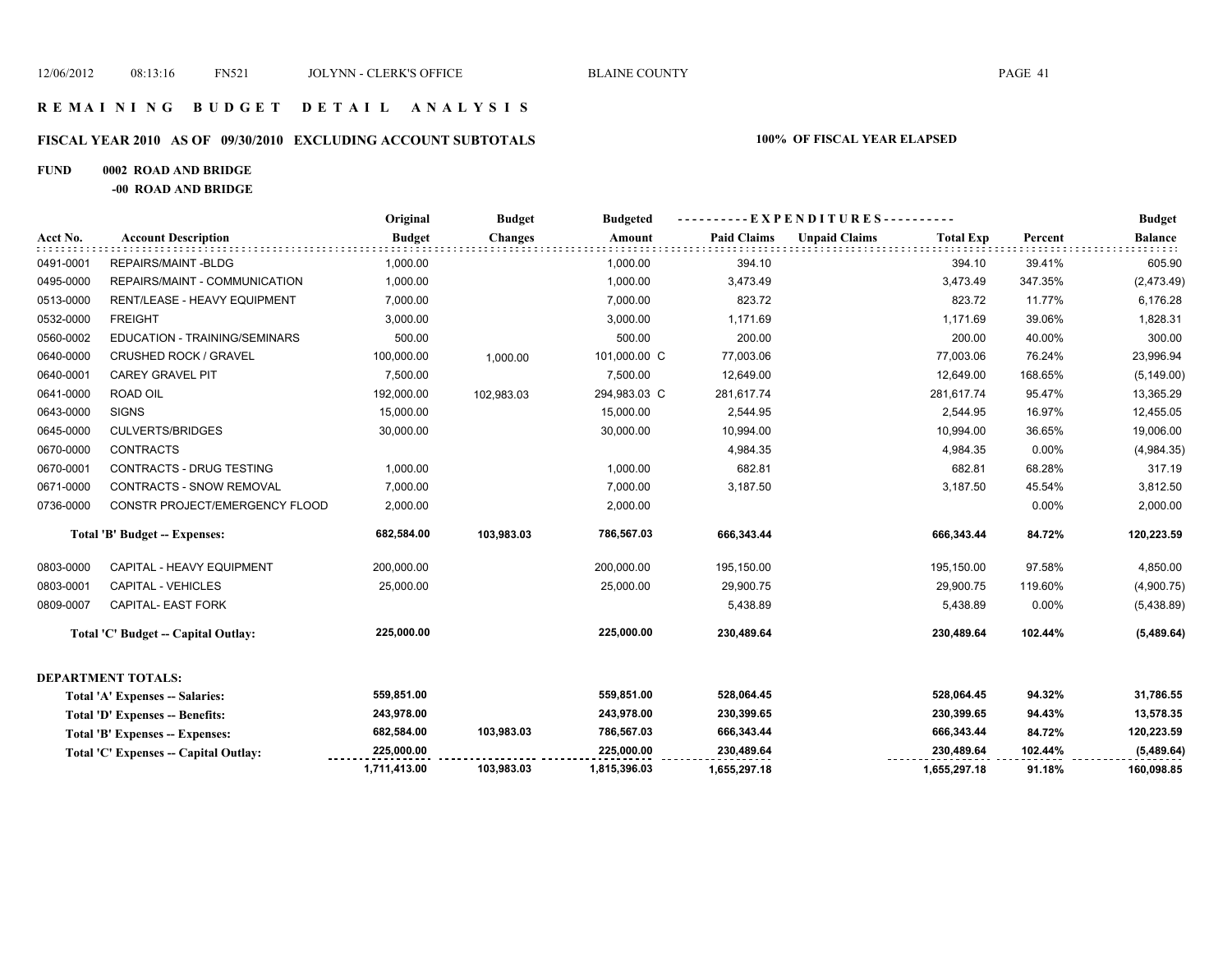### **R E M A I N I N G B U D G E T D E T A I L A N A L Y S I S**

### **FISCAL YEAR 2010 AS OF 09/30/2010 EXCLUDING ACCOUNT SUBTOTALS 100% OF FISCAL YEAR ELAPSED**

#### **FUND TOTALS: 0002 ROAD AND BRIDGE**

| Total 'A' Expenses -- Salaries:       | 559.851.00   |            | 559.851.00   | 528.064.45      | 528.064.45   | 94.32%  | 31,786.55       |
|---------------------------------------|--------------|------------|--------------|-----------------|--------------|---------|-----------------|
| Total 'D' Expenses -- Benefits:       | 243.978.00   |            | 243.978.00   | 230.399.65      | 230,399.65   | 94      | 13,578.35       |
| Total 'B' Expenses -- Expenses:       | 682.584.00   | 103.983.03 | 786.567.03   | 666.343.44      | 666.343.44   | 84.72%  | 120.223.59      |
| Total 'C' Expenses -- Capital Outlay: | 225.000.00   |            | 225.000.00   | 230.489.64<br>. | 230.489.64   | 102.44% | (5,489.64)<br>. |
|                                       | 1.711.413.00 | 103.983.03 | 1.815.396.03 | 1,655,297.18    | 1.655.297.18 | 91.18%  | 160,098.85      |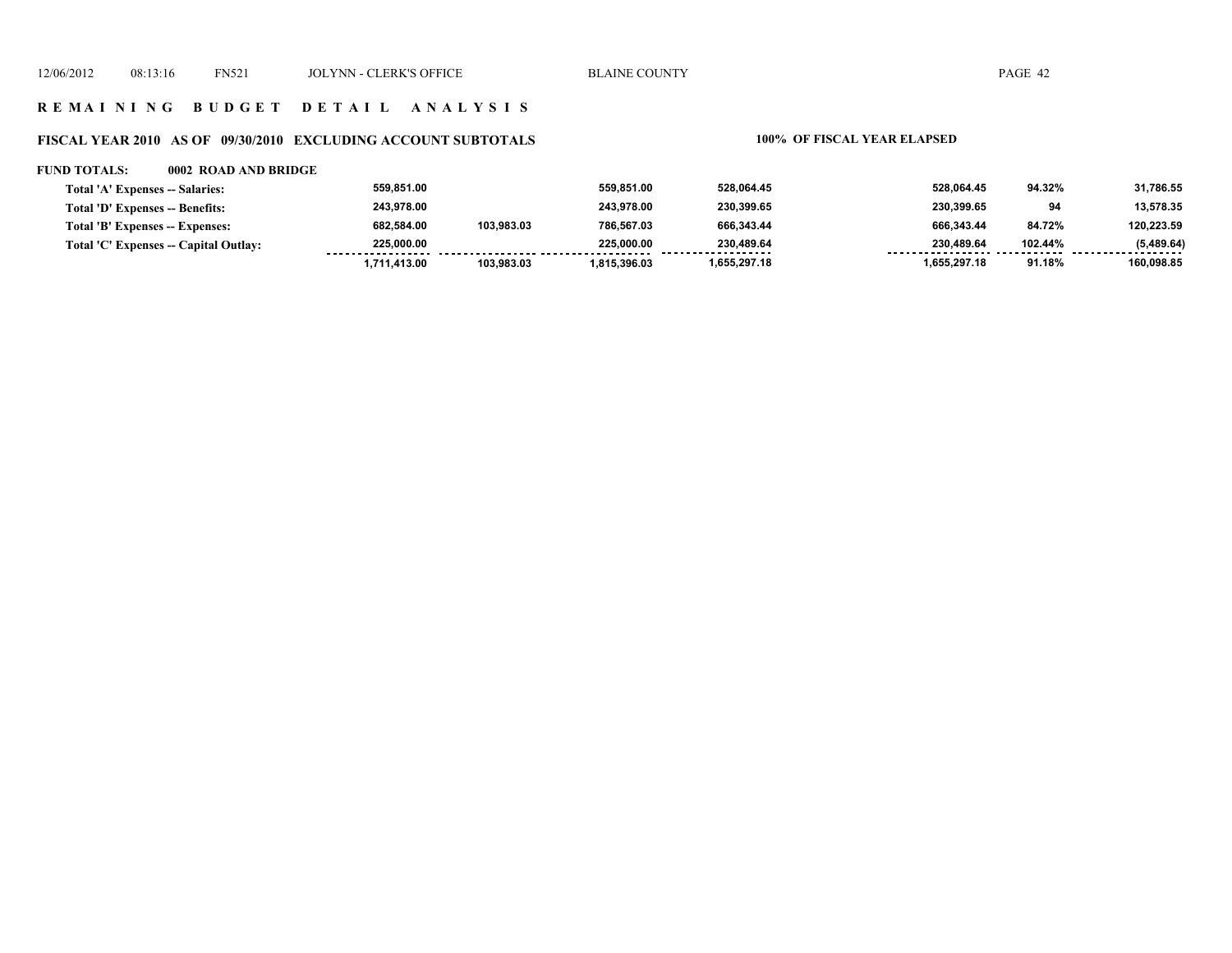# **R E M A I N I N G B U D G E T D E T A I L A N A L Y S I S**

# **FISCAL YEAR 2010 AS OF 09/30/2010 EXCLUDING ACCOUNT SUBTOTALS 100% OF FISCAL YEAR ELAPSED**

#### **FUND 0003 ELECTION CONSOLIDATION FUND**

**-00 ELECTION CONSOLIDATION FUND**

|          |                                 | Original      | <b>Budget</b> | <b>Budgeted</b> | ----------EXPENDITURES---------- |               |                  |         | <b>Budget</b>  |  |
|----------|---------------------------------|---------------|---------------|-----------------|----------------------------------|---------------|------------------|---------|----------------|--|
| Acct No. | <b>Account Description</b>      | <b>Budget</b> | Changes       | Amount          | <b>Paid Claims</b>               | Unpaid Claims | <b>Total Exp</b> | Percent | <b>Balance</b> |  |
|          |                                 |               |               |                 |                                  |               |                  |         |                |  |
|          | <b>DEPARTMENT TOTALS:</b>       |               |               |                 |                                  |               |                  |         |                |  |
|          | Total 'A' Expenses -- Salaries: |               |               |                 |                                  |               |                  |         |                |  |
|          | Total 'D' Expenses -- Benefits: |               |               |                 |                                  |               |                  |         |                |  |

**Total 'B' Expenses -- Expenses:**

**Total 'C' Expenses -- Capital Outlay:**

#### **FUND TOTALS: 0003 ELECTION CONSOLIDATION FUND**

**Total 'A' Expenses -- Salaries:**

**Total 'D' Expenses -- Benefits:**

**Total 'B' Expenses -- Expenses:**

**Total 'C' Expenses -- Capital Outlay:**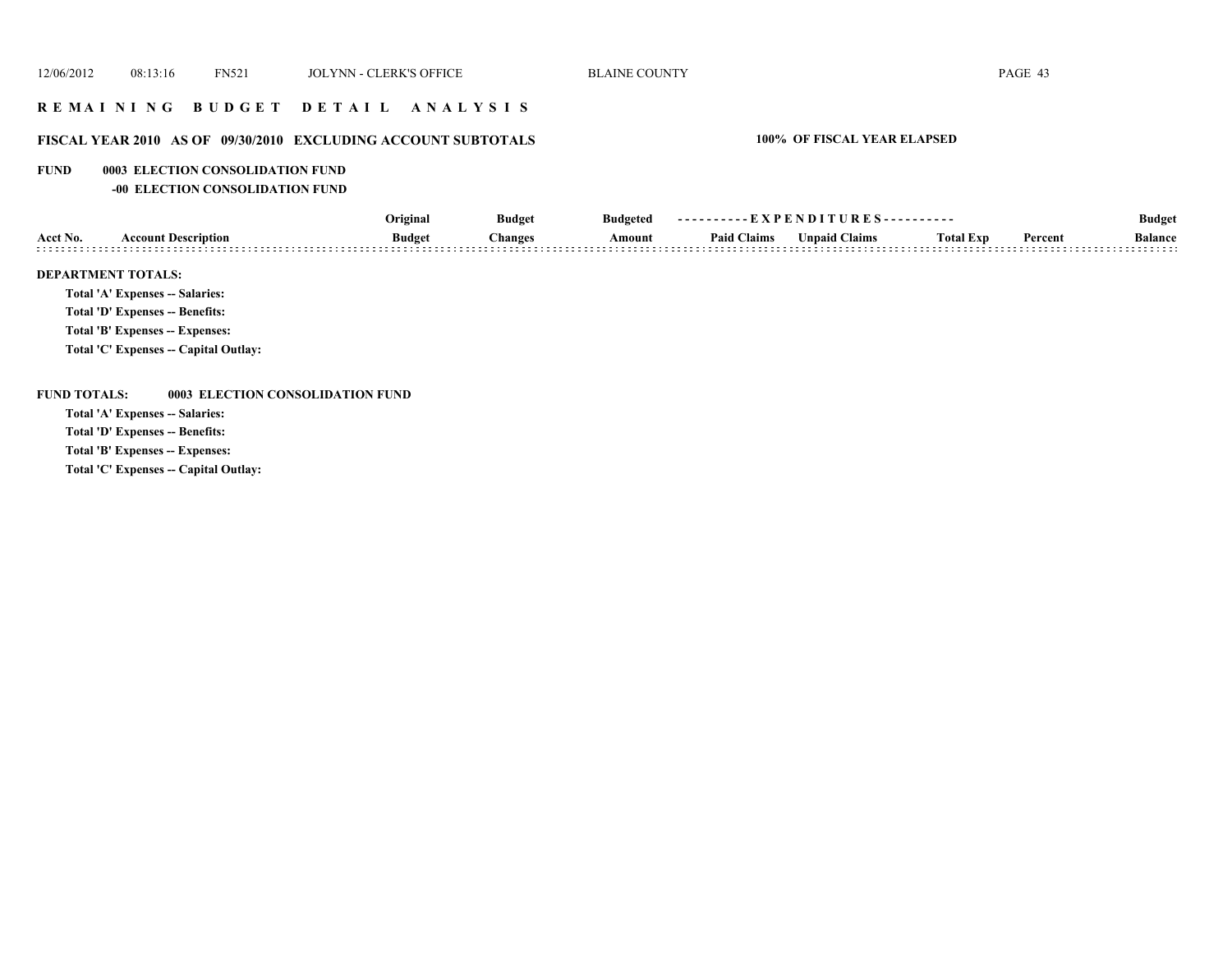**172,022.00 2,052,792.00** 

 **2,003,486.58 2,003,486.58 97.60% 49,305.42** 

 **127,980.00 74.40% 44,042.00** 

#### **R E M A I N I N G B U D G E T D E T A I L A N A L Y S I S**

#### **FISCAL YEAR 2010 AS OF 09/30/2010 EXCLUDING ACCOUNT SUBTOTALS 100% OF FISCAL YEAR ELAPSED**

#### **FUND 0004 AMBULANCE**

**-00 AMBULANCE**

**Total 'C' Expenses -- Capital Outlay:**

|                     |                                       | Original      | <b>Budget</b>  | <b>Budgeted</b> | - EXPENDITURES---------- |                      |                  |         | <b>Budget</b>  |
|---------------------|---------------------------------------|---------------|----------------|-----------------|--------------------------|----------------------|------------------|---------|----------------|
| Acct No.            | <b>Account Description</b>            | <b>Budget</b> | <b>Changes</b> | Amount          | <b>Paid Claims</b>       | <b>Unpaid Claims</b> | <b>Total Exp</b> | Percent | <b>Balance</b> |
| 0559-0000           | OTHER MISC EXPENSES                   |               |                |                 | 46.00                    |                      | 46.00            | 0.00%   | (46.00)        |
| 0670-0000           | CONTRACTS-BILLING                     | 37,000.00     |                | 37,000.00       | 32,792.40                |                      | 32,792.40        | 88.63%  | 4,207.60       |
| 0670-0001           | <b>POSTAGE</b>                        | 400.00        |                | 400.00          | 250.00                   |                      | 250.00           | 62.50%  | 150.00         |
| 0751-0000           | AMBULANCE CONTRACT - CAREY            | 62,721.00     |                | 62,721.00       | 62.721.00                |                      | 62,721.00        | 100.00% |                |
| 0752-0000           | AMB CONTRACT - KETCHUM                | 862,187.00    |                | 862,187.00      | 862,187.00               |                      | 862,187.00       | 100.00% |                |
| 0752-0001           | AMB CONTRACT - W R FIRE               | 856,962.00    |                | 856,962.00      | 856,962.00               |                      | 856,962.00       | 100.00% |                |
| 0752-0002           | <b>REFUNDS</b>                        | 10,000.00     |                | 10,000.00       | 12,141.44                |                      | 12,141.44        | 121.41% | (2, 141.44)    |
| 0752-0003           | <b>MEDICAL DIRECTOR</b>               | 51,500.00     |                | 51,500.00       | 48,406.74                |                      | 48,406.74        | 93.99%  | 3,093.26       |
|                     | Total 'B' Budget -- Expenses:         | 1,880,770.00  |                | 1,880,770.00    | 1,875,506.58             |                      | 1,875,506.58     | 99.72%  | 5,263.42       |
| 0850-0000           | CAPITAL - IMPROVEMENT FUND            | 155,000.00    |                | 155,000.00      | 127,980.00               |                      | 127,980.00       | 82.57%  | 27,020.00      |
| 0850-0001           | CAPITAL - EQUIPMENT                   | 17,022.00     |                | 17,022.00       |                          |                      |                  | 0.00%   | 17,022.00      |
|                     | Total 'C' Budget -- Capital Outlay:   | 172,022.00    |                | 172,022.00      | 127,980.00               |                      | 127,980.00       | 74.40%  | 44,042.00      |
|                     | <b>DEPARTMENT TOTALS:</b>             |               |                |                 |                          |                      |                  |         |                |
|                     | Total 'A' Expenses -- Salaries:       |               |                |                 |                          |                      |                  |         |                |
|                     | Total 'D' Expenses -- Benefits:       |               |                |                 |                          |                      |                  |         |                |
|                     | Total 'B' Expenses -- Expenses:       | 1,880,770.00  |                | 1,880,770.00    | 1,875,506.58             |                      | 1,875,506.58     | 99.72%  | 5,263.42       |
|                     | Total 'C' Expenses -- Capital Outlay: | 172,022.00    |                | 172,022.00      | 127,980.00               |                      | 127,980.00       | 74.40%  | 44,042.00      |
|                     |                                       | 2,052,792.00  |                | 2,052,792.00    | 2,003,486.58             |                      | 2,003,486.58     | 97.60%  | 49,305.42      |
| <b>FUND TOTALS:</b> | 0004 AMBULANCE                        |               |                |                 |                          |                      |                  |         |                |
|                     | Total 'A' Expenses -- Salaries:       |               |                |                 |                          |                      |                  |         |                |
|                     | Total 'D' Expenses -- Benefits:       |               |                |                 |                          |                      |                  |         |                |
|                     | Total 'B' Expenses -- Expenses:       | 1,880,770.00  |                | 1,880,770.00    | 1,875,506.58             |                      | 1,875,506.58     | 99.72%  | 5,263.42       |

 **127,980.00 172,022.00**

 **2,052,792.00**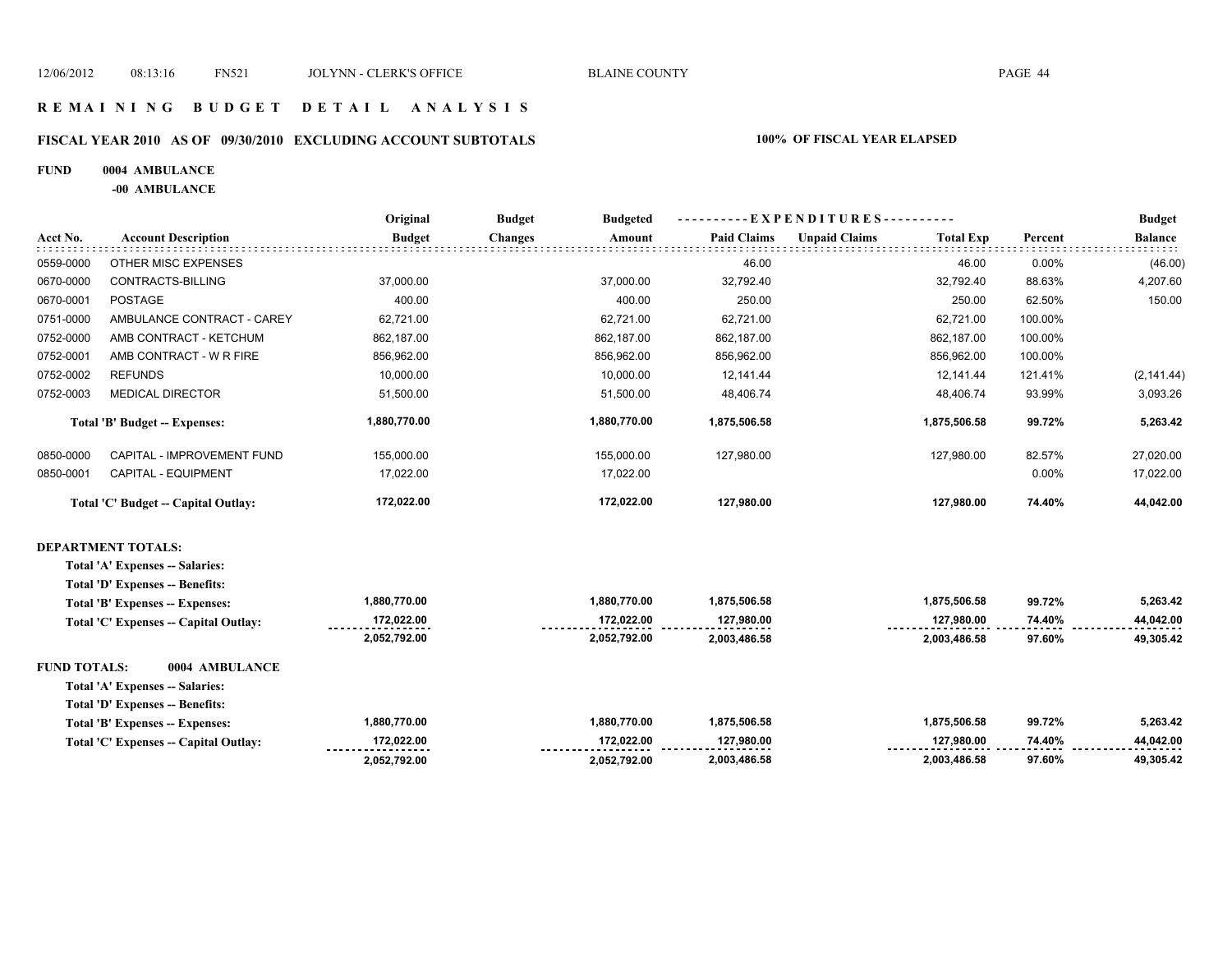# **FISCAL YEAR 2010 AS OF 09/30/2010 EXCLUDING ACCOUNT SUBTOTALS 100% OF FISCAL YEAR ELAPSED**

# **FUND 0006 DISTRICT COURT**

**-00 DISTRICT COURT**

|           |                                | Original      | <b>Budget</b><br><b>Budgeted</b> | ----------EXPENDITURES---------- |                    |                      |                  | <b>Budget</b> |                         |
|-----------|--------------------------------|---------------|----------------------------------|----------------------------------|--------------------|----------------------|------------------|---------------|-------------------------|
| Acct No.  | <b>Account Description</b>     | <b>Budget</b> | <b>Changes</b>                   | Amount                           | <b>Paid Claims</b> | <b>Unpaid Claims</b> | <b>Total Exp</b> | Percent       | <b>Balance</b><br>::::: |
| 0405-0006 | SALARIES - LAW CLERK           | 49,200.00     |                                  | 49,200.00                        | 49,200.00          |                      | 49,200.00        | 100.00%       |                         |
| 0409-0001 | SALARIES - TERMINATION         | 4,000.00      |                                  | 4,000.00                         |                    |                      |                  | 0.00%         | 4,000.00                |
|           | Total 'A' Budget -- Salaries:  | 53,200.00     |                                  | 53,200.00                        | 49,200.00          |                      | 49,200.00        | 92.48%        | 4,000.00                |
| 0410-0000 | <b>RETIREMENT</b>              | 5,125.00      |                                  | 5,125.00                         | 5,112.00           |                      | 5,112.00         | 99.75%        | 13.00                   |
| 0411-0000 | <b>FICA</b>                    | 4,075.00      |                                  | 4,075.00                         | 3,680.83           |                      | 3,680.83         | 90.33%        | 394.17                  |
| 0412-0000 | LIFE INSURANCE                 | 81.00         |                                  | 81.00                            | 80.76              |                      | 80.76            | 99.70%        | 0.24                    |
| 0413-0000 | <b>MEDICAL INSURANCE</b>       | 12,373.00     |                                  | 12,373.00                        | 6,870.75           |                      | 6,870.75         | 55.53%        | 5,502.25                |
| 0413-0002 | <b>WELLNESS</b>                | 25.00         |                                  | 25.00                            |                    |                      |                  | 0.00%         | 25.00                   |
| 0414-0000 | <b>DENTAL INSURANCE</b>        | 375.00        |                                  | 375.00                           | 363.60             |                      | 363.60           | 96.96%        | 11.40                   |
| 0415-0000 | <b>STATE UNEMPLOYMENT</b>      | 225.00        |                                  | 225.00                           | 198.14             |                      | 198.14           | 88.06%        | 26.86                   |
| 0416-0000 | WORKER'S COMPENSATION INSUR.   | 190.00        |                                  | 190.00                           | 230.00             |                      | 230.00           | 121.05%       | (40.00)                 |
| 0417-0000 | RETIREMENT 401A CO CONTRIBUT   | 300.00        |                                  | 300.00                           |                    |                      |                  | 0.00%         | 300.00                  |
|           | Total 'D' Budget -- Benefits:  | 22,769.00     |                                  | 22,769.00                        | 16,536.08          |                      | 16,536.08        | 72.63%        | 6,232.92                |
| 0439-0000 | TRAVEL - OTHER                 | 1,500.00      |                                  | 1,500.00                         | 171.00             |                      | 171.00           | 11.40%        | 1,329.00                |
| 0439-0001 | PER DIEM                       | 2,000.00      |                                  | 2,000.00                         | 443.97             |                      | 443.97           | 22.20%        | 1,556.03                |
| 0440-0000 | SUPPLIES - OFFICE              | 11,500.00     |                                  | 11,500.00                        | 10,065.76          |                      | 10,065.76        | 87.53%        | 1,434.24                |
| 0440-0001 | SUPPLIES - OFFICE EQUIPMENT    | 5,000.00      |                                  | 5,000.00                         | 4,789.85           |                      | 4,789.85         | 95.80%        | 210.15                  |
| 0440-0002 | SUPPLIES - RECORDS MAINTENANCE | 20,000.00     |                                  | 20,000.00                        | 20,000.00          |                      | 20,000.00        | 100.00%       |                         |
| 0464-0000 | UTILITIES - TELEPHONE, OTHER   | 3,500.00      |                                  | 3,500.00                         | 3,249.11           |                      | 3,249.11         | 92.83%        | 250.89                  |
| 0489-0000 | PROFESSIONAL SVC - OTHER       | 20,000.00     |                                  | 20,000.00                        | 13,213.23          |                      | 13,213.23        | 66.07%        | 6,786.77                |
| 0489-0002 | PROF SVC - INTERPRETING        | 4,000.00      |                                  | 4,000.00                         | 2,469.54           |                      | 2,469.54         | 61.74%        | 1,530.46                |
| 0499-0000 | REPAIRS/MAINT - OTHER          | 2,500.00      |                                  | 2,500.00                         | 2,206.75           |                      | 2,206.75         | 88.27%        | 293.25                  |
| 0526-0000 | CONTINGENCY ACCOUNT            | 12,000.00     |                                  | 12,000.00                        |                    |                      |                  | 0.00%         | 12,000.00               |
| 0536-0000 | <b>LAW LIBRARY</b>             | 17,000.00     |                                  | 17,000.00                        | 18,899.92          |                      | 18,899.92        | 111.18%       | (1,899.92)              |
| 0542-0000 | <b>POSTAGE</b>                 | 13,000.00     |                                  | 13,000.00                        | 12,303.45          |                      | 12,303.45        | 94.64%        | 696.55                  |
| 0569-0000 | <b>EDUCATION - OTHER</b>       | 2,700.00      |                                  | 2,700.00                         | 575.00             |                      | 575.00           | 21.30%        | 2,125.00                |
| 0620-0000 | JURY- MEALS AND LODGING        | 1,500.00      |                                  | 1,500.00                         | 151.06             |                      | 151.06           | 10.07%        | 1,348.94                |
| 0621-0000 | <b>JURY - JURORS FEES</b>      | 10,000.00     |                                  | 10,000.00                        | 2,420.00           |                      | 2,420.00         | 24.20%        | 7,580.00                |
| 0622-0000 | <b>JURY - MILEAGE</b>          | 7,500.00      |                                  | 7,500.00                         | 3,124.70           |                      | 3,124.70         | 41.66%        | 4,375.30                |
| 0675-0000 | CONTRACTS - TRANSCRIPTS        | 6,000.00      |                                  | 6,000.00                         | 3,474.25           |                      | 3,474.25         | 57.90%        | 2,525.75                |
| 0675-0001 | *CONTRACTS-IGNITION INTERLOCK  |               | 1,197.40                         | 1,197.40 C                       | 1,365.90           |                      | 1,365.90         | 114.07%       | (168.50)                |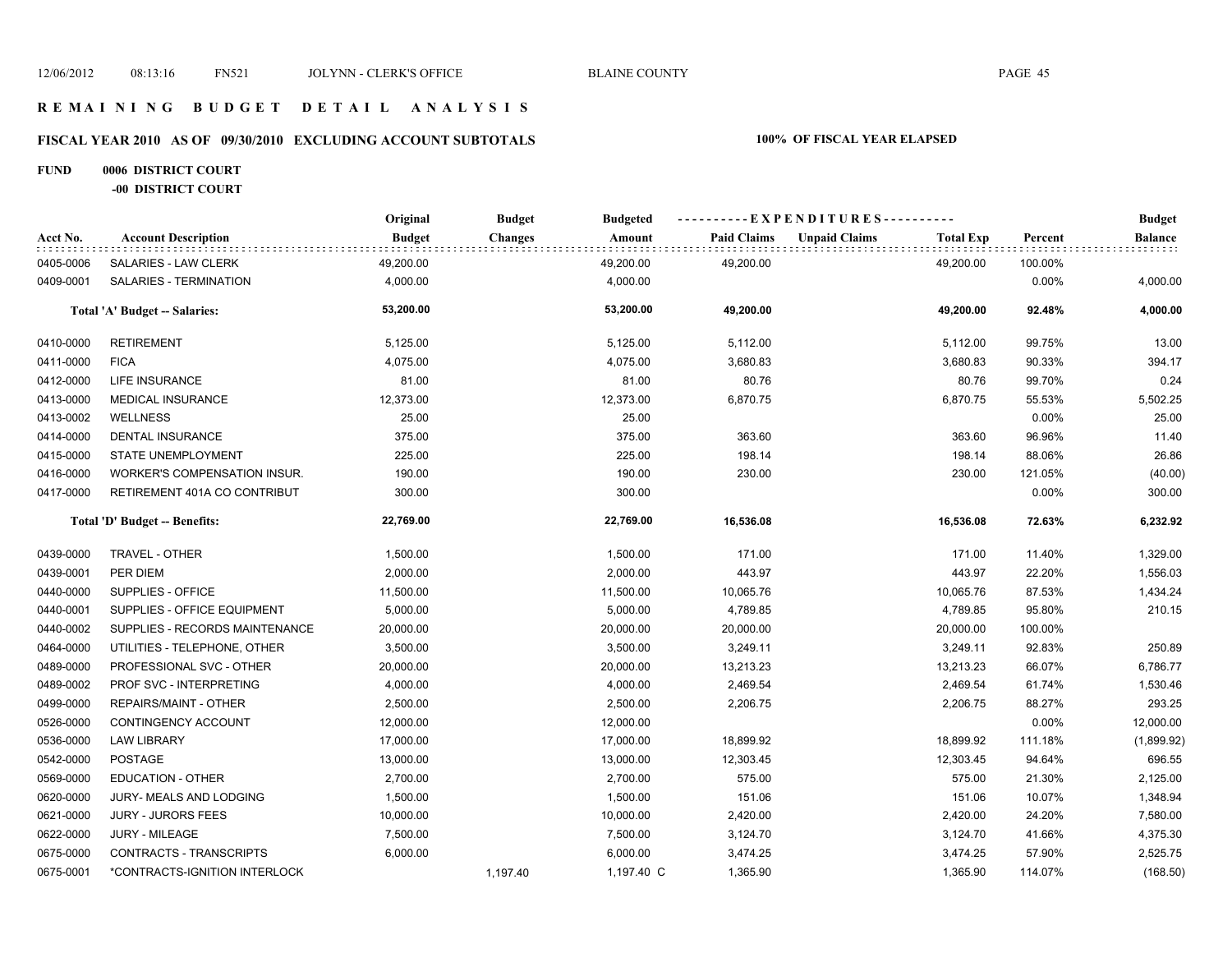# **FISCAL YEAR 2010 AS OF 09/30/2010 EXCLUDING ACCOUNT SUBTOTALS 100% OF FISCAL YEAR ELAPSED**

# **FUND 0006 DISTRICT COURT**

**-00 DISTRICT COURT**

|                     |                                       | Original      | <b>Budget</b>  | <b>Budgeted</b> | - EXPENDITURES---------- |                      |                  |         | <b>Budget</b>  |
|---------------------|---------------------------------------|---------------|----------------|-----------------|--------------------------|----------------------|------------------|---------|----------------|
| Acct No.            | <b>Account Description</b>            | <b>Budget</b> | <b>Changes</b> | Amount          | <b>Paid Claims</b>       | <b>Unpaid Claims</b> | <b>Total Exp</b> | Percent | <b>Balance</b> |
| 0704-0001           | <b>DESIGNATED EXAMINER</b>            |               |                |                 | 15.75                    |                      | 15.75            | 0.00%   | (15.75)        |
| 0785-0000           | TRIAL COURT ADMIN                     | 2,790.00      |                | 2,790.00        | 2,475.72                 |                      | 2,475.72         | 88.74%  | 314.28         |
| 0791-0000           | DRUG COURT - PUBLIC DEFENDER          | 6,000.00      |                | 6,000.00        | 5,000.00                 |                      | 5,000.00         | 83.33%  | 1,000.00       |
| 0791-0001           | DRUG COURT - OTHER EXPENSES           |               |                |                 | 852.10                   |                      | 852.10           | 0.00%   | (852.10)       |
|                     | Total 'B' Budget -- Expenses:         | 148,490.00    | 1,197.40       | 149,687.40      | 107,267.06               |                      | 107,267.06       | 71.66%  | 42,420.34      |
|                     | <b>DEPARTMENT TOTALS:</b>             |               |                |                 |                          |                      |                  |         |                |
|                     | Total 'A' Expenses -- Salaries:       | 53,200.00     |                | 53,200.00       | 49,200.00                |                      | 49,200.00        | 92.48%  | 4,000.00       |
|                     | Total 'D' Expenses -- Benefits:       | 22,769.00     |                | 22,769.00       | 16,536.08                |                      | 16,536.08        | 72.63%  | 6,232.92       |
|                     | Total 'B' Expenses -- Expenses:       | 148,490.00    | 1,197.40       | 149,687.40      | 107,267.06               |                      | 107,267.06       | 71.66%  | 42,420.34      |
|                     | Total 'C' Expenses -- Capital Outlay: |               |                |                 |                          |                      |                  |         |                |
|                     |                                       | 224.459.00    | 1,197.40       | 225.656.40      | 173,003.14               |                      | 173,003.14       | 76.67%  | 52,653.26      |
| <b>FUND TOTALS:</b> | 0006 DISTRICT COURT                   |               |                |                 |                          |                      |                  |         |                |
|                     | Total 'A' Expenses -- Salaries:       | 53,200.00     |                | 53,200.00       | 49,200.00                |                      | 49,200.00        | 92.48%  | 4,000.00       |
|                     | Total 'D' Expenses -- Benefits:       | 22,769.00     |                | 22,769.00       | 16,536.08                |                      | 16,536.08        | 73      | 6,232.92       |
|                     | Total 'B' Expenses -- Expenses:       | 148,490.00    | 1,197.40       | 149,687.40      | 107,267.06               |                      | 107,267.06       | 71.66%  | 42,420.34      |
|                     | Total 'C' Expenses -- Capital Outlay: |               |                |                 |                          |                      |                  |         |                |
|                     |                                       | 224,459.00    | 1,197.40       | 225,656.40      | 173,003.14               |                      | 173,003.14       | 76.67%  | 52,653.26      |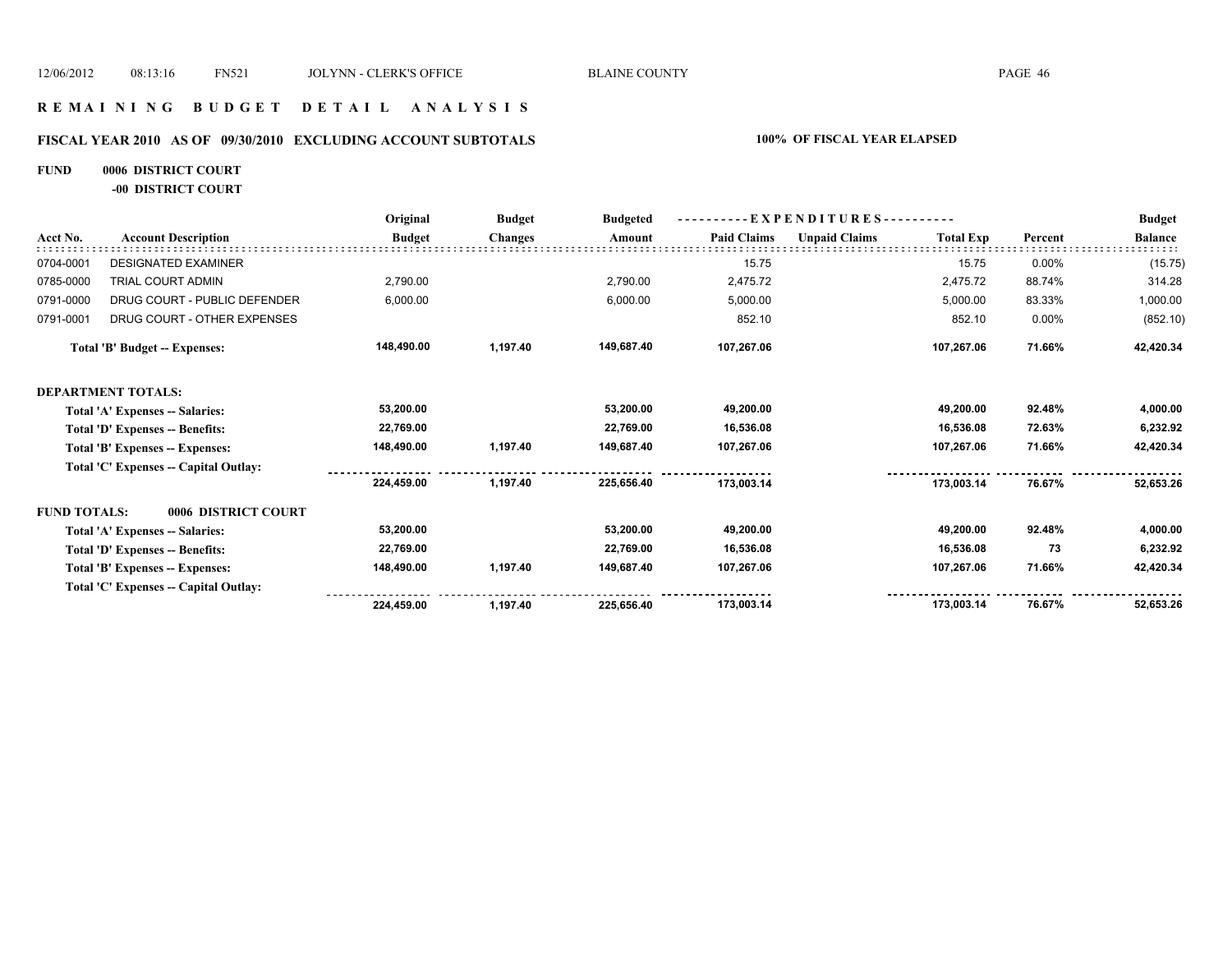# **R E M A I N I N G B U D G E T D E T A I L A N A L Y S I S**

# **FISCAL YEAR 2010 AS OF 09/30/2010 EXCLUDING ACCOUNT SUBTOTALS 100% OF FISCAL YEAR ELAPSED**

# **FUND 0007 FAIR, COUNTY**

**-00 FAIR, COUNTY**

|                     | <b>Account Description</b>            | Original      | <b>Budget</b>  | <b>Budgeted</b> |                    | - EXPENDITURES - -   |                  |         | <b>Budget</b>  |
|---------------------|---------------------------------------|---------------|----------------|-----------------|--------------------|----------------------|------------------|---------|----------------|
| Acct No.            |                                       | <b>Budget</b> | <b>Changes</b> | Amount          | <b>Paid Claims</b> | <b>Unpaid Claims</b> | <b>Total Exp</b> | Percent | <b>Balance</b> |
| 0440-0000           | <b>SUPPLIES</b>                       | 25,640.00     |                | 25,640.00       | 25,640.00          |                      | 25,640.00        | 100.00% |                |
|                     | <b>Total 'B' Budget -- Expenses:</b>  | 25,640.00     |                | 25,640.00       | 25,640.00          |                      | 25,640.00        | 100.00% |                |
|                     | <b>DEPARTMENT TOTALS:</b>             |               |                |                 |                    |                      |                  |         |                |
|                     | Total 'A' Expenses -- Salaries:       |               |                |                 |                    |                      |                  |         |                |
|                     | Total 'D' Expenses -- Benefits:       |               |                |                 |                    |                      |                  |         |                |
|                     | Total 'B' Expenses -- Expenses:       | 25,640.00     |                | 25,640.00       | 25,640.00          |                      | 25,640.00        | 100.00% |                |
|                     | Total 'C' Expenses -- Capital Outlay: |               |                |                 |                    |                      |                  |         |                |
|                     |                                       | 25,640.00     |                | 25,640.00       | 25,640.00          |                      | 25,640.00        | 100.00% |                |
| <b>FUND TOTALS:</b> | 0007 FAIR, COUNTY                     |               |                |                 |                    |                      |                  |         |                |
|                     | Total 'A' Expenses -- Salaries:       |               |                |                 |                    |                      |                  |         |                |
|                     | Total 'D' Expenses -- Benefits:       |               |                |                 |                    |                      |                  |         |                |
|                     | Total 'B' Expenses -- Expenses:       | 25,640.00     |                | 25,640.00       | 25,640.00          |                      | 25,640.00        | 100.00% |                |
|                     | Total 'C' Expenses -- Capital Outlay: |               |                |                 |                    |                      |                  |         |                |
|                     |                                       | 25,640.00     |                | 25,640.00       | 25,640.00          |                      | 25,640.00        | 100.00% |                |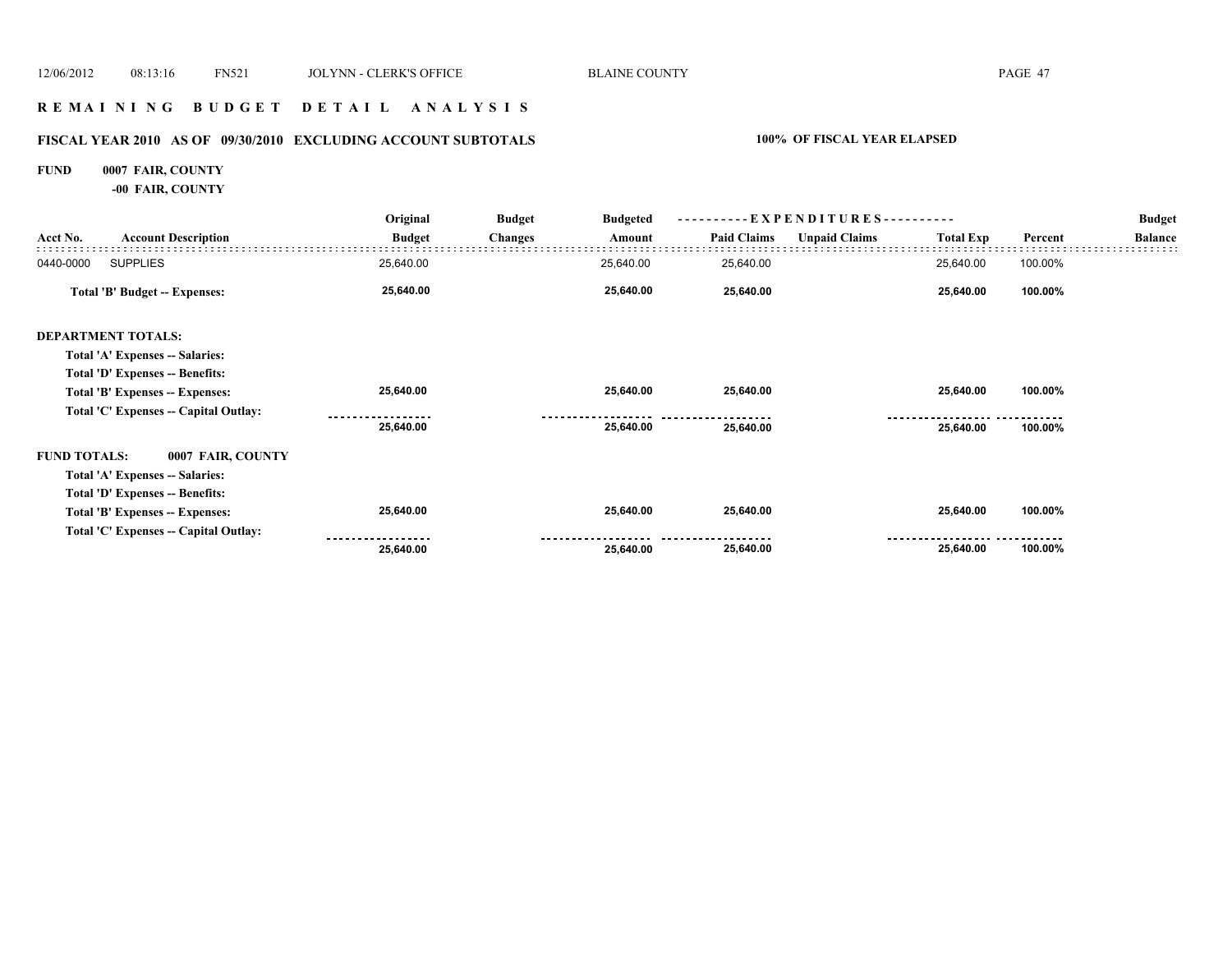## **R E M A I N I N G B U D G E T D E T A I L A N A L Y S I S**

# **FISCAL YEAR 2010 AS OF 09/30/2010 EXCLUDING ACCOUNT SUBTOTALS 100% OF FISCAL YEAR ELAPSED**

#### **FUND 0011 HEALTH DISTRICT**

**-00 HEALTH DISTRICT**

|                     |                                       | Original      | <b>Budget</b>  | <b>Budgeted</b> | - EXPENDITURES---------- |                      |                  |         | <b>Budget</b>  |
|---------------------|---------------------------------------|---------------|----------------|-----------------|--------------------------|----------------------|------------------|---------|----------------|
| Acct No.            | <b>Account Description</b>            | <b>Budget</b> | <b>Changes</b> | Amount          | <b>Paid Claims</b>       | <b>Unpaid Claims</b> | <b>Total Exp</b> | Percent | <b>Balance</b> |
| 0733-0000           | SOUTH-CENTRAL HEALTH DISTRICT         | 267,260.00    |                | 267,260.00      | 267,260.00               |                      | 267,260.00       | 100.00% |                |
|                     | Total 'B' Budget -- Expenses:         | 267,260.00    |                | 267,260.00      | 267,260.00               |                      | 267,260.00       | 100.00% |                |
|                     | <b>DEPARTMENT TOTALS:</b>             |               |                |                 |                          |                      |                  |         |                |
|                     | Total 'A' Expenses -- Salaries:       |               |                |                 |                          |                      |                  |         |                |
|                     | Total 'D' Expenses -- Benefits:       |               |                |                 |                          |                      |                  |         |                |
|                     | Total 'B' Expenses -- Expenses:       | 267,260.00    |                | 267,260.00      | 267,260.00               |                      | 267,260.00       | 100.00% |                |
|                     | Total 'C' Expenses -- Capital Outlay: |               |                |                 |                          |                      |                  |         |                |
|                     |                                       | 267,260.00    |                | 267,260.00      | 267,260.00               |                      | 267,260.00       | 100.00% |                |
| <b>FUND TOTALS:</b> | 0011 HEALTH DISTRICT                  |               |                |                 |                          |                      |                  |         |                |
|                     | Total 'A' Expenses -- Salaries:       |               |                |                 |                          |                      |                  |         |                |
|                     | Total 'D' Expenses -- Benefits:       |               |                |                 |                          |                      |                  |         |                |
|                     | Total 'B' Expenses -- Expenses:       | 267,260.00    |                | 267,260.00      | 267,260.00               |                      | 267,260.00       | 100.00% |                |
|                     | Total 'C' Expenses -- Capital Outlay: |               |                |                 |                          |                      |                  |         |                |
|                     |                                       | 267,260.00    |                | 267,260.00      | 267,260.00               |                      | 267,260.00       | 100.00% |                |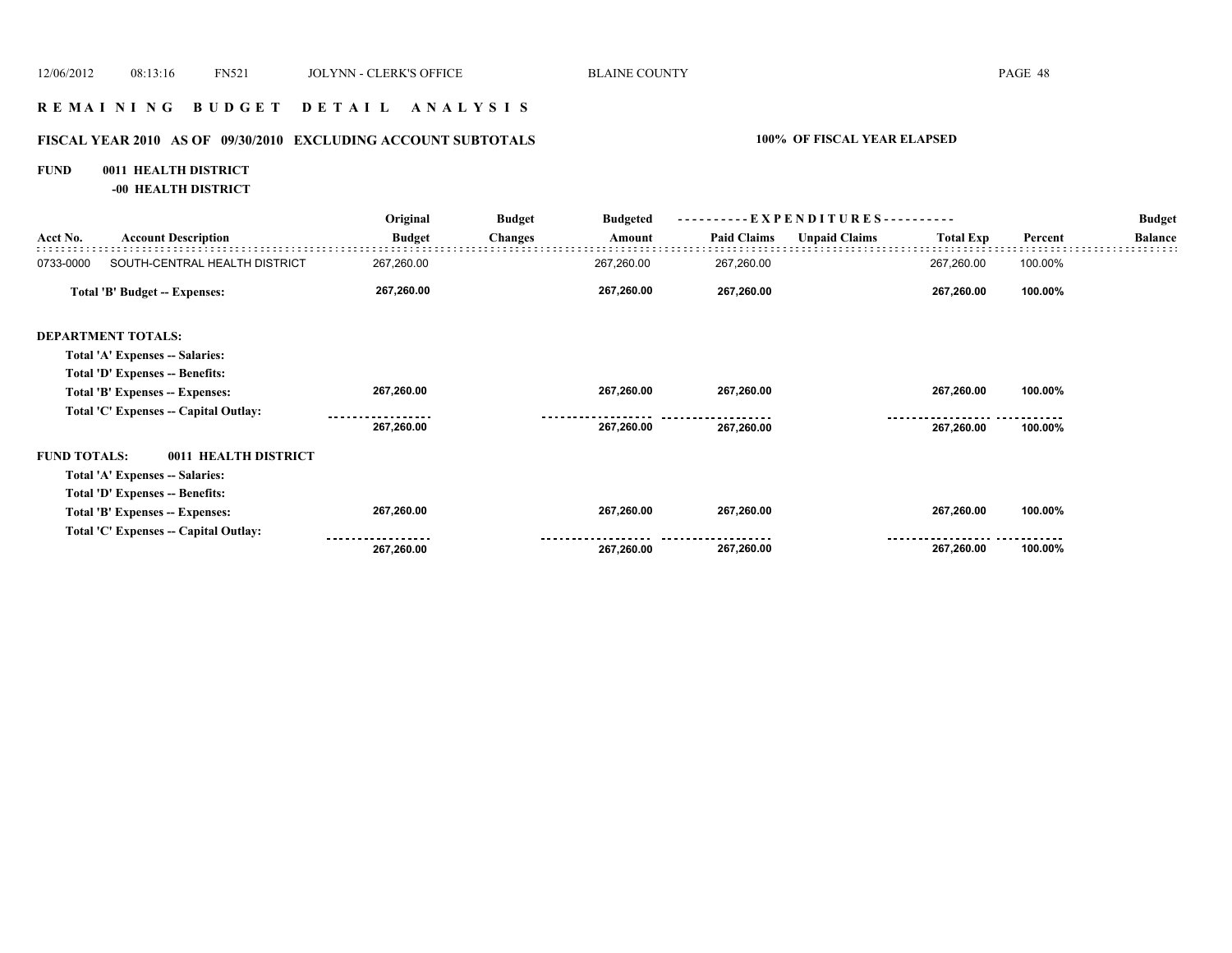## **R E M A I N I N G B U D G E T D E T A I L A N A L Y S I S**

# **FISCAL YEAR 2010 AS OF 09/30/2010 EXCLUDING ACCOUNT SUBTOTALS 100% OF FISCAL YEAR ELAPSED**

#### **FUND 0012 HISTORICAL SOCIETY & MUSEUM**

**-00 HISTORICAL SOCIETY & MUSEUM**

|                                                         | Original      | <b>Budget</b><br><b>Budgeted</b> | - EXPENDITURES---------- |                    |                      |                  | <b>Budget</b> |                |
|---------------------------------------------------------|---------------|----------------------------------|--------------------------|--------------------|----------------------|------------------|---------------|----------------|
| <b>Account Description</b><br>Acct No.                  | <b>Budget</b> | <b>Changes</b>                   | Amount                   | <b>Paid Claims</b> | <b>Unpaid Claims</b> | <b>Total Exp</b> | Percent       | <b>Balance</b> |
| <b>SUPPLIES</b><br>0440-0000                            | 14,289.00     |                                  | 14,289.00                | 14,289.00          |                      | 14,289.00        | 100.00%       |                |
| <b>Total 'B' Budget -- Expenses:</b>                    | 14,289.00     |                                  | 14,289.00                | 14,289.00          |                      | 14,289.00        | 100.00%       |                |
| 0803-0004<br>CAPITAL- CAMPAIGN                          | 10,321.00     |                                  | 10,321.00                | 10,321.00          |                      | 10,321.00        | 100.00%       |                |
| Total 'C' Budget -- Capital Outlay:                     | 10,321.00     |                                  | 10,321.00                | 10,321.00          |                      | 10,321.00        | 100.00%       |                |
| <b>DEPARTMENT TOTALS:</b>                               |               |                                  |                          |                    |                      |                  |               |                |
| Total 'A' Expenses -- Salaries:                         |               |                                  |                          |                    |                      |                  |               |                |
| Total 'D' Expenses -- Benefits:                         |               |                                  |                          |                    |                      |                  |               |                |
| Total 'B' Expenses -- Expenses:                         | 14,289.00     |                                  | 14,289.00                | 14,289.00          |                      | 14,289.00        | 100.00%       |                |
| Total 'C' Expenses -- Capital Outlay:                   | 10,321.00     |                                  | 10,321.00                | 10,321.00          |                      | 10,321.00        | 100.00%       |                |
|                                                         | 24,610.00     |                                  | 24,610.00                | 24,610.00          |                      | 24,610.00        | 100.00%       |                |
| <b>FUND TOTALS:</b><br>0012 HISTORICAL SOCIETY & MUSEUM |               |                                  |                          |                    |                      |                  |               |                |
| Total 'A' Expenses -- Salaries:                         |               |                                  |                          |                    |                      |                  |               |                |
| <b>Total 'D' Expenses -- Benefits:</b>                  |               |                                  |                          |                    |                      |                  |               |                |
| Total 'B' Expenses -- Expenses:                         | 14,289.00     |                                  | 14,289.00                | 14,289.00          |                      | 14,289.00        | 100.00%       |                |
| Total 'C' Expenses -- Capital Outlay:                   | 10,321.00     |                                  | 10,321.00                | 10,321.00          |                      | 10,321.00        | 100.00%       |                |
|                                                         | 24,610.00     |                                  | 24,610.00                | 24,610.00          |                      | 24,610.00        | 100.00%       |                |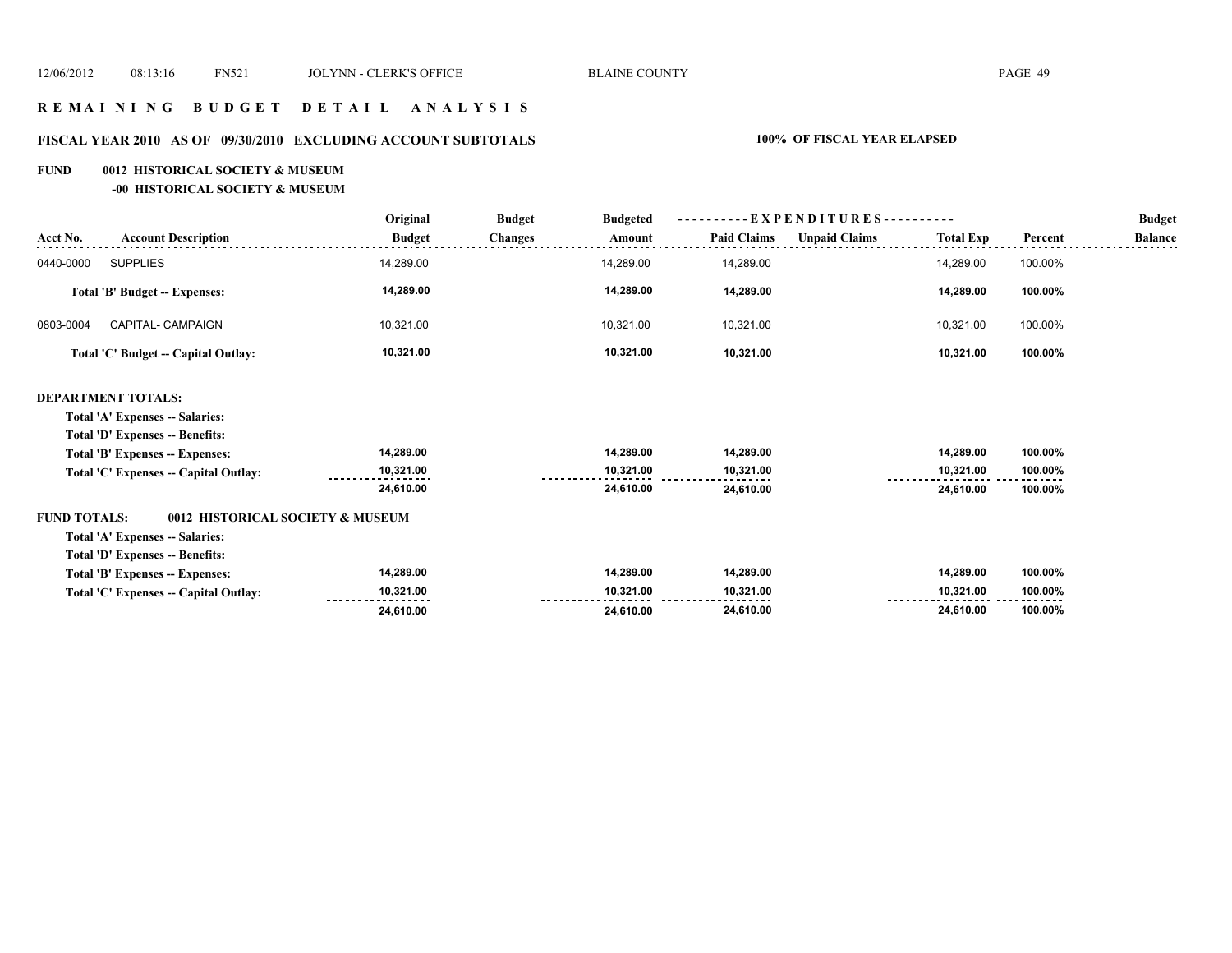# **FISCAL YEAR 2010 AS OF 09/30/2010 EXCLUDING ACCOUNT SUBTOTALS 100% OF FISCAL YEAR ELAPSED**

#### **FUND 0016 INDIGENT**

**-00 INDIGENT**

|           |                                | Original      | <b>Budget</b>  | <b>Budgeted</b> | ----------EXPENDITURES---------- |                                          | <b>Budget</b> |           |
|-----------|--------------------------------|---------------|----------------|-----------------|----------------------------------|------------------------------------------|---------------|-----------|
| Acct No.  | <b>Account Description</b>     | <b>Budget</b> | <b>Changes</b> | Amount          | <b>Paid Claims</b>               | <b>Unpaid Claims</b><br><b>Total Exp</b> | Percent       | Balance   |
| 0405-0011 | SALARIES - MGR./ADMINISTRATOR  | 56,000.00     |                | 56,000.00       | 53,734.08                        | 53,734.08                                | 95.95%        | 2,265.92  |
| 0409-0000 | SALARIES - OTHER PERSONNEL     | 38,000.00     |                | 38,000.00       | 34,205.83                        | 34,205.83                                | 90.02%        | 3,794.17  |
| 0409-0001 | SALARIES - TERMINATION         | 5,200.00      |                | 5,200.00        |                                  |                                          | 0.00%         | 5,200.00  |
|           | Total 'A' Budget -- Salaries:  | 99,200.00     |                | 99,200.00       | 87,939.91                        | 87,939.91                                | 88.65%        | 11,260.09 |
| 0410-0000 | <b>RETIREMENT</b>              | 10,000.00     |                | 10,000.00       | 9,136.84                         | 9,136.84                                 | 91.37%        | 863.16    |
| 0411-0000 | <b>FICA</b>                    | 7,000.00      |                | 7,000.00        | 6,665.18                         | 6,665.18                                 | 95.22%        | 334.82    |
| 0412-0000 | LIFE INSURANCE                 | 162.00        |                | 162.00          | 161.52                           | 161.52                                   | 99.70%        | 0.48      |
| 0413-0000 | MEDICAL INSURANCE              | 12,150.00     |                | 12,150.00       | 12,126.00                        | 12,126.00                                | 99.80%        | 24.00     |
| 0413-0002 | <b>WELLNESS</b>                | 50.00         |                | 50.00           | 22.00                            | 22.00                                    | 44.00%        | 28.00     |
| 0414-0000 | <b>DENTAL INSURANCE</b>        | 750.00        |                | 750.00          | 727.20                           | 727.20                                   | 96.96%        | 22.80     |
| 0415-0000 | STATE UNEMPLOYMENT             | 400.00        |                | 400.00          | 359.57                           | 359.57                                   | 89.89%        | 40.43     |
| 0416-0000 | WORKER'S COMPENSATION INSUR.   | 300.00        |                | 300.00          | 233.00                           | 233.00                                   | 77.67%        | 67.00     |
| 0417-0000 | RETIREMENT 401A CO CONTRIBUT   | 210.00        |                | 210.00          | 269.36                           | 269.36                                   | 128.27%       | (59.36)   |
|           | Total 'D' Budget -- Benefits:  | 31,022.00     |                | 31,022.00       | 29,700.67                        | 29,700.67                                | 95.74%        | 1,321.33  |
| 0439-0000 | TRAVEL - OTHER                 | 1,500.00      |                | 1,500.00        | 989.67                           | 989.67                                   | 65.98%        | 510.33    |
| 0439-0001 | PER DIEM                       | 500.00        |                | 500.00          | 586.50                           | 586.50                                   | 117.30%       | (86.50)   |
| 0440-0000 | <b>SUPPLIES - OFFICE</b>       | 2,500.00      |                | 2,500.00        | 2,379.19                         | 2,379.19                                 | 95.17%        | 120.81    |
| 0464-0000 | UTILITIES - TELEPHONE, OTHER   | 800.00        |                | 800.00          | 747.89                           | 747.89                                   | 93.49%        | 52.11     |
| 0492-0000 | REPAIRS/MAINT - OFFICE EQUIP   | 300.00        |                | 300.00          | 139.76                           | 139.76                                   | 46.59%        | 160.24    |
| 0542-0000 | <b>POSTAGE</b>                 | 1,500.00      |                | 1,500.00        | 1,300.00                         | 1,300.00                                 | 86.67%        | 200.00    |
| 0569-0000 | EDUCATION - OTHER              | 750.00        |                | 750.00          | 375.00                           | 375.00                                   | 50.00%        | 375.00    |
| 0590-0000 | <b>MEDICAL - HOSPITALS</b>     | 132,250.00    |                | 132,250.00      | 72,965.21                        | 72,965.21                                | 55.17%        | 59,284.79 |
| 0591-0000 | MEDICAL - PROFESSIONAL SERVICE | 37,000.00     |                | 37,000.00       | 16,053.67                        | 16,053.67                                | 43.39%        | 20,946.33 |
| 0592-0000 | MEDICAL - NURSING HOMES        | 2,000.00      |                | 2,000.00        |                                  |                                          | 0.00%         | 2,000.00  |
| 0594-0000 | <b>MEDICAL - MEDICATION</b>    | 1,500.00      |                | 1,500.00        | 1,141.50                         | 1,141.50                                 | 76.10%        | 358.50    |
| 0595-0000 | MEDICAL - TRANSPORTATION       | 10,000.00     |                | 10,000.00       | 486.25                           | 486.25                                   | 4.86%         | 9,513.75  |
| 0596-0000 | <b>INSURANCE PREMIUMS</b>      | 1,000.00      |                | 1,000.00        |                                  |                                          | 0.00%         | 1,000.00  |
| 0599-0000 | MEDICAL - OTHER EXPENSES       | 2,500.00      |                | 2,500.00        | 2,080.42                         | 2,080.42                                 | 83.22%        | 419.58    |
| 0599-0001 | MEDICAL - MENTAL HOSPITALS     | 30,000.00     |                | 30,000.00       | 25,161.96                        | 25,161.96                                | 83.87%        | 4,838.04  |
| 0603-0001 | *NON MEDICAL-FEMA              |               | 5,610.70       | 5,610.70 C      | 5,657.98                         | 5,657.98                                 | 100.84%       | (47.28)   |
| 0605-0000 | NON-MEDICAL - TRANSPORTATION   | 200.00        |                | 200.00          |                                  |                                          | 0.00%         | 200.00    |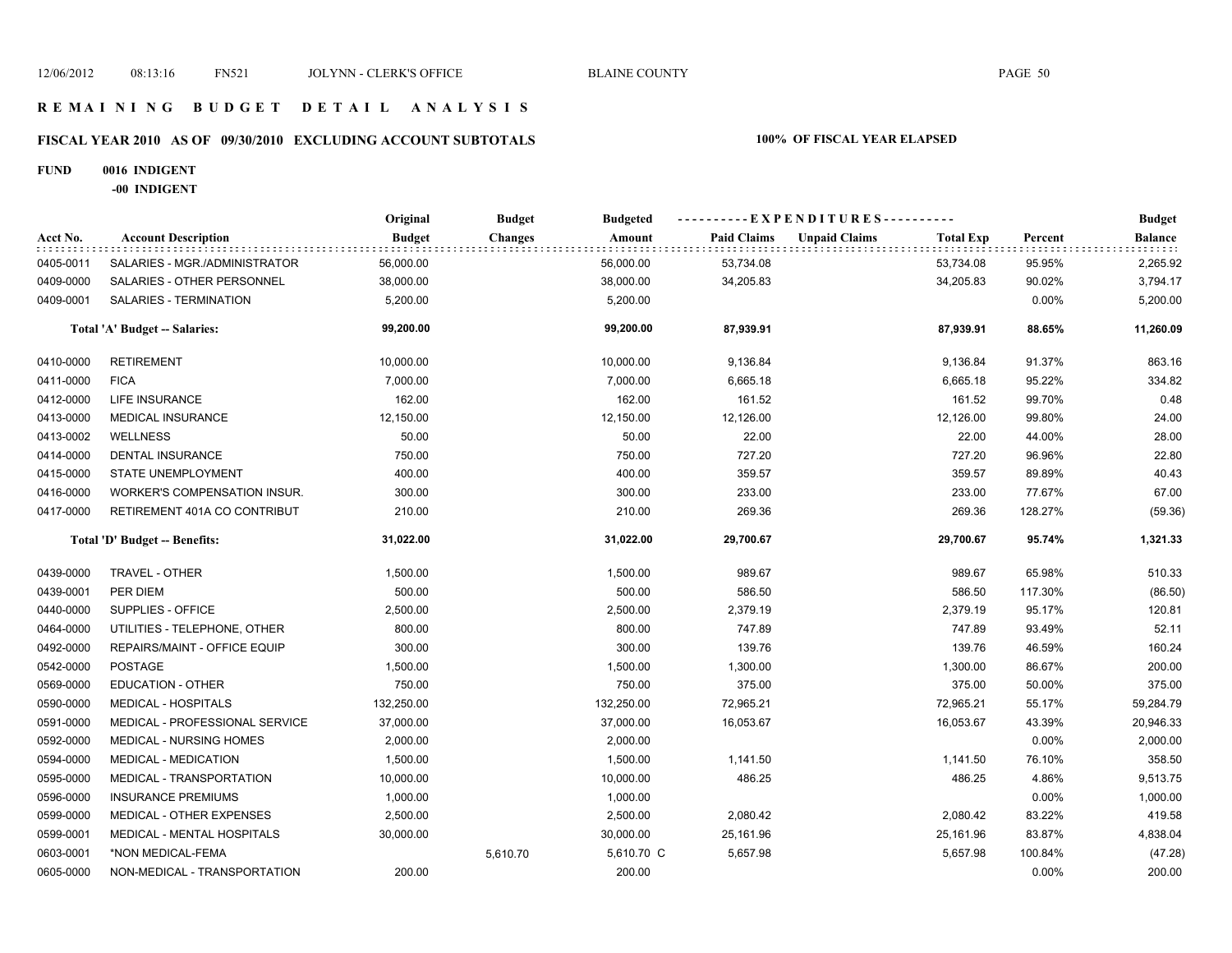## **R E M A I N I N G B U D G E T D E T A I L A N A L Y S I S**

# **FISCAL YEAR 2010 AS OF 09/30/2010 EXCLUDING ACCOUNT SUBTOTALS 100% OF FISCAL YEAR ELAPSED**

#### **FUND 0016 INDIGENT**

**-00 INDIGENT**

|                     |                                       | Original      | <b>Budget</b>  | <b>Budgeted</b> | - EXPENDITURES---------- |                      |                  |         | <b>Budget</b>  |
|---------------------|---------------------------------------|---------------|----------------|-----------------|--------------------------|----------------------|------------------|---------|----------------|
| Acct No.            | <b>Account Description</b>            | <b>Budget</b> | <b>Changes</b> | Amount          | <b>Paid Claims</b>       | <b>Unpaid Claims</b> | <b>Total Exp</b> | Percent | <b>Balance</b> |
| 0606-0000           | NON-MEDICAL - BURIALS                 | 5,600.00      |                | 5,600.00        | 809.00                   |                      | 809.00           | 14.45%  | 4,791.00       |
| 0609-0000           | NON-MEDICAL - OTHER EXPENSES          | 500.00        |                | 500.00          | 170.95                   |                      | 170.95           | 34.19%  | 329.05         |
| 0791-0000           | *DONATIONS                            |               | 74.52          | 74.52 C         | 74.52                    |                      | 74.52            | 100.00% |                |
|                     | <b>Total 'B' Budget -- Expenses:</b>  | 230,400.00    | 5,685.22       | 236,085.22      | 131,119.47               |                      | 131,119.47       | 55.54%  | 104,965.75     |
|                     | <b>DEPARTMENT TOTALS:</b>             |               |                |                 |                          |                      |                  |         |                |
|                     | Total 'A' Expenses -- Salaries:       | 99,200.00     |                | 99,200.00       | 87,939.91                |                      | 87,939.91        | 88.65%  | 11,260.09      |
|                     | Total 'D' Expenses -- Benefits:       | 31,022.00     |                | 31,022.00       | 29,700.67                |                      | 29,700.67        | 95.74%  | 1,321.33       |
|                     | Total 'B' Expenses -- Expenses:       | 230,400.00    | 5,685.22       | 236,085.22      | 131,119.47               |                      | 131,119.47       | 55.54%  | 104,965.75     |
|                     | Total 'C' Expenses -- Capital Outlay: |               |                |                 |                          |                      |                  |         |                |
|                     |                                       | 360,622.00    | 5,685.22       | 366,307.22      | 248,760.05               |                      | 248,760.05       | 67.91%  | 117,547.17     |
| <b>FUND TOTALS:</b> | 0016 INDIGENT                         |               |                |                 |                          |                      |                  |         |                |
|                     | Total 'A' Expenses -- Salaries:       | 99,200.00     |                | 99,200.00       | 87,939.91                |                      | 87,939.91        | 88.65%  | 11,260.09      |
|                     | Total 'D' Expenses -- Benefits:       | 31,022.00     |                | 31,022.00       | 29,700.67                |                      | 29,700.67        | 96      | 1,321.33       |
|                     | Total 'B' Expenses -- Expenses:       | 230,400.00    | 5,685.22       | 236,085.22      | 131,119.47               |                      | 131,119.47       | 55.54%  | 104,965.75     |
|                     | Total 'C' Expenses -- Capital Outlay: |               |                |                 |                          |                      |                  |         |                |
|                     |                                       | 360,622.00    | 5,685.22       | 366,307.22      | 248,760.05               |                      | 248,760.05       | 67.91%  | 117,547.17     |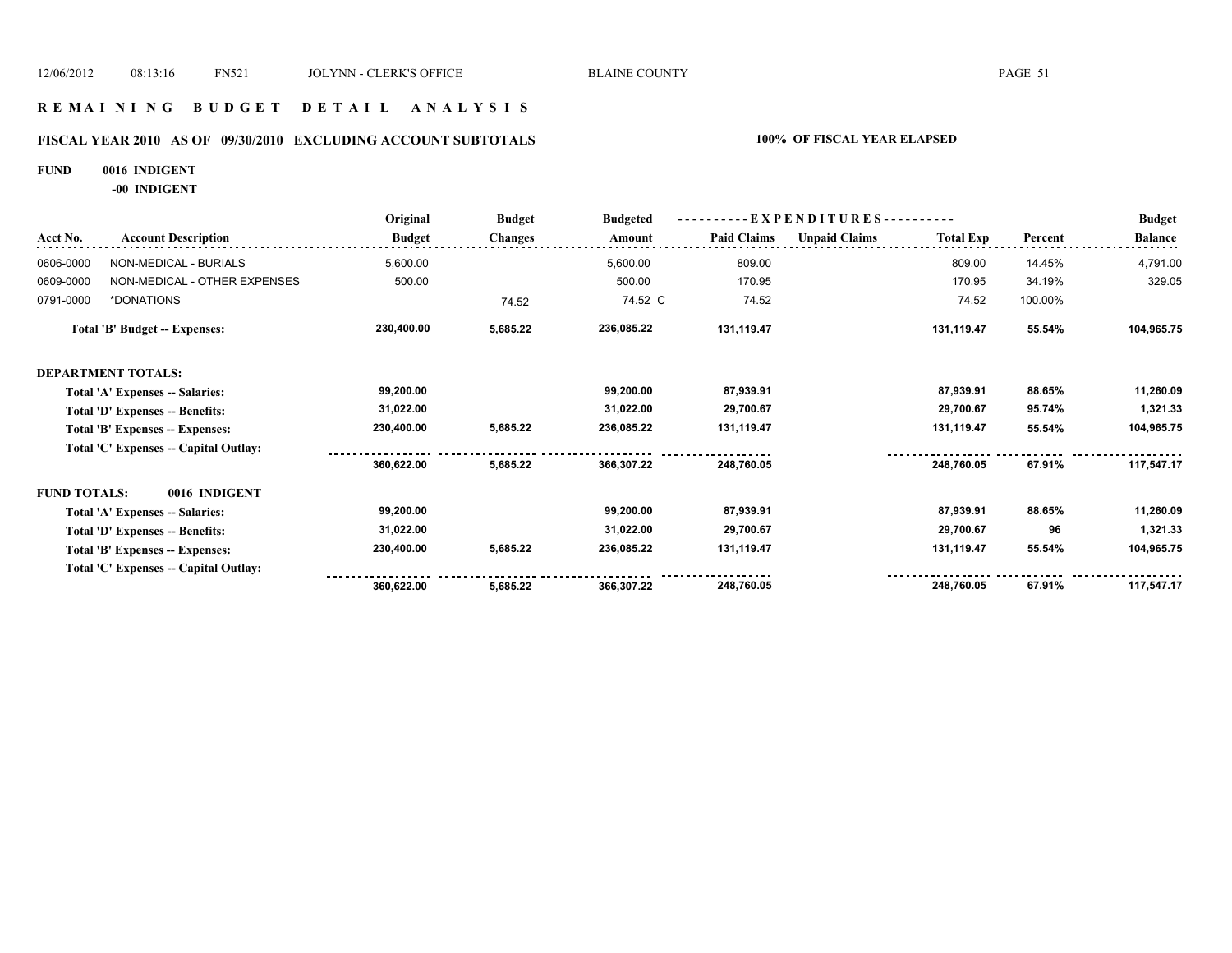### **R E M A I N I N G B U D G E T D E T A I L A N A L Y S I S**

# **FISCAL YEAR 2010 AS OF 09/30/2010 EXCLUDING ACCOUNT SUBTOTALS 100% OF FISCAL YEAR ELAPSED**

#### **FUND 0017 JUNIOR COLLEGE TUITION**

**-00 JUNIOR COLLEGE TUITION**

|                     |                                       | Original      | <b>Budget</b>  | <b>Budgeted</b> | - EXPENDITURES---------- |                      |                  |         | <b>Budget</b>  |
|---------------------|---------------------------------------|---------------|----------------|-----------------|--------------------------|----------------------|------------------|---------|----------------|
| Acct No.            | <b>Account Description</b>            | <b>Budget</b> | <b>Changes</b> | Amount          | <b>Paid Claims</b>       | <b>Unpaid Claims</b> | <b>Total Exp</b> | Percent | <b>Balance</b> |
| 0560-0000           | EDUCATION-TUITION, REGISTR.           | 150,000.00    | 15,150.00      | 165,150.00 C    | 165,150.00               |                      | 165,150.00       | 100.00% |                |
|                     | Total 'B' Budget -- Expenses:         | 150,000.00    | 15,150.00      | 165,150.00      | 165,150.00               |                      | 165,150.00       | 100.00% |                |
|                     | <b>DEPARTMENT TOTALS:</b>             |               |                |                 |                          |                      |                  |         |                |
|                     | Total 'A' Expenses -- Salaries:       |               |                |                 |                          |                      |                  |         |                |
|                     | Total 'D' Expenses -- Benefits:       |               |                |                 |                          |                      |                  |         |                |
|                     | Total 'B' Expenses -- Expenses:       | 150,000.00    | 15,150.00      | 165,150.00      | 165,150.00               |                      | 165,150.00       | 100.00% |                |
|                     | Total 'C' Expenses -- Capital Outlay: |               |                |                 |                          |                      |                  |         |                |
|                     |                                       | 150,000.00    | 15,150.00      | 165,150.00      | 165,150.00               |                      | 165,150.00       | 100.00% |                |
| <b>FUND TOTALS:</b> | 0017 JUNIOR COLLEGE TUITION           |               |                |                 |                          |                      |                  |         |                |
|                     | Total 'A' Expenses -- Salaries:       |               |                |                 |                          |                      |                  |         |                |
|                     | Total 'D' Expenses -- Benefits:       |               |                |                 |                          |                      |                  |         |                |
|                     | Total 'B' Expenses -- Expenses:       | 150,000.00    | 15,150.00      | 165,150.00      | 165,150.00               |                      | 165,150.00       | 100.00% |                |
|                     | Total 'C' Expenses -- Capital Outlay: |               |                |                 |                          |                      |                  |         |                |
|                     |                                       | 150,000.00    | 15,150.00      | 165,150.00      | 165,150.00               |                      | 165,150.00       | 100.00% |                |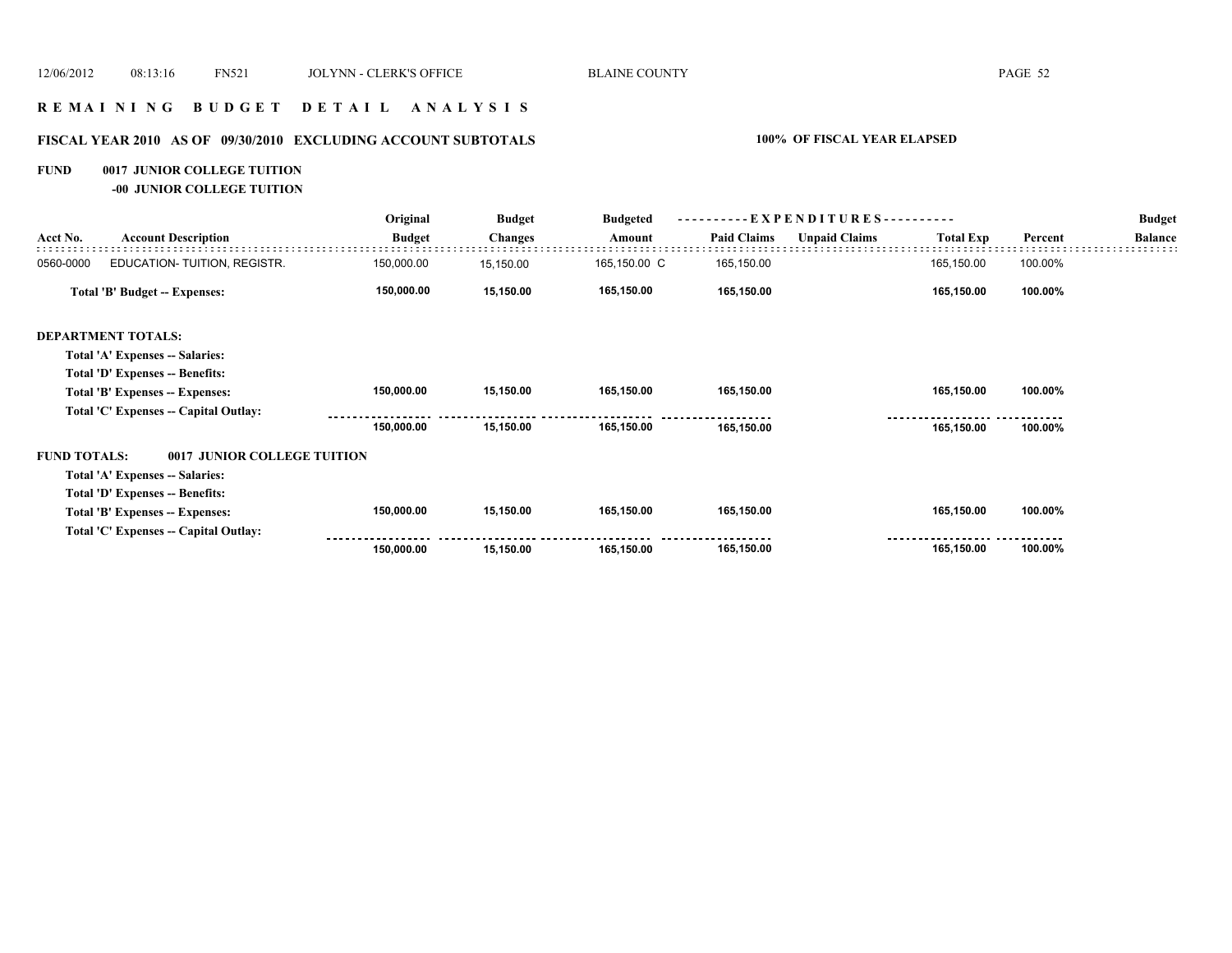# **FISCAL YEAR 2010 AS OF 09/30/2010 EXCLUDING ACCOUNT SUBTOTALS 100% OF FISCAL YEAR ELAPSED**

#### **FUND 0020 REVALUATION**

**-00 REVALUATION**

|           |                                        | Original      | <b>Budget</b><br><b>Budgeted</b> | ----------EXPENDITURES---------- |                                          |         | <b>Budget</b> |
|-----------|----------------------------------------|---------------|----------------------------------|----------------------------------|------------------------------------------|---------|---------------|
| Acct No.  | <b>Account Description</b>             | <b>Budget</b> | <b>Changes</b><br>Amount         | <b>Paid Claims</b>               | <b>Unpaid Claims</b><br><b>Total Exp</b> | Percent | Balance       |
| 0405-0000 | SALARIES - EMPLOYEE, FULL-TIME         | 333,460.00    | 333,460.00                       | 309,241.06                       | 309,241.06                               | 92.74%  | 24,218.94     |
| 0409-0001 | SALARIES - TERMINATION                 | 3,600.00      | 3,600.00                         | 2,721.68                         | 2,721.68                                 | 75.60%  | 878.32        |
| 0409-0099 | SALARIES - OVERTIME                    | 1,000.00      | 1,000.00                         | 232.87                           | 232.87                                   | 23.29%  | 767.13        |
|           | Total 'A' Budget -- Salaries:          | 338,060.00    | 338,060.00                       | 312,195.61                       | 312,195.61                               | 92.35%  | 25,864.39     |
| 0410-0000 | <b>RETIREMENT</b>                      | 34,750.00     | 34,750.00                        | 32,154.18                        | 32,154.18                                | 92.53%  | 2,595.82      |
| 0411-0000 | <b>FICA</b>                            | 25,900.00     | 25,900.00                        | 21,630.99                        | 21,630.99                                | 83.52%  | 4,269.01      |
| 0412-0000 | LIFE INSURANCE                         | 730.00        | 730.00                           | 706.65                           | 706.65                                   | 96.80%  | 23.35         |
| 0413-0000 | <b>MEDICAL INSURANCE</b>               | 63,000.00     | 63,000.00                        | 72,368.85                        | 72,368.85                                | 114.87% | (9,368.85)    |
| 0413-0002 | <b>WELLNESS</b>                        | 225.00        | 225.00                           | 154.00                           | 154.00                                   | 68.44%  | 71.00         |
| 0414-0000 | DENTAL INSURANCE                       | 3,300.00      | 3,300.00                         | 3,181.50                         | 3,181.50                                 | 96.41%  | 118.50        |
| 0415-0000 | <b>STATE UNEMPLOYMENT</b>              | 1,350.00      | 1,350.00                         | 1,164.08                         | 1,164.08                                 | 86.23%  | 185.92        |
| 0416-0000 | WORKER'S COMPENSATION INSUR.           | 2,900.00      | 2,900.00                         | 3,157.00                         | 3,157.00                                 | 108.86% | (257.00)      |
| 0417-0000 | RETIREMENT 401A CO CONTRIBUT           | 900.00        | 900.00                           | 300.00                           | 300.00                                   | 33.33%  | 600.00        |
|           | Total 'D' Budget -- Benefits:          | 133,055.00    | 133,055.00                       | 134,817.25                       | 134,817.25                               | 101.32% | (1,762.25)    |
| 0439-0000 | TRAVEL - OTHER                         | 4,000.00      | 4,000.00                         | 3,554.15                         | 3,554.15                                 | 88.85%  | 445.85        |
| 0439-0001 | PER DIEM                               | 1,500.00      | 1,500.00                         | 1,402.50                         | 1,402.50                                 | 93.50%  | 97.50         |
| 0440-0000 | SUPPLIES - OFFICE                      | 3,000.00      | 3,000.00                         | 4,278.62                         | 4,278.62                                 | 142.62% | (1,278.62)    |
| 0479-0000 | <b>VEHICLE-GAS EXP</b>                 | 2,100.00      | 2,100.00                         | 2,073.20                         | 2,073.20                                 | 98.72%  | 26.80         |
| 0489-0000 | PROFESSIONAL SVC                       |               |                                  | 1,020.00                         | 1,020.00                                 | 0.00%   | (1,020.00)    |
| 0492-0000 | REPAIRS/SOFTWARE MAINTENANCE           | 4,390.00      | 4,390.00                         | 4,998.95                         | 4,998.95                                 | 113.87% | (608.95)      |
| 0499-0000 | REPAIRS/MAINT - VEHICLES               | 2,500.00      | 2,500.00                         | 1,465.47                         | 1,465.47                                 | 58.62%  | 1,034.53      |
| 0528-0000 | <b>DUES / MEMBERSHIPS</b>              | 675.00        | 675.00                           | 573.00                           | 573.00                                   | 84.89%  | 102.00        |
| 0569-0000 | EDUCATION - OTHER                      | 3,500.00      | 3,500.00                         | 3,165.55                         | 3,165.55                                 | 90.44%  | 334.45        |
|           | <b>Total 'B' Budget -- Expenses:</b>   | 21,665.00     | 21,665.00                        | 22,531.44                        | 22,531.44                                | 104.00% | (866.44)      |
|           | <b>DEPARTMENT TOTALS:</b>              |               |                                  |                                  |                                          |         |               |
|           | Total 'A' Expenses -- Salaries:        | 338,060.00    | 338,060.00                       | 312,195.61                       | 312,195.61                               | 92.35%  | 25,864.39     |
|           | <b>Total 'D' Expenses -- Benefits:</b> | 133,055.00    | 133,055.00                       | 134,817.25                       | 134,817.25                               | 101.32% | (1,762.25)    |
|           | Total 'B' Expenses -- Expenses:        | 21,665.00     | 21,665.00                        | 22,531.44                        | 22,531.44                                | 104.00% | (866.44)      |
|           | Total 'C' Expenses -- Capital Outlay:  |               |                                  |                                  |                                          |         |               |
|           |                                        | 492,780.00    | 492,780.00                       | 469,544.30                       | 469,544.30                               | 95.28%  | 23,235.70     |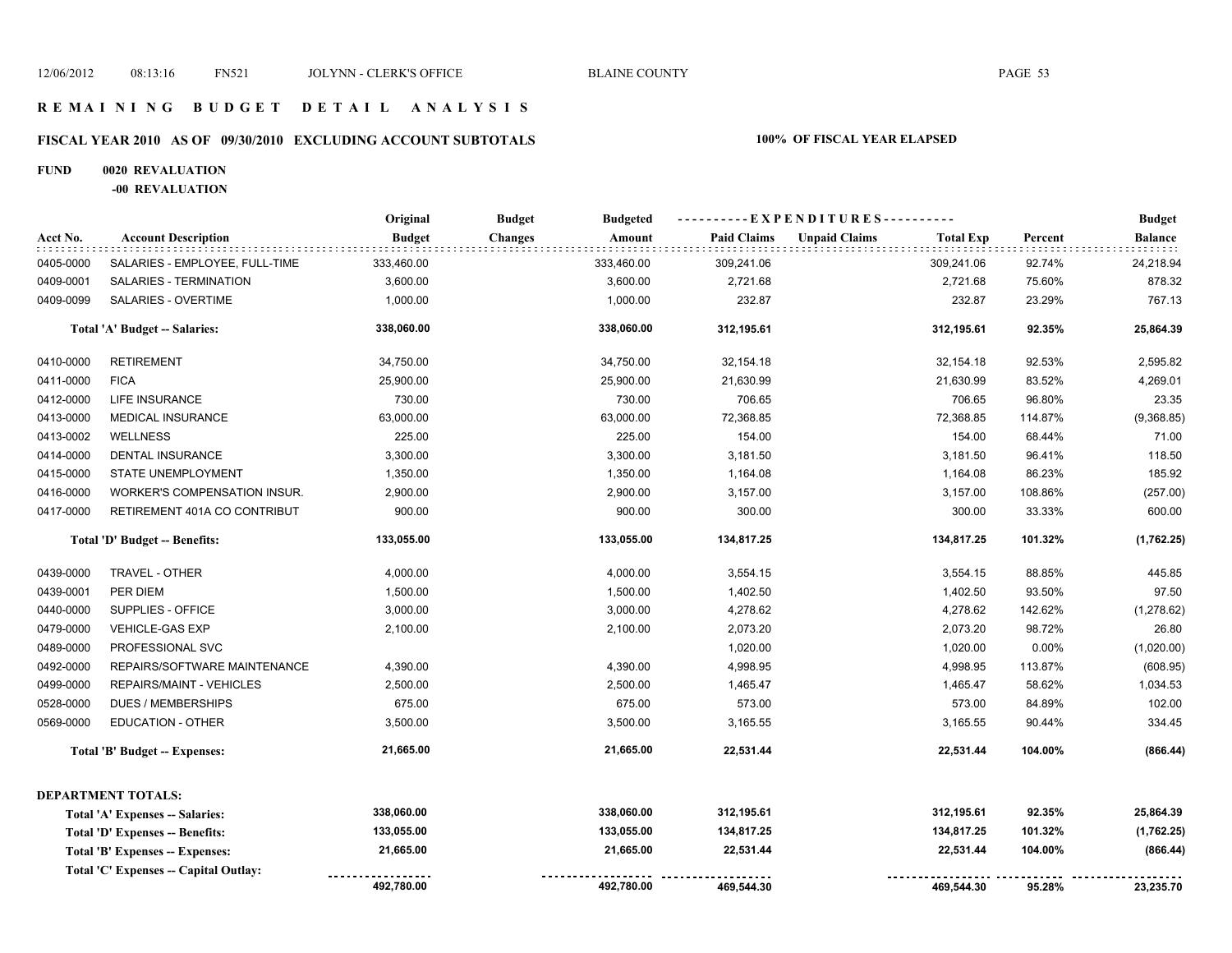### **FISCAL YEAR 2010 AS OF 09/30/2010 EXCLUDING ACCOUNT SUBTOTALS 100% OF FISCAL YEAR ELAPSED**

#### **FUND TOTALS: 0020 REVALUATION**

| Total 'A' Expenses -- Salaries:       | 338.060.00         | 338.060.00 | 312.195.61          | 312.195.61 | 92.35%  | 25.864.39  |
|---------------------------------------|--------------------|------------|---------------------|------------|---------|------------|
| Total 'D' Expenses -- Benefits:       | 133.055.00         | 133.055.00 | 134.817.25          | 134,817.25 | 101     | (1,762.25) |
| Total 'B' Expenses -- Expenses:       | 21.665.00          | 21.665.00  | 22.531.44           | 22.531.44  | 104.00% | (866.44)   |
| Total 'C' Expenses -- Capital Outlay: | ------------------ |            | ------------------- |            |         |            |
|                                       | 492.780.00         | 492.780.00 | 469,544.30          | 469.544.30 | 95.28%  | 23,235.70  |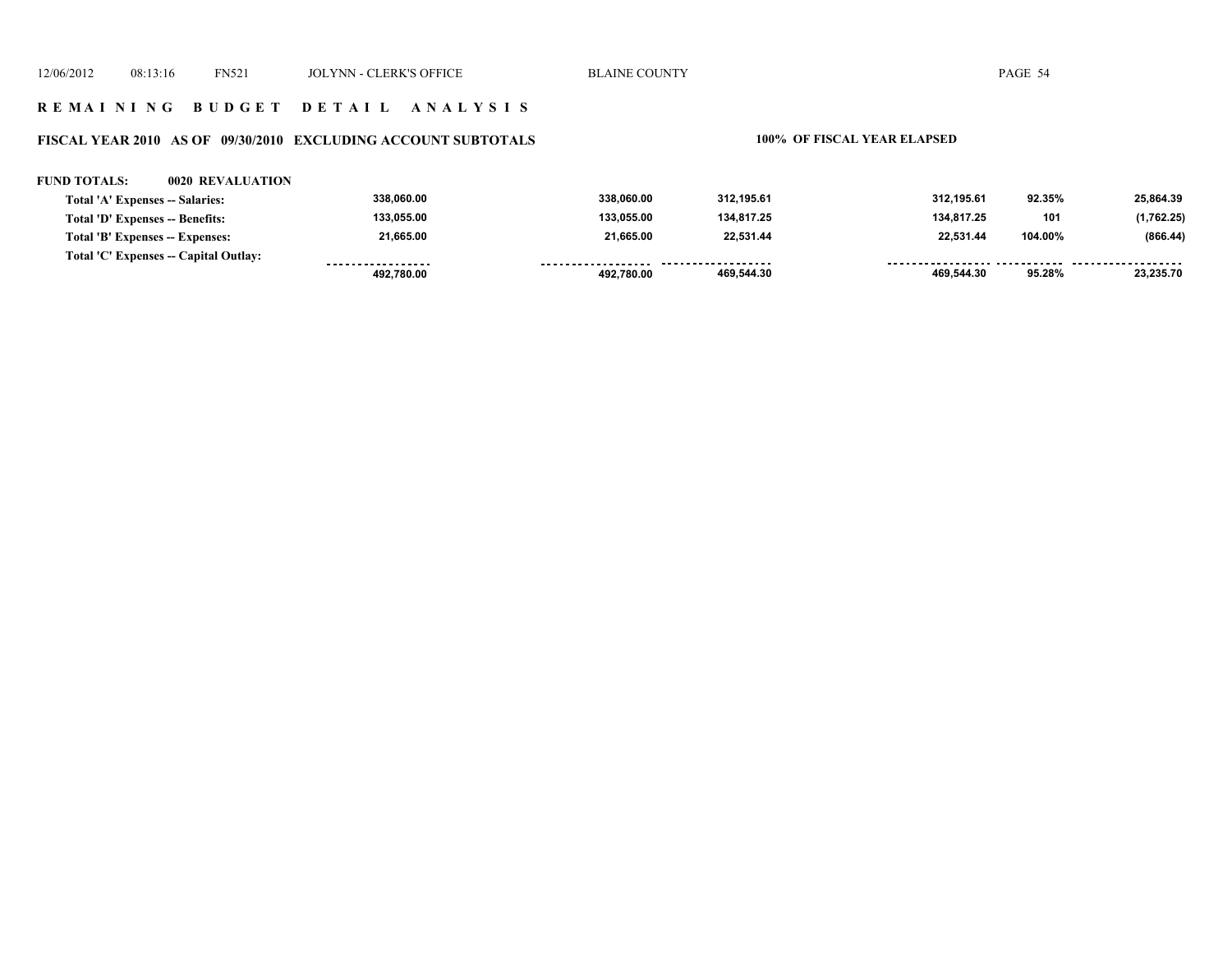# **R E M A I N I N G B U D G E T D E T A I L A N A L Y S I S**

# **FISCAL YEAR 2010 AS OF 09/30/2010 EXCLUDING ACCOUNT SUBTOTALS 100% OF FISCAL YEAR ELAPSED**

#### **FUND 0022 RECYCLE CENTER**

**-00 RECYCLE CENTER**

|                     | <b>Account Description</b>             | Original                        | <b>Budget</b><br><b>Budgeted</b> | ----------EXPENDITURES---------- |                      |                  |         | <b>Budget</b>  |  |
|---------------------|----------------------------------------|---------------------------------|----------------------------------|----------------------------------|----------------------|------------------|---------|----------------|--|
| Acct No.            |                                        | <b>Budget</b><br><b>Changes</b> | Amount                           | <b>Paid Claims</b>               | <b>Unpaid Claims</b> | <b>Total Exp</b> | Percent | <b>Balance</b> |  |
|                     | <b>DEPARTMENT TOTALS:</b>              |                                 |                                  |                                  |                      |                  |         |                |  |
|                     | <b>Total 'A' Expenses -- Salaries:</b> |                                 |                                  |                                  |                      |                  |         |                |  |
|                     | Total 'D' Expenses -- Benefits:        |                                 |                                  |                                  |                      |                  |         |                |  |
|                     | Total 'B' Expenses -- Expenses:        |                                 |                                  |                                  |                      |                  |         |                |  |
|                     | Total 'C' Expenses -- Capital Outlay:  |                                 |                                  |                                  |                      |                  |         |                |  |
| <b>FUND TOTALS:</b> | 0022 RECYCLE CENTER                    |                                 |                                  |                                  |                      |                  |         |                |  |
|                     | <b>Total 'A' Expenses -- Salaries:</b> |                                 |                                  |                                  |                      |                  |         |                |  |
|                     | Total 'D' Expenses -- Benefits:        |                                 |                                  |                                  |                      |                  |         |                |  |
|                     | Total 'B' Expenses -- Expenses:        |                                 |                                  |                                  |                      |                  |         |                |  |
|                     | ________                               |                                 |                                  |                                  |                      |                  |         |                |  |

**Total 'C' Expenses -- Capital Outlay:**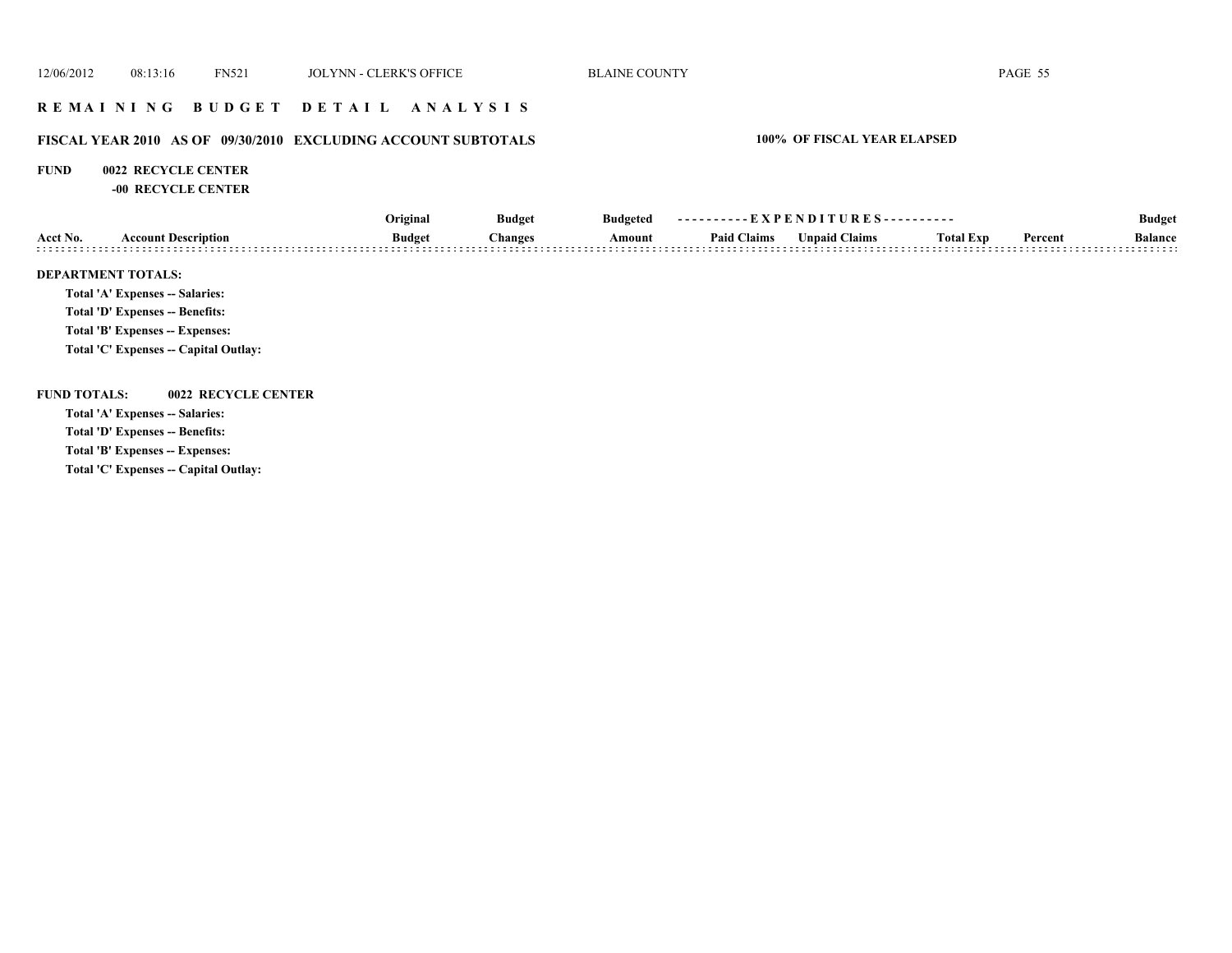# **R E M A I N I N G B U D G E T D E T A I L A N A L Y S I S**

# **FISCAL YEAR 2010 AS OF 09/30/2010 EXCLUDING ACCOUNT SUBTOTALS 100% OF FISCAL YEAR ELAPSED**

#### **FUND 0023 SOLID WASTE**

**-00 SOLID WASTE**

|           |                                     | Original      | <b>Budget</b>  | <b>Budgeted</b> | ----------EXPENDITURES---------- |                      |                  |         | <b>Budget</b>  |
|-----------|-------------------------------------|---------------|----------------|-----------------|----------------------------------|----------------------|------------------|---------|----------------|
| Acct No.  | <b>Account Description</b>          | <b>Budget</b> | <b>Changes</b> | Amount          | <b>Paid Claims</b>               | <b>Unpaid Claims</b> | <b>Total Exp</b> | Percent | <b>Balance</b> |
| 0467-0001 | UTILITIES - GARBAGE SMYL CK         | 25,000.00     |                | 25,000.00       | 22,950.06                        |                      | 22,950.06        | 91.80%  | 2,049.94       |
| 0467-0002 | UTILITIES - GARBAGE EAST MAGIC      | 3,000.00      |                | 3,000.00        | 1,976.96                         |                      | 1,976.96         | 65.90%  | 1,023.04       |
| 0542-0000 | <b>POSTAGE</b>                      | 400.00        |                | 400.00          | 400.00                           |                      | 400.00           | 100.00% |                |
| 0570-0000 | <b>RECYCLING</b>                    | 6,000.00      |                | 6,000.00        |                                  |                      |                  | 0.00%   | 6,000.00       |
| 0733-0002 | SOLID WASTE REGIONAL DIST           | 1,849,589.00  |                | 1,849,589.00    | 1,849,589.00                     |                      | 1,849,589.00     | 100.00% |                |
|           | Total 'B' Budget -- Expenses:       | 1,883,989.00  |                | 1,883,989.00    | 1,874,916.02                     |                      | 1,874,916.02     | 99.52%  | 9,072.98       |
| 0899-0002 | CAPITAL-OHIO GULCH/BLM              | 45,000.00     |                | 45,000.00       | 5,570.52                         |                      | 5,570.52         | 12.38%  | 39,429.48      |
| 0899-0003 | CAPITAL-SMILEY CREEK CONSTRUCT      | 20,000.00     |                | 20,000.00       | 3,784.94                         |                      | 3,784.94         | 18.92%  | 16,215.06      |
|           | Total 'C' Budget -- Capital Outlay: | 65,000.00     |                | 65,000.00       | 9,355.46                         |                      | 9,355.46         | 14.39%  | 55,644.54      |
|           | <b>DEPARTMENT TOTALS:</b>           |               |                |                 |                                  |                      |                  |         |                |
|           | Total 'A' Expenses -- Salaries:     |               |                |                 |                                  |                      |                  |         |                |
|           | Total 'D' Expenses -- Benefits:     |               |                |                 |                                  |                      |                  |         |                |

| Total 'B' Expenses -- Expenses:       | ,883,989.00                     | 883,989.00     | ,874,916.02 | 1,874,916.02 | 99.52% | 9,072.98       |
|---------------------------------------|---------------------------------|----------------|-------------|--------------|--------|----------------|
| Total 'C' Expenses -- Capital Outlay: | 65,000.00<br>------------------ | 65.000.00<br>. | 9.355.46    | 9.355.46     | 14.39% | 55.644.54<br>. |
|                                       | .948.989.00                     | .948.989.00    | .884.271.48 | 1.884.271.48 | 96.68% | 1,717.52       |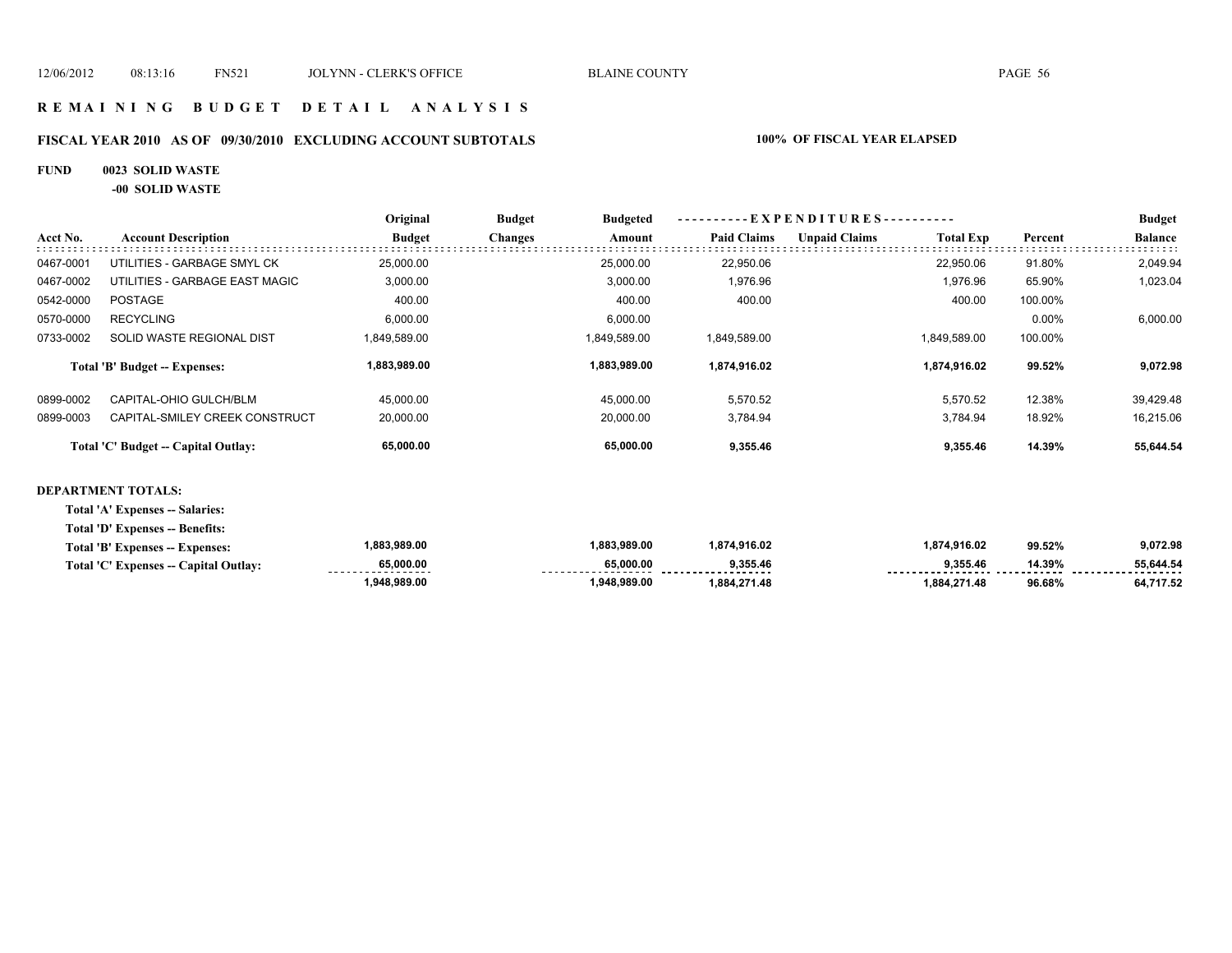### **R E M A I N I N G B U D G E T D E T A I L A N A L Y S I S**

# **FISCAL YEAR 2010 AS OF 09/30/2010 EXCLUDING ACCOUNT SUBTOTALS 100% OF FISCAL YEAR ELAPSED**

| <b>FUND TOTALS:</b>             | 0023 SOLID WASTE                      |               |              |              |              |        |                       |
|---------------------------------|---------------------------------------|---------------|--------------|--------------|--------------|--------|-----------------------|
| Total 'A' Expenses -- Salaries: |                                       |               |              |              |              |        |                       |
| Total 'D' Expenses -- Benefits: |                                       |               |              |              |              |        |                       |
| Total 'B' Expenses -- Expenses: |                                       | 1,883,989.00  | 1.883.989.00 | 1,874,916.02 | 1,874,916.02 | 99.52% | 9,072.98              |
|                                 | Total 'C' Expenses -- Capital Outlay: | 65,000.00<br> | 65.000.00    | 9,355.46     | 9.355.46     | 14.39% | 55,644.54<br>-------- |
|                                 |                                       | 1,948,989.00  | 1,948,989.00 | 1,884,271.48 | 1,884,271.48 | 96.68% | 64,717.52             |
|                                 |                                       |               |              |              |              |        |                       |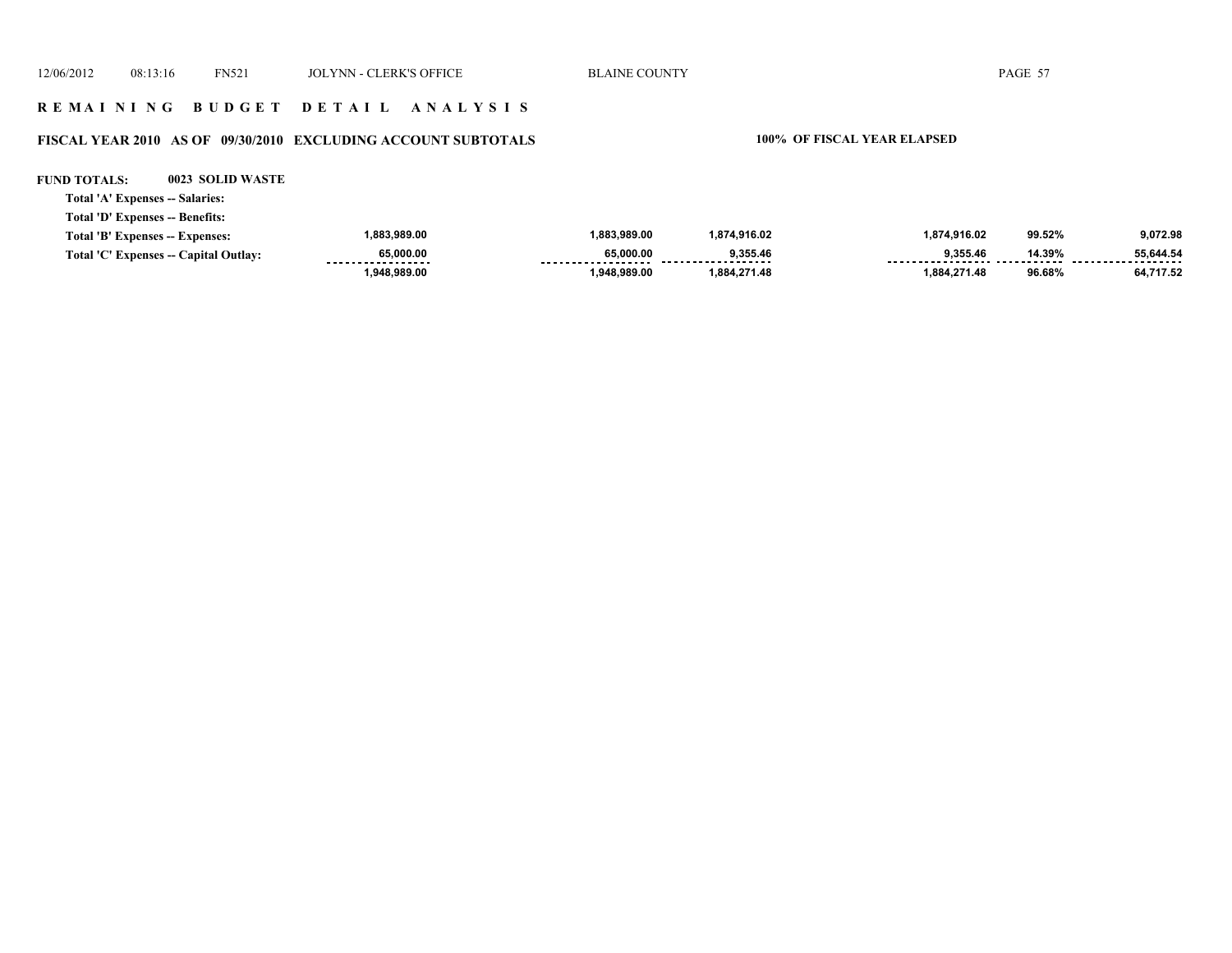# **FISCAL YEAR 2010 AS OF 09/30/2010 EXCLUDING ACCOUNT SUBTOTALS 100% OF FISCAL YEAR ELAPSED**

#### **FUND 0027 WEEDS**

**-00 WEEDS**

|           |                                | Original      | <b>Budget</b> | <b>Budgeted</b> | - - - - - - - - - - E X P E N D I T U R E S - - - - - - - - - - - |                      |                  |         | <b>Budget</b>  |
|-----------|--------------------------------|---------------|---------------|-----------------|-------------------------------------------------------------------|----------------------|------------------|---------|----------------|
| Acct No.  | <b>Account Description</b>     | <b>Budget</b> | Changes       | Amount          | <b>Paid Claims</b>                                                | <b>Unpaid Claims</b> | <b>Total Exp</b> | Percent | <b>Balance</b> |
| 0405-0000 | <b>SALARIES - SUPERVISOR</b>   | 55,441.00     |               | 55,441.00       | 55,440.96                                                         |                      | 55,440.96        | 100.00% | 0.04           |
| 0406-0000 | SALARIES - EMPLOYEE, HALF-YEAR | 19,826.00     |               | 19,826.00       | 19,824.00                                                         |                      | 19,824.00        | 99.99%  | 2.00           |
| 0409-0001 | SALARIES-OUTREACH COORDINATOR  | 35,764.00     |               | 35,764.00       | 35,764.08                                                         |                      | 35,764.08        | 100.00% | (0.08)         |
| 0409-0002 | SALARIES-TERMINATION           | 6,600.00      |               | 6,600.00        |                                                                   |                      |                  | 0.00%   | 6,600.00       |
| 0409-0099 | SALARIES - OVERTIME            | 200.00        |               | 200.00          |                                                                   |                      |                  | 0.00%   | 200.00         |
|           | Total 'A' Budget -- Salaries:  | 117,831.00    |               | 117,831.00      | 111,029.04                                                        |                      | 111,029.04       | 94.23%  | 6,801.96       |
| 0410-0000 | <b>RETIREMENT</b>              | 11,550.00     |               | 11,550.00       | 11,535.84                                                         |                      | 11,535.84        | 99.88%  | 14.16          |
| 0411-0000 | <b>FICA</b>                    | 9,000.00      |               | 9,000.00        | 7,795.56                                                          |                      | 7,795.56         | 86.62%  | 1,204.44       |
| 0412-0000 | LIFE INSURANCE                 | 202.00        |               | 202.00          | 201.90                                                            |                      | 201.90           | 99.95%  | 0.10           |
| 0413-0000 | <b>MEDICAL INSURANCE</b>       | 23,971.00     |               | 23,971.00       | 22,650.90                                                         |                      | 22,650.90        | 94.49%  | 1,320.10       |
| 0413-0002 | <b>WELLNESS</b>                | 50.00         |               | 50.00           |                                                                   |                      |                  | 0.00%   | 50.00          |
| 0414-0000 | DENTAL INSURANCE               | 910.00        |               | 910.00          | 909.00                                                            |                      | 909.00           | 99.89%  | 1.00           |
| 0415-0000 | <b>STATE UNEMPLOYMENT</b>      | 475.00        |               | 475.00          | 422.65                                                            |                      | 422.65           | 88.98%  | 52.35          |
| 0416-0000 | WORKER'S COMPENSATION INSUR.   | 14,000.00     |               | 14,000.00       | 15,497.00                                                         |                      | 15,497.00        | 110.69% | (1,497.00)     |
| 0417-0000 | RETIREMENT 401A CO CONTRIBUT   | 450.00        |               | 450.00          | 447.12                                                            |                      | 447.12           | 99.36%  | 2.88           |
|           | Total 'D' Budget -- Benefits:  | 60,608.00     |               | 60,608.00       | 59,459.97                                                         |                      | 59,459.97        | 98.11%  | 1,148.03       |
| 0439-0000 | TRAVEL - OTHER                 | 200.00        |               | 200.00          |                                                                   |                      |                  | 0.00%   | 200.00         |
| 0440-0000 | SUPPLIES - OFFICE              | 600.00        |               | 600.00          | 531.64                                                            |                      | 531.64           | 88.61%  | 68.36          |
| 0449-0000 | <b>SUPPLIES</b>                | 31,000.00     |               | 31,000.00       | 21,938.74                                                         |                      | 21,938.74        | 70.77%  | 9,061.26       |
| 0464-0000 | UTILITIES - TELEPHONE, OTHER   | 2,500.00      |               | 2,500.00        | 1,965.37                                                          |                      | 1,965.37         | 78.61%  | 534.63         |
| 0464-0001 | UTILITIES - PROPANE            | 3,000.00      |               | 3,000.00        | 3,524.08                                                          |                      | 3,524.08         | 117.47% | (524.08)       |
| 0464-0002 | UTILITIES- POWER               | 300.00        |               | 300.00          | 369.59                                                            |                      | 369.59           | 123.20% | (69.59)        |
| 0470-0000 | VEHICLES - FUEL, GASOLINE      | 3,000.00      |               | 3,000.00        | 2,344.75                                                          |                      | 2,344.75         | 78.16%  | 655.25         |
| 0489-0000 | <b>OUTREACH PROGRAM</b>        | 5,000.00      |               | 5,000.00        | 4,643.88                                                          |                      | 4,643.88         | 92.88%  | 356.12         |
| 0489-0001 | AMERICORP HOUSING STIPEND      | 1,000.00      |               | 1,000.00        |                                                                   |                      |                  | 0.00%   | 1,000.00       |
| 0499-0000 | REPAIRS/MAINT- OTHER           | 2,500.00      |               | 2,500.00        | 1,598.28                                                          |                      | 1,598.28         | 63.93%  | 901.72         |
| 0522-0000 | <b>ADVERTISING</b>             | 2,000.00      |               | 2,000.00        | 386.26                                                            |                      | 386.26           | 19.31%  | 1,613.74       |
| 0542-0000 | <b>POSTAGE</b>                 | 1,500.00      |               | 1,500.00        | 1,000.00                                                          |                      | 1,000.00         | 66.67%  | 500.00         |
| 0569-0000 | <b>EDUCATION- OTHER</b>        | 1,200.00      |               | 1,200.00        | 355.00                                                            |                      | 355.00           | 29.58%  | 845.00         |
| 0689-0001 | CONTRACTS - WEED SPRAYING      | 10,000.00     |               | 10,000.00       |                                                                   |                      |                  | 0.00%   | 10,000.00      |
| 0689-0002 | *GRANT- COST SHARE - CWMA      |               | 42,015.75     | 42,015.75 C     | 46,799.95                                                         |                      | 46,799.95        | 111.39% | (4,784.20)     |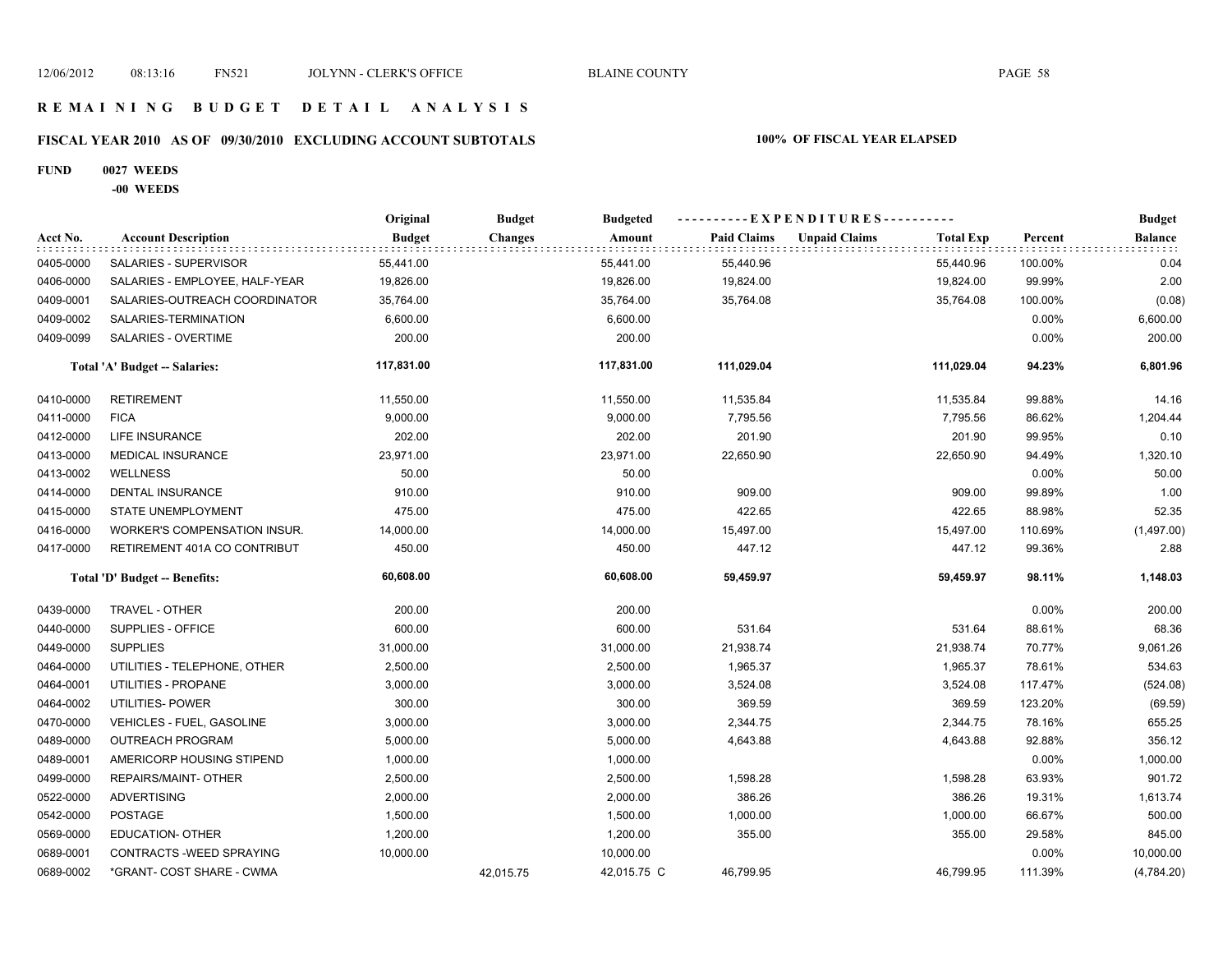### **R E M A I N I N G B U D G E T D E T A I L A N A L Y S I S**

# **FISCAL YEAR 2010 AS OF 09/30/2010 EXCLUDING ACCOUNT SUBTOTALS 100% OF FISCAL YEAR ELAPSED**

#### **FUND 0027 WEEDS**

**-00 WEEDS**

|                     | <b>Account Description</b>             | Original<br><b>Budget</b> | <b>Budget</b><br><b>Changes</b> | <b>Budgeted</b><br>Amount | $-EXPENDITURES$ --------- |                      |                  |         | <b>Budget</b>  |
|---------------------|----------------------------------------|---------------------------|---------------------------------|---------------------------|---------------------------|----------------------|------------------|---------|----------------|
| Acct No.            |                                        |                           |                                 |                           | <b>Paid Claims</b>        | <b>Unpaid Claims</b> | <b>Total Exp</b> | Percent | <b>Balance</b> |
|                     | Total 'B' Budget -- Expenses:          | 63,800.00                 | 42,015.75                       | 105,815.75                | 85,457.54                 |                      | 85,457.54        | 80.76%  | 20,358.21      |
|                     | <b>DEPARTMENT TOTALS:</b>              |                           |                                 |                           |                           |                      |                  |         |                |
|                     | <b>Total 'A' Expenses -- Salaries:</b> | 117,831.00                |                                 | 117,831.00                | 111,029.04                |                      | 111,029.04       | 94.23%  | 6,801.96       |
|                     | Total 'D' Expenses -- Benefits:        | 60,608.00                 |                                 | 60,608.00                 | 59,459.97                 |                      | 59,459.97        | 98.11%  | 1,148.03       |
|                     | Total 'B' Expenses -- Expenses:        | 63,800.00                 | 42,015.75                       | 105,815.75                | 85,457.54                 |                      | 85,457.54        | 80.76%  | 20,358.21      |
|                     | Total 'C' Expenses -- Capital Outlay:  |                           |                                 |                           |                           |                      |                  |         |                |
|                     |                                        | 242,239.00                | 42,015.75                       | 284,254.75                | 255,946.55                |                      | 255,946.55       | 90.04%  | 28,308.20      |
| <b>FUND TOTALS:</b> | <b>0027 WEEDS</b>                      |                           |                                 |                           |                           |                      |                  |         |                |
|                     | Total 'A' Expenses -- Salaries:        | 117,831.00                |                                 | 117,831.00                | 111,029.04                |                      | 111,029.04       | 94.23%  | 6,801.96       |
|                     | Total 'D' Expenses -- Benefits:        | 60,608.00                 |                                 | 60,608.00                 | 59,459.97                 |                      | 59,459.97        | 98      | 1,148.03       |
|                     | Total 'B' Expenses -- Expenses:        | 63,800.00                 | 42,015.75                       | 105,815.75                | 85,457.54                 |                      | 85,457.54        | 80.76%  | 20,358.21      |
|                     | Total 'C' Expenses -- Capital Outlay:  |                           |                                 |                           |                           |                      |                  |         |                |
|                     |                                        | 242,239.00                | 42,015.75                       | 284,254.75                | 255,946.55                |                      | 255,946.55       | 90.04%  | 28,308.20      |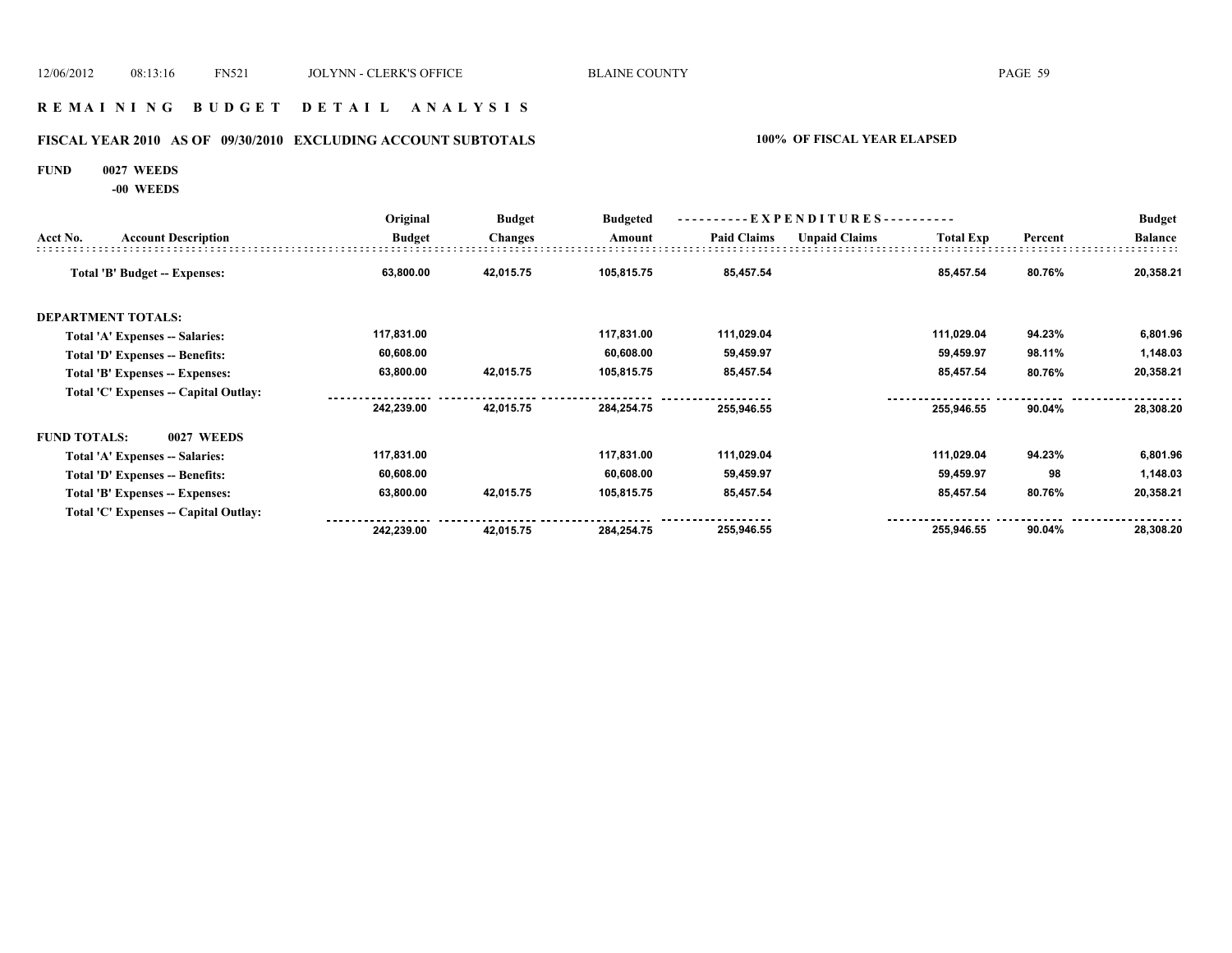# **R E M A I N I N G B U D G E T D E T A I L A N A L Y S I S**

# **FISCAL YEAR 2010 AS OF 09/30/2010 EXCLUDING ACCOUNT SUBTOTALS 100% OF FISCAL YEAR ELAPSED**

#### **FUND 0030 CAPITAL IMPROVEMENT FUND**

**-00 CAPITAL IMPROVEMENT FUND**

|                           |                                 | Original      | <b>Budget</b> | <b>Budgeted</b> | ----------EXPENDITURES---------- |                      |                  |         | <b>Budget</b>  |
|---------------------------|---------------------------------|---------------|---------------|-----------------|----------------------------------|----------------------|------------------|---------|----------------|
| Acct No.                  | <b>Account Description</b>      | <b>Budget</b> | hanges:       | Amount          | <b>Paid Claims</b>               | <b>Unpaid Claims</b> | <b>Total Exp</b> | Percent | <b>Balance</b> |
| <b>DEPARTMENT TOTALS:</b> | Total 'A' Expenses -- Salaries: |               |               |                 |                                  |                      |                  |         |                |

**Total 'D' Expenses -- Benefits:**

**Total 'B' Expenses -- Expenses:**

**Total 'C' Expenses -- Capital Outlay:**

#### **FUND TOTALS: 0030 CAPITAL IMPROVEMENT FUND**

**Total 'A' Expenses -- Salaries:**

**Total 'D' Expenses -- Benefits:**

**Total 'B' Expenses -- Expenses:**

**Total 'C' Expenses -- Capital Outlay:**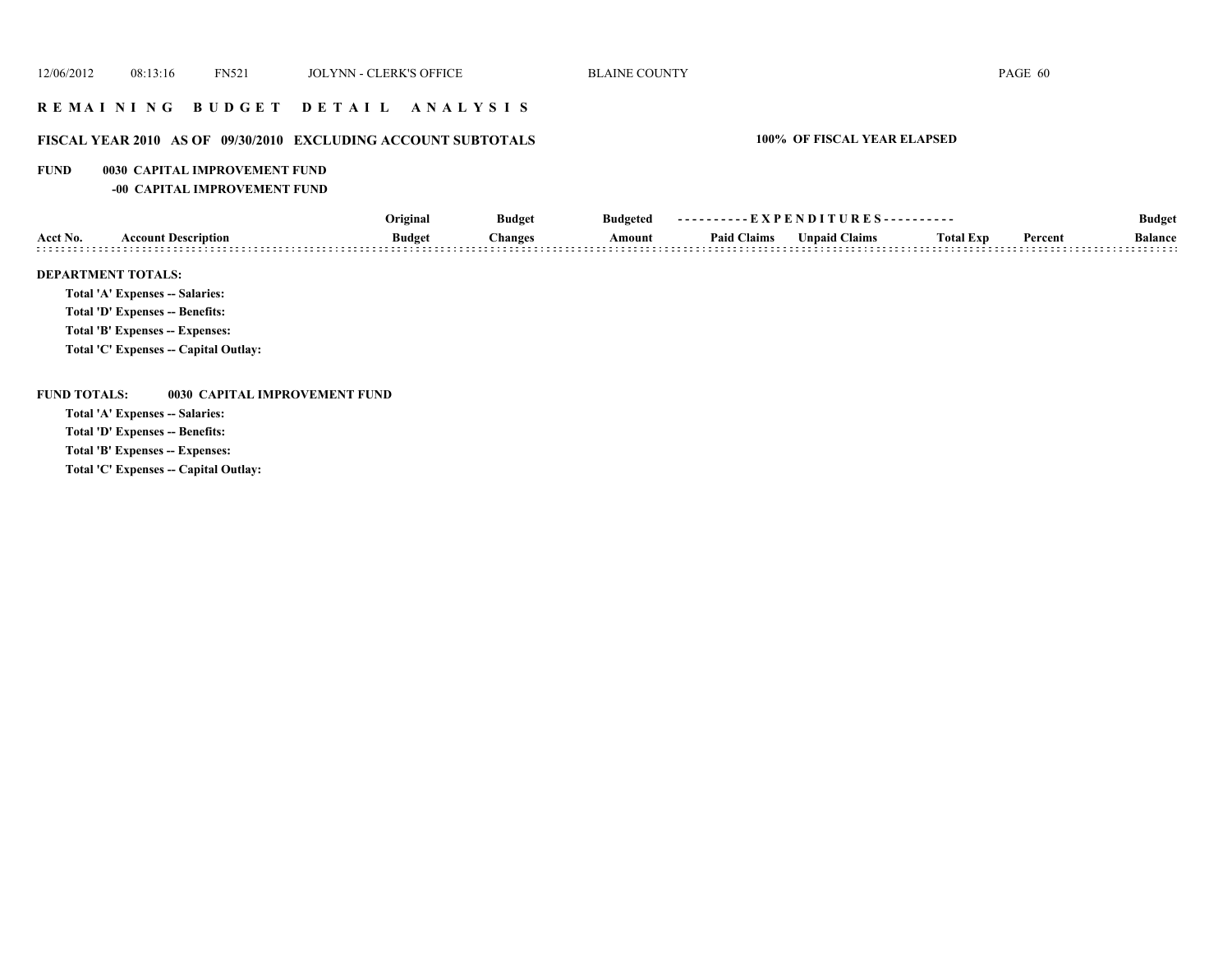# **R E M A I N I N G B U D G E T D E T A I L A N A L Y S I S**

# **FISCAL YEAR 2010 AS OF 09/30/2010 EXCLUDING ACCOUNT SUBTOTALS 100% OF FISCAL YEAR ELAPSED**

#### **FUND 0031 PSF BOND REDEMPTION FUND**

**-00 PSF BOND REDEMPTION FUND**

|                                       | Original      | <b>Budget</b><br><b>Budgeted</b> | ----------EXPENDITURES---------- |                    |                      |                  | <b>Budget</b> |                |
|---------------------------------------|---------------|----------------------------------|----------------------------------|--------------------|----------------------|------------------|---------------|----------------|
| <b>Account Description</b>            | <b>Budget</b> | <b>Changes</b>                   | Amount                           | <b>Paid Claims</b> | <b>Unpaid Claims</b> | <b>Total Exp</b> | Percent       | <b>Balance</b> |
| <b>BOND PAYMENT</b>                   | 784,181.00    |                                  | 784,181.00                       | 782,957.50         |                      | 782,957.50       | 99.84%        | 1,223.50       |
| Total 'B' Budget -- Expenses:         | 784,181.00    |                                  | 784,181.00                       | 782,957.50         |                      | 782,957.50       | 99.84%        | 1,223.50       |
| <b>DEPARTMENT TOTALS:</b>             |               |                                  |                                  |                    |                      |                  |               |                |
| Total 'A' Expenses -- Salaries:       |               |                                  |                                  |                    |                      |                  |               |                |
| Total 'D' Expenses -- Benefits:       |               |                                  |                                  |                    |                      |                  |               |                |
| Total 'B' Expenses -- Expenses:       | 784,181.00    |                                  | 784,181.00                       | 782,957.50         |                      | 782,957.50       | 99.84%        | 1,223.50       |
| Total 'C' Expenses -- Capital Outlay: |               |                                  |                                  |                    |                      |                  |               |                |
|                                       | 784,181.00    |                                  | 784,181.00                       | 782,957.50         |                      | 782,957.50       | 99.84%        | 1,223.50       |
| <b>FUND TOTALS:</b>                   |               |                                  |                                  |                    |                      |                  |               |                |
| Total 'A' Expenses -- Salaries:       |               |                                  |                                  |                    |                      |                  |               |                |
| Total 'D' Expenses -- Benefits:       |               |                                  |                                  |                    |                      |                  |               |                |
| Total 'B' Expenses -- Expenses:       | 784,181.00    |                                  | 784,181.00                       | 782,957.50         |                      | 782,957.50       | 99.84%        | 1,223.50       |
| Total 'C' Expenses -- Capital Outlay: |               |                                  |                                  |                    |                      |                  |               |                |
|                                       | 784,181.00    |                                  | 784,181.00                       | 782,957.50         |                      | 782,957.50       | 99.84%        | 1,223.50       |
|                                       |               | 0031 PSF BOND REDEMPTION FUND    |                                  |                    |                      |                  |               |                |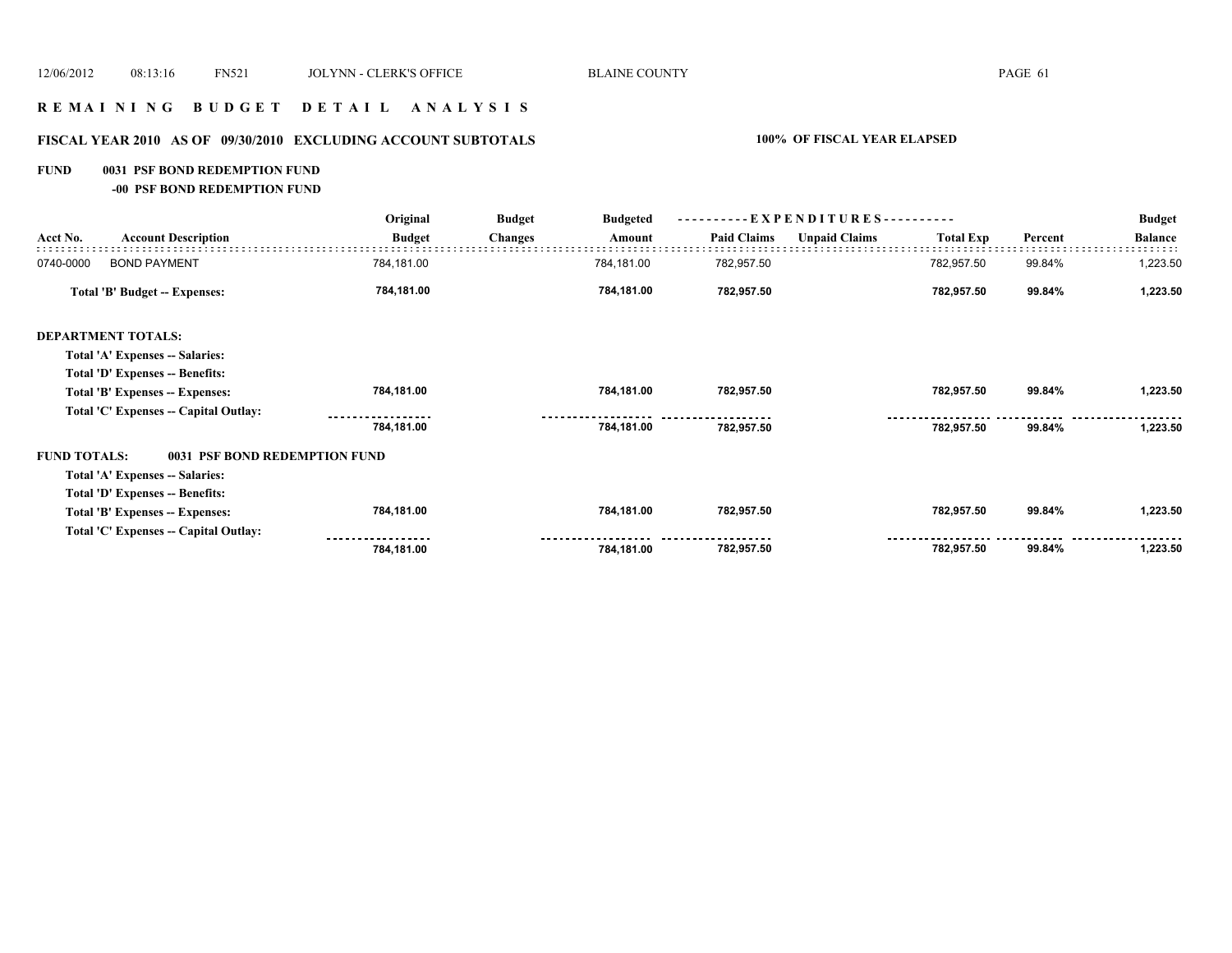## **R E M A I N I N G B U D G E T D E T A I L A N A L Y S I S**

### **FISCAL YEAR 2010 AS OF 09/30/2010 EXCLUDING ACCOUNT SUBTOTALS 100% OF FISCAL YEAR ELAPSED**

#### **FUND 0035 NURSING HOME OPERATIONS**

**-00 NURSING HOME OPERATIONS**

|                     |                                       | Original      | <b>Budget</b>  | <b>Budgeted</b> |                    | $-EXPENDITURES---$   |                  |         | <b>Budget</b>  |
|---------------------|---------------------------------------|---------------|----------------|-----------------|--------------------|----------------------|------------------|---------|----------------|
| Acct No.            | <b>Account Description</b>            | <b>Budget</b> | <b>Changes</b> | Amount          | <b>Paid Claims</b> | <b>Unpaid Claims</b> | <b>Total Exp</b> | Percent | <b>Balance</b> |
| 0499-0000           | REPAIRS/MAINT- OTHER                  |               |                |                 | 2,518.90           |                      | 2,518.90         | 0.00%   | (2,518.90)     |
| 0591-0003           | PROFESSIONAL SVC - CONTRACT           | 2,305,214.00  |                | 2,305,214.00    | 2,305,214.00       |                      | 2,305,214.00     | 100.00% |                |
| 0773-0000           | <b>INSURANCE</b>                      | 60,000.00     |                | 60,000.00       | 54,705.00          |                      | 54,705.00        | 91.18%  | 5,295.00       |
|                     | <b>Total 'B' Budget -- Expenses:</b>  | 2,365,214.00  |                | 2,365,214.00    | 2,362,437.90       |                      | 2,362,437.90     | 99.88%  | 2,776.10       |
|                     | <b>DEPARTMENT TOTALS:</b>             |               |                |                 |                    |                      |                  |         |                |
|                     | Total 'A' Expenses -- Salaries:       |               |                |                 |                    |                      |                  |         |                |
|                     | Total 'D' Expenses -- Benefits:       |               |                |                 |                    |                      |                  |         |                |
|                     | Total 'B' Expenses -- Expenses:       | 2,365,214.00  |                | 2,365,214.00    | 2,362,437.90       |                      | 2,362,437.90     | 99.88%  | 2,776.10       |
|                     | Total 'C' Expenses -- Capital Outlay: |               |                |                 |                    |                      |                  |         |                |
|                     |                                       | 2,365,214.00  |                | 2,365,214.00    | 2,362,437.90       |                      | 2,362,437.90     | 99.88%  | 2,776.10       |
| <b>FUND TOTALS:</b> | <b>0035 NURSING HOME OPERATIONS</b>   |               |                |                 |                    |                      |                  |         |                |
|                     | Total 'A' Expenses -- Salaries:       |               |                |                 |                    |                      |                  |         |                |
|                     | Total 'D' Expenses -- Benefits:       |               |                |                 |                    |                      |                  |         |                |
|                     | Total 'B' Expenses -- Expenses:       | 2,365,214.00  |                | 2,365,214.00    | 2,362,437.90       |                      | 2,362,437.90     | 99.88%  | 2,776.10       |
|                     | Total 'C' Expenses -- Capital Outlay: |               |                |                 |                    |                      |                  |         |                |
|                     |                                       | 2,365,214.00  |                | 2,365,214.00    | 2,362,437.90       |                      | 2,362,437.90     | 99.88%  | 2,776.10       |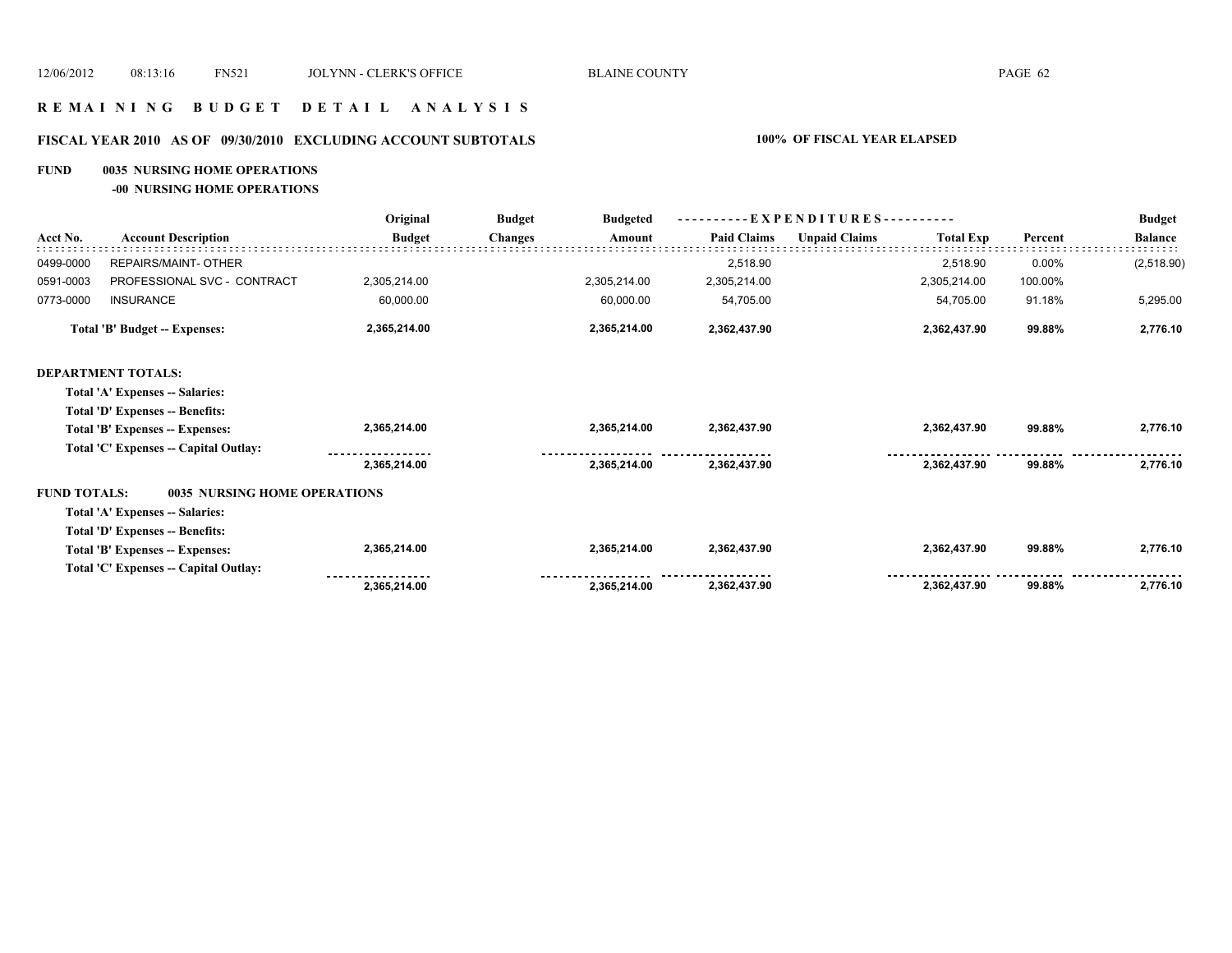# **R E M A I N I N G B U D G E T D E T A I L A N A L Y S I S**

# **FISCAL YEAR 2010 AS OF 09/30/2010 EXCLUDING ACCOUNT SUBTOTALS 100% OF FISCAL YEAR ELAPSED**

# **FUND 0037 SNOWMOBILE**

**-00 SNOWMOBILE**

|                     |                                       | Original      | <b>Budget</b>  | <b>Budgeted</b> |                    | ----------EXPENDITURES---------- |                  |         | <b>Budget</b>  |  |
|---------------------|---------------------------------------|---------------|----------------|-----------------|--------------------|----------------------------------|------------------|---------|----------------|--|
| Acct No.            | <b>Account Description</b>            | <b>Budget</b> | <b>Changes</b> | Amount          | <b>Paid Claims</b> | <b>Unpaid Claims</b>             | <b>Total Exp</b> | Percent | <b>Balance</b> |  |
| 0671-0010           | <b>GRANT EXPENSES</b>                 |               |                |                 | 12,223.65          |                                  | 12,223.65        | 0.00%   | (12, 223.65)   |  |
|                     | <b>Total 'B' Budget -- Expenses:</b>  |               |                |                 | 12,223.65          |                                  | 12,223.65        |         | (12, 223.65)   |  |
|                     | <b>DEPARTMENT TOTALS:</b>             |               |                |                 |                    |                                  |                  |         |                |  |
|                     | Total 'A' Expenses -- Salaries:       |               |                |                 |                    |                                  |                  |         |                |  |
|                     | Total 'D' Expenses -- Benefits:       |               |                |                 |                    |                                  |                  |         |                |  |
|                     | Total 'B' Expenses -- Expenses:       |               |                |                 | 12,223.65          |                                  | 12,223.65        |         | (12, 223.65)   |  |
|                     | Total 'C' Expenses -- Capital Outlay: |               |                |                 |                    |                                  |                  |         |                |  |
|                     |                                       |               |                |                 | 12,223.65          |                                  | 12,223.65        |         | (12, 223.65)   |  |
| <b>FUND TOTALS:</b> | 0037 SNOWMOBILE                       |               |                |                 |                    |                                  |                  |         |                |  |
|                     | Total 'A' Expenses -- Salaries:       |               |                |                 |                    |                                  |                  |         |                |  |
|                     | Total 'D' Expenses -- Benefits:       |               |                |                 |                    |                                  |                  |         |                |  |
|                     | Total 'B' Expenses -- Expenses:       |               |                |                 | 12,223.65          |                                  | 12,223.65        |         | (12, 223.65)   |  |
|                     | Total 'C' Expenses -- Capital Outlay: |               |                |                 |                    |                                  |                  |         |                |  |
|                     |                                       |               |                |                 | 12,223.65          |                                  | 12,223.65        |         | (12, 223.65)   |  |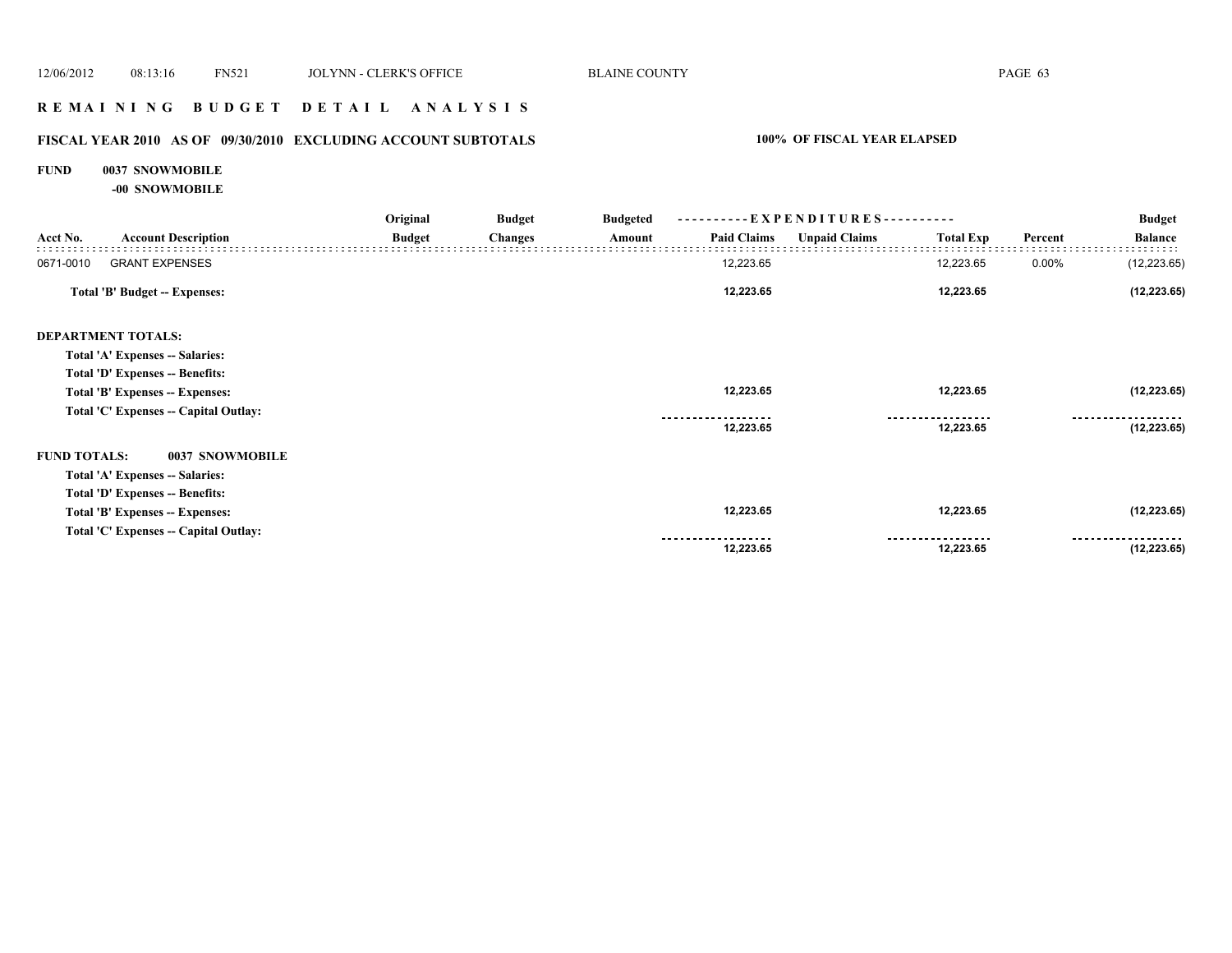### **R E M A I N I N G B U D G E T D E T A I L A N A L Y S I S**

# **FISCAL YEAR 2010 AS OF 09/30/2010 EXCLUDING ACCOUNT SUBTOTALS 100% OF FISCAL YEAR ELAPSED**

## **FUND 0038 WATERWAYS**

**-00 WATERWAYS**

|           |                                       | Original      | <b>Budget</b>  | <b>Budgeted</b> | --EXPENDITURES---------- |                      |                  |         | <b>Budget</b>  |
|-----------|---------------------------------------|---------------|----------------|-----------------|--------------------------|----------------------|------------------|---------|----------------|
| Acct No.  | <b>Account Description</b>            | <b>Budget</b> | <b>Changes</b> | Amount          | <b>Paid Claims</b>       | <b>Unpaid Claims</b> | <b>Total Exp</b> | Percent | <b>Balance</b> |
| 0409-0099 | SALARIES - OVERTIME                   | 6,800.00      | 7,000.00       | 13,800.00 C     | 9,348.30                 |                      | 9,348.30         | 67.74%  | 4,451.70       |
|           | Total 'A' Budget -- Salaries:         | 6,800.00      | 7,000.00       | 13,800.00       | 9,348.30                 |                      | 9,348.30         | 67.74%  | 4,451.70       |
| 0410-0000 | <b>RETIREMENT</b>                     | 730.00        | 750.00         | 1,480.00 C      | 1,003.09                 |                      | 1,003.09         | 67.78%  | 476.91         |
| 0411-0000 | <b>FICA</b>                           | 525.00        | 540.00         | 1,065.00 C      | 715.17                   |                      | 715.17           | 67.15%  | 349.83         |
| 0415-0000 | <b>STATE UNEMPLOYMENT</b>             | 30.00         | 30.00          | 60.00 C         | 39.96                    |                      | 39.96            | 66.60%  | 20.04          |
| 0416-0000 | <b>WORKER'S COMPENSATION INSUR.</b>   | 250.00        | 225.00         | 475.00 C        | 572.00                   |                      | 572.00           | 120.42% | (97.00)        |
| 0417-0000 | RETIREMENT 401A CO CONTRIBUT          | 10.00         |                | 10.00           |                          |                      |                  | 0.00%   | 10.00          |
|           | Total 'D' Budget -- Benefits:         | 1,545.00      | 1,545.00       | 3,090.00        | 2,330.22                 |                      | 2,330.22         | 75.41%  | 759.78         |
| 0558-0000 | <b>BOAT PATROL GRANT</b>              | 3,000.00      |                | 3,000.00        | 3,405.41                 |                      | 3,405.41         | 113.51% | (405.41)       |
| 0559-0000 | OTHER MISCELLANEOUS EXPENSES          | 16,000.00     |                | 16,000.00       | 16,264.27                |                      | 16,264.27        | 101.65% | (264.27)       |
|           | <b>Total 'B' Budget -- Expenses:</b>  | 19,000.00     |                | 19,000.00       | 19,669.68                |                      | 19,669.68        | 103.52% | (669.68)       |
|           | <b>DEPARTMENT TOTALS:</b>             |               |                |                 |                          |                      |                  |         |                |
|           | Total 'A' Expenses -- Salaries:       | 6,800.00      | 7,000.00       | 13,800.00       | 9,348.30                 |                      | 9,348.30         | 67.74%  | 4,451.70       |
|           | Total 'D' Expenses -- Benefits:       | 1,545.00      | 1,545.00       | 3,090.00        | 2,330.22                 |                      | 2,330.22         | 75.41%  | 759.78         |
|           | Total 'B' Expenses -- Expenses:       | 19,000.00     |                | 19,000.00       | 19,669.68                |                      | 19,669.68        | 103.52% | (669.68)       |
|           | Total 'C' Expenses -- Capital Outlay: |               |                |                 |                          |                      |                  |         |                |
|           |                                       | 27,345.00     | 8.545.00       | 35.890.00       | 31,348.20                |                      | 31,348.20        | 87.35%  | 4,541.80       |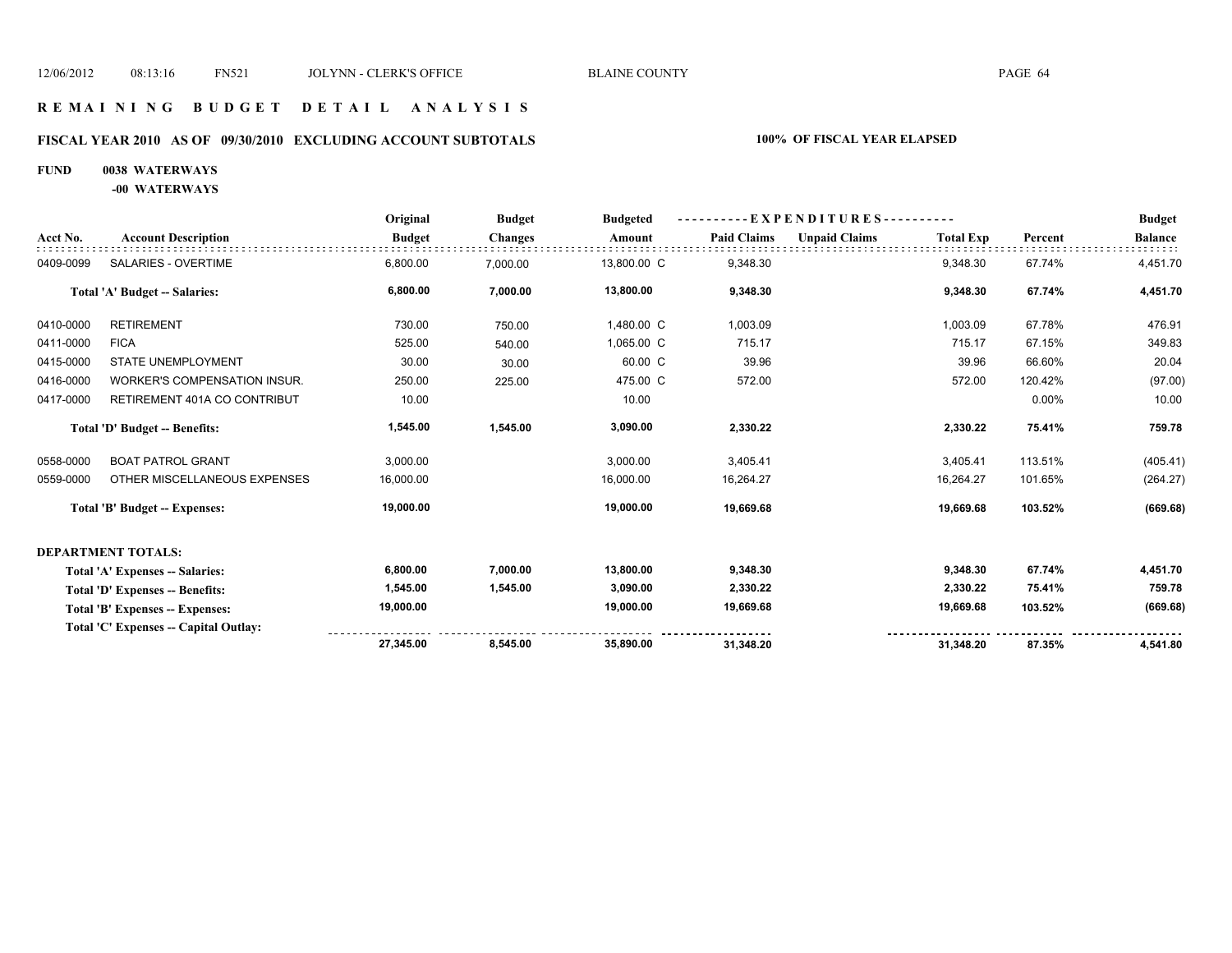# **R E M A I N I N G B U D G E T D E T A I L A N A L Y S I S**

# **FISCAL YEAR 2010 AS OF 09/30/2010 EXCLUDING ACCOUNT SUBTOTALS 100% OF FISCAL YEAR ELAPSED**

#### **FUND 0038 WATERWAYS**

**-01 WATERWAYS - MAINTENANCE**

|          |                                        | Original      | <b>Budget</b>  | <b>Budgeted</b> | ----------EXPENDITURES---------- |                      |                  | <b>Budget</b> |                |
|----------|----------------------------------------|---------------|----------------|-----------------|----------------------------------|----------------------|------------------|---------------|----------------|
| Acct No. | <b>Account Description</b>             | <b>Budget</b> | <b>Changes</b> | Amount          | <b>Paid Claims</b>               | <b>Unpaid Claims</b> | <b>Total Exp</b> | Percent       | <b>Balance</b> |
|          | <b>DEPARTMENT TOTALS:</b>              |               |                |                 |                                  |                      |                  |               |                |
|          | <b>Total 'A' Expenses -- Salaries:</b> |               |                |                 |                                  |                      |                  |               |                |
|          | Total 'D' Expenses -- Benefits:        |               |                |                 |                                  |                      |                  |               |                |
|          | Total 'B' Expenses -- Expenses:        |               |                |                 |                                  |                      |                  |               |                |
|          | Total 'C' Expenses -- Capital Outlay:  |               |                |                 |                                  |                      |                  |               |                |
|          |                                        |               |                |                 |                                  |                      |                  |               |                |
|          |                                        |               |                |                 |                                  |                      |                  |               |                |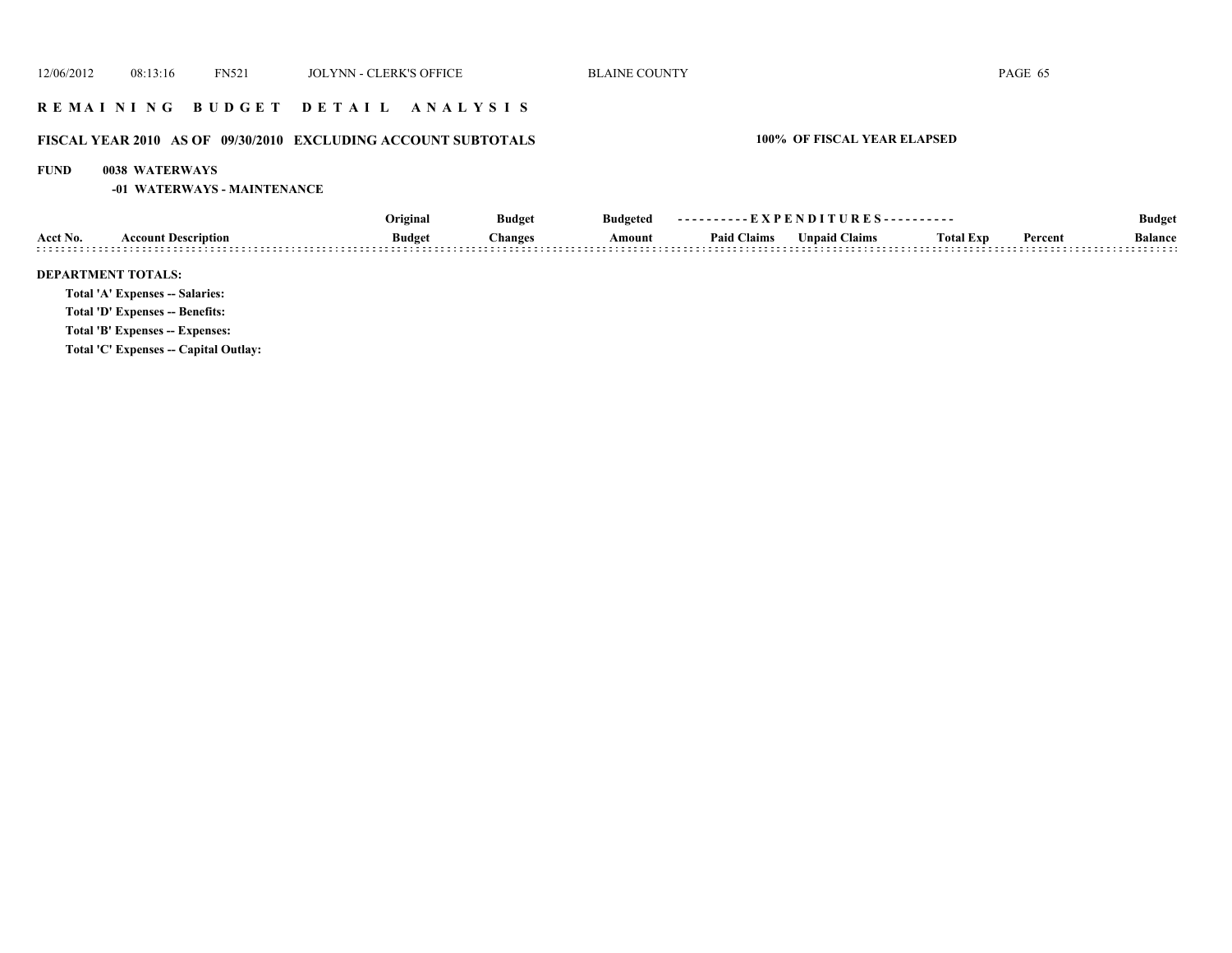# **R E M A I N I N G B U D G E T D E T A I L A N A L Y S I S**

# **FISCAL YEAR 2010 AS OF 09/30/2010 EXCLUDING ACCOUNT SUBTOTALS 100% OF FISCAL YEAR ELAPSED**

#### **FUND 0038 WATERWAYS**

**-02 BOAT PATROL GRANT**

|                     |                                       | Original      | <b>Budget</b>  | <b>Budgeted</b> | ----------EXPENDITURES---------- |                      |                  |         | <b>Budget</b>  |
|---------------------|---------------------------------------|---------------|----------------|-----------------|----------------------------------|----------------------|------------------|---------|----------------|
| Acct No.            | <b>Account Description</b>            | <b>Budget</b> | <b>Changes</b> | Amount          | <b>Paid Claims</b>               | <b>Unpaid Claims</b> | <b>Total Exp</b> | Percent | <b>Balance</b> |
|                     | <b>DEPARTMENT TOTALS:</b>             |               |                |                 |                                  |                      |                  |         |                |
|                     | Total 'A' Expenses -- Salaries:       |               |                |                 |                                  |                      |                  |         |                |
|                     | Total 'D' Expenses -- Benefits:       |               |                |                 |                                  |                      |                  |         |                |
|                     | Total 'B' Expenses -- Expenses:       |               |                |                 |                                  |                      |                  |         |                |
|                     | Total 'C' Expenses -- Capital Outlay: |               |                |                 |                                  |                      |                  |         |                |
| <b>FUND TOTALS:</b> | 0038 WATERWAYS                        |               |                |                 |                                  |                      |                  |         |                |
|                     | Total 'A' Expenses -- Salaries:       | 6,800.00      | 7,000.00       | 13,800.00       | 9,348.30                         |                      | 9,348.30         | 67.74%  | 4,451.70       |
|                     | Total 'D' Expenses -- Benefits:       | 1,545.00      | 1,545.00       | 3,090.00        | 2,330.22                         |                      | 2,330.22         | 75      | 759.78         |
|                     | Total 'B' Expenses -- Expenses:       | 19,000.00     |                | 19,000.00       | 19,669.68                        |                      | 19,669.68        | 103.52% | (669.68)       |
|                     | Total 'C' Expenses -- Capital Outlay: |               |                |                 |                                  |                      |                  |         |                |
|                     |                                       | 27,345.00     | 8,545.00       | 35,890.00       | 31,348.20                        |                      | 31,348.20        | 87.35%  | 4,541.80       |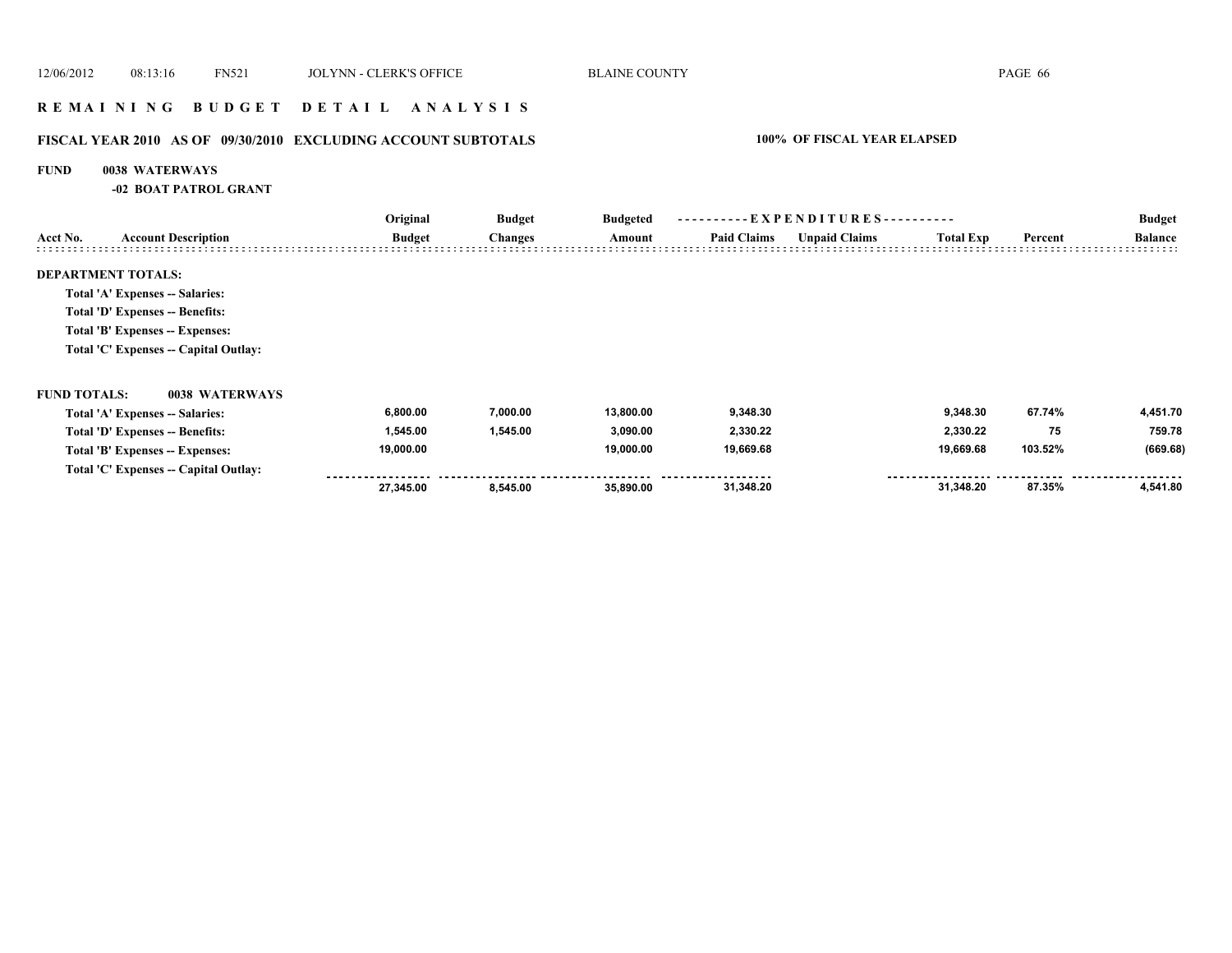# **FISCAL YEAR 2010 AS OF 09/30/2010 EXCLUDING ACCOUNT SUBTOTALS 100% OF FISCAL YEAR ELAPSED**

#### **FUND 0046 911 EMERGENCY COMMUNICATION**

#### **-00 911 EMERGENCY COMMUNICATION**

|           |                                      | Original      | <b>Budget</b><br><b>Budgeted</b> | ----------EXPENDITURES---------- |                                          |         | <b>Budget</b>  |
|-----------|--------------------------------------|---------------|----------------------------------|----------------------------------|------------------------------------------|---------|----------------|
| Acct No.  | <b>Account Description</b>           | <b>Budget</b> | <b>Changes</b><br>Amount         | <b>Paid Claims</b>               | <b>Unpaid Claims</b><br><b>Total Exp</b> | Percent | <b>Balance</b> |
| 0401-0000 | SALARIES - MANAGER                   | 60,000.00     | 60,000.00                        | 60,000.00                        | 60,000.00                                | 100.00% |                |
| 0401-0003 | SALARIES - GIS ANALYST               | 33,000.00     | 33,000.00                        | 32,994.00                        | 32,994.00                                | 99.98%  | 6.00           |
| 0409-0001 | SALARIES - TERMINATION               | 400.00        | 400.00                           |                                  |                                          | 0.00%   | 400.00         |
|           | Total 'A' Budget -- Salaries:        | 93,400.00     | 93,400.00                        | 92,994.00                        | 92,994.00                                | 99.57%  | 406.00         |
| 0410-0000 | <b>RETIREMENT</b>                    | 9,800.00      | 9,800.00                         | 9,662.10                         | 9,662.10                                 | 98.59%  | 137.90         |
| 0411-0000 | <b>FICA</b>                          | 7,250.00      | 7,250.00                         | 7,059.17                         | 7,059.17                                 | 97.37%  | 190.83         |
| 0412-0000 | <b>LIFE INSURANCE</b>                | 150.00        | 150.00                           | 141.33                           | 141.33                                   | 94.22%  | 8.67           |
| 0413-0000 | <b>MEDICAL INSURANCE</b>             | 4,600.00      | 4,600.00                         | 4,547.25                         | 4,547.25                                 | 98.85%  | 52.75          |
| 0413-0002 | <b>WELLNESS</b>                      | 50.00         | 50.00                            |                                  |                                          | 0.00%   | 50.00          |
| 0414-0000 | <b>DENTAL INSURANCE</b>              | 275.00        | 275.00                           | 272.70                           | 272.70                                   | 99.16%  | 2.30           |
| 0415-0000 | STATE UNEMPLOYMENT                   | 380.00        | 380.00                           | 382.01                           | 382.01                                   | 100.53% | (2.01)         |
| 0416-0000 | WORKER'S COMPENSATION INSUR.         | 2,500.00      | 2,500.00                         | 2,630.00                         | 2,630.00                                 | 105.20% | (130.00)       |
|           | <b>Total 'D' Budget -- Benefits:</b> | 25,005.00     | 25,005.00                        | 24,694.56                        | 24,694.56                                | 98.76%  | 310.44         |
| 0439-0000 | TRAVEL - OTHER                       |               |                                  | 2,956.52                         | 2,956.52                                 | 0.00%   | (2,956.52)     |
| 0439-0001 | PER DIEM                             |               |                                  | 229.50                           | 229.50                                   | 0.00%   | (229.50)       |
| 0462-0000 | UTILITIES- TELEPHONE                 | 50,000.00     | 50,000.00                        | 54,070.63                        | 54,070.63                                | 108.14% | (4,070.63)     |
| 0499-0000 | REPAIRS/MAINT- INCL CONTRACTS        | 20,000.00     | 20,000.00                        | 13,399.56                        | 13,399.56                                | 67.00%  | 6,600.44       |
| 0528-0000 | <b>DUES / MEMBERSHIPS</b>            | 2,000.00      | 2,000.00                         | 519.00                           | 519.00                                   | 25.95%  | 1,481.00       |
| 0569-0000 | EDUCATION/TRAINING                   | 3,700.00      | 3,700.00                         | 1,410.00                         | 1,410.00                                 | 38.11%  | 2,290.00       |
| 0670-0000 | CONT-SOFTWARE MAINT/LIC CAD          | 50,000.00     | 50,000.00                        | 49,428.34                        | 49,428.34                                | 98.86%  | 571.66         |
| 0670-0001 | <b>CONTRACTS - SYRINGA</b>           |               |                                  | 5,460.30                         | 5,460.30                                 | 0.00%   | (5,460.30)     |
| 0670-0003 | CONTRACT-MIDVALE STANLEY/SMILE       | 6,600.00      | 6,600.00                         | 6,550.56                         | 6,550.56                                 | 99.25%  | 49.44          |
| 0670-0004 | CONTRACT-FRONTIER CAREY              | 1,750.00      | 1,750.00                         |                                  |                                          | 0.00%   | 1,750.00       |
|           | Total 'B' Budget -- Expenses:        | 134,050.00    | 134,050.00                       | 134,024.41                       | 134,024.41                               | 99.98%  | 25.59          |
| 0803-0003 | CAPITAL COMMUNICATION EQUIP          | 128,700.00    | 128,700.00                       | 128,690.88                       | 128,690.88                               | 99.99%  | 9.12           |
| 0807-0001 | CAPITAL - CONSTRUCTION               | 70,250.00     | 70,250.00                        | 70,240.92                        | 70,240.92                                | 99.99%  | 9.08           |
|           | Total 'C' Budget -- Capital Outlay:  | 198,950.00    | 198,950.00                       | 198,931.80                       | 198,931.80                               | 99.99%  | 18.20          |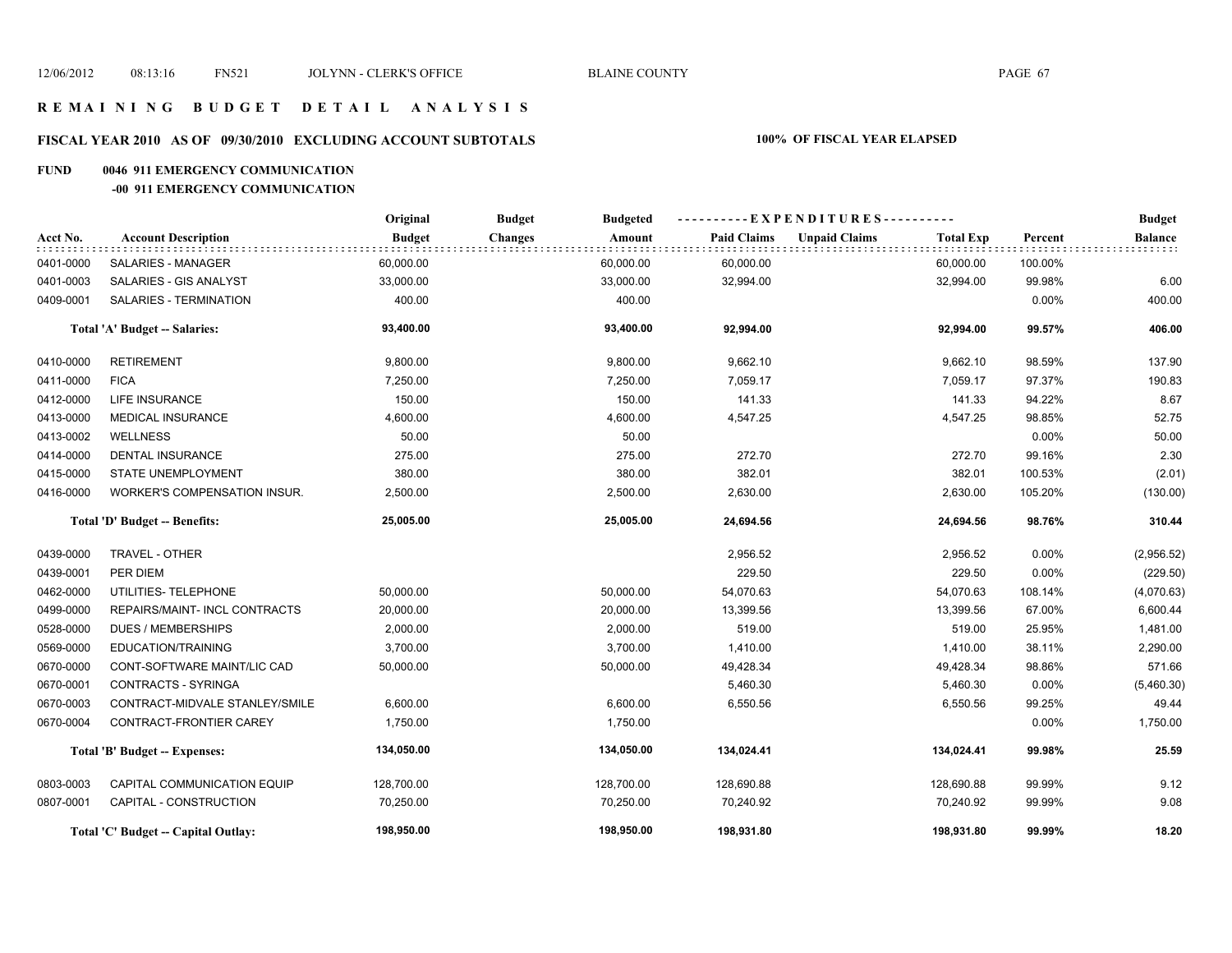#### **FISCAL YEAR 2010 AS OF 09/30/2010 EXCLUDING ACCOUNT SUBTOTALS 100% OF FISCAL YEAR ELAPSED**

#### **DEPARTMENT TOTALS: 450,644.77 450,644.77 99.83% 760.23 Total 'A' Expenses -- Salaries: Total 'D' Expenses -- Benefits: Total 'B' Expenses -- Expenses: Total 'C' Expenses -- Capital Outlay: 92,994.00 134,024.41 198,931.80 24,694.56 92,994.00 134,024.41 198,931.80 24,694.56 99.57% 99.98% 99.99% 98.76% 406.00 25.59 18.20 310.44 134,050.00 198,950.00 25,005.00 93,400.00 451,405.00 93,400.00 134,050.00 198,950.00 25,005.00 451,405.00 FUND TOTALS: 450,644.77 450,644.77 99.83% 760.23 Total 'A' Expenses -- Salaries: Total 'D' Expenses -- Benefits: Total 'B' Expenses -- Expenses: Total 'C' Expenses -- Capital Outlay: 92,994.00 134,024.41 198,931.80 24,694.56 92,994.00 134,024.41 198,931.80 24,694.56 99.57% 99.98% 99.99% 99 406.00 25.59 18.20 310.44 93,400.00 25,005.00 134,050.00 198,950.00 451,405.00 93,400.00 134,050.00 198,950.00 25,005.00 451,405.00 0046 911 EMERGENCY COMMUNICATION**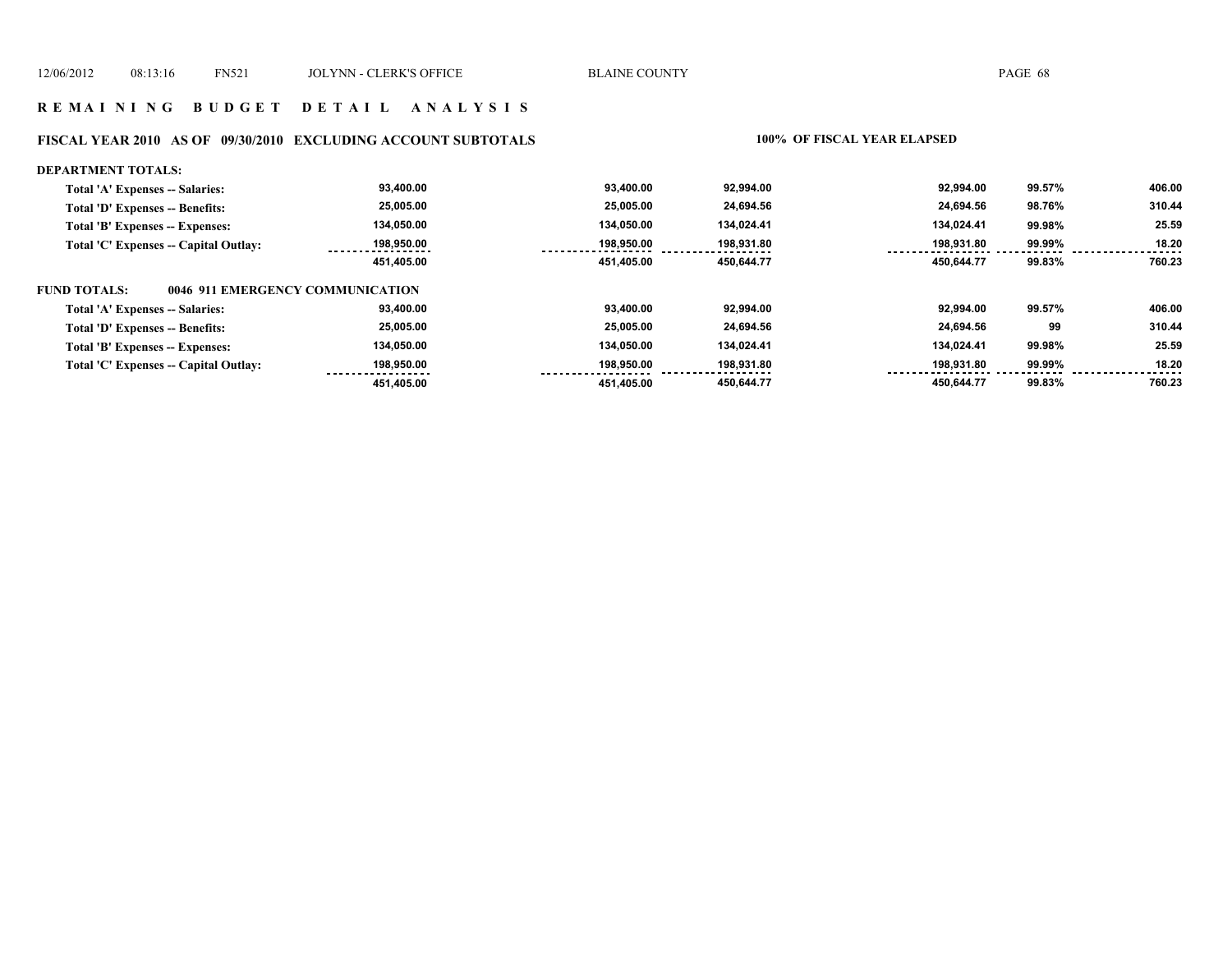# **R E M A I N I N G B U D G E T D E T A I L A N A L Y S I S**

# **FISCAL YEAR 2010 AS OF 09/30/2010 EXCLUDING ACCOUNT SUBTOTALS 100% OF FISCAL YEAR ELAPSED**

#### **FUND 0051 LAND WATER & WILDLIFE**

**-00 LAND WATER & WILDLIFE**

|                     |                                       | Original      | <b>Budget</b>  | <b>Budgeted</b> |                    | EXPENDITURES---------- |                  |         | <b>Budget</b>  |  |
|---------------------|---------------------------------------|---------------|----------------|-----------------|--------------------|------------------------|------------------|---------|----------------|--|
| Acct No.            | <b>Account Description</b>            | <b>Budget</b> | <b>Changes</b> | Amount          | <b>Paid Claims</b> | <b>Unpaid Claims</b>   | <b>Total Exp</b> | Percent | <b>Balance</b> |  |
| 0480-0000           | ADMINISTRATIVE EXPENSES               |               | 21,180.00      | 21,180.00 C     | 21,760.15          |                        | 21,760.15        | 102.74% | (580.15)       |  |
| 0487-0000           | <b>CONSERVATION EXPENSES</b>          | 1,700,000.00  |                | 1,700,000.00    |                    |                        |                  | 0.00%   | 1,700,000.00   |  |
|                     | <b>Total 'B' Budget -- Expenses:</b>  | 1,700,000.00  | 21,180.00      | 1,721,180.00    | 21,760.15          |                        | 21,760.15        | 1.26%   | 1,699,419.85   |  |
|                     | <b>DEPARTMENT TOTALS:</b>             |               |                |                 |                    |                        |                  |         |                |  |
|                     | Total 'A' Expenses -- Salaries:       |               |                |                 |                    |                        |                  |         |                |  |
|                     | Total 'D' Expenses -- Benefits:       |               |                |                 |                    |                        |                  |         |                |  |
|                     | Total 'B' Expenses -- Expenses:       | 1,700,000.00  | 21,180.00      | 1,721,180.00    | 21,760.15          |                        | 21,760.15        | 1.26%   | 1,699,419.85   |  |
|                     | Total 'C' Expenses -- Capital Outlay: |               |                |                 |                    |                        |                  |         |                |  |
|                     |                                       | 1,700,000.00  | 21,180.00      | 1,721,180.00    | 21,760.15          |                        | 21,760.15        | 1.26%   | 1,699,419.85   |  |
| <b>FUND TOTALS:</b> | 0051 LAND WATER & WILDLIFE            |               |                |                 |                    |                        |                  |         |                |  |
|                     | Total 'A' Expenses -- Salaries:       |               |                |                 |                    |                        |                  |         |                |  |
|                     | Total 'D' Expenses -- Benefits:       |               |                |                 |                    |                        |                  |         |                |  |
|                     | Total 'B' Expenses -- Expenses:       | 1,700,000.00  | 21,180.00      | 1,721,180.00    | 21,760.15          |                        | 21,760.15        | 1.26%   | 1,699,419.85   |  |
|                     | Total 'C' Expenses -- Capital Outlay: |               |                |                 |                    |                        |                  |         |                |  |
|                     |                                       | 1,700,000.00  | 21,180.00      | 1,721,180.00    | 21,760.15          |                        | 21,760.15        | 1.26%   | 1,699,419.85   |  |